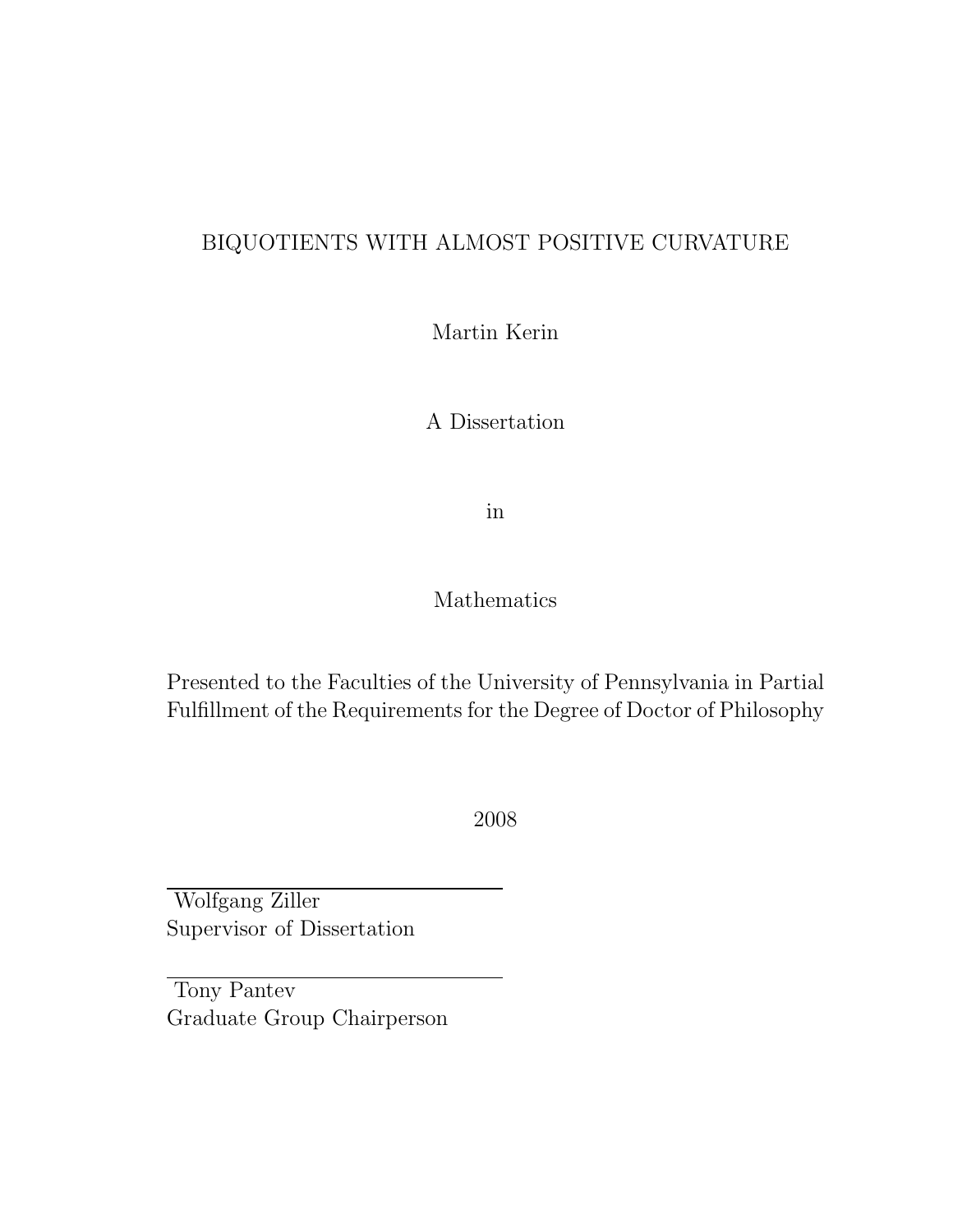## Acknowledgments

I've never been one to do things by halves. This is going to be long.

Words will never be able to express the full extent of my gratitude to my advisor, Wolfgang Ziller. Without his guidance, inspiration, boundless enthusiasm, good nature, tolerance for ridiculous questions, encouragement, wisdom and seemingly limitless knowledge, none of this could have been accomplished. It will forever bring a smile to my face to imagine him beside me at the board excitedly discussing some new proof or the consequences of some result, not to mention his complete lack of understanding of how soccer could possibly be more important than mathematics. Perhaps the highest compliment I can pay him is that I cannot even begin to imagine having studied under the direction of anyone else. I'd like to think that he enjoyed having me as his student half as much as I enjoyed being in that position. I'm only contrary with the people I like, and he got double doses. I know he's going to miss my stubbornness, even though he may never acknowledge that fact.

A special word of thanks is reserved for my friend and former M.Sc. advisor, David Wraith. Many times I returned to his office in Maynooth in a dejected state,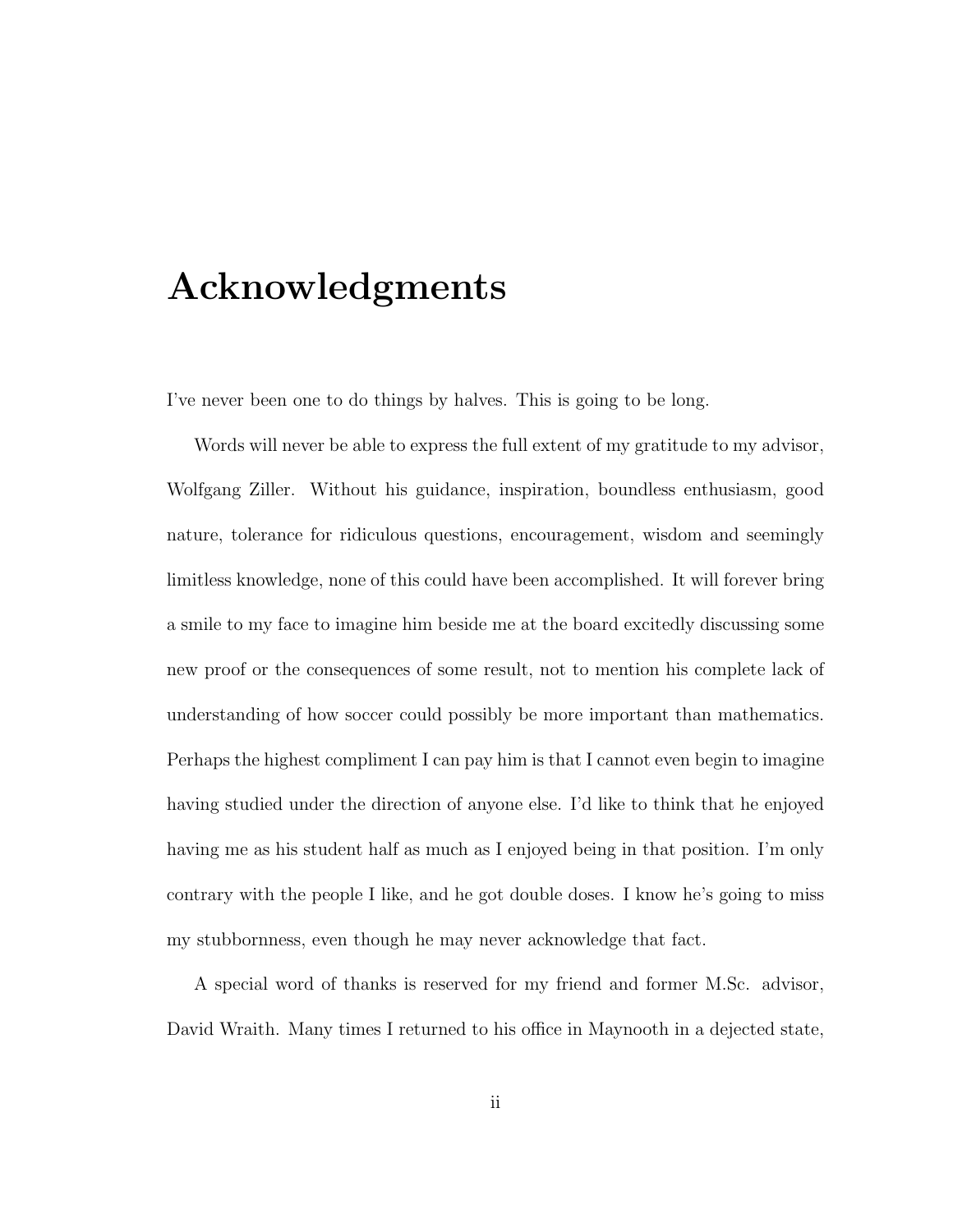wondering what I was doing with my life. His understanding, encouragement, belief and friendship gave me renewed hope and the determination to continue. He was the catalyst for all of this and the person who taught me to aim high.

My parents have always trusted me to make good decisions and have never tried to prevent me from pursuing this ridiculous hobby, even if they are completely bewildered as to why anyone would wish to do such a thing. Their strength and wisdom is an inspiration to me, and frequent sullen phone calls are poor reward for their support. They are my heroes and my greatest teachers, even if I don't say it aloud.

I must not forget Chris Croke, who stood in as my surrogate daddy while Wolfgang was off sunning himself in Rio. He did a fine job and is indirectly responsible for the subject of this work.

The worst kept secret in the department, the so-called "Secret Seminar", was both enjoyable and beneficial. The participants made it what it was and so, Kris, Corey, John, Chenxu, Ricardo, and Jason, you have my thanks.

The completion of this dissertation reminds me of how it began, and the price I had to pay. Maria's strength in letting me go is humbling. I am truly sorry for the pain I caused her. We will never know what could have been, but our friendship will last eternal.

Thanks must go to the Dancers, who tolerate my sleeping on their couch for weeks at a time and never shy away from taking me down a peg or two, to Ciarán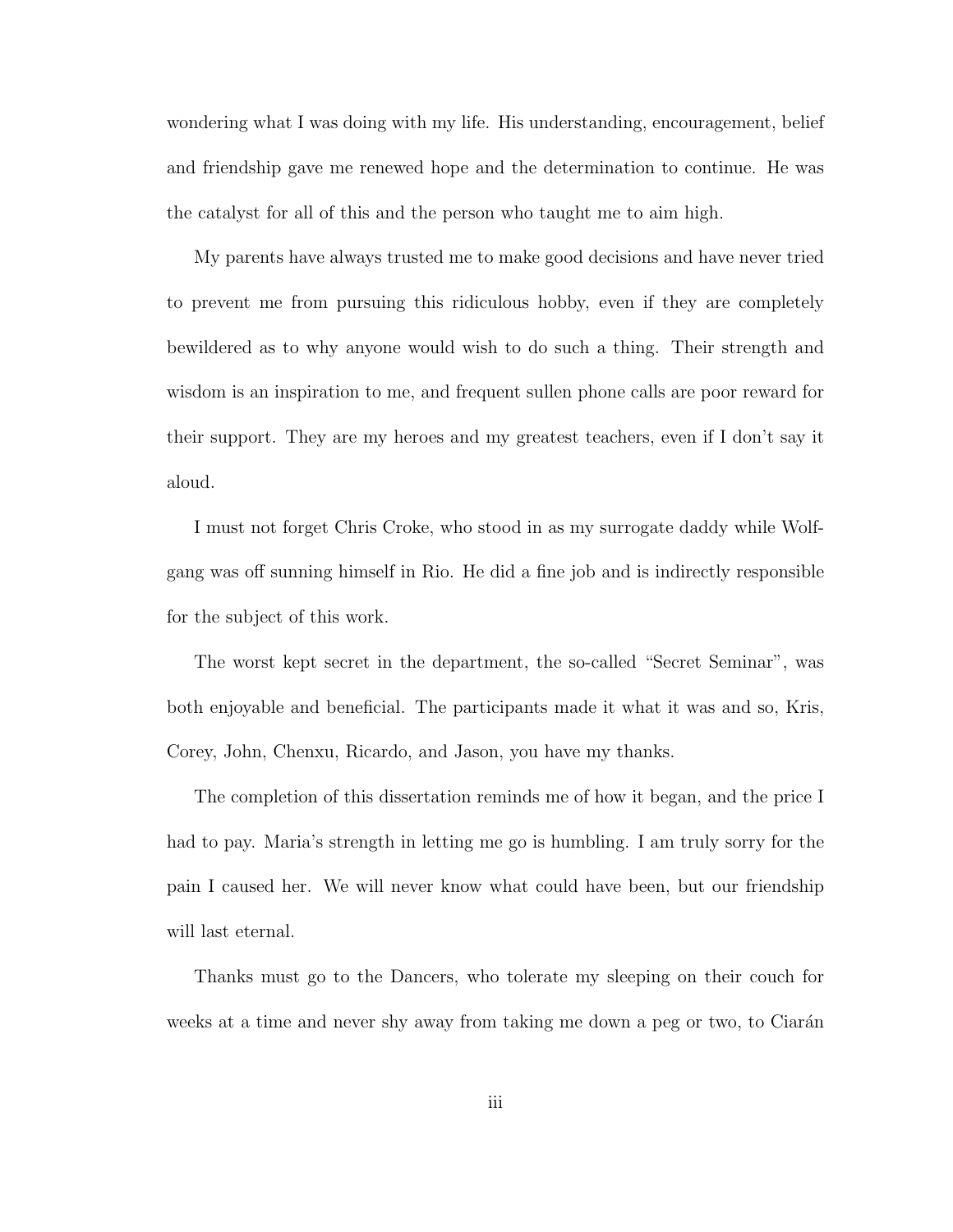and Adrian for being more than friends, to Tadhg, Melody, Al, and all my other Irish friends. Trips home wouldn't have been the same without you guys, and played their own vital role in this whole nonsense.

Pilar, David, Lee, Armin, Shea, Wil, Chris, Jen, Mike, Andrew, Jimmy, Joe, Enka, to name but a few. Nerds, but good nerds.

Dan Jane and I have shared many adventures between Berkeley and Brazil. Without his influence I would not have enjoyed my second trip to Brazil quite as much as I did, nor found the balance between mathematics and surfing. I hope we have many adventures ahead of us.

Mike Suarez, Leslie and Amy were friends in Philly as rare and exceptional as any of those I have in Ireland. The days are lonelier without having them around, even if we never got to see as much of each other as we may have wanted when we had the opportunity.

West Philly F.C. kept me sane, perhaps the most difficult job of all, and I'll be sorry to leave them.

Finally I would like to express my thanks to the four wonderful ladies who make the department function, Janet, Monica, Paula and Robin. These four ladies are always there whenever anyone needs anything and I'm not sure that they are aware of how much they are appreciated. My days would not have been the same without their smiles, advice, help, tolerance and consideration. I will miss our chats, slacking off in their offices, and all the birthday cakes.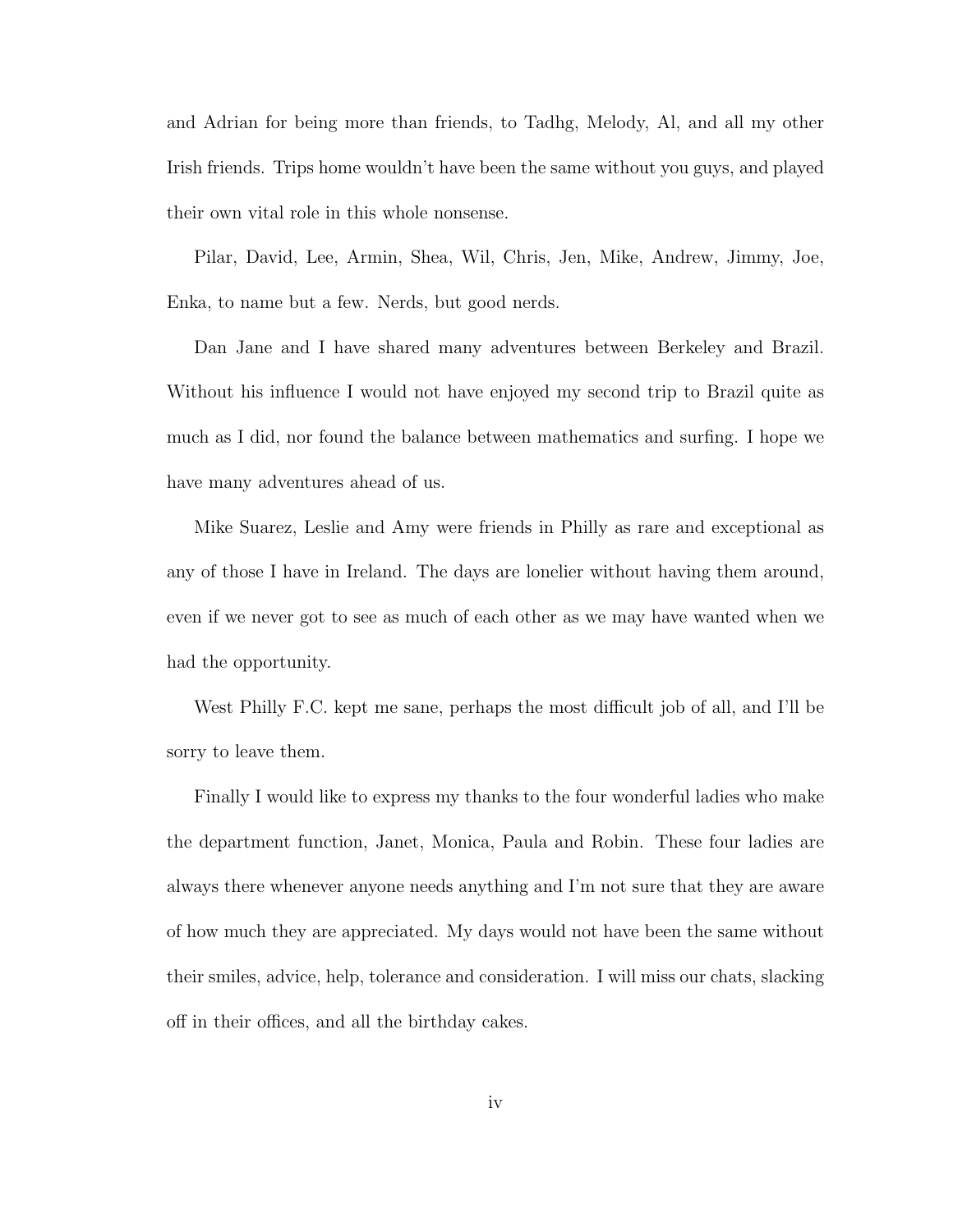#### ABSTRACT

#### BIQUOTIENTS WITH ALMOST POSITIVE CURVATURE

#### Martin Kerin

#### Wolfgang Ziller, Advisor

When does a manifold admit a metric with positive sectional curvature? This is one of the most fundamental and difficult problems in differential geometry. One attempt at understanding this problem is to begin with a non-negatively curved manifold and examine how large is the set of points with positive curvature. More precisely, given a manifold, does it admit a non-negatively curved metric for which there is an open set of points with positive curvature (quasi-positive curvature), or an open dense set of such points (almost positive curvature)? We construct new examples of biquotients which admit such metrics.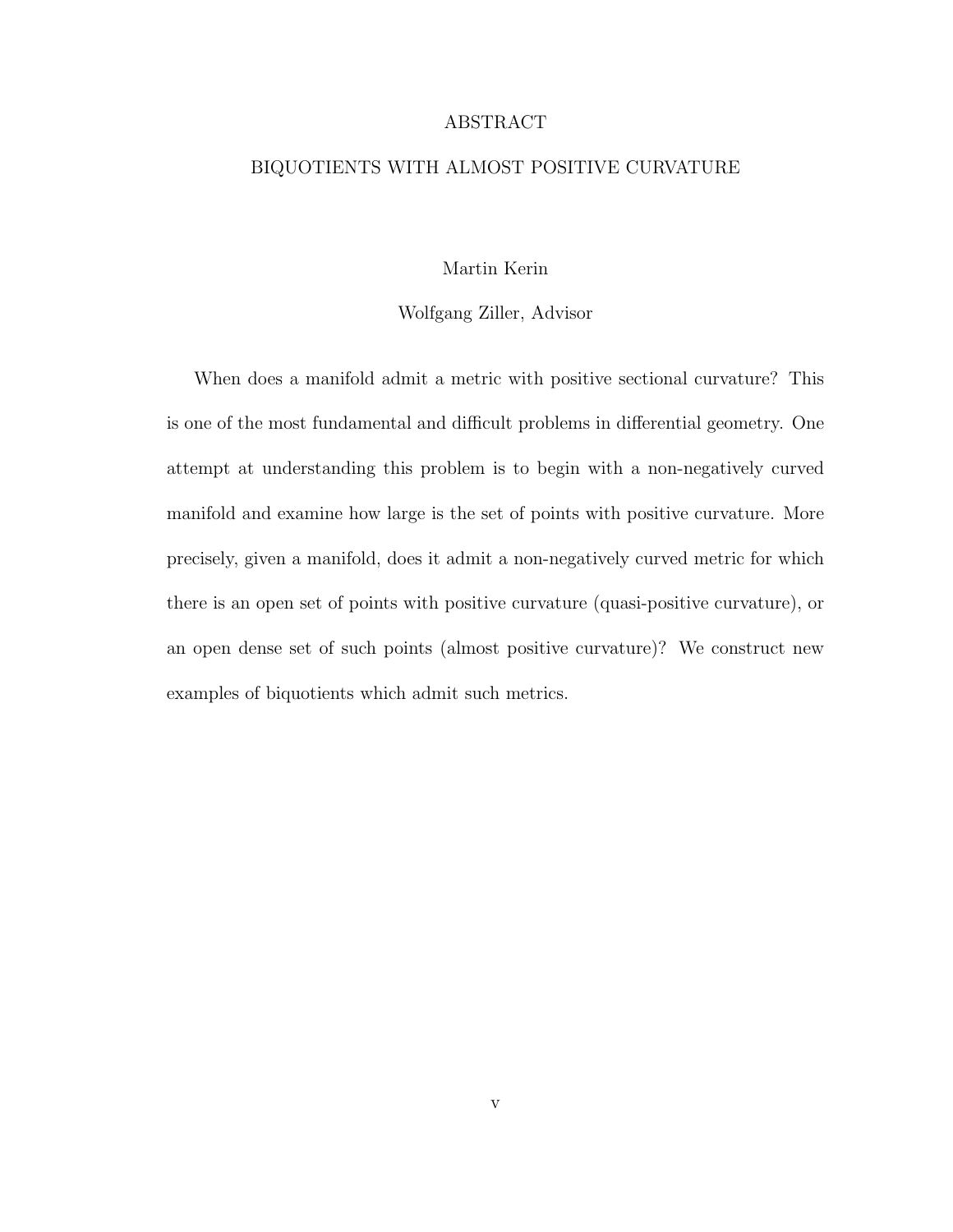# **Contents**

| 1            |                                | Introduction                                                                | 1  |
|--------------|--------------------------------|-----------------------------------------------------------------------------|----|
| $\bf{2}$     | Biquotient actions and metrics |                                                                             |    |
|              | 2.1                            |                                                                             | 13 |
|              | 2.2                            |                                                                             | 15 |
| 3            |                                | <b>Eschenburg Spaces</b>                                                    | 22 |
|              | 3.1                            |                                                                             | 22 |
|              | 3.2                            |                                                                             | 25 |
|              | 3.3                            |                                                                             | 32 |
| 4            |                                | <b>Bazaikin Spaces</b>                                                      | 38 |
|              | 4.1                            |                                                                             | 38 |
|              | 4.2                            |                                                                             | 47 |
| $\mathbf{5}$ |                                | Quotients of $S^7 \times S^7$                                               | 51 |
|              | 5.1                            | The Cayley numbers, $G_2$ and its Lie algebra $\ldots \ldots \ldots \ldots$ | 51 |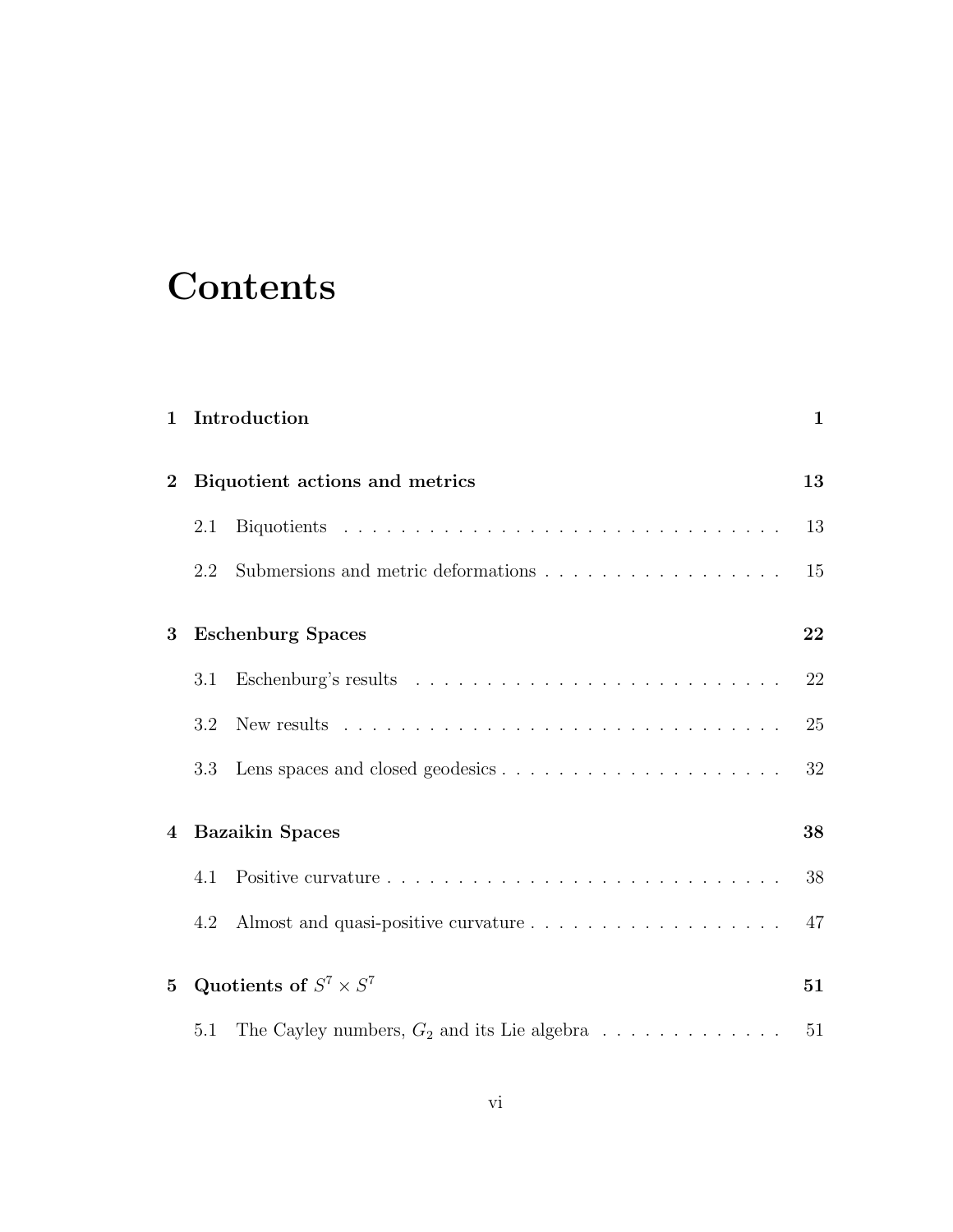| 5.3 | Quasi-positive curvature $\dots \dots \dots \dots \dots \dots \dots \dots \dots \dots$ 61 |    |
|-----|-------------------------------------------------------------------------------------------|----|
|     |                                                                                           |    |
|     | 6 Torus quotients of $S^3 \times S^3$                                                     | 97 |
|     |                                                                                           |    |
|     |                                                                                           |    |
|     |                                                                                           |    |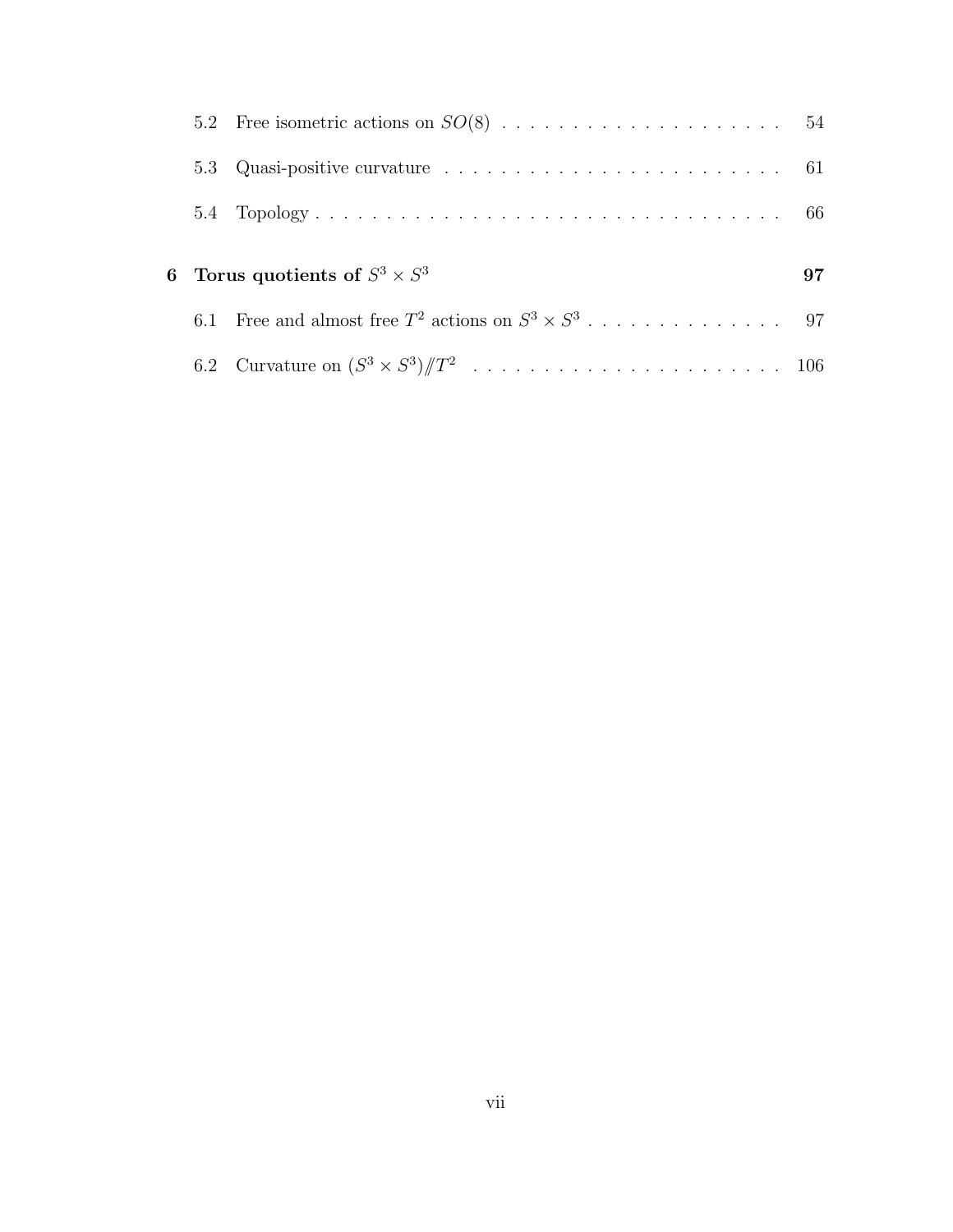# List of Tables

| 6.1 Isotropy groups of the $T^2$ actions $U_c$ , $\bar{U}_c$ , $U_{a,b}$ and $\bar{U}_{a,b}$ 104 |  |
|--------------------------------------------------------------------------------------------------|--|
| 6.2 Some special cases of the action of $U_c$ , c even 104                                       |  |
|                                                                                                  |  |
| 6.4 Some special cases of the action of $U_{a,b}$ , $a + b$ even 105                             |  |
| 6.5 Some special cases of the action of $U_{a,b}$ , $a + b$ odd 105                              |  |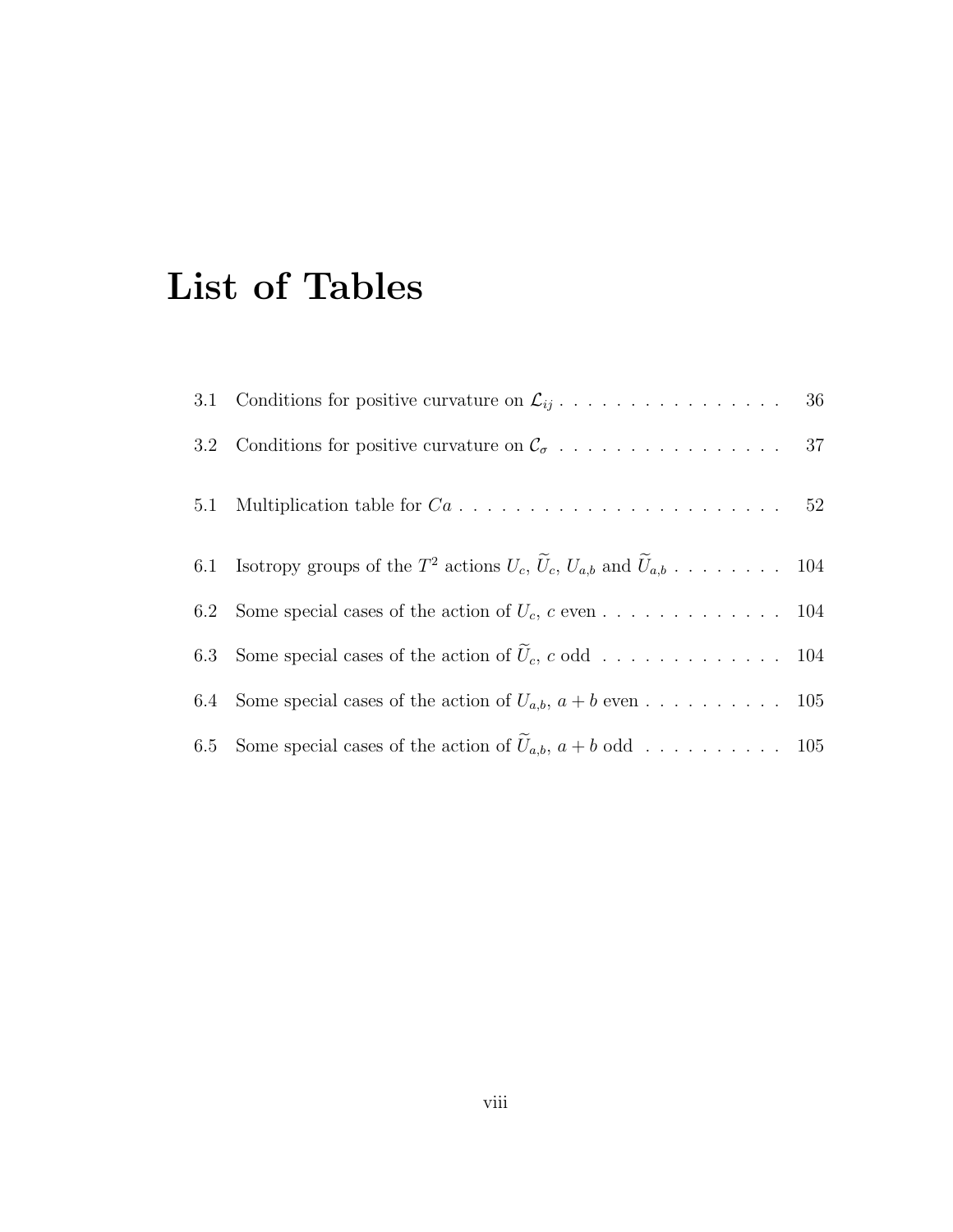## Chapter 1

## Introduction

When does a manifold admit a metric with positive sectional curvature? This is a fundamental and difficult problem in differential geometry. There are many examples of manifolds with non-negative curvature. For example, all homogeneous spaces  $G/H$  and all biquotients  $G/U$  inherit non-negative curvature from the bi-invariant metric on G. It was also shown in [GZ1] that all cohomogeneity-one manifolds, namely manifolds admitting an isometric group action with one-dimensional orbit space, with singular orbits of codimension  $\leq 2$  admit metrics with non-negative curvature.

On the other hand, the known examples with positive curvature are very sparse. Other than the rank-one symmetric spaces there are isolated examples in dimensions 6, 7, 12, 13 and 24 due to Wallach [Wa] and Berger [Ber2], and two infinite families, one in dimension 7 (Eschenburg spaces; see  $[AW]$ ,  $[E1]$ ,  $[E2]$ ) and the other in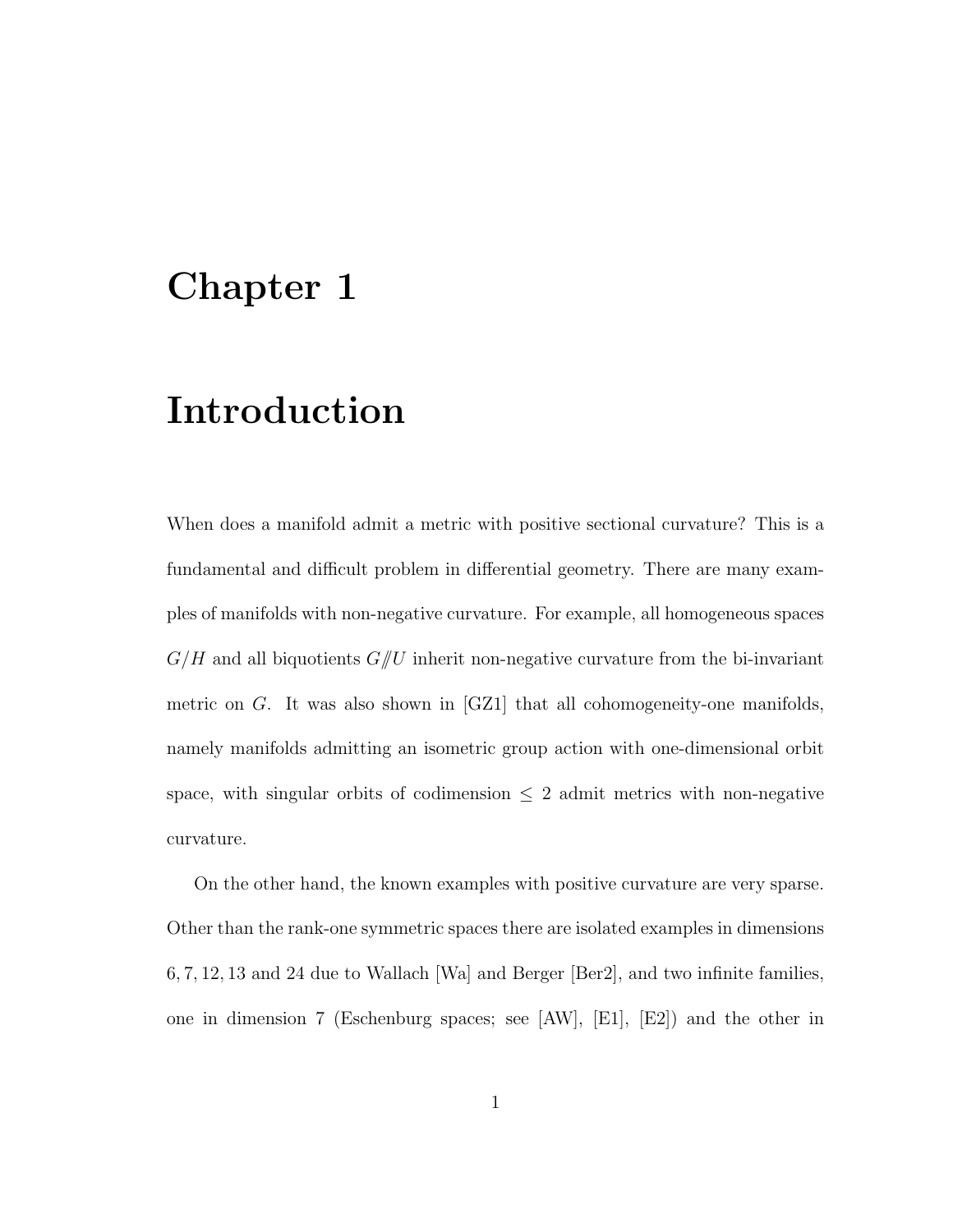dimension 13 (Bazaikin spaces; see [Ba1]).

In the simply connected case there are no known obstructions to admitting positive curvature that are not already obstructions to admitting a metric of nonnegative curvature. Some of the standard theorems relating topology and positive curvature are:

**Bonnet-Myers** Let  $M^n$  be a complete Riemannian manifold and suppose that the Ricci curvature satisfies Ric  $\geq \delta > 0$ . Then M is compact and  $\pi_1(M)$  is finite.

**Synge** Let  $M^n$  be a compact manifold with positive sectional curvature, sec  $> 0$ .

- (i) If M is orientable and n is even, then M is simply connected;
- (ii) If n is odd, then  $M$  is orientable.

**Sphere Theorem** Let  $M^n$  be a compact, simply connected, Riemannian manifold.

- (i) If  $1 < \sec \leq 4$  then  $M^n$  is diffeomorphic to  $S^n$ ;
- (ii) If  $1 \leq \sec \leq 4$  then  $M^n$  is either diffeomorphic to  $S^n$  or isometric to a CROSS.

The Sphere Theorem was established up to homeomorphism by Berger [Ber1] and Klingenberg [K], and up to diffeomorphism by Brendle and Schoen [BS1], [BS2]. In fact, Brendle and Schoen proved more general rigidity results which imply the Sphere Theorem as a special case. Soon after the announcement of the proof by Brendle and Schoen, Ni and Wolfson [NW] announced an alternate proof in the special case of the differential Sphere Theorem.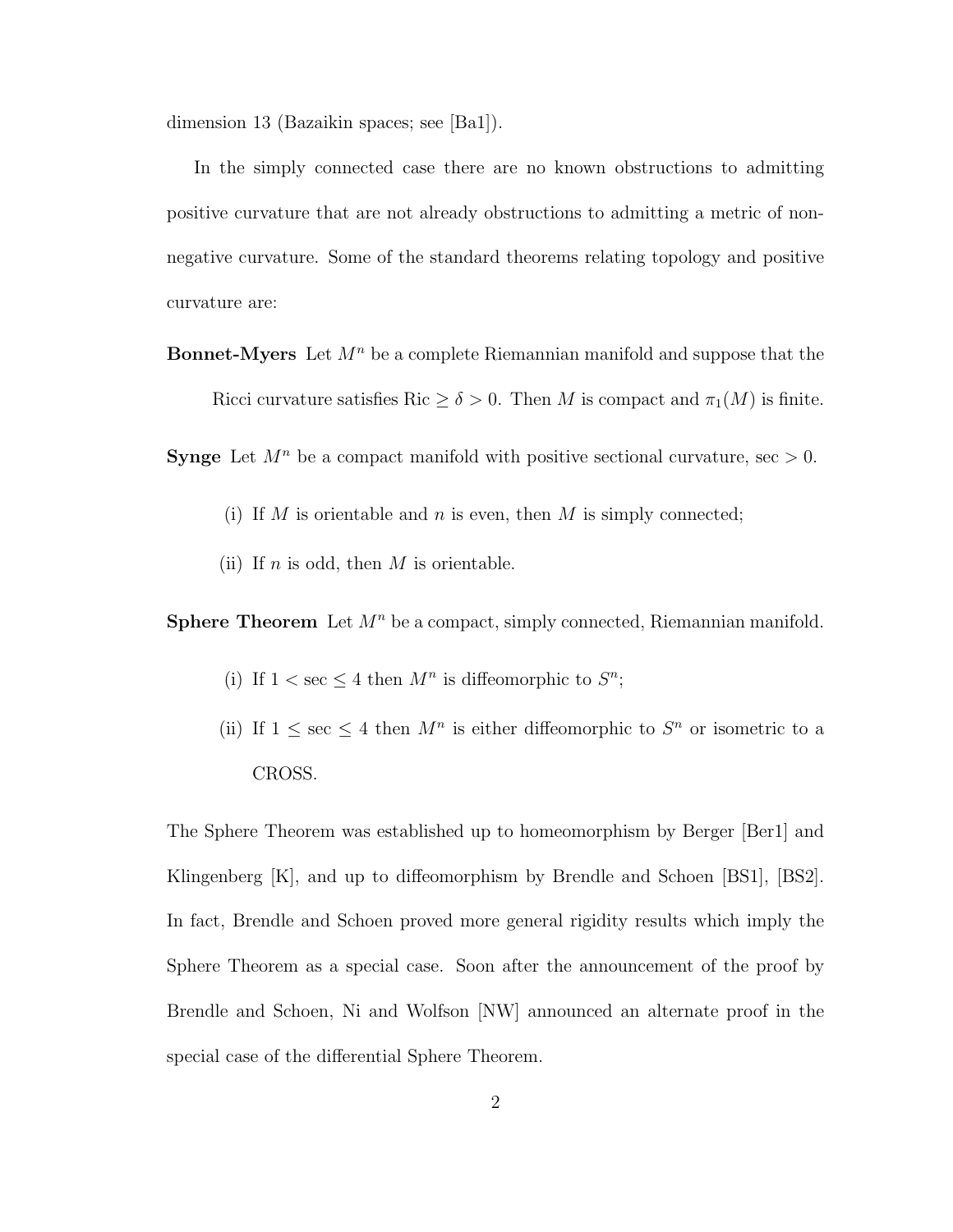We are interested in the study of manifolds which lie "between" those with non-negative and those with positive curvature.

**Definition.** A Riemannian manifold  $(M, \langle , \rangle)$  has quasi-positive curvature (resp. almost positive curvature) if  $(M, \langle , \rangle)$  has non-negative sectional curvature and there is a point (resp. an open dense set of points) at which all 2-planes have positive sectional curvature.

It should be noted that in the definition of quasi-positive curvature we could replace "point" with "an open set of points".

One of the major motivations for studying manifolds with quasi-positive curvature is the well-known Deformation Conjecture which we rewrite in our language.

**Conjecture.** Suppose  $(M, \langle , \rangle)$  is a complete Riemannian manifold with quasipositive curvature. Then M admits a metric with positive curvature.

There is some evidence in support of this conjecture. Aubin [Au] and Ehrlich [Eh] proved the analogous statements for scalar and Ricci curvature. Perelman's proof of the soul conjecture [Pe] shows that a non-compact manifold with quasipositive curvature is diffeomorphic to  $\mathbb{R}^n$  and hence admits a metric with positive curvature. Moreover, Hamilton [Ha] has shown that the Deformation Conjecture is true in dimension three.

Petersen and Wilhelm [PW] provided the first examples of manifolds with almost positive curvature when they showed that the unit tangent bundle of  $S<sup>4</sup>$  and a real cohomology  $\mathbb{C}P^3$  admit such metrics.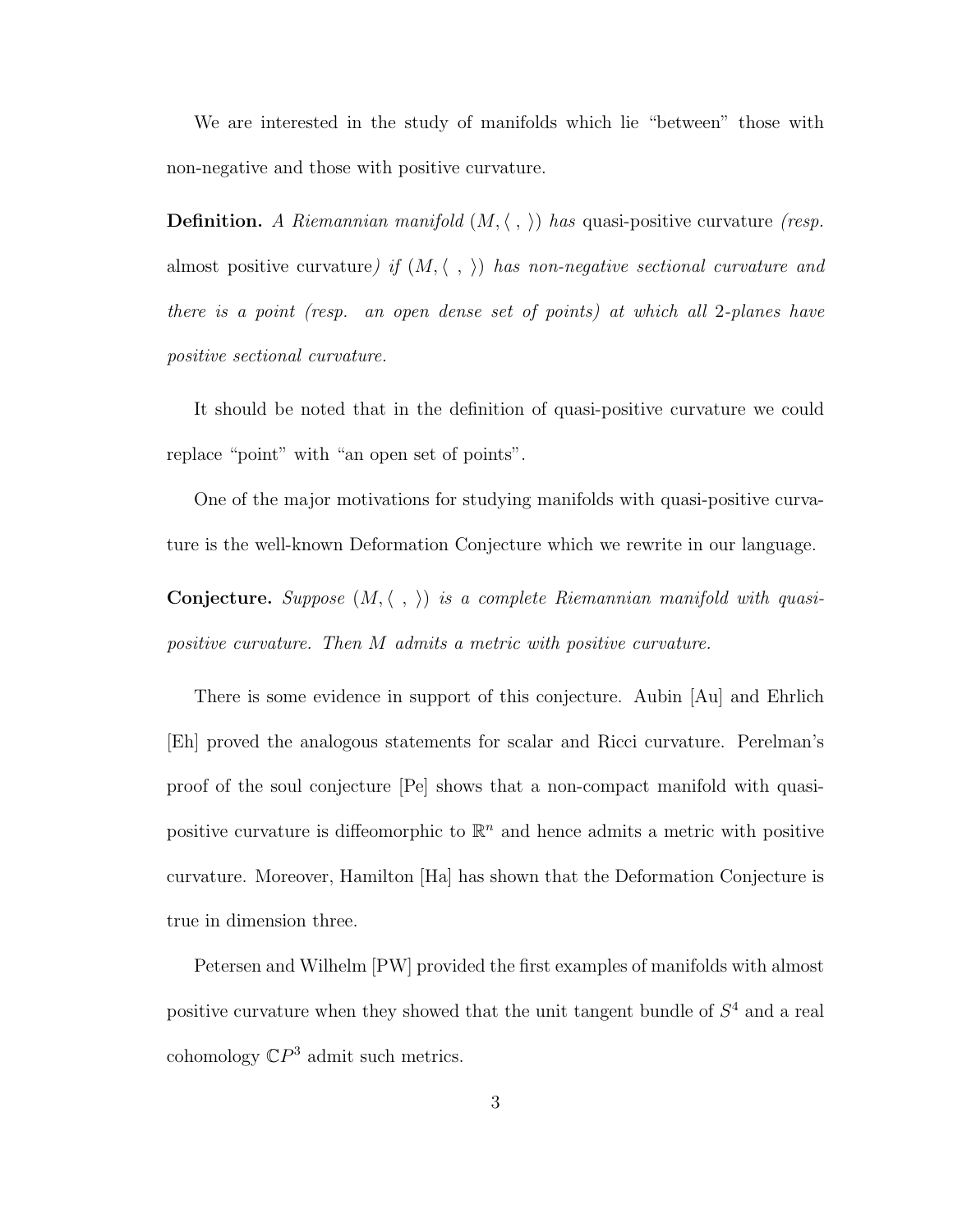Most of the known examples of manifolds with almost positive curvature appear in the work of Wilking [Wi]. In particular he proves that

**Theorem** (Wilking). Each of the following compact manifolds admits almost positive curvature.

- (i) The projective tangent bundles  $P_{\mathbb{R}} T \mathbb{R} P^n$ ,  $P_{\mathbb{C}} T \mathbb{C} P^n$ , and  $P_{\mathbb{H}} T \mathbb{H} P^n$  of  $\mathbb{R} P^n$ ,  $\mathbb{C}P^n$  and  $\mathbb{H}P^n$  respectively.
- (ii) The homogeneous space  $M_{k,\ell}^{4n-1} = U(n+1)/H_{k,\ell}$ , with  $k, \ell \in \mathbb{Z}$ ,  $k\ell < 0$ , and  $n \geq 2$ , where

$$
H_{k,\ell} = \{ \text{diag}(z^k, z^{\ell}, A) \mid z \in S^1, A \in U(n-1) \}.
$$

Since the universal cover of  $P_{\mathbb{R}} T \mathbb{R} P^n$  is  $T^1 S^n$ , the unit tangent bundle of  $S^n$ , it is clear that  $T^1S^n$  also admits a metric with almost positive curvature. We also note that Wallach [Wa] has shown that the flag manifolds  $P_{\mathbb{C}}T\mathbb{C}P^2$  and  $P_{\mathbb{H}}T\mathbb{H}P^2$ admit homogeneous metrics with positive curvature.

The homogeneous spaces described by  $M_{k,\ell}^{4n-1}$  should be thought of as generalisations of the 7-dimensional positively curved Aloff-Wallach spaces,  $W_{k,\ell}^7$ . However it is clear that the metric on  $M_{k,\ell}^{4n-1}$  cannot be homogeneous, since otherwise we could left-translate a zero-curvature plane to every point of  $M_{k,\ell}^{4n-1}$ . Furthermore, an examination of the Gysin sequence for the fibration  $S^1 \longrightarrow M_{k,\ell}^{4n-1} \longrightarrow P_{\mathbb{C}} T \mathbb{C} P^n$ shows that there are infinitely many homotopy types of simply connected manifolds of a fixed dimension  $4n - 1$  which admit almost positive curvature. Recall that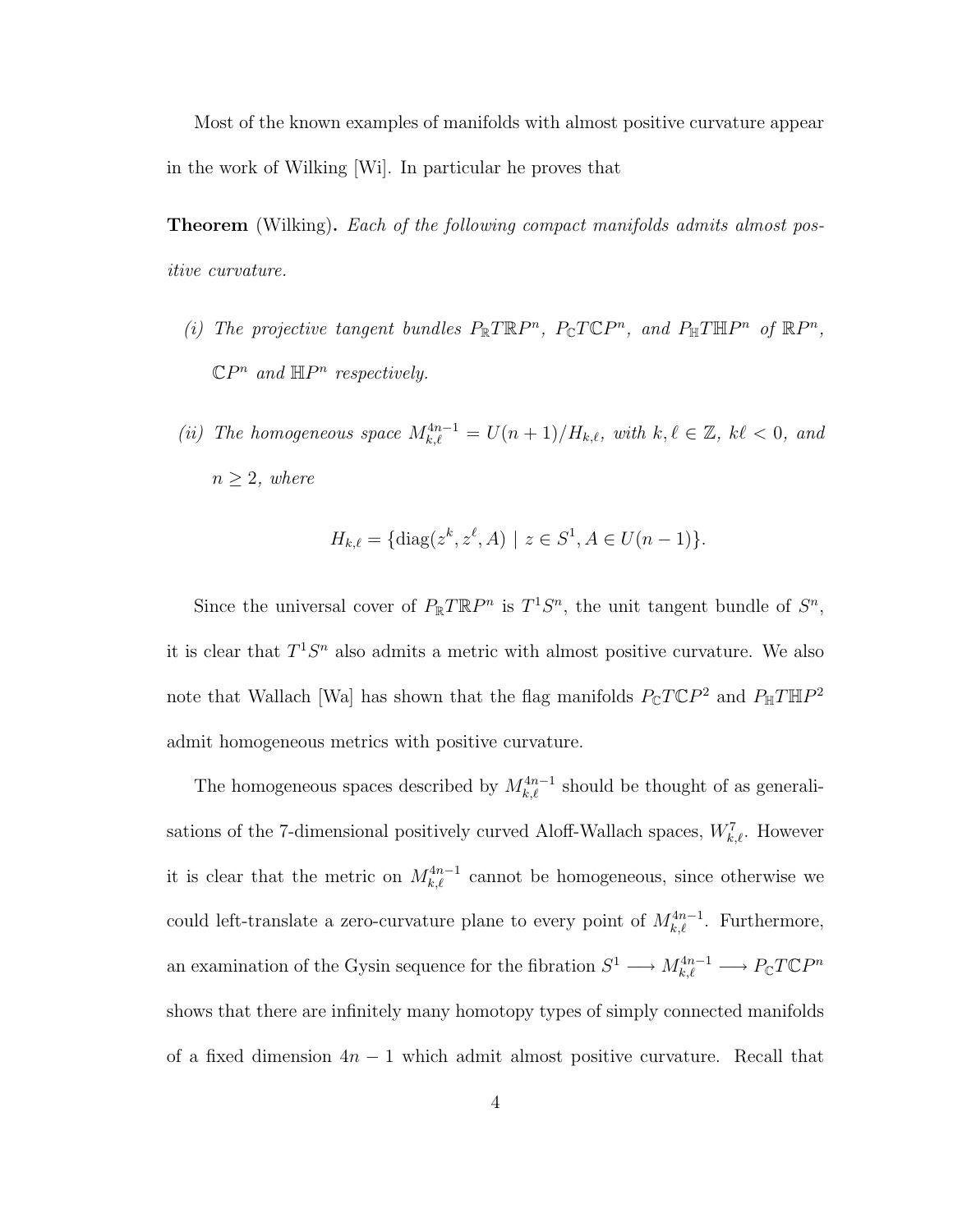the Aloff-Wallach spaces are homogeneous spaces  $SU(3)/S^1_{k,\ell}$ , where  $S^1_{k,\ell} \subset SU(3)$ via  $z \mapsto \text{diag}(z^k, z^{\ell}, \bar{z}^{k+\ell})$ . Of course  $W_{k,\ell}^7$  may be rewritten in the form  $M_{k,\ell}^{4n-1}$ with  $n = 2$  as in Wilking's theorem. In [AW] the authors show that  $W_{k,\ell}^7$  admits positive curvature if and only if  $k\ell(k + \ell) \neq 0$ . There is thus a unique Aloff-Wallach space, namely  $W^7_{-1,1}$ , which is not known to admit positive curvature. Since lefttranslation is an isometry, it is clear that  $W^7_{-1,1}$  must have a zero-curvature plane at every point with respect to the homogeneous metric. Therefore we see that Wilking's result deforms the homogeneous metric on  $W^7_{-1,1}$  to a non-homogeneous metric with almost positive curvature. The integral cohomology ring of  $W^7_{-1,1}$  is the same as that of  $S^2 \times S^7$  and it is an open problem to decide whether these manifolds are homotopy equivalent.

Notice that Wilking shows there are odd-dimensional, non-orientable manifolds, for example  $\mathbb{R}P^3 \times \mathbb{R}P^2$  and  $\mathbb{R}P^7 \times \mathbb{R}P^6$ , which admit almost positive curvature. By Synge's Theorem such manifolds cannot admit positive curvature. Thus these manifolds are counter-examples to the Deformation Conjecture. However, all of these counter-examples have non-trivial fundamental group. Therefore it is still possible that the Deformation Conjecture holds for simply connected manifolds with quasi-positive curvature. Moreover, in [PW] the authors suggest that consideration should be given to the following modification of the Deformation Conjecture:

Question. Does a Riemannian manifold with quasi-positive curvature admit a metric with almost positive curvature?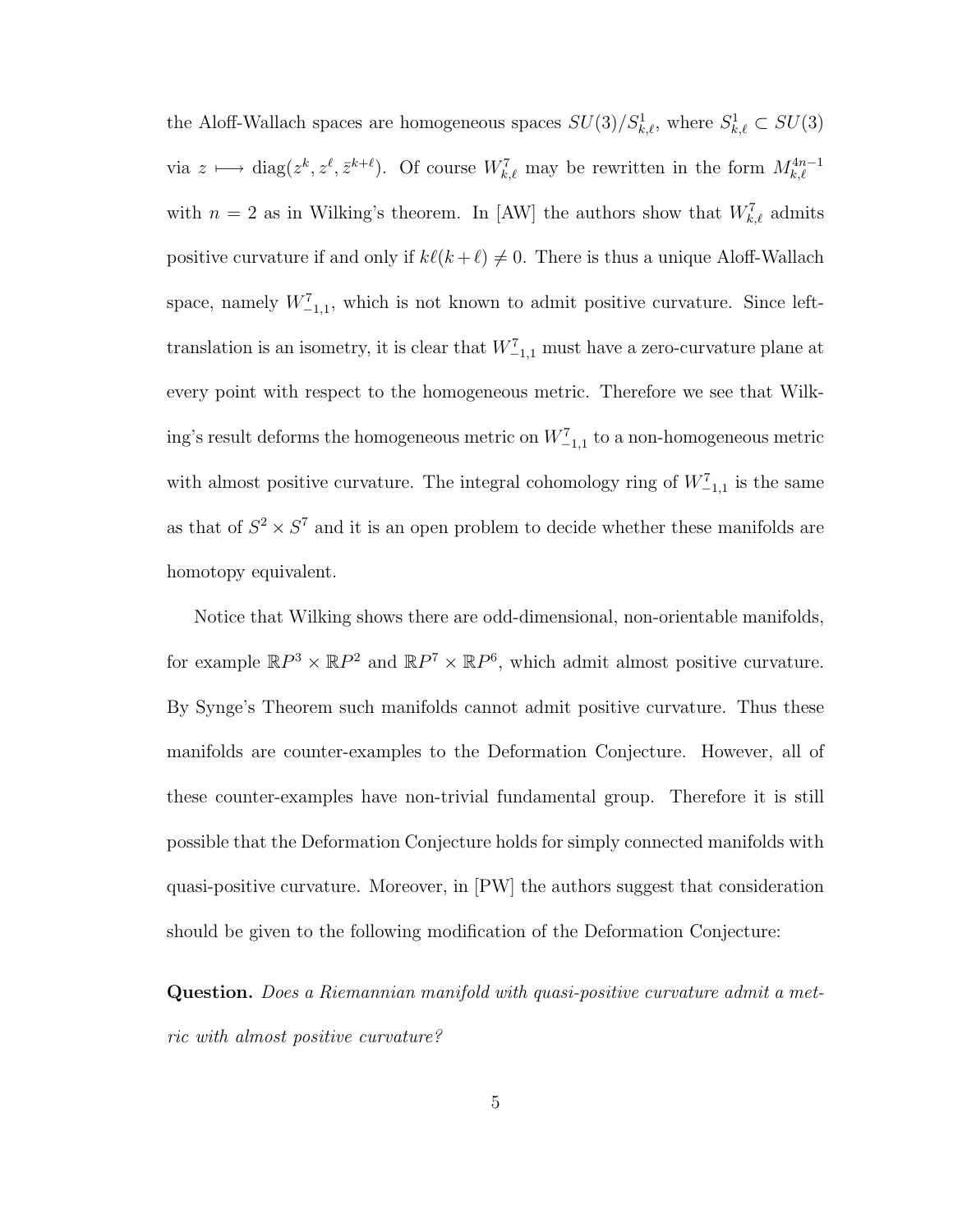From Wilking's counter-examples to the Deformation Conjecture we see that the class of manifolds admitting almost positive curvature is strictly larger than the class of manifolds admitting positive curvature. Moreover, the class of manifolds having quasi-positive curvature is strictly contained in the class of non-negatively curved manifolds, as a necessary condition for admitting quasi-positive curvature is the possession of a finite fundamental group. This follows in the non-compact case from Perelman's proof of the soul conjecture [Pe], and in the compact case from Bonnet-Myers together with the results of Aubin [Au] and Ehrlich [Eh] on deformations of metrics with non-negative Ricci curvature and positive Ricci curvature at a point. From the question above we see that it is unknown whether the class of almost positively curved manifolds is strictly contained in the class of those with quasipositive curvature.

There is an even more profound reason for investigating the validity of the Deformation Conjecture for simply connected manifolds. The fact that  $\mathbb{R}P^3 \times \mathbb{R}P^2$ and  $\mathbb{R}P^7 \times \mathbb{R}P^6$  admit metrics with almost positive curvature implies that  $S^3 \times S^2$ and  $S^7 \times S^6$  admit such metrics. If it were possible to deform these metrics to have positive curvature then we would have counter-examples to the celebrated Hopf Conjecture, which asserts that a product of spheres cannot admit positive curvature.

The first example of a manifold with quasi-positive curvature was given in [GM, '74]. Here it was shown that the Gromoll-Meyer exotic 7-sphere  $\Sigma^7 = Sp(2)/[Sp(1)]$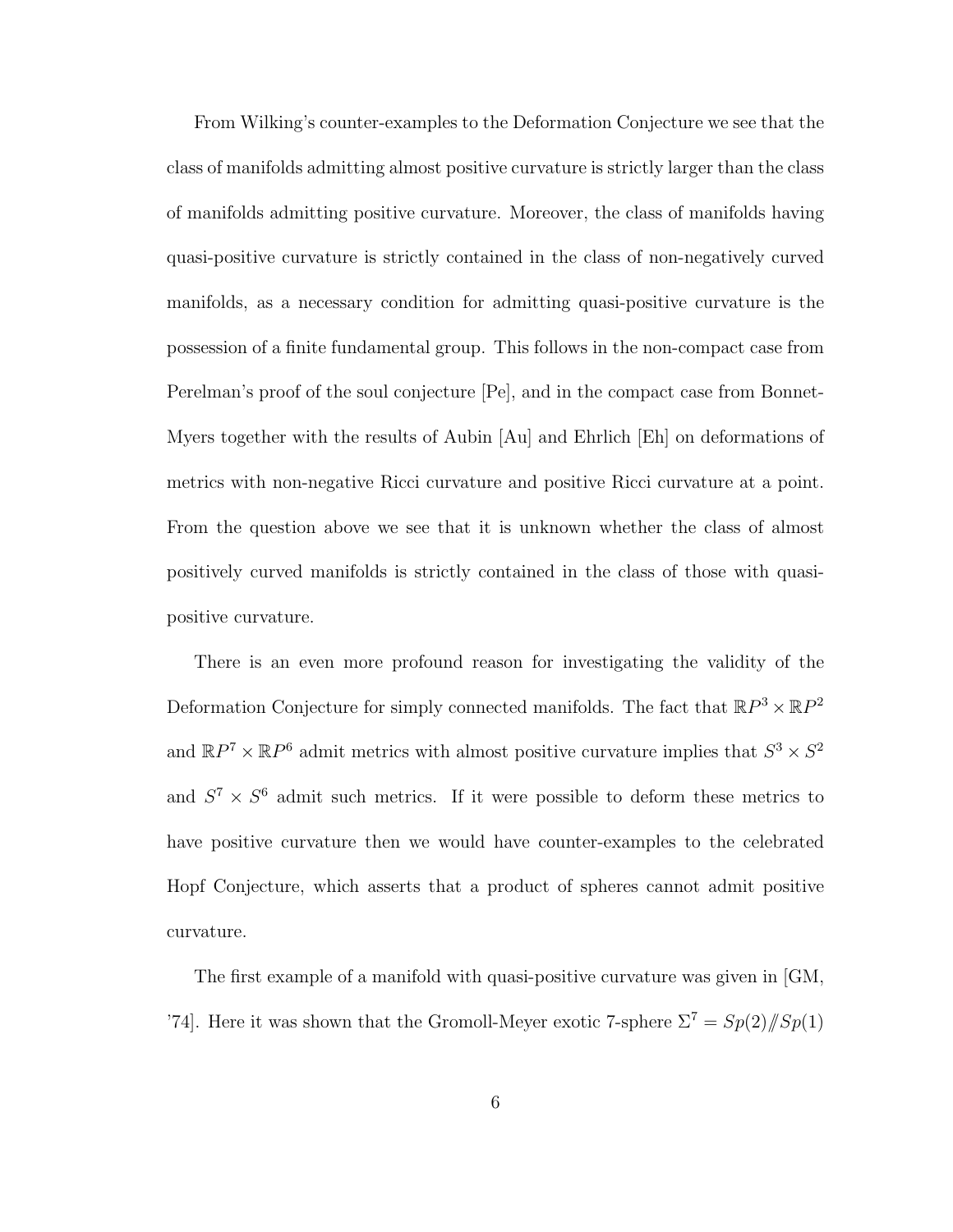inherits quasi-positive curvature from the bi-invariant metric on  $Sp(2)$ . In [W, '01] Wilhelm showed that the bi-invariant metric on  $Sp(2)$  may be deformed in such a way as to induce almost positive curvature on  $\Sigma^7$ . The deformed metric on  $Sp(2)$ is no longer left-invariant. In [EK, '07] it is shown that there exits a left-invariant metric on  $Sp(2)$  which induces almost positive curvature on  $\Sigma^7$ . The set of points with zero-curvature planes is given by a finite union of subvarieties of codimension  $\geq 1$  and can be explicitly determined. If one could further deform the metric on  $\Sigma^7$ to have positive curvature, then it would be the first example of an exotic sphere admitting a metric of this kind.

The only other previously known examples of manifolds with almost positive or quasi-positive curvature are given in [PW, '99], [Wi, '01] and [Ta1, '03]. In particular Tapp shows:

**Theorem** (Tapp). The following manifolds admit metrics with quasi-positive curvature:

(i) The unit tangent bundles  $T^1\mathbb{C}P^n$ ,  $T^1\mathbb{H}P^n$  and  $T^1Ca\mathbb{P}^2$ ;

(ii) The homogeneous space  $M_{k,\ell}^{4n-1} = U(n+1)/H_{k,\ell}$ , with  $k, \ell \in \mathbb{Z}$ ,  $(k, \ell) \neq (0, 0)$ , and  $n \geq 2$ , where

$$
H_{k,\ell} = \{ \text{diag}(z^k, z^\ell, A) \mid z \in S^1, A \in U(n-1) \}.
$$

Notice that Tapp proves that those generalised Aloff-Wallach spaces  $M_{k,\ell}^{4n-1}$  for which  $k\ell \geq 0$  admit quasi-positive curvature. These are exactly the  $M_{k,\ell}^{4n-1}$  not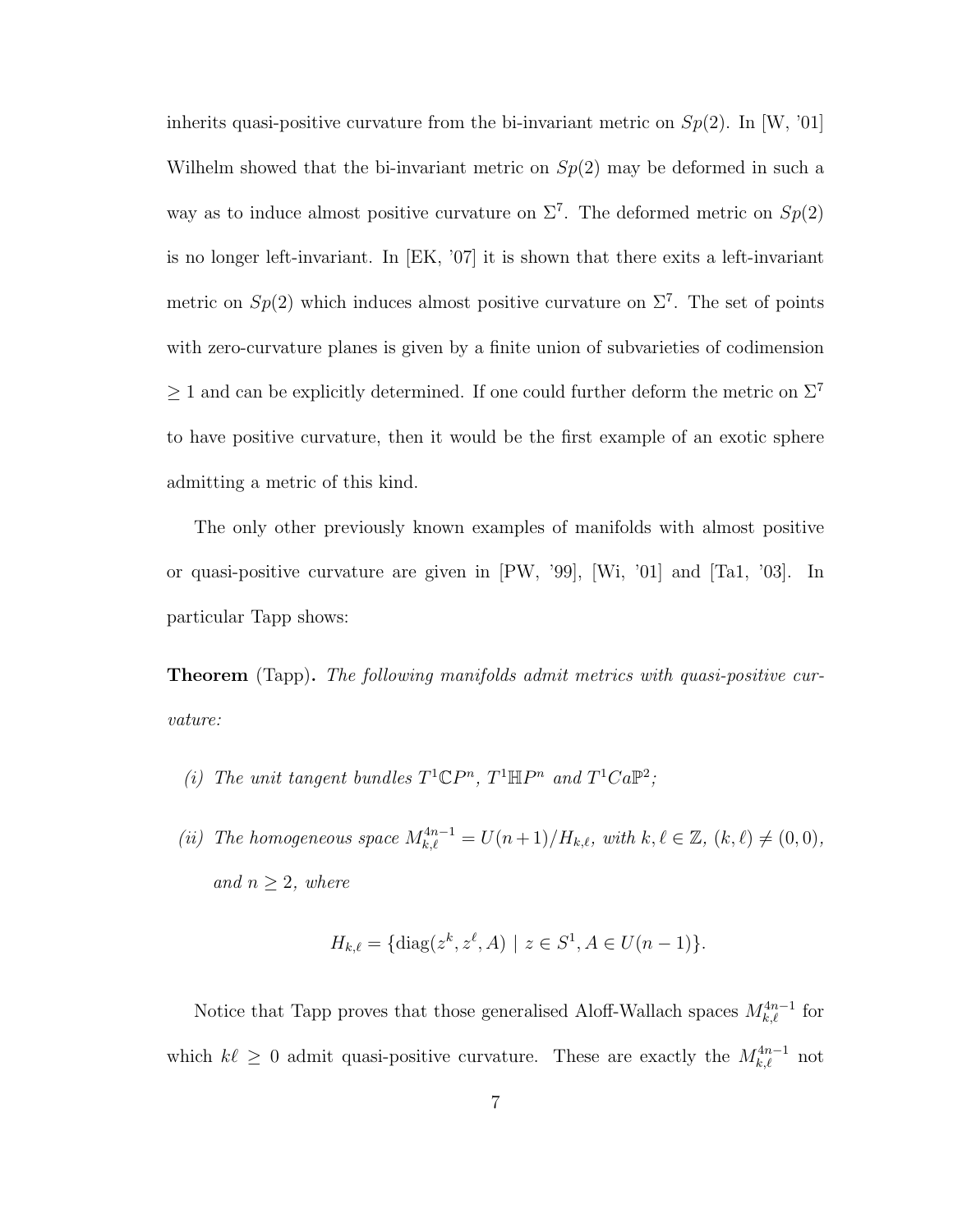included in Wilking's examples of almost positively curved manifolds.

We recall briefly that the Eschenburg spaces are defined by  $E_{p,q}^7 = SU(3)/\hspace{-3pt}/ S_{p,q}^1$ where  $p = (p_1, p_2, p_3), q = (q_1, q_2, q_3) \in \mathbb{Z}^3$ ,  $\sum p_i = \sum q_i$ , and  $S_{p,q}^1$  acts on  $SU(3)$  via

$$
z \star A = \text{diag}(z^{p_1}, z^{p_2}, z^{p_3}) A \text{ diag}(\bar{z}^{q_1}, \bar{z}^{q_2}, \bar{z}^{q_3}), \ z \in S^1, A \in SU(3).
$$

Similarly the Bazaikin spaces are defined by  $B_{q_1,...,q_5}^{13} = SU(5)/\!/(Sp(2) \cdot S_{q_1,...,q_5}^1)$ , where  $Sp(2) \cdot S^1_{q_1,...,q_5} = (Sp(2) \times S^1_{q_1,...,q_5})/\mathbb{Z}_2$  acts on  $SU(5)$  via

$$
[A, z] \star B = diag(z^{q_1}, \ldots, z^{q_5})B diag(A, \overline{z}^q),
$$

 $z \in S^1$ ,  $A \in Sp(2) \subset SU(4)$ ,  $B \in SU(5)$ , and  $q = \sum q_i$ . We will discuss the Eschenburg and Bazaikin spaces in much more detail in subsequent chapters.

We are now in a position to state our main result in which we describe some new examples of manifolds admitting almost or quasi-positive curvature.

#### Theorem A.

- (i) All Eschenburg spaces  $E_{p,q}^7 = SU(3)/\!\!/ S_{p,q}^1$  admit metrics with quasi-positive curvature.
- (ii) The Eschenburg space  $E_{p,q}^7$ ,  $p = (1,1,0)$ ,  $q = (0,0,2)$ , admits almost positive curvature.
- (iii) All Bazaikin spaces  $B_{q_1,...,q_5}^{13} = SU(5)/\hspace{-3pt}/(Sp(2) \cdot S_{q_1,...,q_5}^1)$  such that four of the  $q_j$  share the same sign admit quasi-positive curvature.
- (iv) The Bazaikin space  $B_{-1,1,1,1,1}^{13}$  admits almost positive curvature.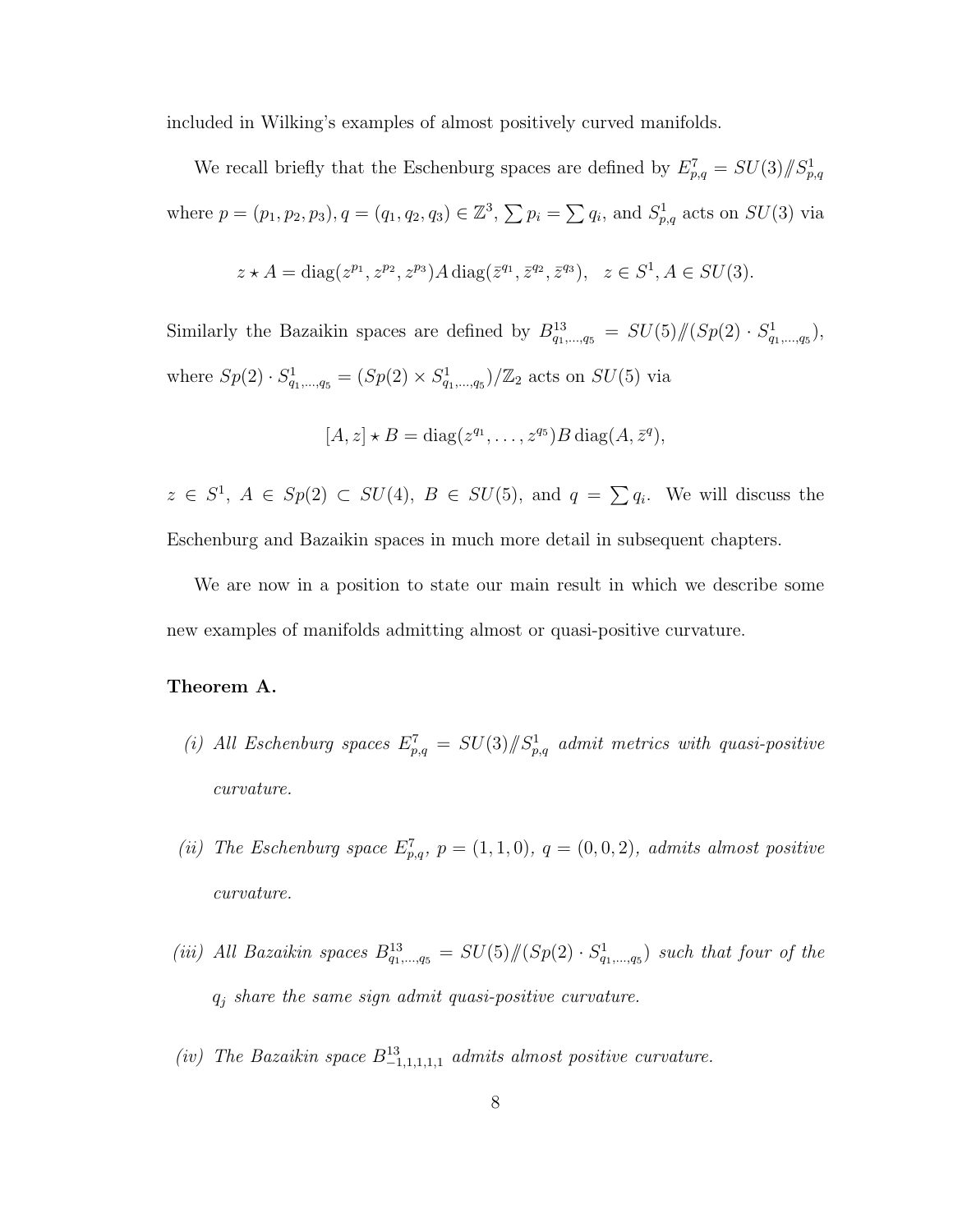- (v) There is a free circle action on  $S^7 \times S^7$  such that  $M^{13} = S^1 \setminus (S^7 \times S^7)$  admits a metric with quasi-positive curvature. Furthermore,  $M^{13}$  is not homeomorphic to  $\mathbb{C}P^3 \times S^7$ .
- (vi) There is a free  $S^3$ -action on  $S^7 \times S^7$  such that  $N^{11} = S^3 \setminus (S^7 \times S^7)$  admits a metric with quasi-positive curvature. Furthermore,  $N^{11}$  is not homeomorphic to  $S^4 \times S^7$ .

The topology of Eschenburg spaces has been studied extensively (see, for example, [E2], [CEZ], [K1], [K2], [Sh2]). In particular the cohomology groups of the Eschenburg spaces are  $H^0 = H^2 = H^5 = H^7 = \mathbb{Z}$  and  $H^4 = \mathbb{Z}_{|s|}$ , where  $s := p_1p_2 + p_1p_3 + p_2p_3 - q_1q_2 - q_1q_3 - q_2q_3$ . Moreover s is always odd (see [K1], Remark 1.4). There is a special subfamily of Eschenburg spaces with  $p = (1, 1, n), q =$  $(0, 0, n+2)$  ([Sh2], [GSZ]) which we denote by  $E_n^7$ . We note that  $E_n^7$  and  $E_{-(n+1)}^7$ describe the same manifold, and  $E_n^7$  has positive curvature if  $n \geq 1$  ([E1]). Since  $H^4(E_n^7) = \mathbb{Z}_{2n+1}, n \geq 0$ , it is clear that every cyclic group of odd order is achieved, and moreover that there are infinitely many positively curved Eschenburg spaces which are distinct even up to homotopy equivalence. We note that, as for the Aloff-Wallach space  $W^7_{-1,1}$ , the integral cohomology ring of  $E_0^7$  agrees with that of  $S^2 \times S^5$ and it is unknown whether these manifolds are homotopy equivalent. On the other hand, in [CEZ] it is shown that there are only finitely many positively curved Eschenburg spaces for a given cohomology ring. This should be viewed in the context of the Klingenberg-Sakai conjecture. It states that there are only finitely many pos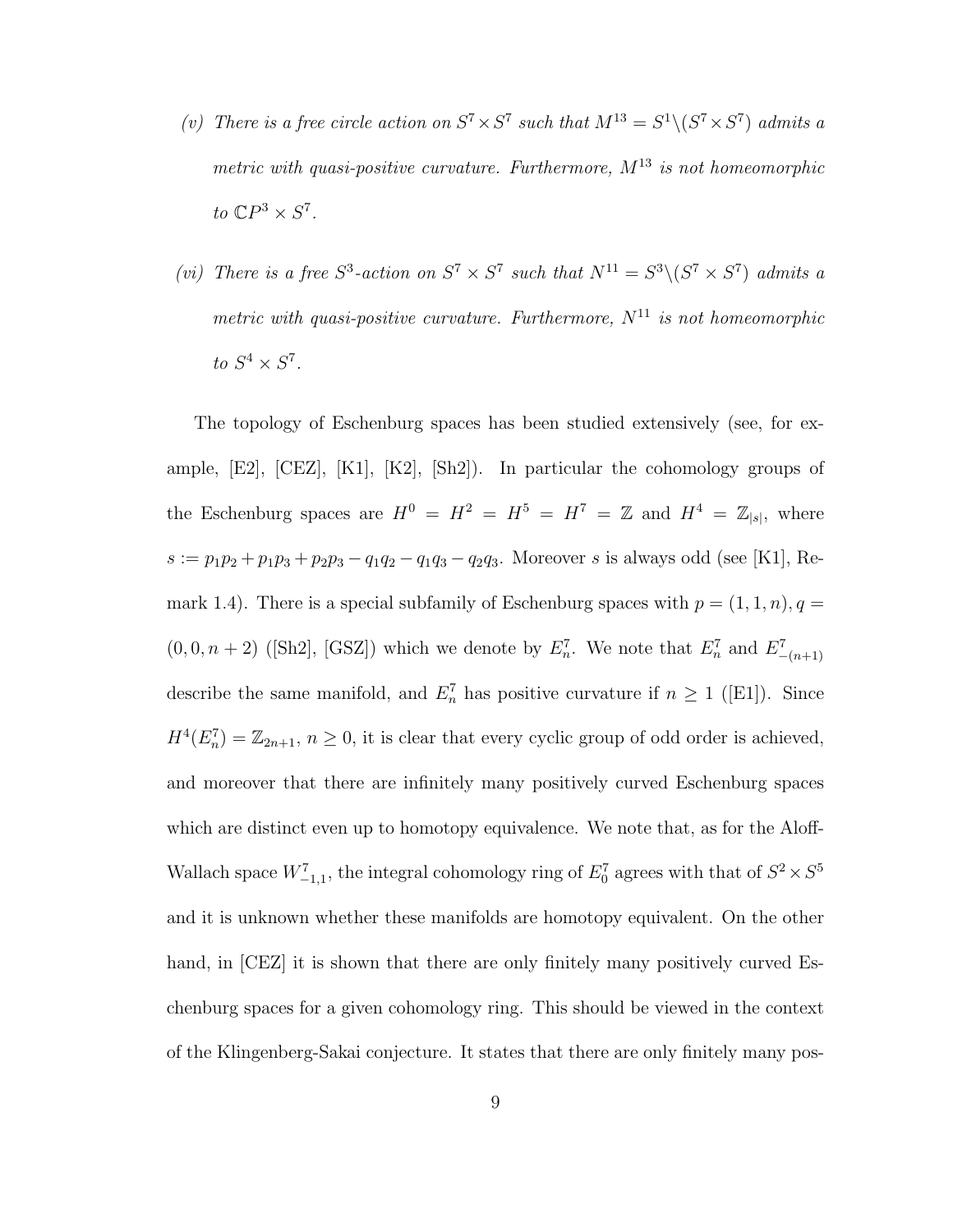itively curved manifolds in a given homotopy type, and the result in [CEZ] raises the question of whether the conjecture is true even for cohomology. In the present context, it is natural to ask the following question.

Question. Are there infinitely many pairwise non-homotopy equivalent Eschenburg spaces which share the same cohomology ring?

In the event of a positive answer to this question, only finitely many of these Eschenburg spaces can admit positive curvature by our previous remark. Theorem A(i) would provide the first examples of infinite families of simply connected, nonhomotopy equivalent manifolds with quasi-positive curvature which share the same cohomology.

Notice that the resolution of this question again highlights the importance of the Deformation Conjecture for simply connected manifolds with quasi-positive curvature. If the Deformation Conjecture is true in this case, then the cohomology Klingenberg-Sakai Conjecture is false. Equivalently, if the cohomology Klingenberg-Sakai conjecture is true, then the Deformation Conjecture must clearly be false for simply connected manifolds.

It follows from the results in [FZ1] that, although the almost positively curved Bazaikin space  $B_{-1,1,1,1,1}^{13}$  has the same integral cohomology ring as  $\mathbb{C}P^2 \times S^9$ , consideration of the respective Pontrjagin classes shows that these manifolds are not even homotopy equivalent. Using results of Taimanov [T], one easily notices that  $B^{13}_{-1,1,1,1,1}$  contains both the exceptional Aloff-Wallach space  $W^7_{-1,1}$  and the Eschen-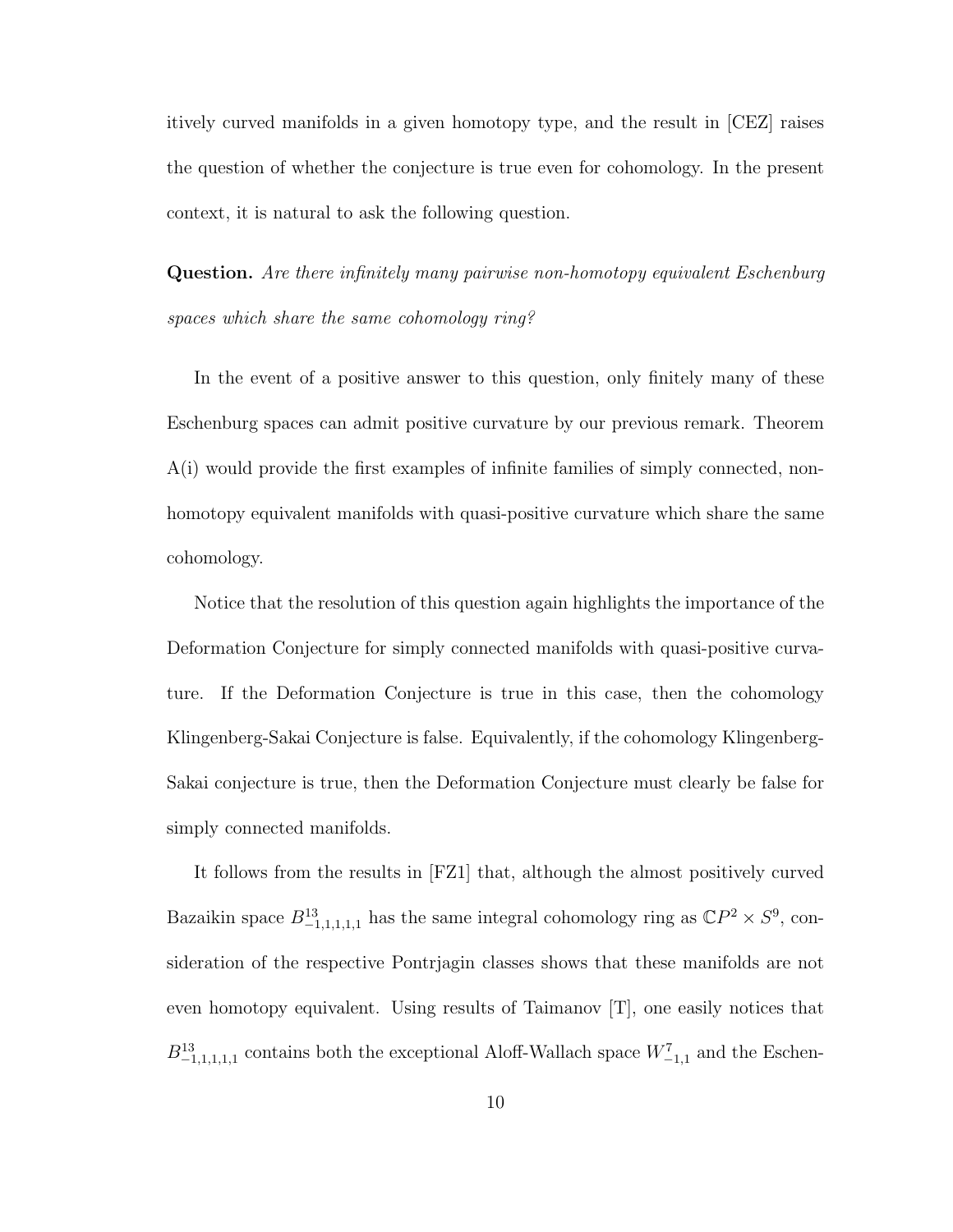burg space  $E_0^7$  as totally geodesic submanifolds (Proposition 4.2.3). Theorem A(ii) shows that  $E_0^7$  also admits almost positive curvature, whereas  $W_{-1,1}^7$  has a zerocurvature plane at every point ([AW]). As we discussed earlier, Wilking [Wi] has shown that one can deform the metric on  $W_{-1,1}^7$  such that it admits almost positive curvature.

If we now relax the constraint that  $U$  acts freely on  $G$  by allowing  $U$  to act almost freely (i.e. all isotropy groups are finite), then we can find the following orbifold examples:

#### Theorem B.

(i) All of the Eschenburg orbifolds  $\mathcal{E}_{p,q}^7 = SU(3)/\hspace{-3pt}/ S_{p,q}^1$  with  $p = (p_1, p_2, p_3), q =$  $(q_1, q_2, q_3) \in \mathbb{Z}^3$  satisfying

$$
q_1 < q_2 = p_1 < p_2 \le p_3 < q_3 \tag{\dagger}
$$

admit almost positive curvature.

(ii) There are infinitely many orbifolds of the form  $(S^3 \times S^3)/T^2$  admitting almost positive curvature.

Remark (a). There are no free  $S^1_{p,q}$ -actions on  $SU(3)$  satisfying condition (†). Moreover, (†) is essential to the proof of almost positive curvature, i.e. we cannot use a similar proof to get almost positive curvature for free actions.

Remark (b). It is interesting to note that for the  $T^2$ -actions on  $S^3 \times S^3$  which we consider the proof of almost positive curvature on  $(S^3 \times S^3)/T^2$  breaks down exactly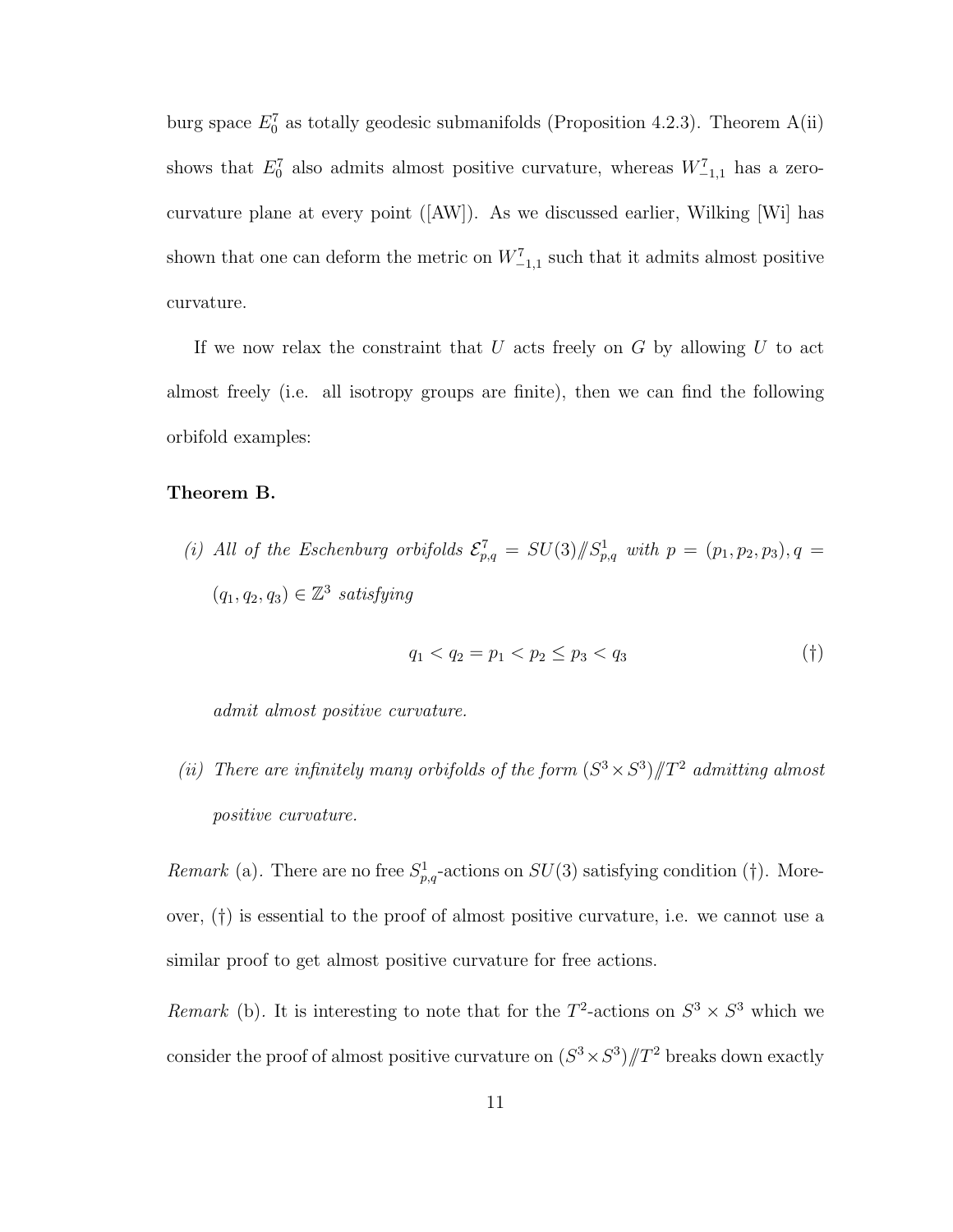when the action is required to be free, namely for the quotient manifolds  $S^2 \times S^2$ and  $\mathbb{C}P^2 \# \overline{\mathbb{C}P}^2$ .

*Remark* (c). Among the orbifolds  $(S^3 \times S^3)/T^2$ , there are examples with one singular point with  $\mathbb{Z}_3$ -isotropy, and examples with two singular points, each with  $\mathbb{Z}_2$ -isotropy. These examples are described in Tables 6.2, 6.3, 6.4 and 6.5.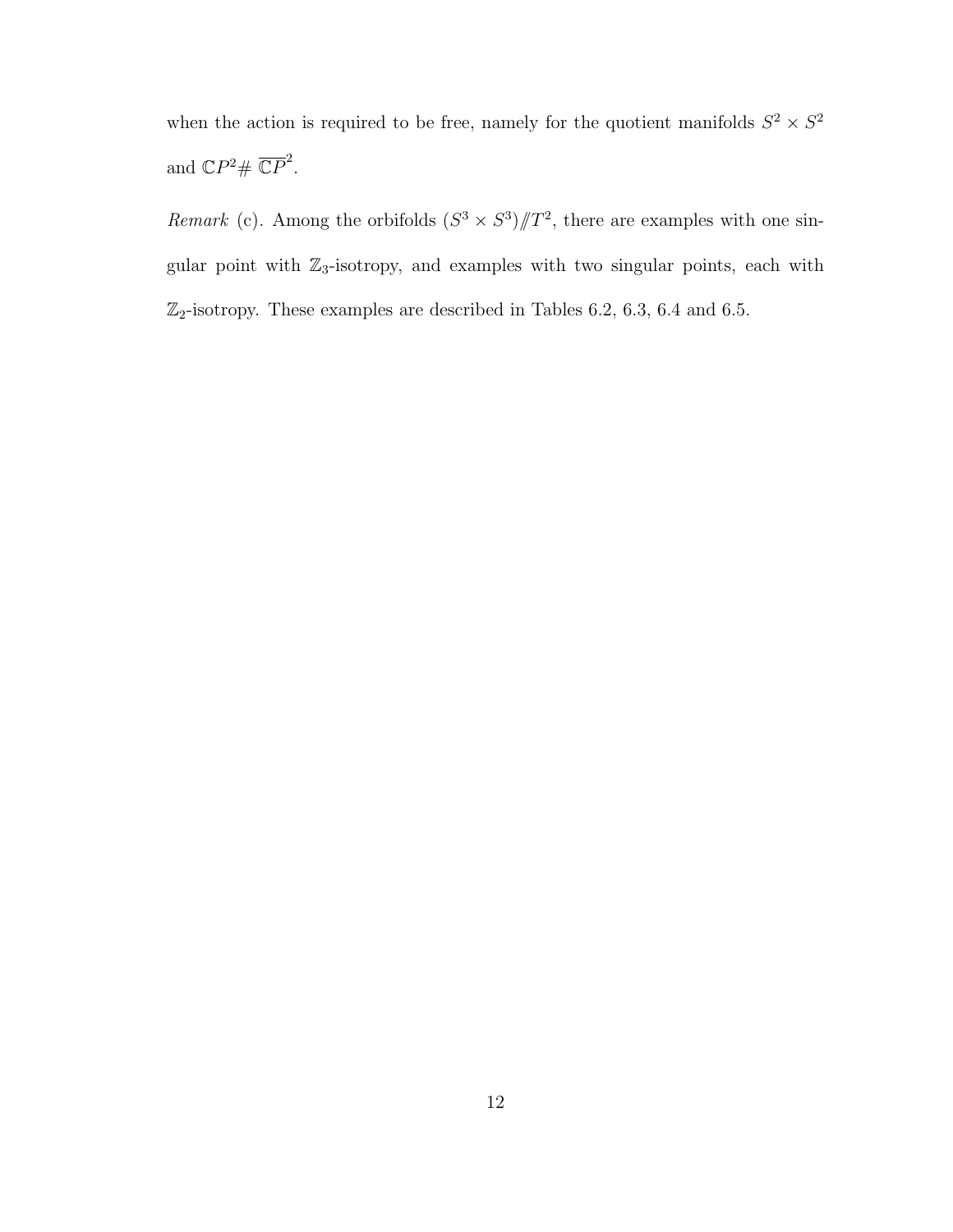## Chapter 2

## Biquotient actions and metrics

In his Habilitation, [E1, '84], Eschenburg studied biquotients in great detail. In particular he provided a classification of maximal rank torus actions on simple Lie groups. The following sections borrow heavily from the material in [E1] and establish the basic language, notation and results which will be used throughout the subsequent chapters.

### 2.1 Biquotients

Let G be a compact Lie group,  $U \subset G \times G$  a closed subgroup, and let U act on G via

$$
(u_1, u_2) \star g = u_1 g u_2^{-1}, \quad g \in G, (u_1, u_2) \in U.
$$

The action is free if and only if, for all non-trivial  $(u_1, u_2) \in U$ ,  $u_1$  is never conjugate in  $G$  to  $u_2$ . The resulting manifold is called a *biquotient*.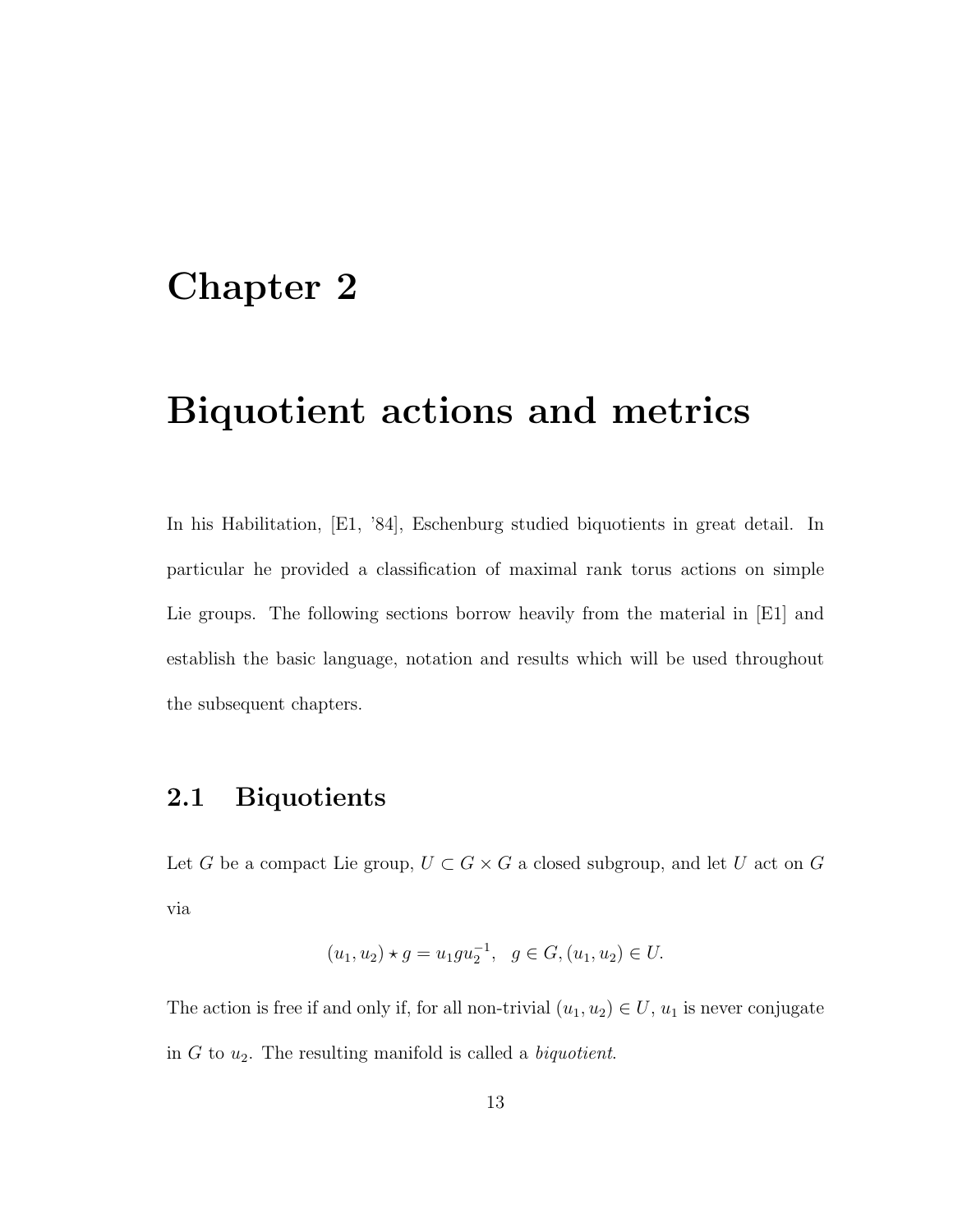Recall that every element of a compact Lie group is conjugate to an element of 'the' maximal torus. Thus in order to check that the action of  $U \subset G \times G$  on G is free it is enough to show that  $t_1$  and  $t_2$  are never conjugate in G, where  $(t_1, t_2)$  is a non-trivial element of  $U \cap (T \times T)$ , T a maximal torus of G. Therefore checking for freeness is enormously simplified and often reduces to comparing the eigenvalues of matrices acting on the left and right of G.

Let  $K \subset G$  be a closed subgroup,  $\langle , \rangle$  be a left-invariant, right K-invariant metric on G, and  $U \subset G \times K \subset G \times G$  act freely on G as above. Let  $g \in G$ . Define

$$
U_L^g := \{ (gu_1g^{-1}, u_2) \mid (u_1, u_2) \in U \},
$$
  
\n
$$
U_R^g := \{ (u_1, gu_2g^{-1}) \mid (u_1, u_2) \in U \},
$$
 and  
\n
$$
\widehat{U} := \{ (u_2, u_1) \mid (u_1, u_2) \in U \}.
$$

Then  $U^g_L$  $L^g, U_R^g$  and  $\widehat{U}$  act freely on G, and  $G/\!\!/ U$  is isometric to  $G/\!\!/ U_L^g$ , diffeomorphic to  $G/\!\!/ U_R^g$  (isometric if  $g \in K$ ), and diffeomorphic to  $G/\!\!/ \widehat{U}$  (isometric if  $U \subset K \times K$ ).

In the case of  $U_L^g$  $L<sup>g</sup>$  this follows from the fact that left-translation  $L<sub>g</sub>$ :  $G \longrightarrow G$  is an isometry which satisfies  $gu_1g^{-1}(L_g g')u_2^{-1} = L_g(u_1g'u_2^{-1})$ . Therefore  $L_g$  induces an isometry of the orbit spaces  $G/\!\!/ U$  and  $G/\!\!/ U_L^g$ . Similarly we find that  $R_{g^{-1}}$  induces a diffeomorphism between  $G/\!\!/ U$  and  $G/\!\!/ U_R^g$ , which is an isometry if  $g \in K$ .

Consider now  $\widehat{U}$ . The actions of U and  $\widehat{U}$  are equivariant under the diffeomorphism  $\tau: G \longrightarrow G$ ,  $\tau(g) := g^{-1}$ . That is,  $u_1 \tau(g) u_2^{-1} = \tau(u_2 gu_1^{-1})$ . Notice that this is an isometry only if  $U \subset K \times K$ . In general  $G/\!\!/ U$  and  $G/\!\!/ \widehat{U}$  are therefore diffeomorphic but not isometric.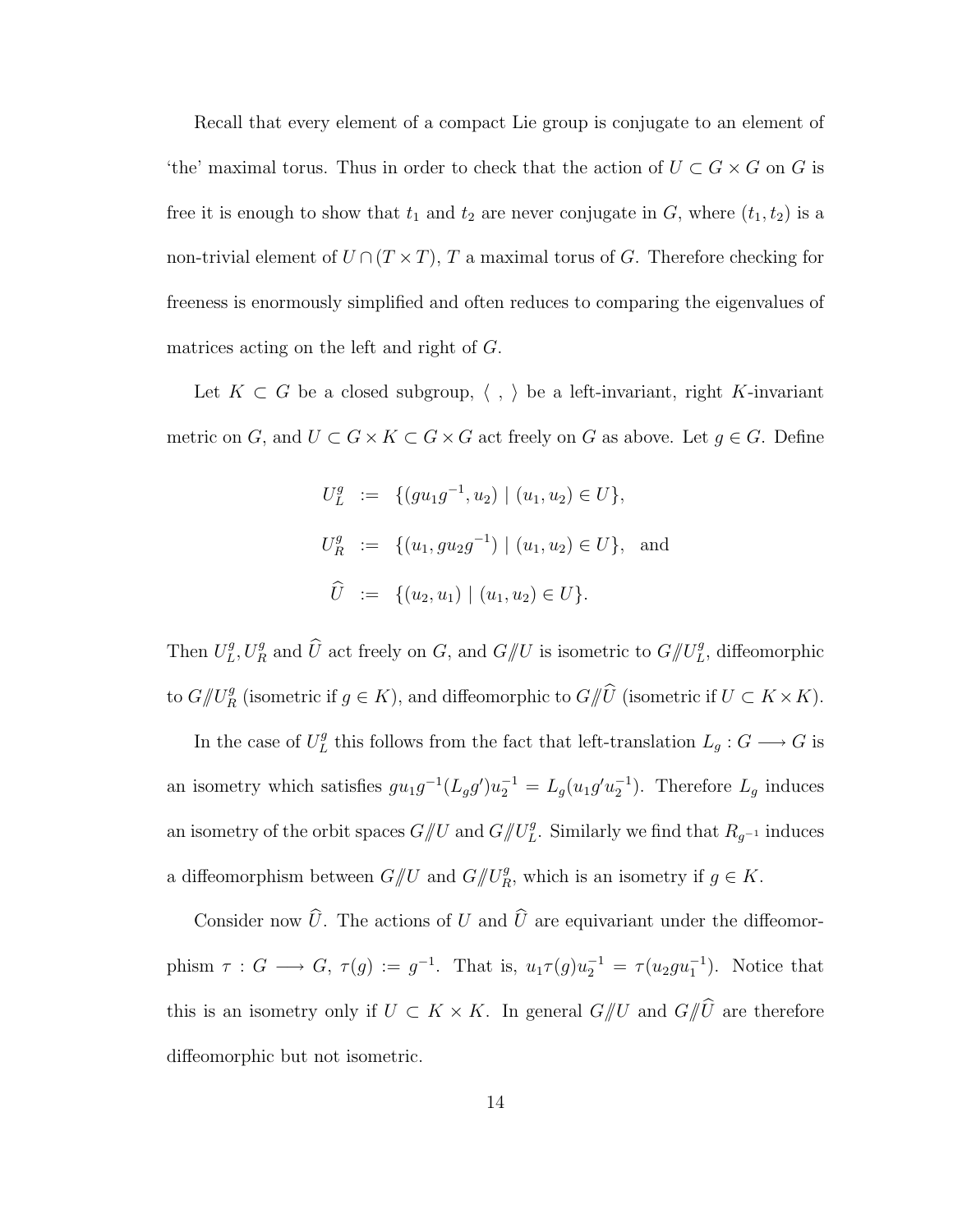Homogeneous spaces,  $G/H$ , provide the most trivial examples of biquotients.

We include some more interesting examples below.

Example 2.1.1. The Gromoll-Meyer sphere,  $\Sigma^7 = Sp(2)/[Sp(1)]$ , where  $Sp(1)$  is embedded in  $Sp(2) \times Sp(2)$  via

$$
q \longmapsto \left( \begin{pmatrix} q \\ & 1 \end{pmatrix}, \begin{pmatrix} q \\ & q \end{pmatrix} \right), \qquad q \in Sp(1).
$$

*Example 2.1.2.* The Eschenburg spaces,  $E_{p,q}^7 := SU(3)/\!\!/ S_{p,q}^1$ , where  $p = (p_1, p_2, p_3)$ ,  $q = (q_1, q_2, q_3) \in \mathbb{Z}^3$ ,  $\sum p_i = \sum q_i$ , and  $S^1_{p,q}$  acts on  $SU(3)$  via

$$
z \star A = \begin{pmatrix} z^{p_1} & & \cdots & z^{p_2} \\ & z^{p_2} & & \vdots \\ & & z^{p_3} \end{pmatrix} A \begin{pmatrix} \overline{z}^{q_1} & & \vdots \\ & \overline{z}^{q_2} & \vdots \\ & & \overline{z}^{q_3} \end{pmatrix}, \quad A \in SU(3), z \in S^1.
$$

The action is free if and only if  $(p_1-q_{\sigma(1)}, p_2-q_{\sigma(2)})=1$  for all permutations  $\sigma \in S_3$ . *Example* 2.1.3. The Bazaikin spaces,  $B_{q_1,...,q_5}^{13} = SU(5)/\!(Sp(2) \cdot S_{q_1,...,q_5}^1)$ , where all  $q_1,\ldots,q_5\in\mathbb{Z}$  are odd and the action of  $Sp(2)\cdot S^1_{q_1,\ldots,q_5}=(Sp(2)\times S^1_{q_1,\ldots,q_5})/\mathbb{Z}_2$  is given by  $\overline{a}$  $\mathbf{r}$ 

$$
[z, A] \star B = \begin{pmatrix} z^{q_1} & & \\ & \ddots & \\ & & z^{q_5} \end{pmatrix} B \begin{pmatrix} A & \\ & \overline{z}^q \end{pmatrix},
$$

with  $z \in S^1$ ,  $A \in Sp(2) \subset SU(4)$ ,  $B \in SU(5)$ , and  $q = \sum q_i$ . It is easy to check that such an action is free if and only if all  $q_i$  are odd and  $(q_{\sigma(1)} + q_{\sigma(2)}, q_{\sigma(3)} + q_{\sigma(4)}) = 2$ for all  $\sigma \in S_5$ .

### 2.2 Submersions and metric deformations

Recall that a differentiable map  $\pi : M^n \longrightarrow N^{n-k}$  is called a submersion if f is surjective, and for all  $p \in M$ ,  $d\pi_p : T_pM \longrightarrow T_{\pi(p)}N$  has rank  $n-k$ . The submersion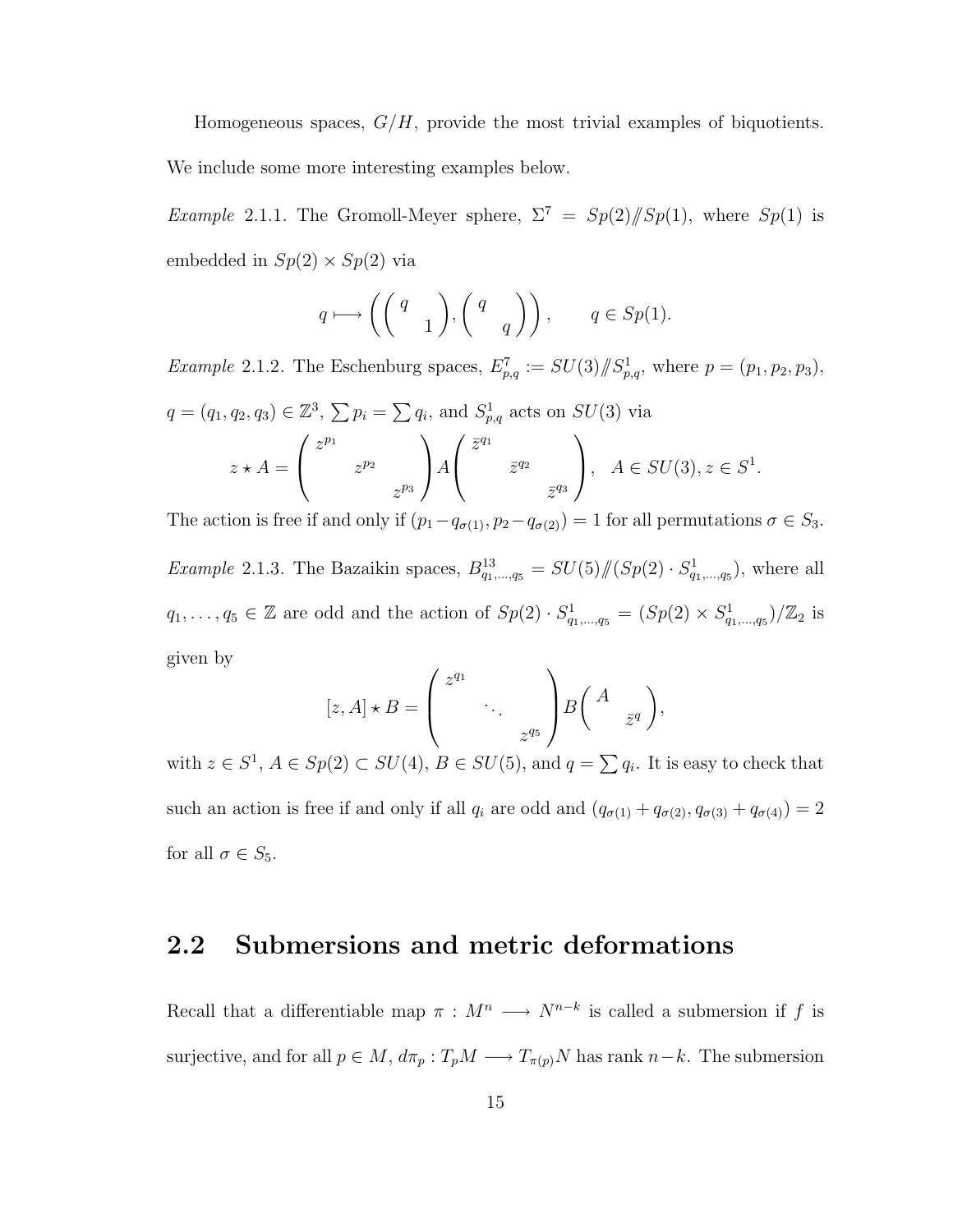$\pi$  is said to be Riemannian if, for all  $p \in M$ ,  $d\pi_p$  preserves the lengths of horizontal vectors at p. The O'Neill formula for a Riemannian submersion  $\pi : M^n \longrightarrow N^{n-k}$ is

$$
\sec_N(X, Y) = \sec_M(\widetilde{X}, \widetilde{Y}) + \frac{3}{4} \left\| \left[ \widetilde{X}', \widetilde{Y}' \right]^\mathcal{V} \right\|^2,
$$

where  $\widetilde{X}$  denotes the horizontal lift to  $T_pM$  of  $X \in T_{\pi(p)}N$ ,  $\widetilde{X}'$  denotes a local horizontal extension of  $\widetilde{X}$ , and  $Z^{\mathcal{V}} \in T_pM$  is the component of  $Z \in T_pM$  tangent to the fibre  $\pi^{-1}(\pi(p)).$ 

Notice that  $\pi$  is curvature non-decreasing. Therefore if  $\sec_M \geq 0$  then  $\sec_N \geq 0$ , and zero-curvature planes on N lift to horizontal zero-curvature planes on M. In general, because of the Lie bracket term in the O'Neill formula, the converse is not true, namely horizontal zero-curvature planes in M cannot be expected to project to zero-curvature planes on N. However, we will see at the end of this section that in many situations we have  $\sec_N (X, Y) = 0$  if and only if  $\sec_M(\widetilde{X}, \widetilde{Y}) = 0$ .

Let  $K \subset G$  be Lie groups,  $\mathfrak{k} \subset \mathfrak{g}$  the corresponding Lie algebras, and  $\langle , \rangle_0$  a bi-invariant metric on G. Note that  $(G, \langle , \rangle_0)$  has sec  $\geq 0$ , and  $\sigma = \text{Span }\{X, Y\}$ has  $\sec(\sigma) = 0$  if and only if  $[X, Y] = 0$ . We can write  $\mathfrak{g} = \mathfrak{k} \oplus \mathfrak{p}$  with respect to  $\langle , \rangle_0$ . Given  $X \in \mathfrak{g}$  we will always use  $X_{\mathfrak{k}}$  and  $X_{\mathfrak{p}}$  to denote the  $\mathfrak{k}$  and  $\mathfrak{p}$  components of X respectively.

Recall that

$$
G \cong (G \times K) / \Delta K
$$

via  $(g, k) \longmapsto gk^{-1}$ , where  $\Delta K$  acts diagonally on the right of  $G \times K$ . Thus we may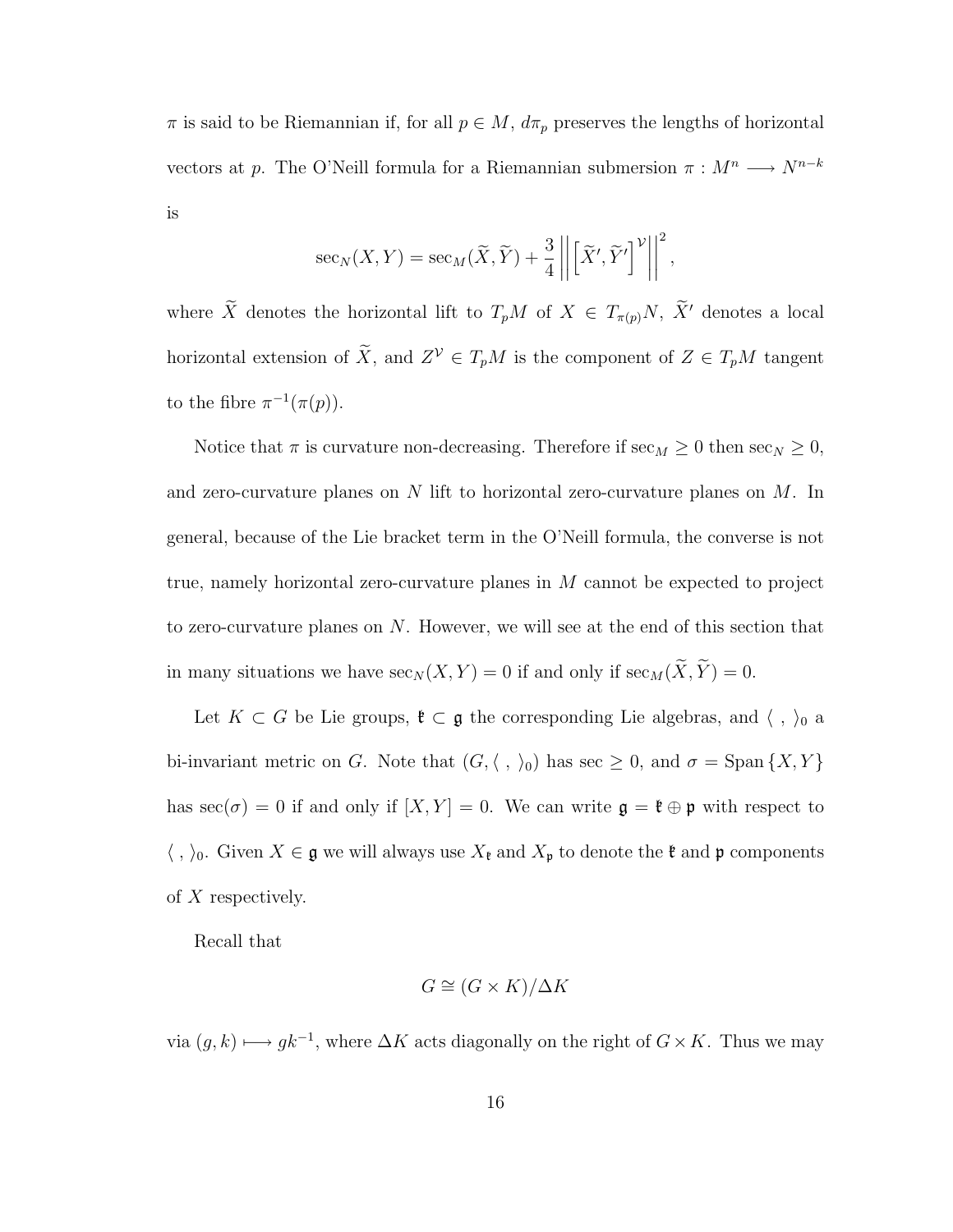define a new left-invariant, right K-invariant metric  $\langle , \rangle_1$  (with sec  $\geq 0$ ) on G via the Riemannian submersion

$$
(G \times K, \langle , \rangle_0 \oplus t \langle , \rangle_0 |_{\mathfrak{k}}) \longrightarrow (G, \langle , \rangle_1)
$$
  

$$
(g, k) \longmapsto gk^{-1},
$$

where  $t > 0$  and

$$
\langle , \rangle_1 = \langle , \rangle_0|_{\mathfrak{p}} + \lambda \langle , \rangle_0|_{\mathfrak{k}}, \quad \lambda = \frac{t}{t+1} \in (0,1). \tag{2.2.1}
$$

**Lemma 2.2.1.** The metric  $\langle , \rangle_0 \oplus t \langle , \rangle_0|_t$  on  $G \times K$  induces the metric  $\langle , \rangle_1$  on G.

*Proof.* Let  $\pi$  be the submersion  $G \times K \longrightarrow G$  arising from the diagonal action of K. Since  $\langle , \rangle_0 \oplus t \langle , \rangle_0|_t$  is bi-invariant we will restrict our attention to the inner product on  $\mathfrak{g}\oplus\mathfrak{k}.$  Recall that  $\mathfrak{g}=\mathfrak{k}\oplus\mathfrak{p}$  with respect to  $\langle\;,\;\rangle_0.$ 

The vertical subspace at  $(e, e)$  of the K-action is

$$
\mathcal{V} = \{ (W, W) \mid W \in \mathfrak{k} \}.
$$

The horizontal subspace at  $(e, e)$  with respect to  $\langle , \rangle_0 \oplus t \langle , \rangle_0|_{\mathfrak{k}}$  is therefore given by

$$
\mathcal{H} = \left\{ \left( Z, -\frac{1}{t} Z_{\mathfrak{k}} \right) \middle| Z \in \mathfrak{g} \right\}.
$$

Now, since

$$
d\pi_{(e,e)}: \mathfrak{g} \oplus \mathfrak{k} \longrightarrow \mathfrak{g}
$$

$$
(X,Y) \longmapsto X-Y,
$$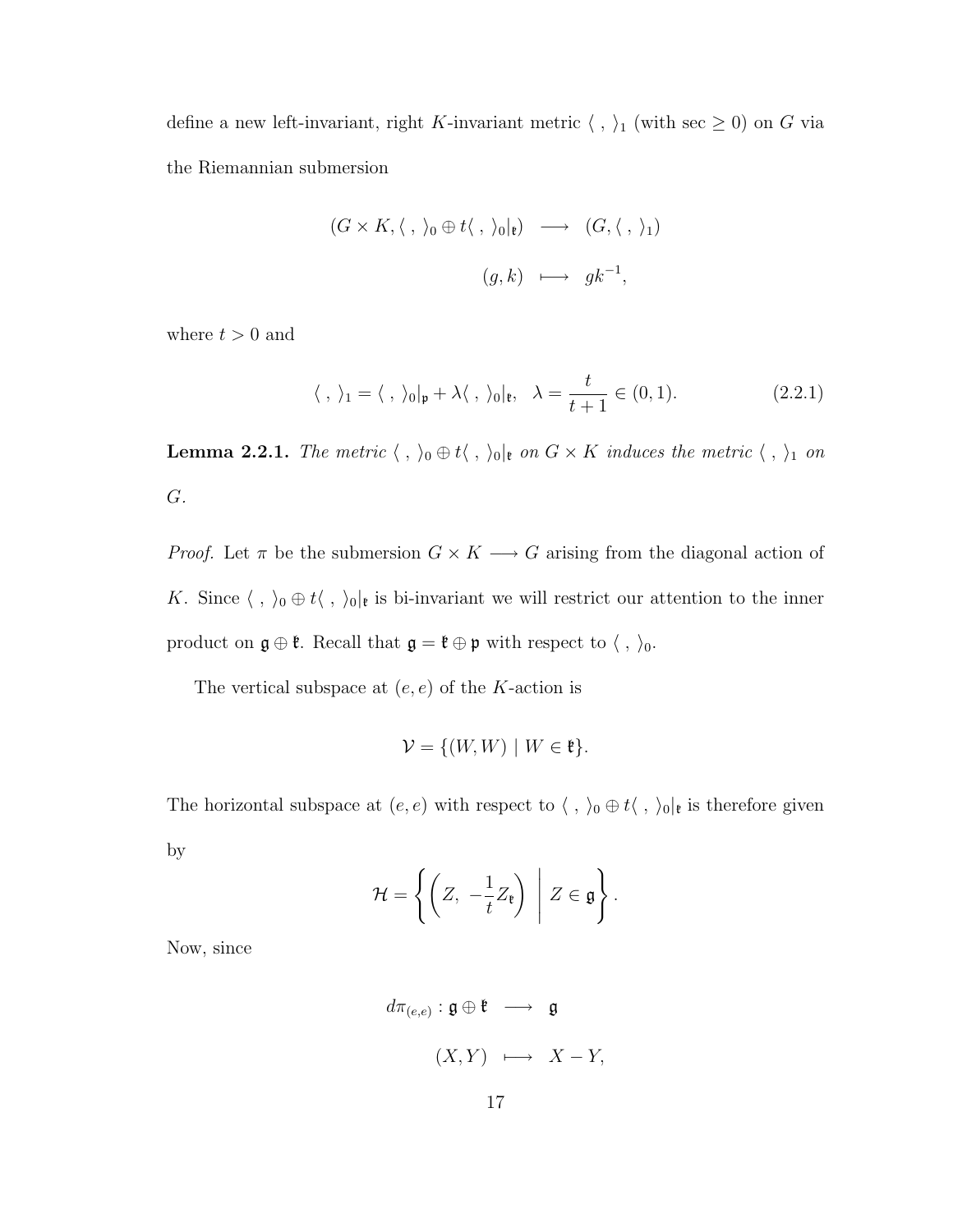it is clear that the horizontal lift of  $X \in \mathfrak{g}$  is given by

$$
\widetilde{X} = \left(X_{\mathfrak{p}} + \frac{t}{1+t}X_{\mathfrak{k}}, -\frac{1}{1+t}X_{\mathfrak{k}}\right) \in \mathfrak{g} \oplus \mathfrak{k}.
$$

Then

$$
\langle \widetilde{X}, \widetilde{Y} \rangle = \left\langle X_{\mathfrak{p}} + \frac{t}{1+t} X_{\mathfrak{k}}, Y_{\mathfrak{p}} + \frac{t}{1+t} Y_{\mathfrak{k}} \right\rangle_{0} + t \left\langle \frac{1}{1+t} X_{\mathfrak{k}}, \frac{1}{1+t} Y_{\mathfrak{k}} \right\rangle_{0}
$$
  
\n
$$
= \left\langle X_{\mathfrak{p}}, Y_{\mathfrak{p}} \right\rangle_{0} + \left( \frac{t^{2}}{(1+t)^{2}} + \frac{t}{(1+t)^{2}} \right) \left\langle X_{\mathfrak{k}}, Y_{\mathfrak{k}} \right\rangle_{0}
$$
  
\n
$$
= \left\langle X_{\mathfrak{p}}, Y_{\mathfrak{p}} \right\rangle_{0} + \frac{t}{1+t} \left\langle X_{\mathfrak{k}}, Y_{\mathfrak{k}} \right\rangle_{0}
$$
  
\n
$$
= \left\langle X, Y \right\rangle_{1}
$$

as desired.

 $\Box$ 

In particular notice that

$$
\langle X, Y \rangle_1 = \langle X, \Phi(Y) \rangle_0
$$
, where  $\Phi(Y) = Y_p + \lambda Y_{\mathfrak{k}}$ ,  $\lambda \in (0, 1)$ .

It is clear that the metric tensor  $\Phi$  is invertible with inverse given by  $\Phi^{-1}(Y) =$  $Y_{\mathfrak{p}} + \frac{1}{\lambda}$  $\frac{1}{\lambda}Y_{\mathfrak{k}}.$ 

**Lemma 2.2.2** (Eschenburg). Let  $(G, K)$  be a symmetric pair. Then a plane  $\sigma$  = Span  $\{\Phi^{-1}(X), \Phi^{-1}(Y)\}\$  has  $\sec(\sigma) = 0$  with respect to  $\langle , \rangle_1$  if and only if

$$
0 = [X, Y] = [X_{\mathfrak{k}}, Y_{\mathfrak{k}}] = [X_{\mathfrak{p}}, Y_{\mathfrak{p}}].
$$

Recall that for a bi-invariant metric we get  $\sec(X, Y) = 0$  if and only if  $[X, Y] =$ 0. For our left-invariant metric  $\langle \; , \; \rangle_1$  we have two extra conditions which must be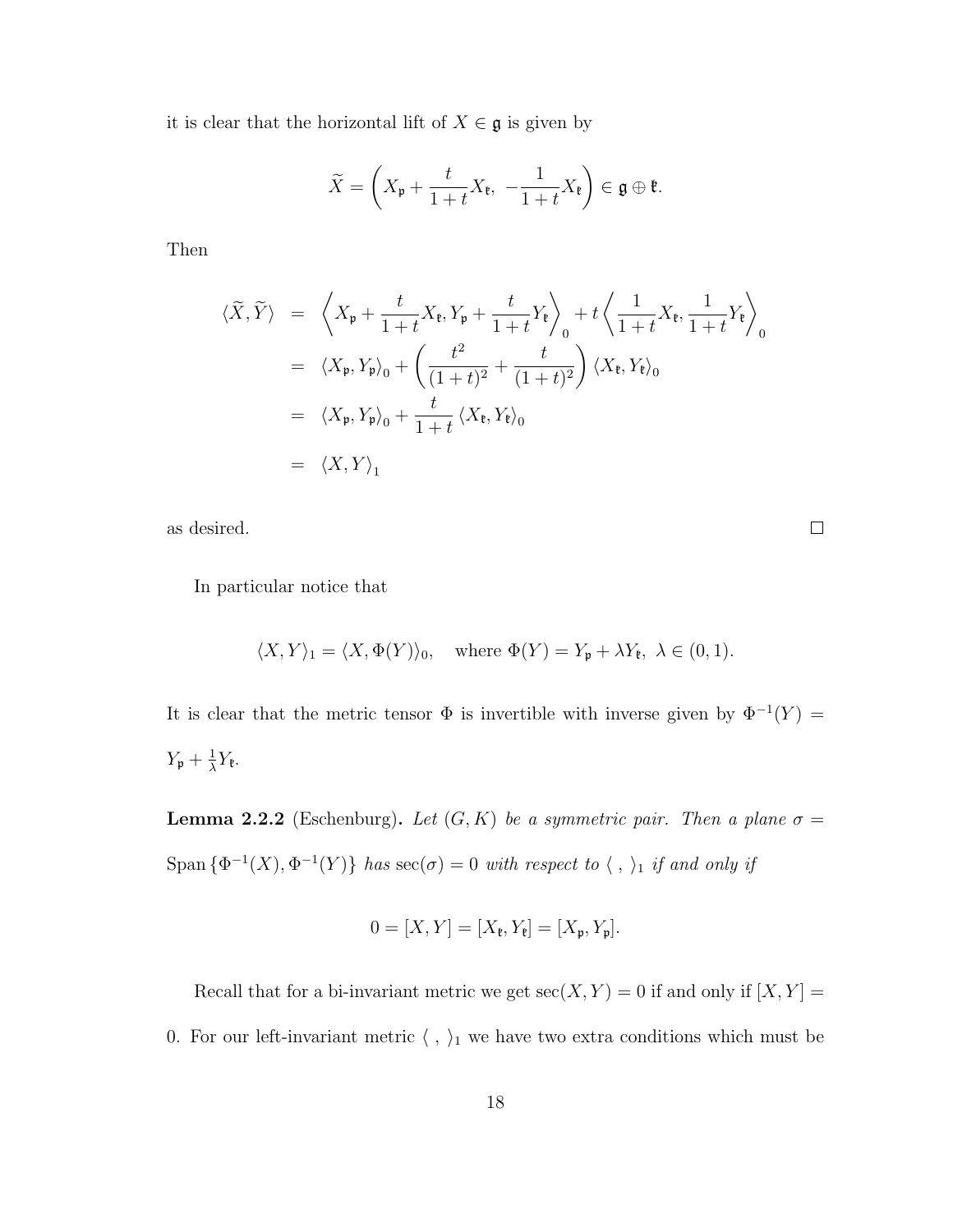satisfied for a plane to have zero-curvature, and hence we may have reduced the number of such planes.

Suppose we have a biquotient  $G/\!\!/ U$ , where  $U \subset G \times K \subset G \times G$  and G is equipped with a left-invariant, right  $K$ -invariant metric constructed as above. Then  $U$  acts by isometries on G and therefore the submersion  $G \longrightarrow G/\hspace{-3pt}/ U$  induces a metric on  $G/U$  from the metric on G. By our discussion of the O'Neill formula above we know that a zero-curvature plane on  $G/U$  with respect to the induced metric must lift to a horizontal zero-curvature plane in G.

In order to determine what it means for a plane to be horizontal we must first determine the vertical distribution on G. Note that this is independent of the choice of left-invariant metric on G. The fibre through a particular point  $g \in G$  is

$$
F_g := \{u_1gu_2^{-1} \mid (u_1, u_2) \in U\}.
$$

If  $u(t) := \exp(tX)$ , where  $X = (X_1, X_2) \in \mathfrak{u}$  and  $\mathfrak{u}$  is the Lie algebra of U, then  $u_1(t) g u_2(t)^{-1}$  is a curve in  $F_g$  and

$$
\frac{d}{dt} u_1(t) g u_2(t)^{-1} \Big|_{t=0} = (R_g)_* X_1 - (L_g)_* X_2 =: v_g(X)
$$

is a typical vertical vector. The vector field  $v(X)$  on G defined in such a way is the Killing vector field associated to  $X$ . Since  $G$  is equipped with a left-invariant metric we may shift the vertical space  $V_g = v_g(\mathfrak{u})$  to the identity  $e \in G$  by left-translation and get

$$
\mathcal{V}_g := (L_{g^{-1}})_* V_g = \underline{v}_g(\mathfrak{u})
$$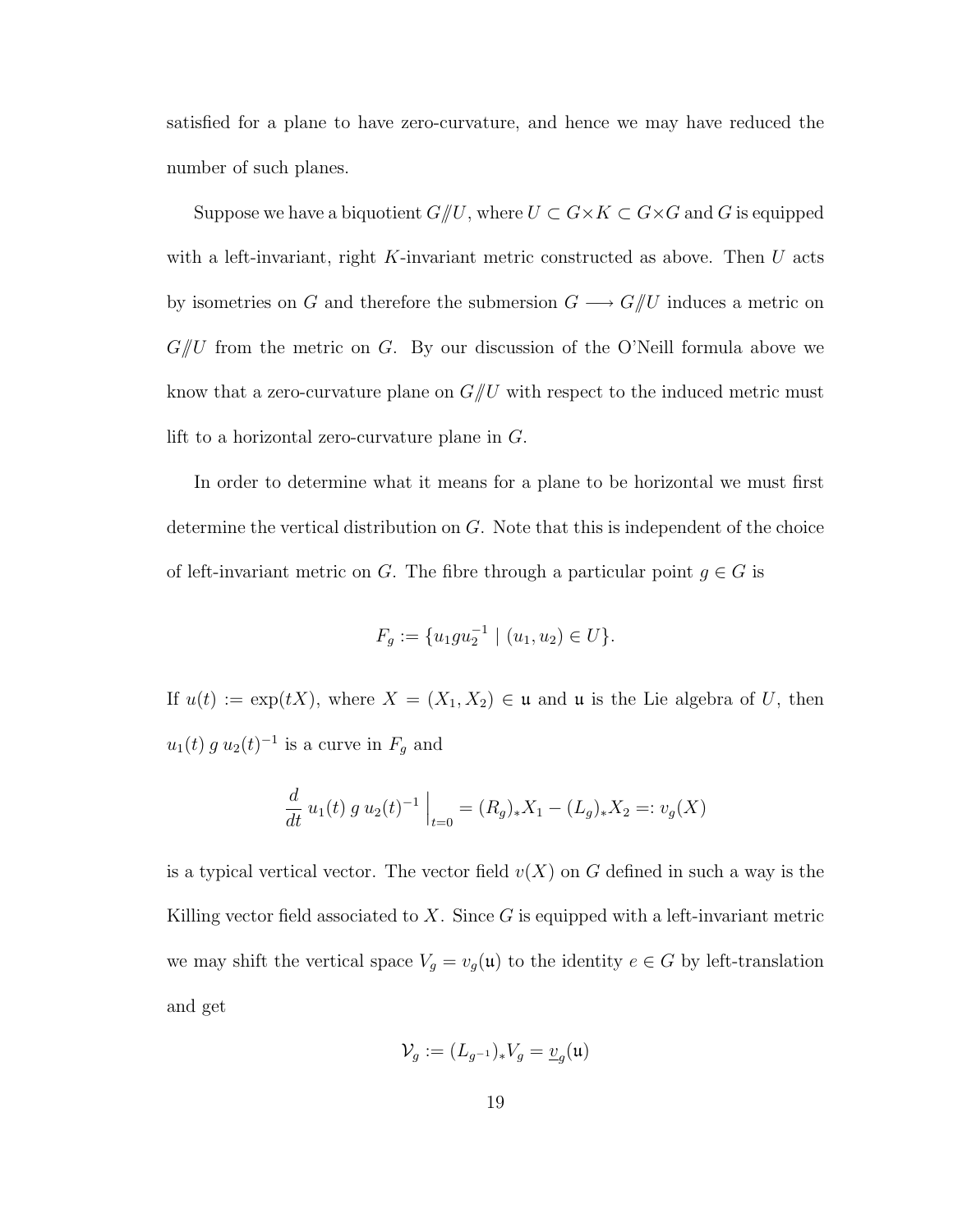where

$$
\underline{v}_g(X) := (L_{g^{-1}})_* v_g(X) = \mathrm{Ad}_{g^{-1}} X_1 - X_2.
$$

We may therefore define the horizontal subspace at  $g \in G$  by

$$
\mathcal{H}_g := (L_{g^{-1}})_* H_g = \mathcal{V}_g^{\perp}.
$$

It is important to remark that the horizontal subspace at  $g$  depends on the choice of left-invariant metric as it is defined by  $\mathcal{V}_g^{\perp}$ , where we are taking the orthogonal complement with respect to our metric.

The collection  $\{\mathcal{V}_g \mid g \in G\}$  is a family of subspaces of  $\mathfrak{g}$ , none of which are naturally Lie algebras in general. Since left-translations are isometries, the transition from  $V_g$  and  $H_g$  to  $V_g$  and  $H_g$  will have no effect on our computations.

Suppose G is equipped with a bi-invariant metric. Eschenburg  $[E1]$  provides some sufficient conditions under which a horizontal zero-curvature in G projects to a zero-curvature plane in a biquotient  $G/U$ . Wilking [Wi] has generalised this to show that, given any biquotient submersion  $G \longrightarrow G/\!\!/ U$ , a horizontal zerocurvature plane in G must always project to a zero-curvature plane in  $G/U$ . Tapp [Ta2] has recently generalised this result even further. We state his theorem below without proof.

**Theorem 2.2.3** (Tapp, '07). Suppose G is a compact Lie group equipped with a biinvariant metric and that  $G \longrightarrow B$  is a Riemannian submersion. Then a horizontal zero-curvature plane in G projects to a horizontal zero-curvature plane in B.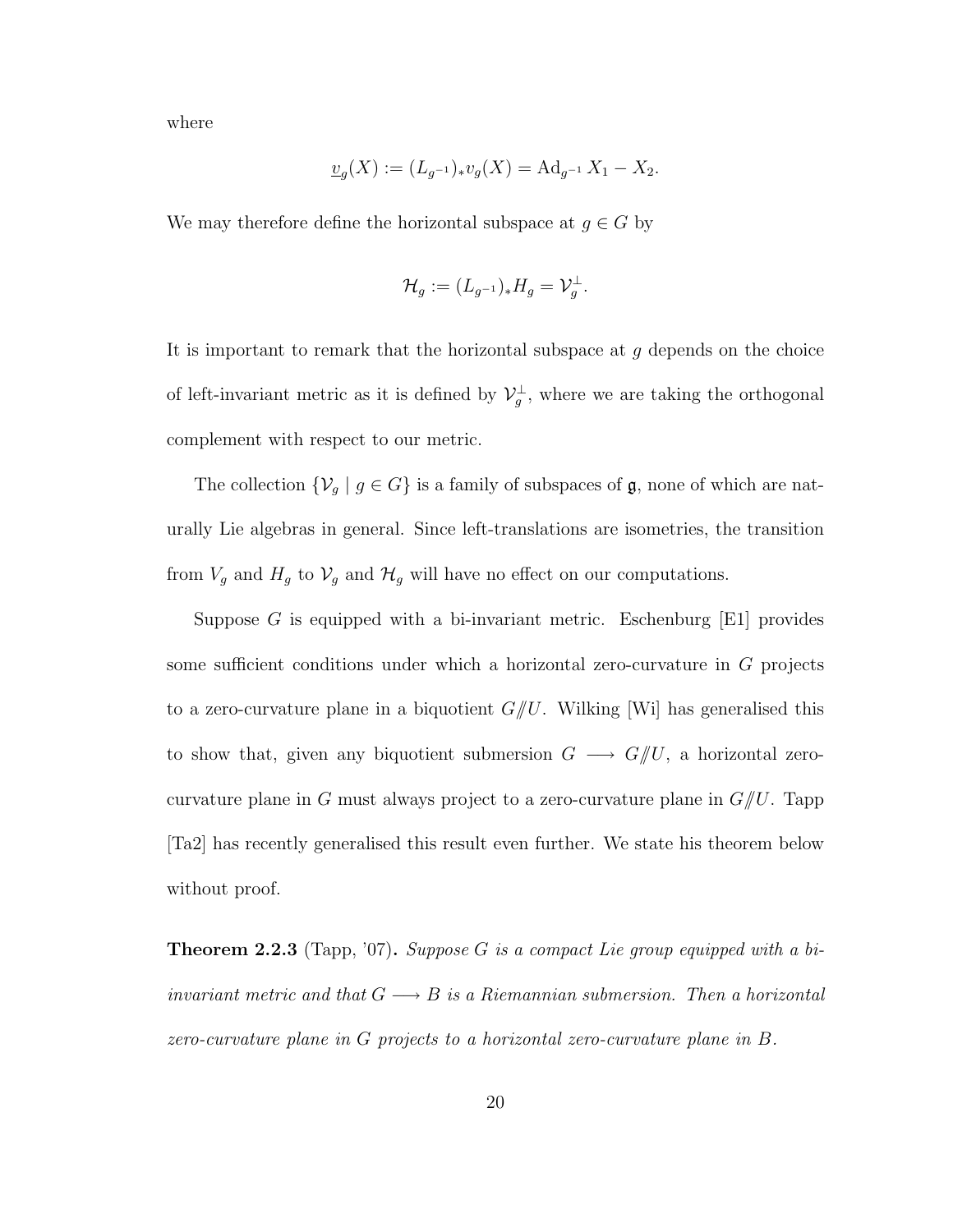It follows immediately from the above theorem that if we have a pair of Riemannian submersions  $G \longrightarrow M \longrightarrow B$ , where G is equipped with a bi-invariant metric, then a horizontal zero-curvature plane in  $M$  must project to a zero-curvature plane in B.

Notice that in the metric construction on  $G/U$  described above we have Riemannian submersions  $G\times K\longrightarrow G\longrightarrow G/\!\!/ U$  where  $G\times K$  is equipped with a bi-invariant metric. Therefore in order to find zero-curvature planes in  $(G,\langle\;,\rangle_1)/\!\!/ U$ we may concentrate exclusively on the more tractable problem of finding horizontal zero-curvature planes in G.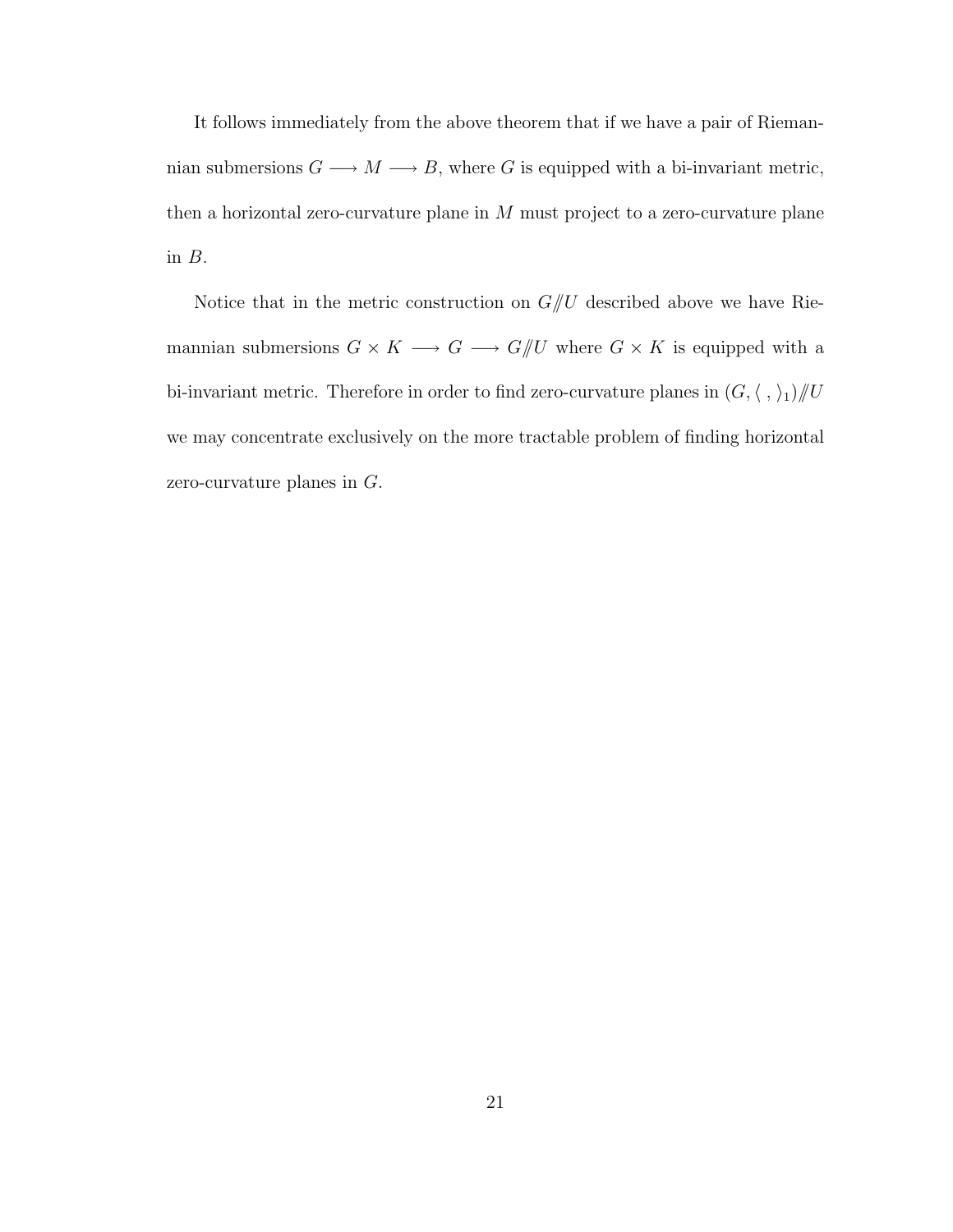## Chapter 3

## Eschenburg Spaces

### 3.1 Eschenburg's results

Recall that the Eschenburg spaces are defined as  $E_{p,q}^7 := SU(3)/\!\!/ S_{p,q}^1$ , where  $p =$  $(p_1, p_2, p_3), q = (q_1, q_2, q_3) \in \mathbb{Z}^3, \sum p_i = \sum q_i$ , and  $S^1_{p,q}$  acts on  $SU(3)$  via  $z \star A =$  $\overline{\phantom{a}}$  $\overline{1}$  $z^{p_1}$  $z^{p_2}$  $z^{p_3}$  $\mathbf{r}$  $\big|$   $\big|$  $\overline{a}$  $\overline{1}$  $\bar{z}^{q_1}$  $\bar{z}^{q_2}$  $\bar{z}^{q_3}$  $\mathbf{r}$  $\bigg\}, A \in SU(3), z \in S^1.$ 

The action is free if and only if

$$
(p_1 - q_{\sigma(1)}, p_2 - q_{\sigma(2)}) = 1 \text{ for all } \sigma \in S_3.
$$
 (3.1.1)

Let  $K = U(2) \hookrightarrow G = SU(3)$  via

$$
A \in U(2) \longmapsto \begin{pmatrix} A \\ & \alpha \end{pmatrix} \in SU(3), \quad \alpha = \overline{\det(A)}.
$$

 $(G, K)$  is a rank one symmetric pair. Let  $\langle , \rangle_0$  be the bi-invariant metric on G given by  $\langle X, Y \rangle_0 = - \text{Re tr}(XY)$ . We can write  $\mathfrak{su}(3) = \mathfrak{g} = \mathfrak{k} \oplus \mathfrak{p}$  with respect to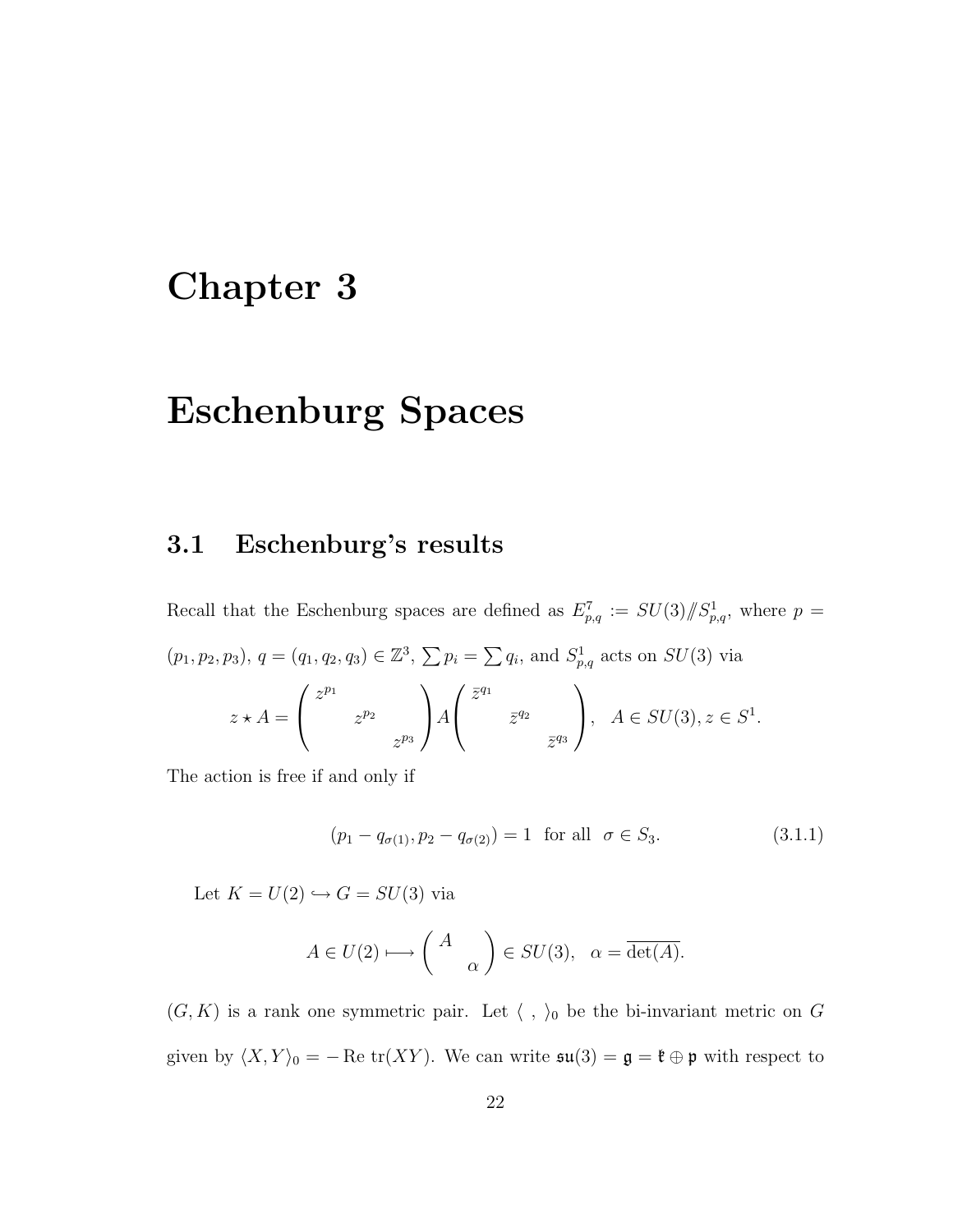$\langle , \rangle_0$ . We define a new left-invariant, right K-invariant metric  $\langle , \rangle_1$  (with sec  $\geq 0$ ) on G as in (2.2.1) and may therefore apply Lemma 2.2.2.

From §2.1 we know that, for the  $S^1_{p,q}$ -action, permuting the  $p_i$ 's and permuting  $q_1, q_2$  are isometries, while permuting the  $q_i$ 's and swapping p, q are diffeomorphisms.

Let

$$
Y_1 := i \begin{pmatrix} -2 \\ 1 \\ 1 \end{pmatrix}, Y_3 := i \begin{pmatrix} 1 \\ 1 \\ -2 \end{pmatrix} \in \mathfrak{g} = \mathfrak{su}(3).
$$

Using Lemma 2.2.2 Eschenburg [E1] showed that in this special case we can easily determine when a plane in g has zero-curvature.

**Lemma 3.1.1** (Eschenburg).  $\sigma = \text{Span}\{X, Y\} \subset \mathfrak{su}(3)$  has  $\sec(\sigma) = 0$  with respect to  $\langle , \rangle_1$  if and only if either  $Y_3 \in \sigma$ , or  $\text{Ad}(k)Y_1 \in \sigma$  for some  $k \in K$ .

We are now in a position to discuss when an Eschenburg space  $E_{p,q}^7$  admits positive curvature.

**Theorem 3.1.2** (Eschenburg '84).  $E_{p,q}^7 := (SU(3), \langle , \rangle_1)/\!\!/ S_{p,q}^1$  has positive curvature if and only if

$$
q_i \notin [p, \overline{p}] \quad \text{for } i = 1, 2, 3,
$$
\n
$$
(3.1.2)
$$

where  $p := \min\{p_1, p_2, p_3\}, \overline{p} := \max\{p_1, p_2, p_3\}.$ 

*Proof.* We will first prove that the condition  $(3.1.2)$  gives positive curvature. By Lemma 3.1.1 we need only show that we may choose an ordering on the  $q_i$ 's so that  $Y_3$  and  $\text{Ad}(k)Y_1$  are never horizontal.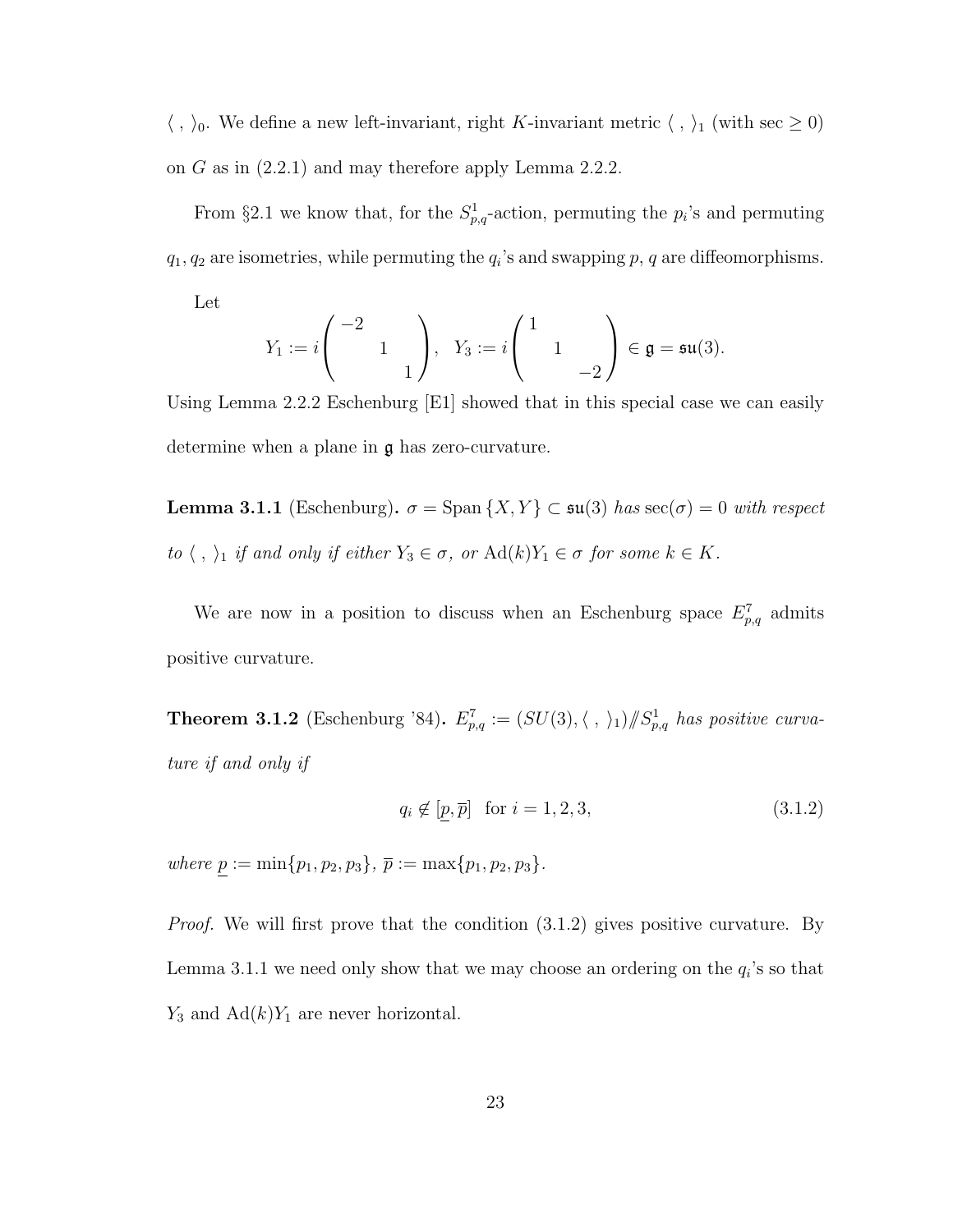From our discussion of vertical spaces in §2.1 we find that the vertical subspace at  $A = (a_{ij}) \in SU(3)$  is

$$
\mathcal{V}_A = \left\{ \theta \, v_A \, \Big| \, \theta \in \mathbb{R}, v_A := \mathrm{Ad}_{A^*} \, P - Q, P = i \left( \begin{smallmatrix} p_1 & & \\ & p_2 & \\ & & p_3 \end{smallmatrix} \right), Q = i \left( \begin{smallmatrix} q_1 & & \\ & q_2 & \\ & & q_3 \end{smallmatrix} \right) \right\}.
$$

Then

$$
0 = \langle v_A, Y_3 \rangle_1 \iff \sum_{j=1}^3 |a_{j3}|^2 p_j = q_3 \tag{3.1.3}
$$

$$
0 = \langle v_A, \text{Ad}_k Y_1 \rangle_1 \iff \sum_{j=1}^3 |(Ak)_{j1}|^2 p_j = |k_{11}|^2 q_1 + |k_{21}|^2 q_2. \tag{3.1.4}
$$

In order to derive equation (3.1.3), notice that  $Y_3 \in \mathfrak{k}$ . Thus  $0 = \langle v_A, Y_3 \rangle_1$  if and only if  $0 = \langle v_A, Y_3 \rangle_0$ . Now, since  $\langle X, Y \rangle_0 = - \text{Re }\text{tr}(XY)$  and  $\text{Ad}_{A^*}(w_{ij}) =$  $\left(\sum_{k,\ell=1}^3 \bar{a}_{ki} a_{\ell j} w_{k\ell}\right)$ , it follows that

$$
0 = \langle v_A, Y_3 \rangle_0
$$
  
\n
$$
= \langle \mathrm{Ad}_{A^*} P, Y_3 \rangle_0 - \langle Q, Y_3 \rangle_0
$$
  
\n
$$
= \left( \sum_{\ell=1}^3 (|a_{\ell 1}|^2 + |a_{\ell 2}|^2 - 2|a_{\ell 3}|^2) p_{\ell} \right) - (q_1 + q + 2 - 2q_3)
$$
  
\n
$$
= \left( \sum_{\ell=1}^3 (1 - 3|a_{\ell 3}|^2) p_{\ell} \right) - \left( \sum_{\ell=1}^3 q_{\ell} - 3q_3 \right) \text{ since } A \text{ is unitary}
$$
  
\n
$$
= -3 \left( \sum_{\ell=1}^3 |a_{\ell 3}|^2 p_{\ell} \right) + 3q_3 \text{ since } \sum p_{\ell} = \sum q_{\ell},
$$

as desired. Equation (3.1.4) follows similarly.

Now, since  $q_i \notin [p, \overline{p}], i = 1, 2, 3$ , and  $\sum p_j = \sum q_j$ , we know that two of the  $q_i$ 's must lie on one side of  $[p, \overline{p}]$ , and one on the other. We reorder and relabel the  $q_i$ 's so that  $q_1, q_2$  lie on the same side of  $[p, \overline{p}]$ . Since A and k are both unitary we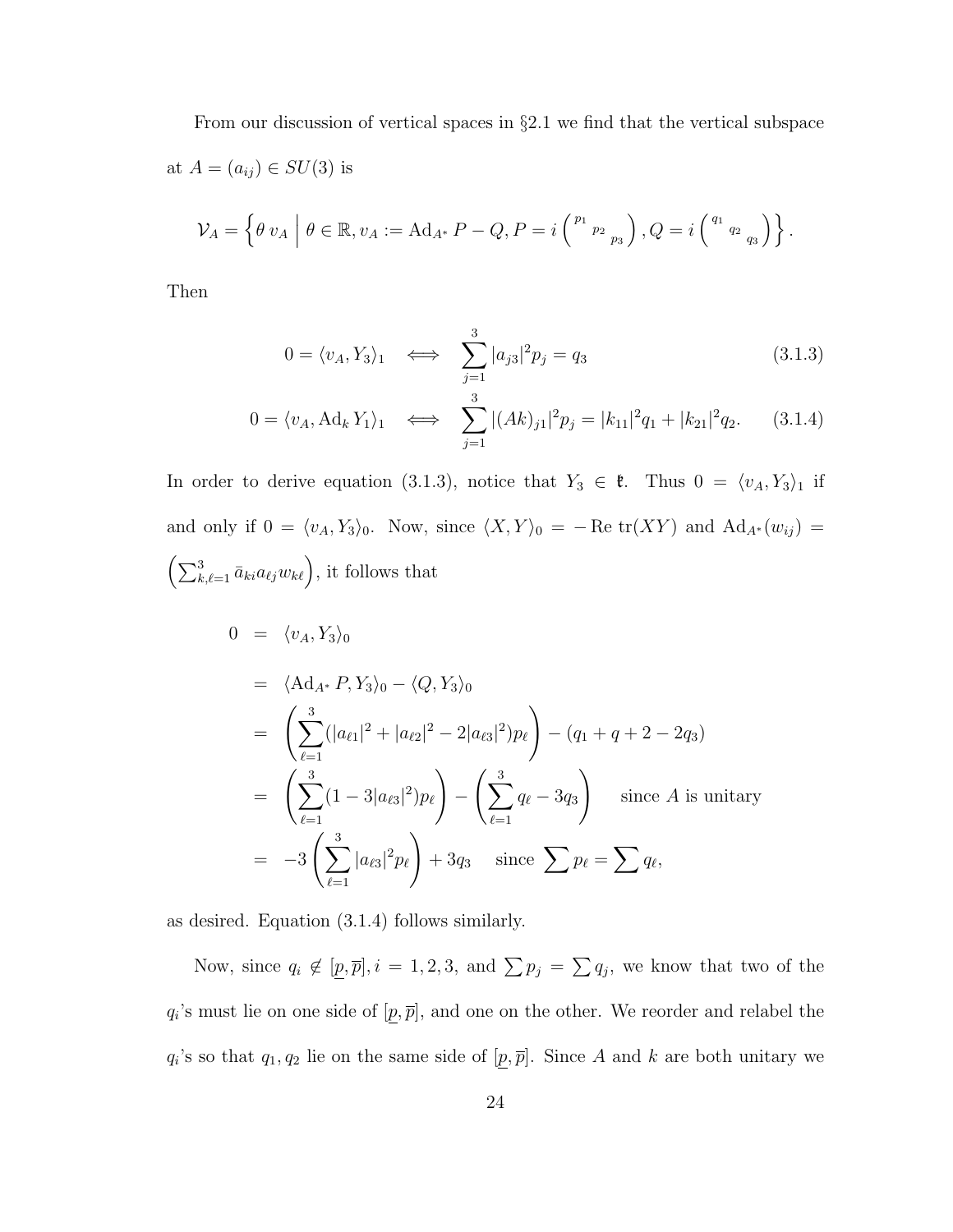therefore have that there are no solutions to either (3.1.3) or (3.1.4). Hence  $E_{p,q}^7$ has positive curvature.

For the converse suppose that  $E_{p,q}^7$  has positive curvature. If  $q_i \in [p, \bar{p}]$  for some  $i = 1, 2, 3$  then by continuity there exists a solution to either  $(3.1.3)$  or  $(3.1.4)$ , and hence either  $Y_3$  or  $\text{Ad}_k Y_1$  is horizontal. Since the orbits of  $S^1_{p,q}$  are one-dimensional and by Lemma 3.1.1, we can always find another horizontal vector  $X$  which, together with either  $Y_3$  or  $Ad_k Y_1$ , will span a zero-curvature plane. Theorem 2.2.3 then implies that this horizontal zero-curvature plane must project to a zero-curvature plane in  $E_{p,q}^7$  and so we have a contradiction.

 $\Box$ 

### 3.2 New results

We will now discuss some new results on the curvature of general Eschenburg spaces.

Theorem 3.2.1. All Eschenburg spaces admit a metric with quasi-positive curvature.

*Proof.* We need to find a point in  $SU(3)$  at which there are no horizontal zerocurvature planes, i.e. at which  $Y_3$  and  $Ad(k)Y_1$  are not horizontal.

Consider  $A =$  $\Bigg( \begin{array}{cc} a_1 & \\ & a_2 & \\ & & a_3 \end{array}$ ´  $\in SU(3)$ . Thus  $|a_i|=1, i=1, 2, 3$ , and so equation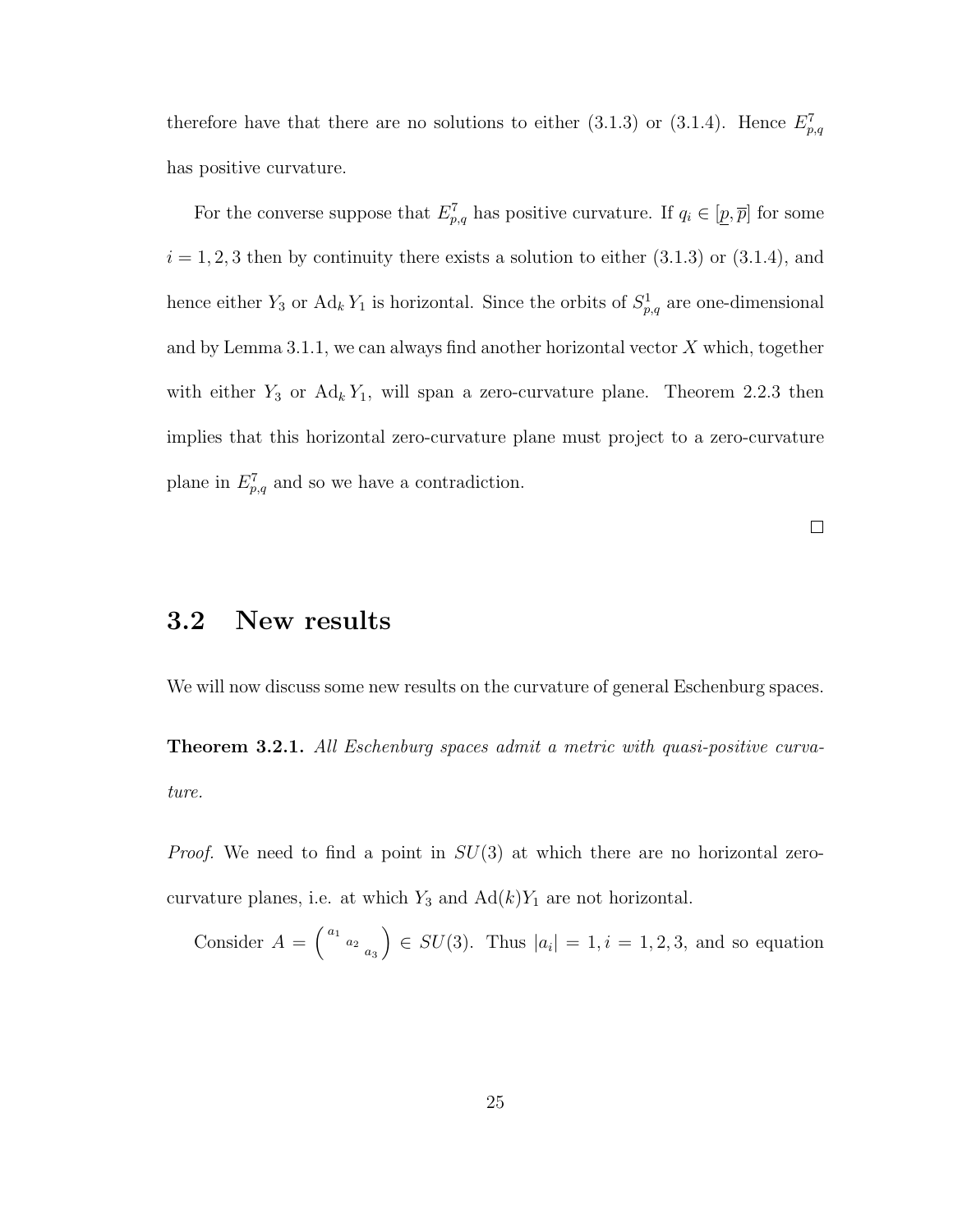$(3.1.4)$  becomes

$$
|k_{11}|^2 p_1 + |k_{21}|^2 p_2 = |k_{11}|^2 q_1 + |k_{21}|^2 q_2
$$
  

$$
\iff (p_1 - q_1)|k_{11}|^2 + (p_2 - q_2)|k_{21}|^2 = 0.
$$

Therefore, if

$$
(p_1 - q_1)(p_2 - q_2) > 0 \t\t(3.2.1)
$$

there is no  $k \in K$  satisfying (3.1.4), i.e.  $\text{Ad}_k Y_1$  is not horizontal at A.

Equation (3.1.3) becomes  $p_3 = q_3$ . However, (3.2.1), together with  $\sum p_i = \sum q_i$ , implies that  $p_3 \neq q_3$ , i.e. that  $Y_3$  is not horizontal at A.

Thus, if (3.2.1) holds, then  $E_{p,q}^7$  has sec > 0 at [A], where  $A =$  $\Bigg( \begin{array}{cc} a_1 & \\ & a_2 & \\ & & a_3 \end{array}$ ´ ∈  $SU(3)$ .

Recall the freeness condition (3.1.1) and that permuting the  $p_i$ 's and  $q_j$ 's are diffeomorphisms. Therefore, as long as there is no  $i \in \{1,2,3\}$  such that  $p_i = q_j$ for all  $j \in \{1,2,3\}$ , we may always reorder and relabel the  $p_i$ 's and  $q_j$ 's such that (3.2.1) holds.

By (3.1.1), the only Eschenburg space satisfying the condition "there is an  $i \in$ {1, 2, 3} such that  $p_i = q_j$  for all  $j \in \{1, 2, 3\}$ " is the Aloff-Wallach space  $W_{-1,1} :=$  $E_{p,q}^7, p = (-1, 1, 0), q = (0, 0, 0).$  However, Wilking [Wi] has shown that  $W_{-1,1}$ admits a metric with almost positive curvature, and so we are done.  $\Box$ 

The subfamily  $E_n^7 := E_{p,q}^7$ ,  $p = (1, 1, n)$ ,  $q = (0, 0, n+2)$ , admits a cohomogeneityone action by  $SU(2) \times SU(2)$ . These cohomogeneity-one Eschenburg spaces are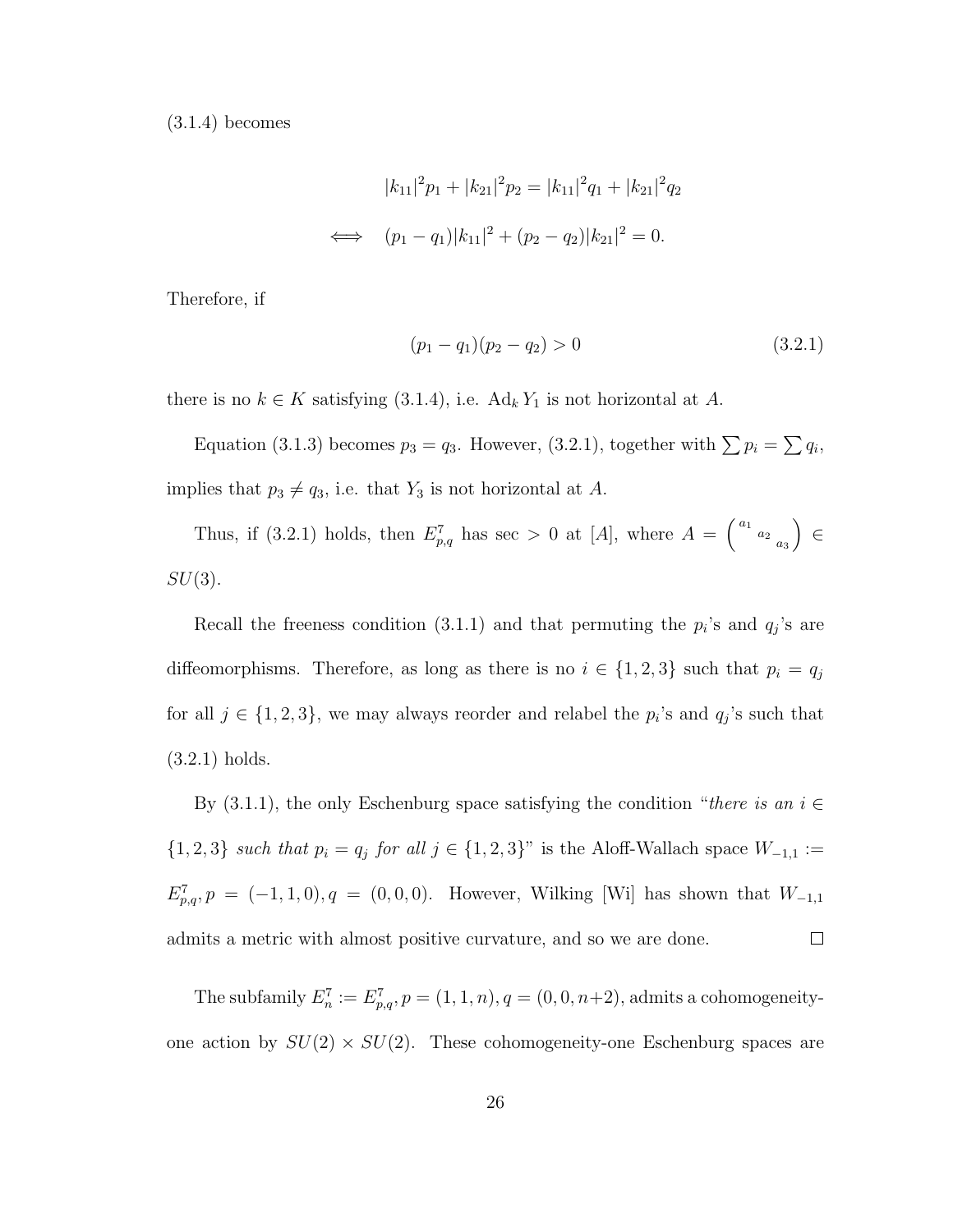discussed in great detail in [GSZ]. We may assume that  $n \geq 0$  since  $E_n^7 \cong E_{-(n+1)}^7$ . This is a simple consequence of the facts that  $\Delta S^1 = {\text{diag}}(z, z, z) \mid z \in S^1$ commutes with  $SU(3)$  and that taking the complex conjugate of elements in  $S_{p,q}^1$ preserves the orbits of the  $S^1_{p,q}$ -action. Moreover, by Theorem 3.1.2,  $n > 0$  implies that  $E_n^7$  admits a metric with positive curvature.

**Theorem 3.2.2.**  $E_0^7$  admits a metric with almost positive curvature.

*Proof.* Given  $p = (1, 1, 0)$  and  $q = (0, 0, 2)$ , equations  $(3.1.3)$  and  $(3.1.4)$  become

$$
2 = |a_{13}|^2 + |a_{23}|^2 \tag{3.2.2}
$$

and

$$
|(Ak)_{11}|^2 + |(Ak)_{21}|^2 = 0
$$
  
\n
$$
\iff (Ak)_{11} = (Ak)_{21} = 0
$$
  
\n
$$
\iff \left(\frac{a_{11}}{a_{21}} \frac{a_{12}}{a_{22}}\right) \left(\frac{k_{11}}{k_{21}}\right) = 0
$$
 (3.2.3)

respectively. Since  $A \in SU(3)$  it is clear that  $(3.2.2)$  cannot be satisfied. Since  $k \in K = U(2)$ , we are only interested in solutions  $\binom{k_{11}}{k_{21}}$  $k_{21}$ ¢  $\neq 0$ . This occurs if and only if

$$
\det \begin{pmatrix} a_{11} & a_{12} \\ a_{21} & a_{22} \end{pmatrix} = 0,
$$

which defines a codimension two sub-variety  $\Omega \subset SU(3)$  of points with horizontal zero-curvature planes. Moreover it is easy to check that  $\Omega$  is a smooth sub-variety. Since the equation which defines  $\Omega$  is preserved under the  $S^1_{p,q}$ -action,  $E_0^7$  has al-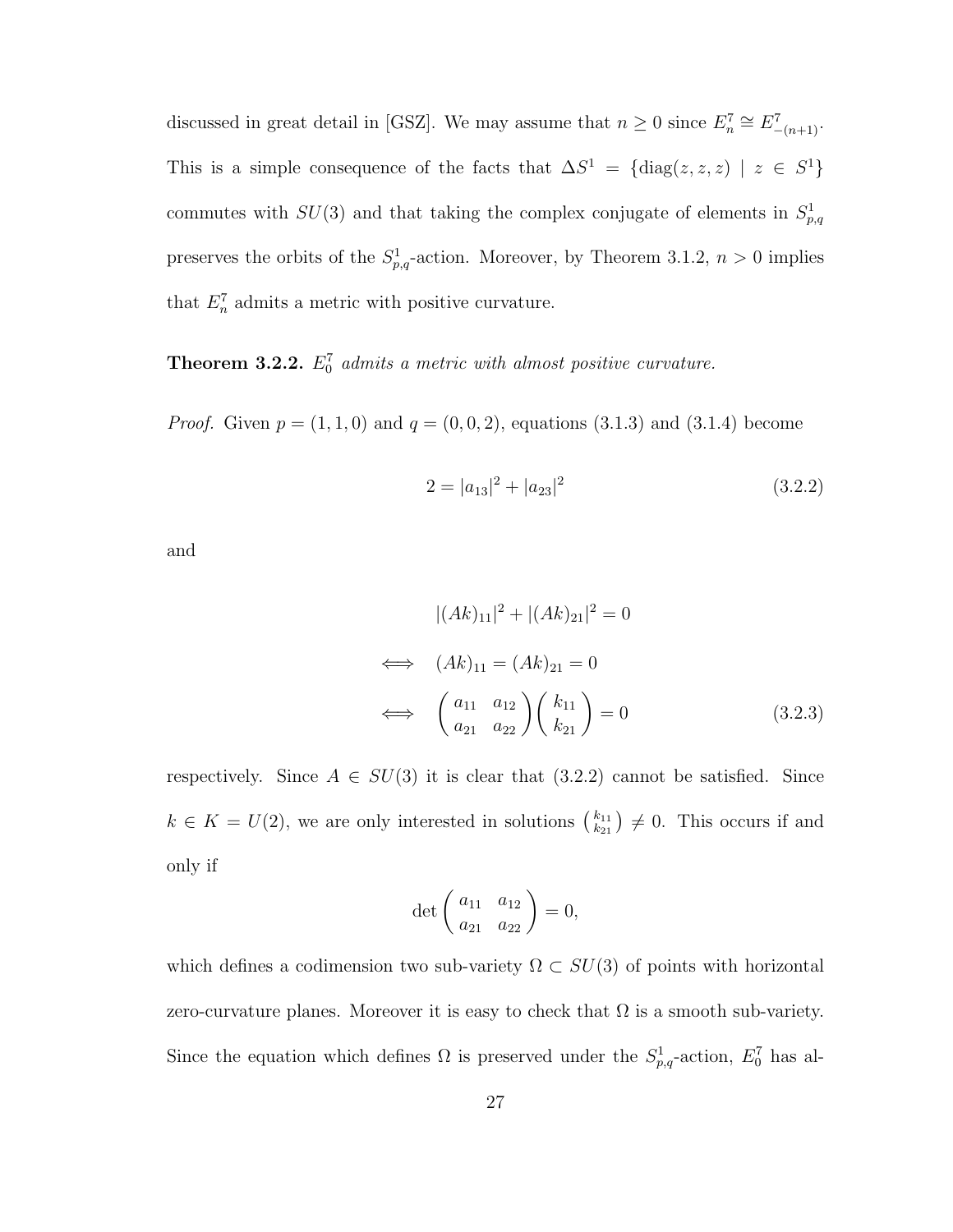most positive curvature and points in  $E_0^7$  with zero-curvature planes form a smooth codimension two submanifold.  $\Box$ 

We may fix a particular metric on  $E_{p,q}^7$  by choosing  $p_1 \leq p_2 \leq p_3$  and  $q_1 \leq q_2 \leq$ q3. Therefore Eschenburg's positive curvature condition is

$$
q_1 \le q_2 < p_1 \le p_2 \le p_3 < q_3 \quad \text{or} \quad q_1 < p_1 \le p_2 \le p_3 < q_2 \le q_3. \tag{3.2.4}
$$

It is natural to ask what happens when  $q_2 = p_1$  or  $q_2 = p_3$ , which we refer to as the "boundary" of the positive curvature condition.

**Lemma 3.2.3.** The only free  $S^1_{p,q}$ -actions on  $SU(3)$  satisfying  $q_2 = p_1$  or  $q_2 = p_3$ are, up to diffeomorphism,

(i) 
$$
p = (0,0,0)
$$
 and  $q = (-1,0,1)$ , and

(ii) 
$$
p = (0, 1, 1)
$$
 and  $q = (0, 0, 2)$ .

*Proof.* We need only consider the case  $q_2 = p_1$ , since it is clear that  $E_{p,q}^7$  is diffeomorphic to  $E_{p',q'}^7$ , where  $p' = (-p_3, -p_2, -p_1), q' = (-q_3, -q_2, -q_1)$ . Since  $\Delta S^1$ commutes with  $SU(3)$  we may write  $p = (0, p_2, p_3)$  and  $q = (q_1, 0, q_3)$  without loss of generality. By considering the freeness condition (3.1.1) and the ordering of our integers we must have  $p = (0, p_2, p_3)$  and  $q = (p_2 - 1, 0, p_2 + 1)$ . Since  $\sum p_i = \sum q_i$ we have  $p = (0, p_2, p_2)$  and  $q = (p_2 - 1, 0, p_2 + 1)$ . Hence, since we have assumed that our triples of integers are ordered, i.e.  $0 \leq p_2$  and  $p_2 - 1 \leq 0 \leq p_2 + 1$ , either  $p_2 = 0$  or  $p_2 = 1$  as desired.  $\Box$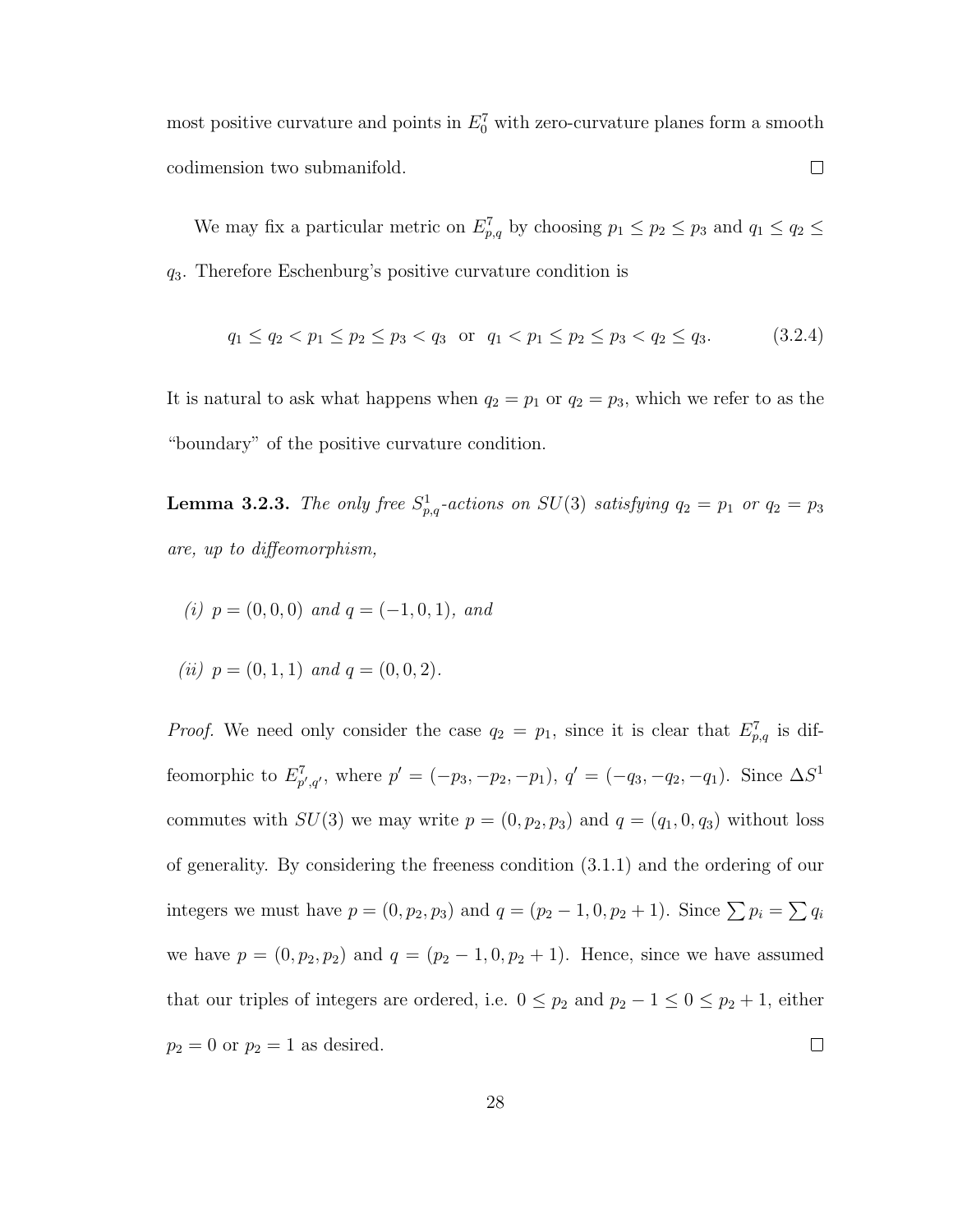Notice that the resulting manifolds are diffeomorphic to the exceptional Aloff-Wallach space  $W^7_{-1,1}$  and the exceptional cohomogeneity-one Eschenburg space  $E_0^7$ for actions (i) and (ii) respectively. As previously discussed, both manifolds have been shown to admit metrics with almost positive curvature. Note also that action (i) is the action given by  $q_1 < q_2 = p_1 = p_2 = p_3 < q_3$ , and action (ii) is the action given by  $q_1 = q_2 = p_1 < p_2 = p_3 < q_3$ . Even though there are no other manifolds on the boundary of the positive curvature condition, we can prove the following:

#### Theorem 3.2.4. If

$$
q_1 < q_2 = p_1 < p_2 \le p_3 < q_3 \quad \text{or} \quad q_1 < p_1 \le p_2 < p_3 = q_2 \le q_3,\tag{3.2.5}
$$

then the singular space  $E_{p,q}^7$  admits a metric with almost positive curvature. In particular, all orbifolds  $E_{p,q}^7$  satisfying (3.2.5) have almost positive curvature.

Proof. As in the proof of Lemma 3.2.3, we need only consider

$$
q_1 < q_2 = p_1 < p_2 \le p_3 < q_3,\tag{3.2.6}
$$

since  $E_{p,q}^7$  is diffeomorphic to  $E_{p',q'}^7$ , where as before  $p' = (-p_3, -p_2, -p_1)$  and  $q' =$  $(-q_3, -q_2, -q_1).$ 

Notice that (3.2.6) implies that (3.1.3) has no solutions, since  $q_3 > p_i$  for all  $i = 1, 2, 3.$ 

Consider for a moment the more general case of Eschenburg spaces  $E_{p,q}^7$  given by  $q_1 < p_1 \le q_2 < p_2 \le p_3 < q_3$ , hence not admitting positive curvature. Suppose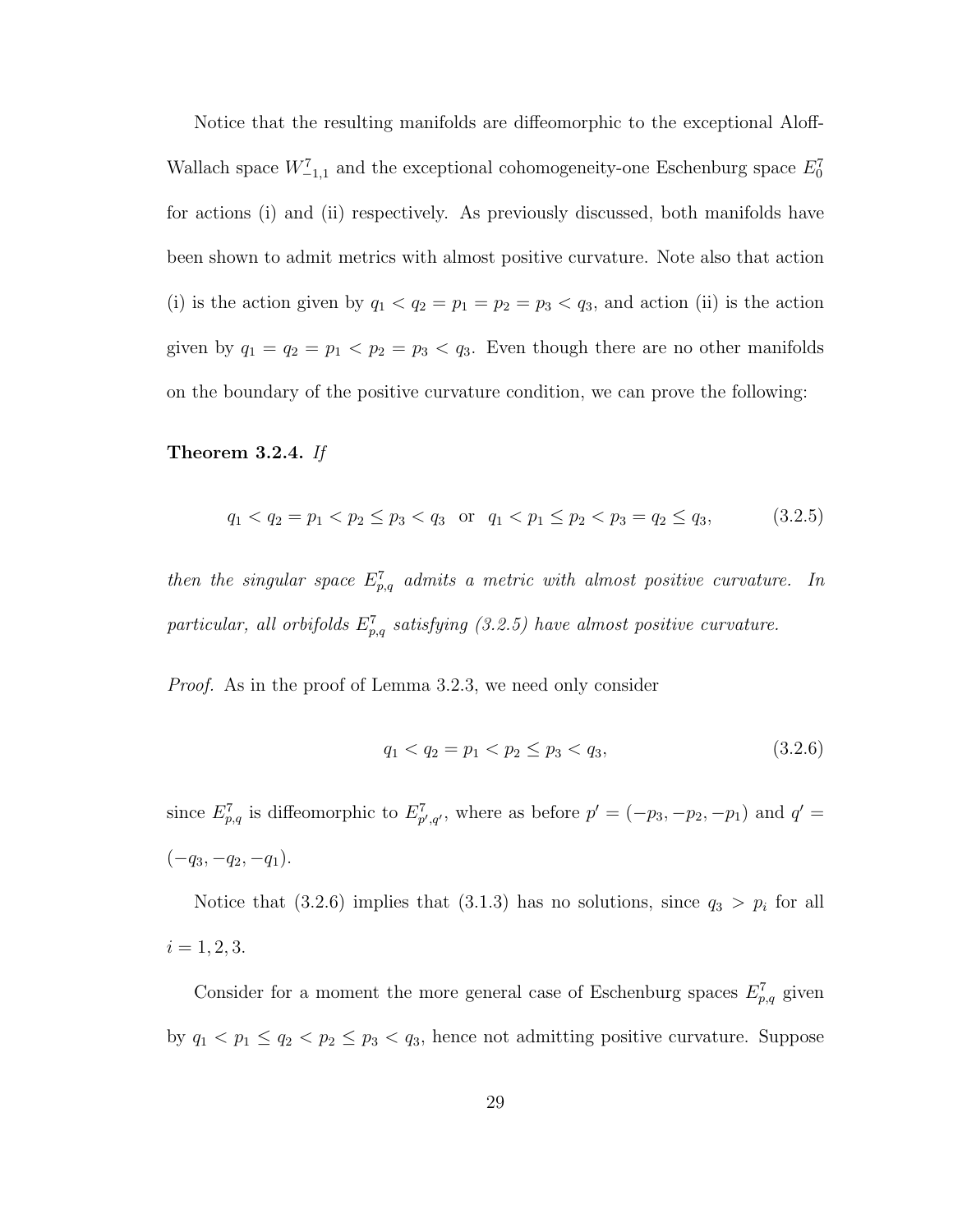that there is a  $k \in K$  such that  $\text{Ad}_k Y_1$  is horizontal at some  $A \in SU(3)$ . Then (3.1.4) implies that

$$
p_1 \le \sum_{j=1}^3 |(Ak)_{j1}|^2 p_j = |k_{11}|^2 q_1 + |k_{21}|^2 q_2 \le q_2.
$$

Since  $|k_{11}|^2 + |k_{21}|^2 = 1$  we thus have

$$
p_1 \le |k_{11}|^2 (q_1 - q_2) + q_2 \le q_2
$$
 and  $p_1 \le q_1 + |k_{21}|^2 (q_2 - q_1) \le q_2$ ,

which are equivalent to

$$
0 \le |k_{11}|^2 \le \frac{q_2 - p_1}{q_2 - q_1}
$$
 and  $\frac{p_1 - q_1}{q_2 - q_1} \le |k_{21}|^2 \le 1$ .

In particular, when the hypothesis of the theorem is satisfied, namely  $p_1 = q_2$ , we get  $|k_{11}|^2 = 0$  and  $|k_{21}|^2 = 1$ , i.e.

$$
k = \begin{pmatrix} 0 & k_{12} & 0 \\ k_{21} & 0 & 0 \\ 0 & 0 & -k_{12}k_{21} \end{pmatrix} \in K = U(2).
$$

Hence (3.1.4) becomes

$$
|a_{12}|^{2}p_{1} + |a_{22}|^{2}p_{2} + |a_{32}|^{2}p_{3} = q_{2} = p_{1}
$$
  
\n
$$
\iff |a_{22}|^{2}(p_{2} - p_{1}) + |a_{32}|^{2}(p_{3} - p_{1}) = 0, \text{ since } A \in SU(3)
$$
  
\n
$$
\iff a_{22} = a_{32} = 0, \text{ since } p_{1} < p_{2} \leq p_{3}
$$
  
\n
$$
\iff A = \begin{pmatrix} 0 & a_{12} & 0 \\ a_{21} & 0 & a_{23} \\ a_{31} & 0 & a_{33} \end{pmatrix} \in SU(3).
$$

The set of such  $A \in SU(3)$  is preserved under the  $S^1_{p,q}$ -action, hence projects to a set of measure zero in  $E_{p,q}^7$ . Therefore  $E_{p,q}^7$  has almost positive curvature.  $\Box$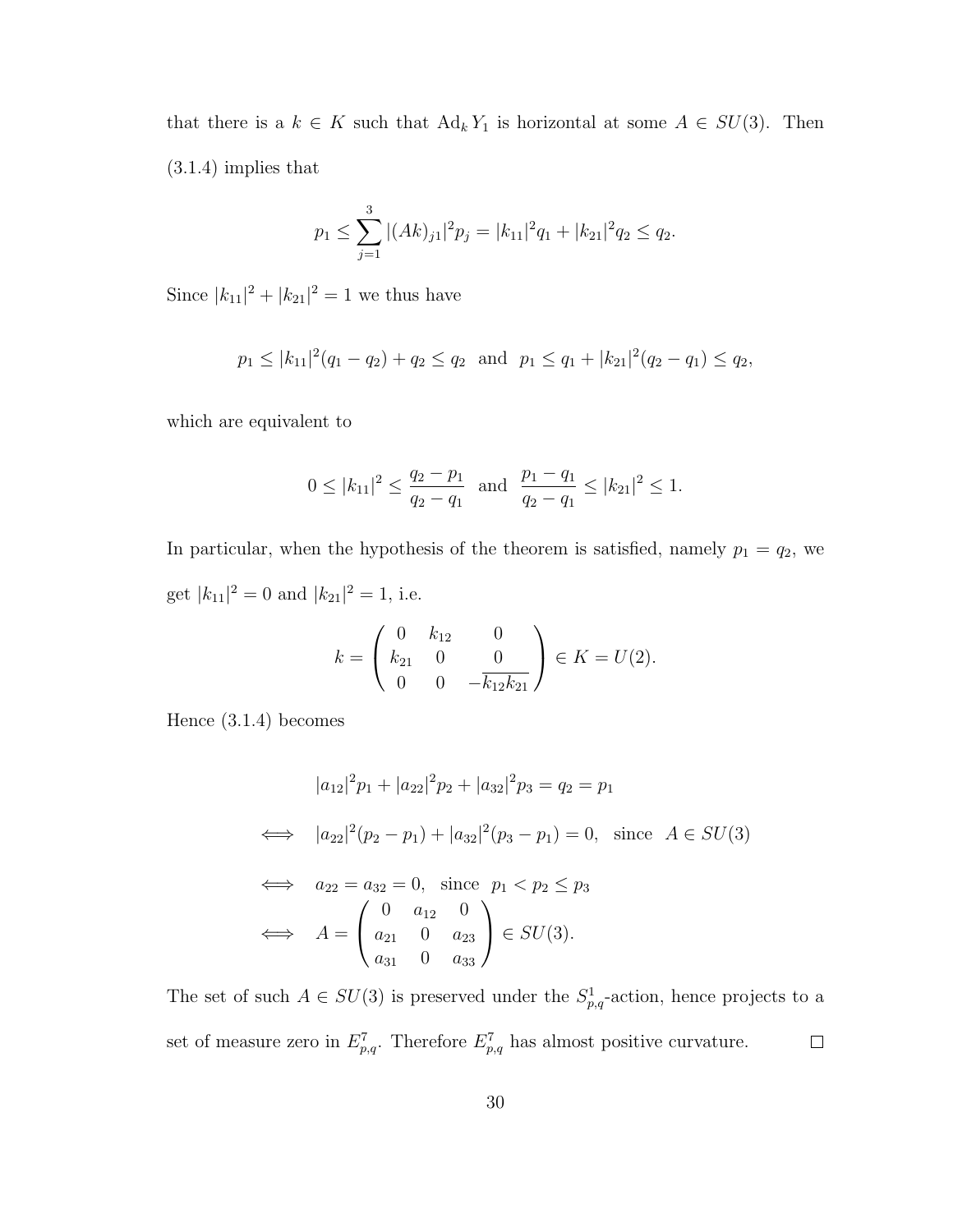We may also examine how large the set of zero-curvature planes is at each point of the set  $\left\{S_{p,q}^1 \star A\right\}$  $\left| A\right| =$  $\left( \begin{smallmatrix} 0 & a_{12} & 0 \\ a_{21} & 0 & a_{23} \\ a_{31} & 0 & a_{33} \end{smallmatrix} \right)$ ´o  $\subset E_{p,q}^7$ , with  $q_1 < q_2 = p_1 < p_2 \leq p_3 < q_3$ . This is equivalent to determining how large the set of horizontal zero-curvature planes is at each  $A =$  $\left( \begin{smallmatrix} 0 & a_{12} & 0 \\ a_{21} & 0 & a_{23} \\ a_{31} & 0 & a_{33} \end{smallmatrix} \right)$ ´  $\in SU(3)$ .

**Proposition 3.2.5.** If  $q_1 < q_2 = p_1 < p_2 \leq p_3 < q_3$  then there is a one-dimensional family of horizontal zero-curvature planes at each point  $A =$  $\left(\begin{smallmatrix} 0 & a_{12} & 0 \\ a_{21} & 0 & a_{23} \\ a_{31} & 0 & a_{33} \end{smallmatrix}\right)$ ´  $\in SU(3)$ .

*Proof.* Recall we have shown in the proof of Theorem 3.2.4 that  $Y_3$  is never horizontal, and  $\text{Ad}_k Y_1$  being horizontal at A implies that  $k =$  $\begin{pmatrix} 0 & k_{12} & 0 \end{pmatrix}$  $k_{21}$  0 0  $\begin{pmatrix} 0 & k_{12} & 0 \ 21 & 0 & 0 \ 0 & 0 & -k_{12}k_{21} \end{pmatrix}$  $\in K =$  $U(2)$ . Hence  $\text{Ad}_k Y_1 = Y_2 := i$  $\begin{pmatrix} 1 & & \\ & -2 & \\ & 1 & \end{pmatrix}$ ´ . Let  $Y = \Phi^{-1}(Y_2)$ , where  $\langle X, Z \rangle_1 = \langle X, \Phi(Z) \rangle_0$ . Let  $X \in \mathcal{H}_A$  be such that Span  $\{X, Y\}$  is a horizontal zero-curvature plane. Then, by Lemma 2.2.2 and since

 $\Phi^{-1}(Y_2) = \frac{1}{\lambda} Y_2 \in \mathfrak{k}, [X, Y] = [X_{\mathfrak{k}}, Y] = 0$ , which is equivalent to

$$
[X, Y_2] = [X_{\mathfrak{k}}, Y_2] = 0
$$
  
\n
$$
\iff [X, Y_2] = 0
$$
  
\n
$$
\iff X = \begin{pmatrix} is & 0 & x \\ 0 & it & 0 \\ -\bar{x} & 0 & -i(s+t) \end{pmatrix},
$$

where  $s, t \in \mathbb{R}, x \in \mathbb{C}$ . We may assume without loss of generality that  $\langle X, Y \rangle_1 = 0$ . Hence  $\overline{a}$  $\mathbf{r}$ 

$$
X = \begin{pmatrix} is & 0 & x \\ 0 & 0 & 0 \\ -\bar{x} & 0 & -is \end{pmatrix}.
$$

The set of such X is 3-dimensional. We also require that X is horizontal, i.e.  $\langle X, \operatorname{Ad}_{A^*} P - Q \rangle_1 = 0$ , and without loss of generality we may assume that  $||X||^2 = 1$ .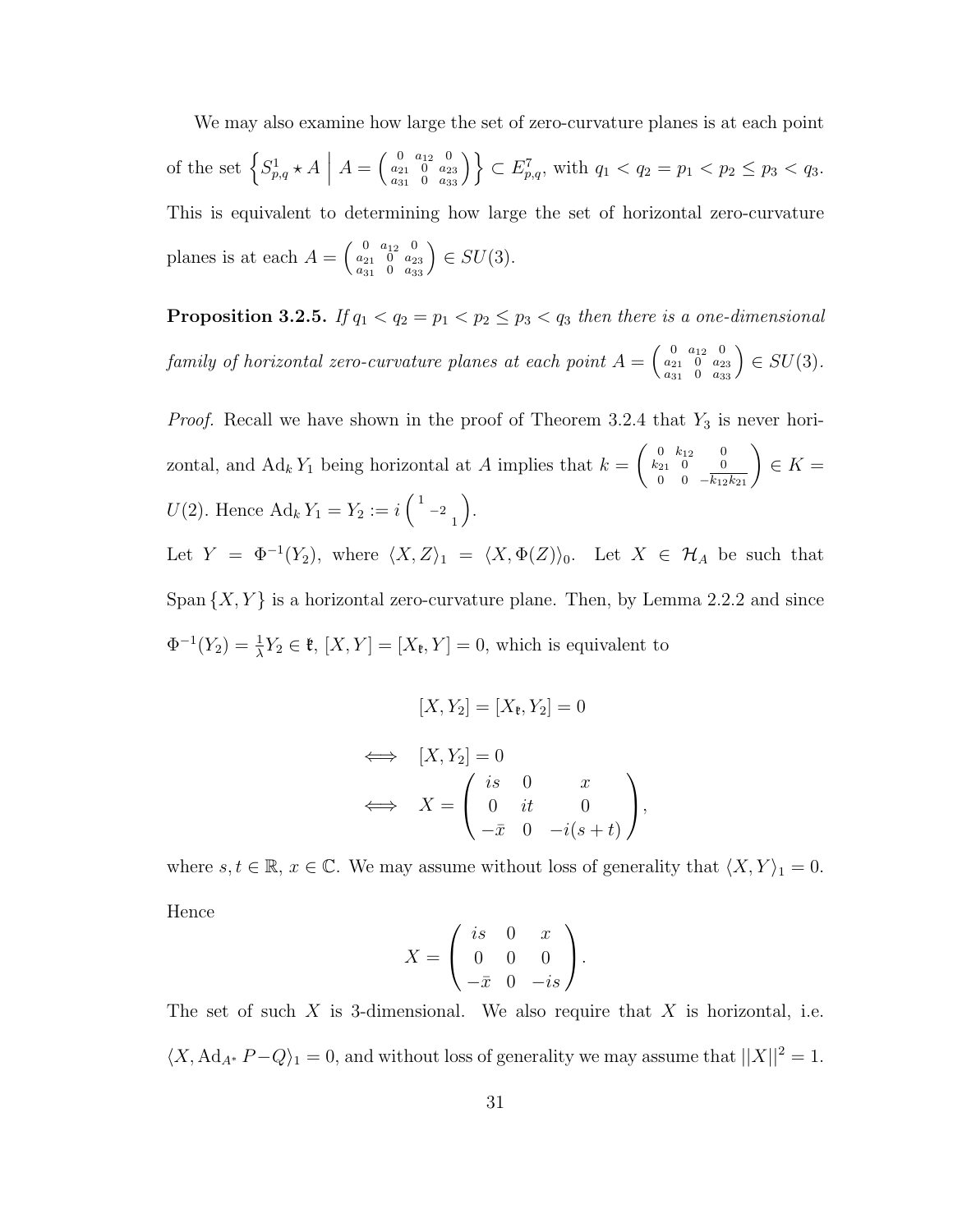$\left( \begin{smallmatrix} 0 & a_{12} & 0 \ a_{21} & 0 & a_{23} \ a_{31} & 0 & a_{33} \end{smallmatrix} \right)$ ´ Thus, for each  $A =$  $\in SU(3)$  there is a one-dimensional family of horizontal zero-curvature planes  $Span\{X, Y\}$ .  $\Box$ 

### 3.3 Lens spaces and closed geodesics

Recall that a lens space  $L(p, q; d)$ ,  $(p, d) = 1$ ,  $(q, d) = 1$ , is defined as the quotient

$$
L(p,q;d) := S^3/\mathbb{Z}_d,
$$

where  $\mathbb{Z}_d = \{ \xi \in S^1 \mid \xi^d = 1 \}$  acts on  $S^3 = \{ (x, y) \in \mathbb{C}^2 \mid |x|^2 + |y|^2 = 1 \}$  via

$$
\xi \cdot (x.y) = (\xi^p x, \xi^q y).
$$

Now there are nine copies of  $U(2)$  embedded in  $SU(3)$ , namely

$$
U(2)_{ij} := \left\{ \tau_i \left( \begin{array}{c} A \\ & \overline{\det A} \end{array} \right) \tau_j \middle| A \in U(2) \right\}, \quad 1 \le i, j \le 3,
$$

where  $\tau_{\ell} \in O(3)$  is the linear map that interchanges the  $\ell$ th vector of the canonical basis with the third one. Note that  $(i, j)$  denotes the position of the entry which has norm 1.

Similarly there are six 2-dimensional tori embedded in  $SU(3)$ , namely

$$
T_{\sigma}^2:=\left\{\sigma\left(\begin{array}{ccc}z&\\&w&\\&&\overline{zw}\end{array}\right)\ \Big|\ z,w\in S^1\right\},
$$

where  $\sigma$  is an element of  $S_3$  which permutes the columns of  $SU(3)$ .

We define  $\mathcal{L}_{ij} := \pi(U(2)_{ij})$  and  $\mathcal{C}_{\sigma} := \pi(T_{\sigma}^2)$ , where  $\pi : SU(3) \longrightarrow E_{p,q}^7$ . It is clear that the  $\mathcal{C}_{\sigma}$  are circles.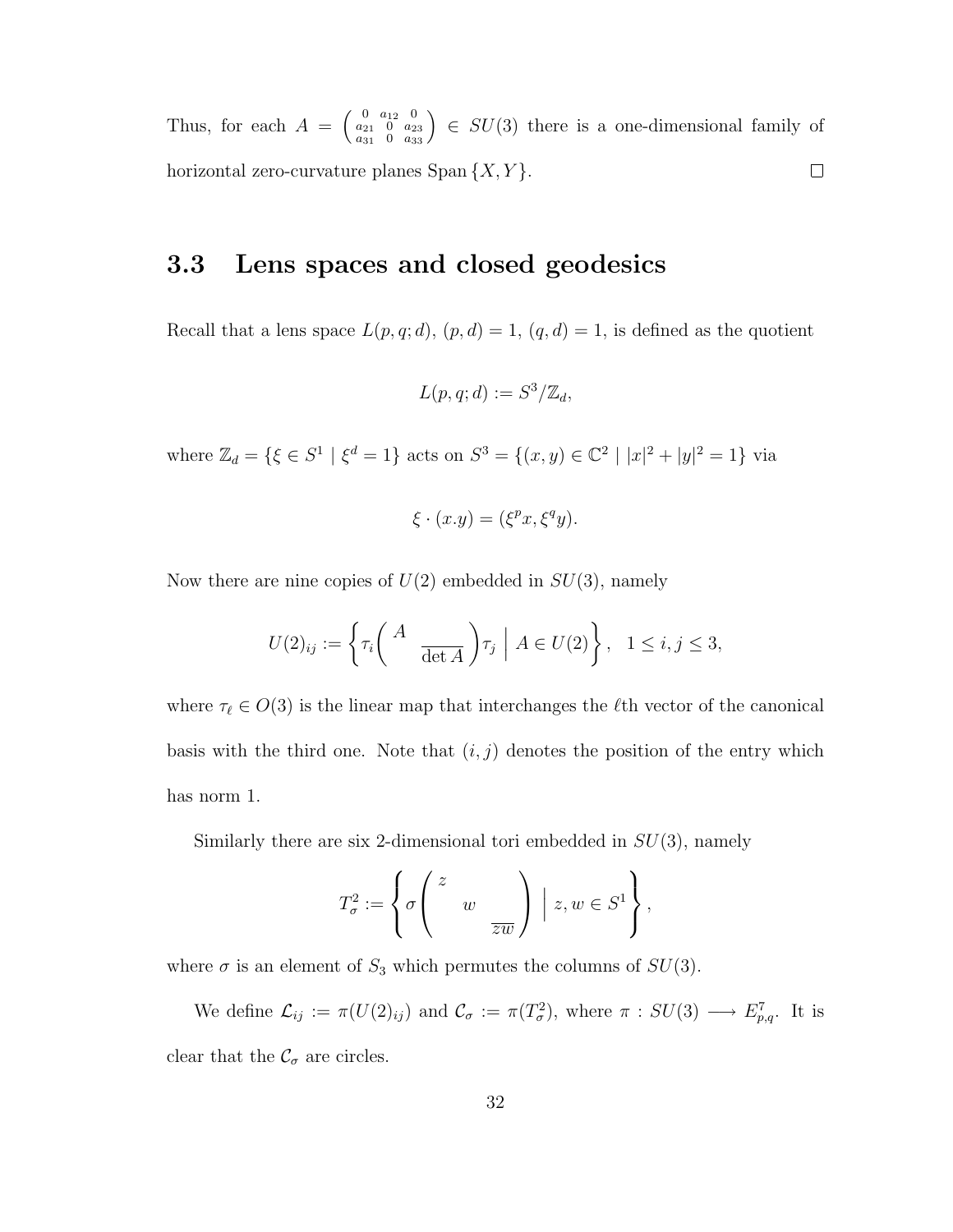**Proposition 3.3.1** (Florit, Ziller '06).  $\mathcal{L}_{ij}$  is a totally geodesic lens space in  $E_{p,q}^7$ .

*Proof.* As the general case is analogous, we will prove only that  $\mathcal{L}_{33}$  is a lens space, i.e. the case

$$
U(2)_{33} = \left\{ \left( \begin{array}{cc} A & \ \\ \frac{}{\det A} \end{array} \right) \middle| A \in U(2) \right\}.
$$

Notice that every  $B \in U(2)_{33}$  may be written uniquely in the form

$$
B = \begin{pmatrix} 1 & & \\ & \lambda & \\ & & \bar{\lambda} \end{pmatrix} \begin{pmatrix} x & y \\ -\bar{y} & \bar{x} \\ & & 1 \end{pmatrix}, \ \ \lambda \in S^1, \begin{pmatrix} x & y \\ -\bar{y} & \bar{x} \end{pmatrix} \in SU(2),
$$

since  $U(2) \cong S^1 \ltimes SU(2)$ . Hence, since  $\sum p_i = \sum q_i$ , elements of the  $S^1_{p,q}$ -orbit of B have the form

$$
\begin{pmatrix} 1 & & & \\ & \lambda \bar{z}^{(p_3-q_3)} & \\ & & \bar{\lambda} z^{(p_3-q_3)} \end{pmatrix} \begin{pmatrix} x z^{(p_1-q_1)} & y z^{(p_1-q_2)} \\ -\bar{y} \bar{z}^{(p_1-q_2)} & \bar{x} \bar{z}^{(p_1-q_1)} & \\ & & 1 \end{pmatrix}.
$$

By choosing z such that  $z^{(p_3-q_3)} = \lambda$  we see that each orbit intersects  $SU(2)$ , and so we need only consider the image under  $S_{p,q}^1$  of points in  $SU(2)$ . However, there are  $p_3 - q_3$  choices for z, namely  $\{\lambda, \lambda\xi, \dots, \lambda\xi^{p_3-q_3-1} \mid \xi^{p_3-q_3} = 1\}$ , i.e. each orbit intersects  $SU(2)$  in  $p_3 - q_3$  places.

Recall that  $SU(2) \cong S^3$  via  $\left(\begin{smallmatrix} x&y\ -\bar{y}&\bar{x} \end{smallmatrix}\right) \longmapsto (x, y)$ . Therefore the group

$$
\mathbb{Z}_{p_3-q_3} = \{ \xi \mid \xi^{p_3-q_3} = 1 \}
$$

acts on  $S^3$  via  $\xi \cdot (x, y) = (x\xi^{p_1-q_1}, y\xi^{p_1-q_2})$ , and

$$
(p_1 - q_1, p_3 - q_3) = 1, (p_1 - q_2, p_3 - q_3) = 1
$$

by the freeness of the  $S^1_{p,q}$ -action on  $SU(3)$ . Hence, by our definition of lens spaces,  $\mathcal{L}_{33} = L(p_1 - q_1, p_1 - q_2; p_3 - q_3).$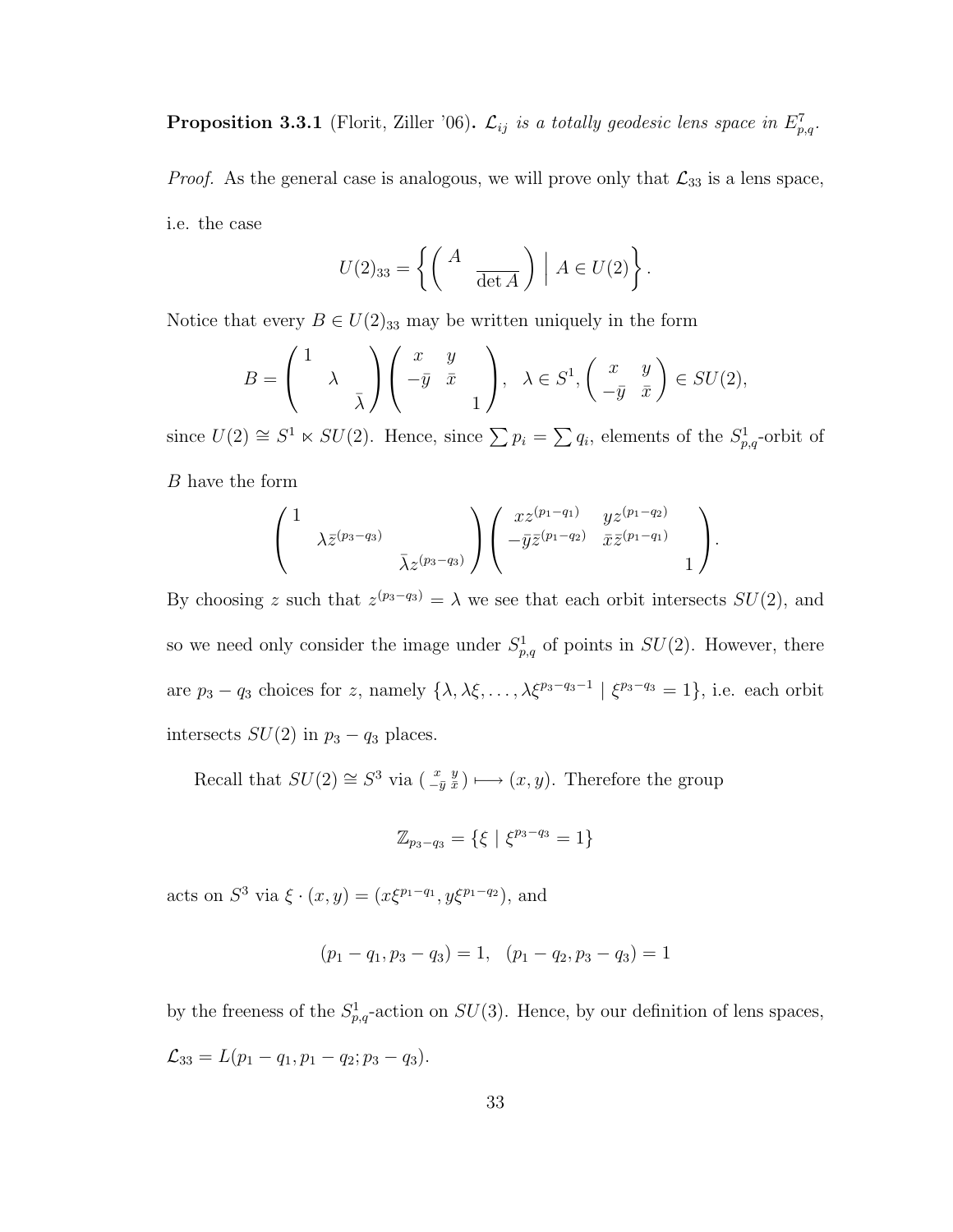In order to prove that  $\mathcal{L}_{ij}$  is totally geodesic in  $E_{p,q}^7$  we first assume that  $U(2)_{ij}$ is totally geodesic in  $SU(3)$  (with respect to  $\langle , \rangle_1$ ). A geodesic  $\gamma$  in  $\mathcal{L}_{ij}$  lifts to a horizontal geodesic  $\tilde{\gamma}$  in  $U(2)_{ij}$ , since  $S^1_{p,q} \star A \subset U(2)_{i,j}$  for all  $A \in U(2)_{ij}$  and  $\tilde{\gamma}'(0) \perp S^1_{p,q} \star \tilde{\gamma}(0).$ 

Now, since we assumed that  $U(2)_{ij}$  is totally geodesic, this implies that  $\tilde{\gamma}$  is a horizontal geodesic in  $SU(3)$ . Hence  $\tilde{\gamma}$  projects to a geodesic in  $E_{p,q}^7$ , which by uniqueness must be  $\gamma$ . Thus  $\mathcal{L}_{ij}$  is totally geodesic in  $E_{p,q}^7$ .

It remains to show that  $U(2)_{ij}$  is totally geodesic in  $SU(3)$ . Consider isometries of  $SU(3)$  given by  $A \longmapsto z^r \cdot A \cdot \overline{z}^{r_{\sigma}},$  where

$$
z^r := \begin{pmatrix} z^{r_1} & & \\ & z^{r_2} & \\ & & z^{r_3} \end{pmatrix}
$$

with two of  $r_1, r_2, r_3$  equal, and

$$
z^{r_{\sigma}} := \begin{pmatrix} z^{r_{\sigma(1)}} & & \\ & z^{r_{\sigma(2)}} & \\ & & z^{r_{\sigma(3)}} \end{pmatrix}, \ \sigma \in S_3.
$$

Each  $U(2)_{ij}$  is the fixed point set of such an isometry and hence totally geodesic in  $SU(3)$ .  $\Box$ 

Now notice that the circles  $\mathcal{C}_{\sigma}$  are the intersections of two totally geodesic submanifolds. Hence we have immediately

#### **Corollary 3.3.2.**  $\mathcal{C}_{\sigma}$  is a closed geodesic in  $E_{p,q}^7$ .

We can arrange the lens spaces and closed geodesics in the following schematic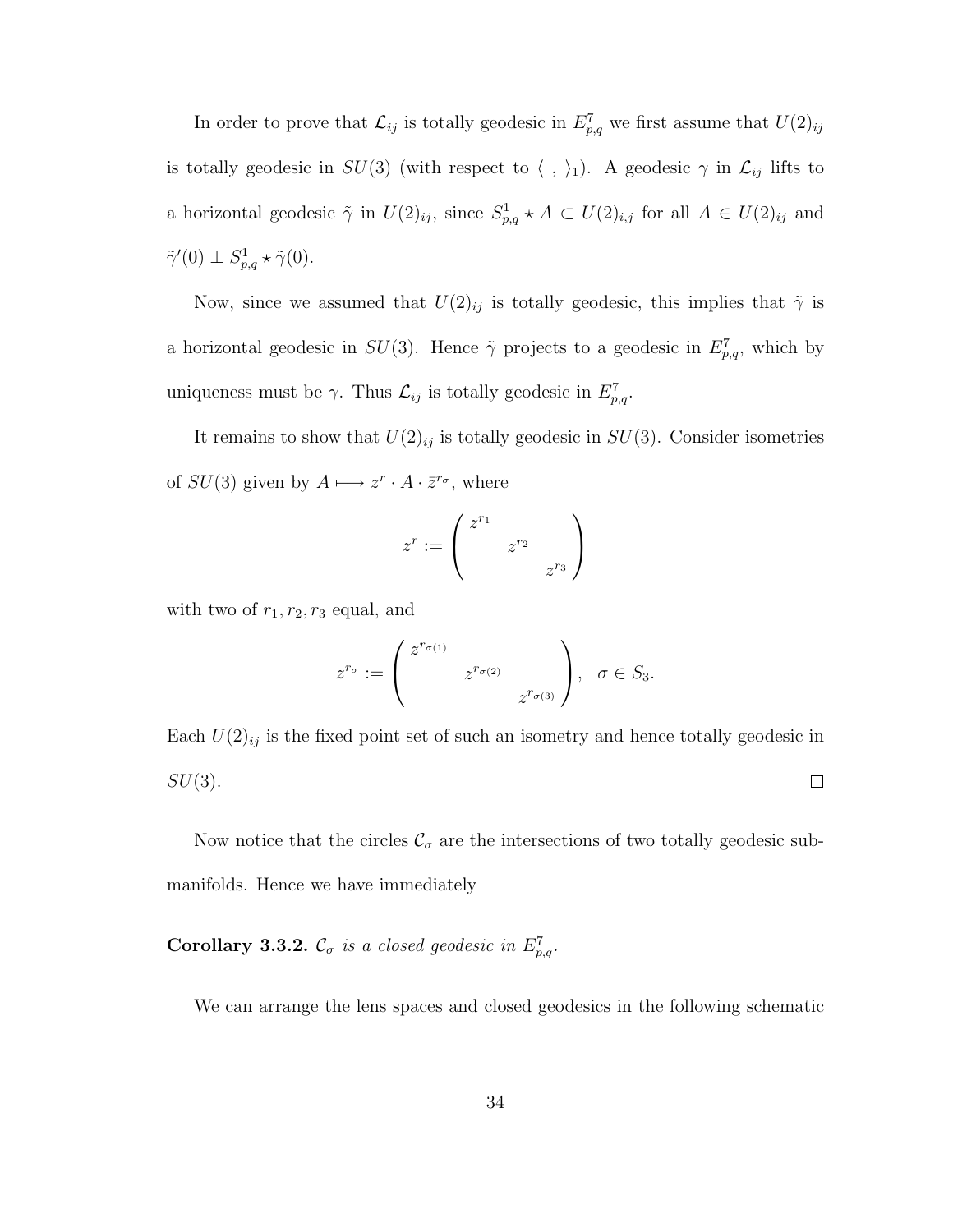diagram



Suppose now that we fix a metric on an Eschenburg space  $E_{p,q}^7$  by specifying  $p_1 \leq p_2 \leq p_3$  and  $q_1 \leq q_2 \leq q_3$ . By again examining equations (3.1.3) and (3.1.4) we can find conditions under which all of the points in each of the nine lens spaces  $\mathcal{L}_{ij}$ and each of the six closed geodesics  $\mathcal{C}_{\sigma}$  admit positive curvature. These conditions are collected in Tables 3.1 and 3.2.

As an example, if we assume that  $p_1 > q_1$  and  $p_2 > q_2$ , then we have positive curvature on  $\mathcal{L}_{11}$ ,  $\mathcal{L}_{22}$  and  $\mathcal{L}_{32}$  (and hence on  $\mathcal{C}_{id}$ ,  $\mathcal{C}_{(2\ 3)}$ ,  $\mathcal{C}_{(1\ 3\ 2)}$  and  $\mathcal{C}_{(1\ 3)}$ ). With the extra assumption that  $q_2 < 0 < p_2$  we get positive curvature on  $\mathcal{L}_{13}$ . However we get positive curvature on the remaining lens spaces if and only if  $q_2 < p_1$ , i.e.

$$
q_1 \le q_2 < p_1 \le p_2 \le p_3 < q_3, \quad q_2 < 0 < p_2,
$$

in which case the entire manifold  $E_{p,q}^7$  (where we have assumed the action is free) has positive curvature, by Theorem 3.1.2.

Notice that, in particular, the "worst" lens space when  $p_1 > q_1$  and  $p_2 > q_2$ , i.e. the lens space containing no points of positive curvature, is exactly the lens space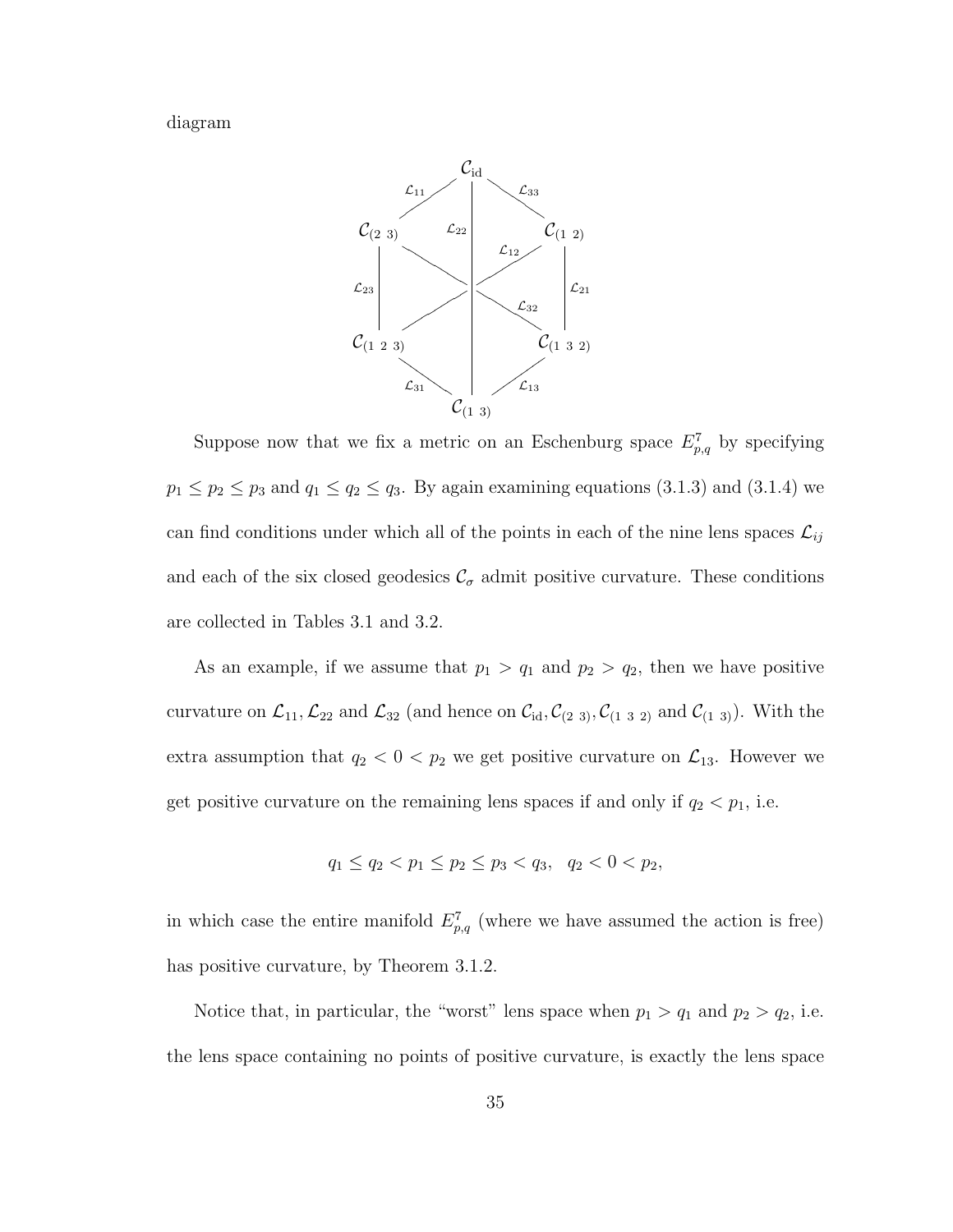Table 3.1: Conditions for positive curvature on  $\mathcal{L}_{ij}$ 

| $\mathcal{L}_{ij}$ | Conditions for $\sec$ > 0                                     |  |  |  |  |  |  |
|--------------------|---------------------------------------------------------------|--|--|--|--|--|--|
| $\mathcal{L}_{11}$ | $(p_1 - q_1)(p_2 - q_2) > 0$ and $(p_1 - q_1)(p_3 - q_2) > 0$ |  |  |  |  |  |  |
| $\mathcal{L}_{12}$ | $(p_1 - q_2)(p_2 - q_1) > 0$ and $(p_1 - q_2)(p_3 - q_1) > 0$ |  |  |  |  |  |  |
|                    | $p_2p_3 > 0, q_1q_2 > 0, p_2q_1 < 0;$ or                      |  |  |  |  |  |  |
| $\mathcal{L}_{13}$ | $p_2 = p_3 = 0, q_1 q_2 > 0;$ or                              |  |  |  |  |  |  |
|                    | $q_1 = q_2 = 0, p_2 p_3 > 0$                                  |  |  |  |  |  |  |
| $\mathcal{L}_{21}$ | $(p_1 - q_2)(p_2 - q_1) > 0$ and $(p_2 - q_1)(p_3 - q_2) > 0$ |  |  |  |  |  |  |
| $\mathcal{L}_{22}$ | $(p_1 - q_1)(p_2 - q_2) > 0$ and $(p_3 - q_1)(p_2 - q_2) > 0$ |  |  |  |  |  |  |
|                    | $p_1p_3 > 0, q_1q_2 > 0, p_1q_1 < 0;$ or                      |  |  |  |  |  |  |
| $\mathcal{L}_{23}$ | $p_1 = p_3 = 0, q_1 q_2 > 0;$ or                              |  |  |  |  |  |  |
|                    | $q_1 = q_2 = 0, p_1 p_3 > 0$                                  |  |  |  |  |  |  |
| $\mathcal{L}_{31}$ | $(p_1 - q_2)(p_3 - q_1) > 0$ and $(p_2 - q_2)(p_3 - q_1) > 0$ |  |  |  |  |  |  |
| $\mathcal{L}_{32}$ | $(p_1 - q_1)(p_3 - q_2) > 0$ and $(p_2 - q_1)(p_3 - q_2) > 0$ |  |  |  |  |  |  |
|                    | $p_1p_2 > 0, q_1q_2 > 0, p_1q_1 < 0;$ or                      |  |  |  |  |  |  |
| $\mathcal{L}_{33}$ | $p_1 = p_2 = 0, q_1 q_2 > 0;$ or                              |  |  |  |  |  |  |
|                    | $q_1 = q_2 = 0, p_1 p_2 > 0$                                  |  |  |  |  |  |  |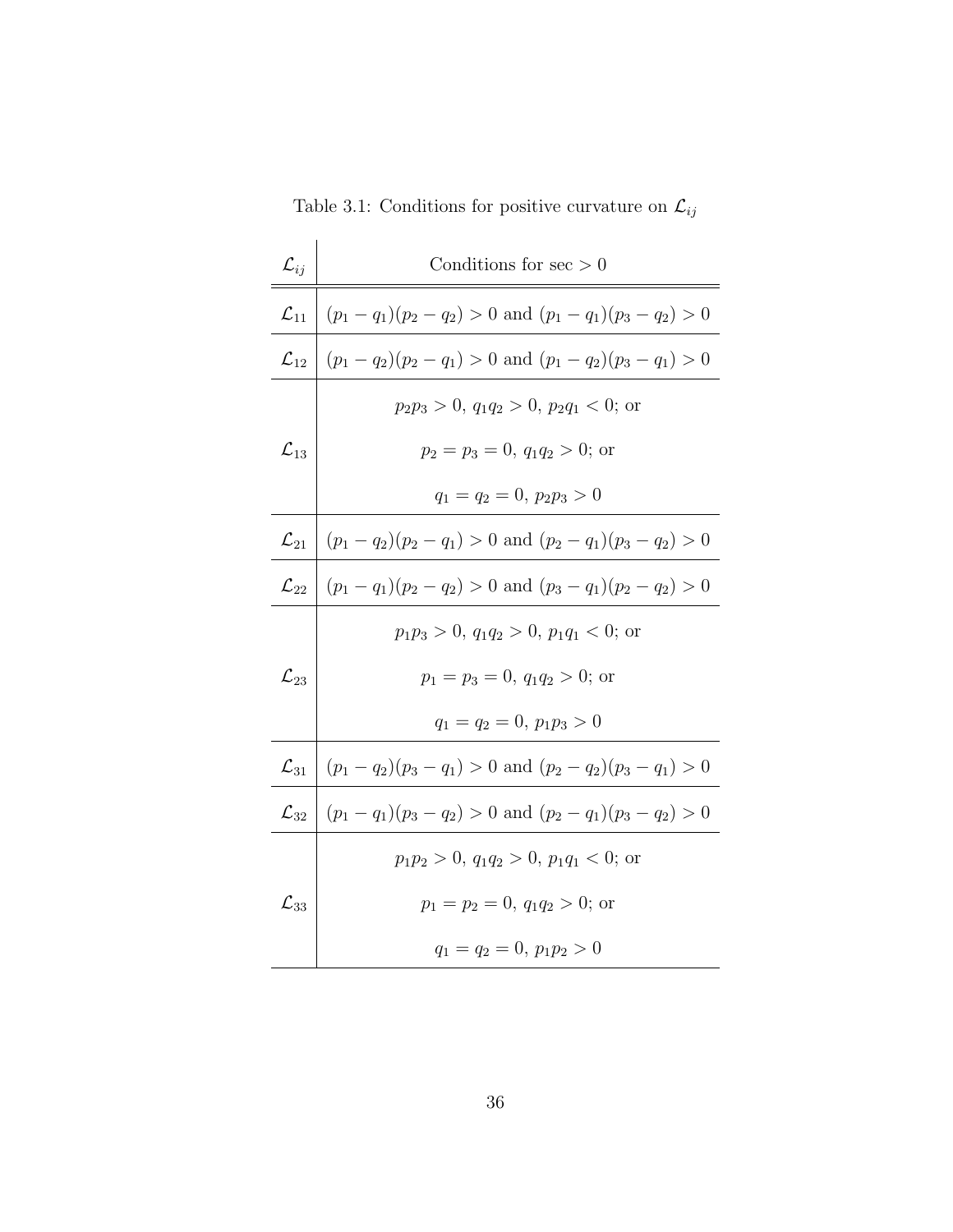| $\mathcal{C}_\sigma$        | Condition for $\sec$ > 0     |
|-----------------------------|------------------------------|
| $\mathcal{C}_{\mathrm{id}}$ | $(p_1 - q_1)(p_2 - q_2) > 0$ |
| $\mathcal{C}_{(1\,\; 2)}$   | $(p_1 - q_2)(p_2 - q_1) > 0$ |
| $\mathcal{C}_{(1\;\;3)}$    | $(p_3 - q_1)(p_2 - q_2) > 0$ |
| $\mathcal{C}_{(2\;3)}$      | $(p_1 - q_1)(p_3 - q_2) > 0$ |
| $\mathcal{C}_{(1\;2\;3)}$   | $(p_1 - q_2)(p_3 - q_1) > 0$ |
| $\mathcal{C}_{(1\;3\;2)}$   | $(p_2 - q_1)(p_3 - q_2) > 0$ |

Table 3.2: Conditions for positive curvature on  $\mathcal{C}_{\sigma}$ 

 $\mathcal{L}_{12}$  which arises as the set of points admitting zero-curvature planes in the case  $q_1 < q_2 = p_1 < p_2 \leq p_3 < q_3$ , of which there are only singular examples, and these examples admit almost positive curvature.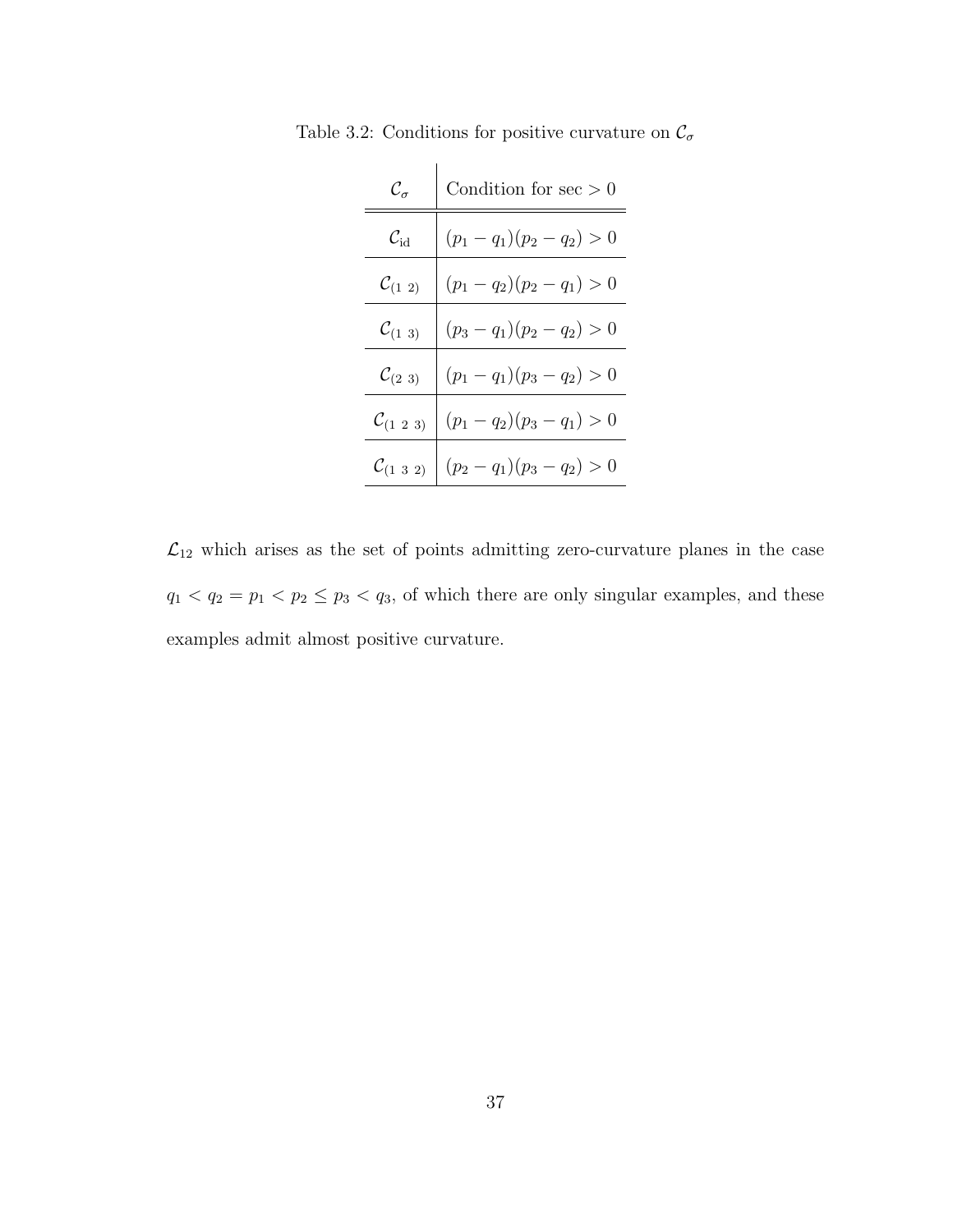# Chapter 4

# Bazaikin Spaces

# 4.1 Positive curvature

The proof of positive curvature on an infinite subfamily of the Bazaikin spaces follows from essentially the same techniques as in the case of the Eschenburg spaces. We recall the proof as given in [Zi1], with a slight modification which will allow us to prove the results in Theorem A(iii) and (iv).

Recall that the Bazaikin spaces are defined as

$$
B_{q_1,\ldots,q_5}^{13}:=SU(5)/\!\!/ Sp(2)\cdot S_{q_1,\ldots,q_5}^1,
$$

where  $q_1, \ldots, q_5 \in \mathbb{Z}$ , and

$$
Sp(2) \cdot S_{q_1,\dots,q_5}^1 = (Sp(2) \times S_{q_1,\dots,q_5}^1)/\mathbb{Z}_2, \quad \mathbb{Z}_2 = \{\pm (1,I)\},\
$$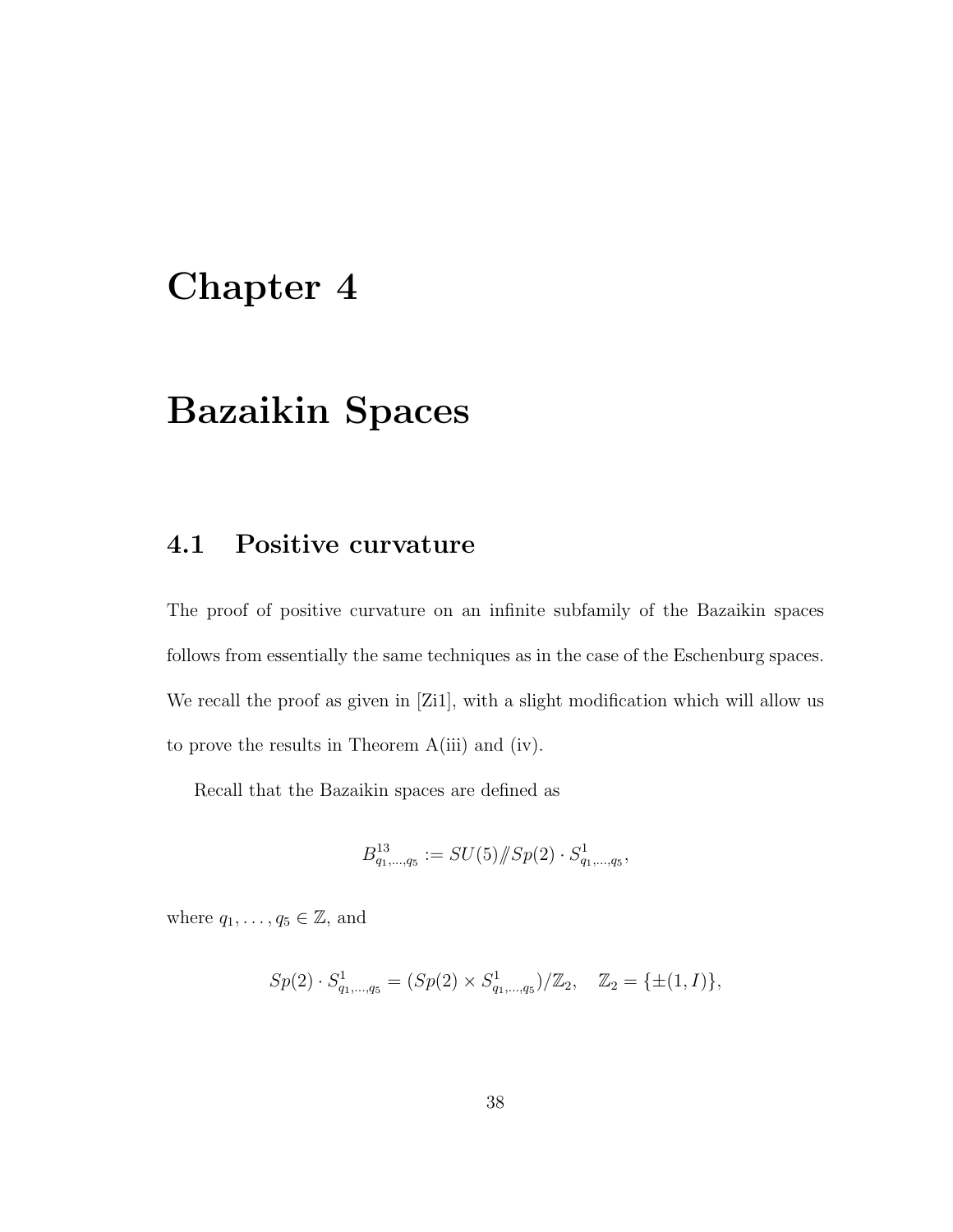acts effectively on  $SU(5)$  via

$$
[A, z] \star B = \begin{pmatrix} z^{q_1} & & \\ & \ddots & \\ & & z^{q_5} \end{pmatrix} B \begin{pmatrix} \hat{A} & \\ & \overline{z}^q \end{pmatrix},
$$

with  $z \in S^1$ ,  $A \in Sp(2) \hookrightarrow SU(4)$ ,  $B \in SU(5)$ , and  $q = \sum q_i$ . We recall that

$$
Sp(2) \hookrightarrow SU(4)
$$

$$
A = S + Tj \longmapsto \hat{A} = \begin{pmatrix} S & T \\ -\bar{T} & \bar{S} \end{pmatrix}
$$

.

It is not difficult to show that the action of  $Sp(2) \cdot S^1_{q_1,\dots,q_5}$  is free if and only all  $q_1, ..., q_5$  are odd and  $(q_{\sigma(1)} + q_{\sigma(2)}, q_{\sigma(3)} + q_{\sigma(4)}) = 2$  for all  $\sigma \in S_5$ .

Let  $G = SU(5) \supset K = U(4)$ , where  $K \hookrightarrow G$  via

$$
A \longmapsto \left(\begin{array}{cc} A & \\ & \overline{\det A} \end{array}\right).
$$

Then  $(G, K)$  is a rank one symmetric pair, with Lie algebras  $(\mathfrak{g}, \mathfrak{k})$ . With respect to the bi-invariant metric  $\langle X, Y \rangle_0 = - \text{Re tr } XY$  we may write  $\mathfrak{g} = \mathfrak{k} \oplus \mathfrak{p}$ . Define a metric,  $\langle , \rangle_1$ , on G as in 2.2.1 which is left-invariant and right K-invariant. In particular we have  $\langle X, Y \rangle_1 = \langle X, \Phi(Y) \rangle_0$ , where  $\Phi(Y) = Y_p + \lambda Y_k, \lambda \in (0, 1)$ . By Lemma 2.2.2 we know that a plane  $\sigma = \text{Span} \{ \Phi^{-1}(X), \Phi^{-1}(Y) \} \subset \mathfrak{g}$  has zerocurvature with respect to  $\langle\ ,\rangle_1$  if and only if

$$
0 = [X, Y] = [X_{\mathfrak{p}}, Y_{\mathfrak{p}}] = [X_{\mathfrak{k}}, Y_{\mathfrak{k}}].
$$

It is clear that the action of  $U := Sp(2) \cdot S^1_{q_1,\dots,q_5}$  is by isometries since U is contained in  $SU(5) \times U(4) \subset SU(5) \times SU(5)$ . Therefore we get an induced submersion metric on  $B_{q_1,...,q_5}^{13} = G/\!\!/ U$ .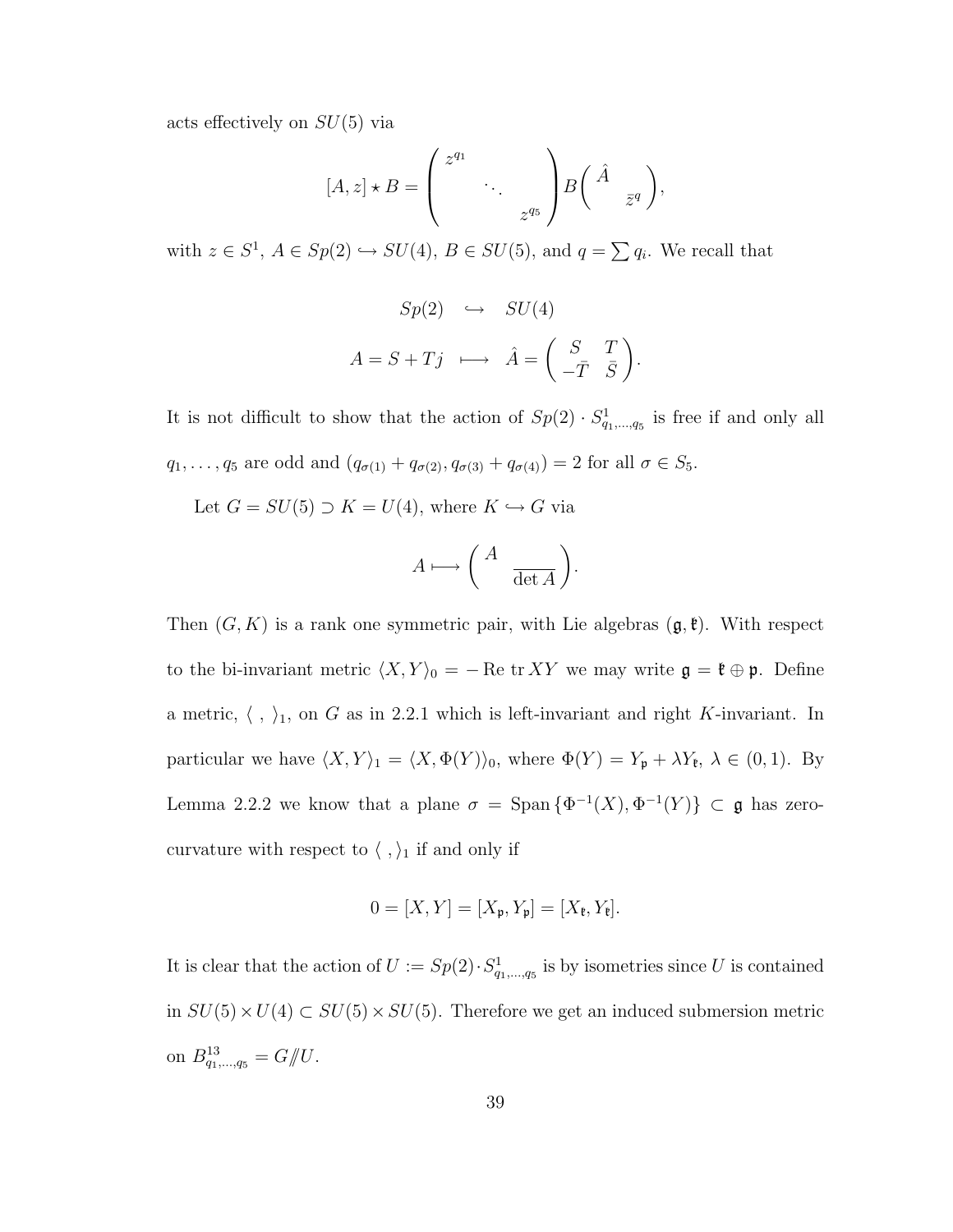Since  $\langle , \rangle_1$  is left-invariant we may left-translate back to the Lie algebra g without changing our computations. Therefore the vertical subspace at  $A \in SU(5)$ with respect to the U-action may be written as

$$
\mathcal{V}_A = \left\{\theta\operatorname{Ad}_{A^*} Q - \left(\begin{array}{c} X \\ & i\theta q \end{array}\right) \ \Big|\ \theta\in\mathbb{R}, Q = i\left(\begin{array}{c} q_1 \\ & \ddots \\ & q_5 \end{array}\right), X\in\mathfrak{sp}(2)\subset\mathfrak{su}(4)\right\}
$$

where  $A^* = \overline{A}^t$ . Our aim is to determine when zero-curvature planes with respect to  $\langle , \rangle_1$  are horizontal at  $A \in SU(5)$ . A vector  $\Phi^{-1}(X)$  is orthogonal to  $\mathcal{V}_A$  with respect to  $\langle , \rangle_1$  if and only if

$$
\left\langle X, \mathrm{Ad}_{A^*} Q - \begin{pmatrix} 0 & 0 \\ 0 & 0 \\ 0 & iq \end{pmatrix} \right\rangle_0 = 0 \quad \text{and} \quad X \perp_0 \mathfrak{sp}(2) \subset \mathfrak{su}(4), \tag{4.1.1}
$$

where  $\perp_0$  denotes orthogonality with respect to  $\langle , \rangle_0$ .

**Lemma 4.1.1.**  $\sigma = \text{Span} \{ \Phi^{-1}(X), \Phi^{-1}(Y) \} \subset \mathfrak{g}$  is a horizontal zero-curvature plane with respect to  $\langle , \rangle_1$  if and only if either

$$
W_1 := diag(i, i, i, i, -4i) \text{ or } W_2 := \text{Ad}_k diag(2i, -3i, 2i, -3i, 2i),
$$

for some  $k \in Sp(2)$ , is in  $\sigma$  and is horizontal.

*Proof.* Suppose that  $\sigma = \text{Span} \{ \Phi^{-1}(X), \Phi^{-1}(Y) \}$  has zero-curvature with respect to  $\langle , \rangle_1$ . Then, since  $[X_{\mathfrak{p}}, Y_{\mathfrak{p}}] = 0$  by Lemma 2.2.2, we may assume without loss of generality that  $Y_{\mathfrak{p}} = 0$ , i.e  $X = X_{\mathfrak{p}} + X_{\mathfrak{k}}$ ,  $Y = Y_{\mathfrak{k}}$ .

If we also have  $X_{\mathfrak{p}} = 0$ , then  $X, Y \in \mathfrak{k}$ . Notice that  $\mathfrak{k} = \mathfrak{z} \oplus \mathfrak{sp}(2) \oplus \mathfrak{m}$ , where  $\mathfrak{z} \perp \mathfrak{su}(4)$  is the centre of  $\mathfrak{k}$ , generated by  $diag(i, i, i, i, -4i)$ , and  $\mathfrak{m} = \mathfrak{sp}(2)^{\perp} \subset \mathfrak{su}(4)$ . But we have assumed that  $X, Y \perp_0 \mathfrak{sp}(2)$ . Thus  $X, Y \in \mathfrak{z} \oplus \mathfrak{m}$ , and  $[X, Y] = 0$  if and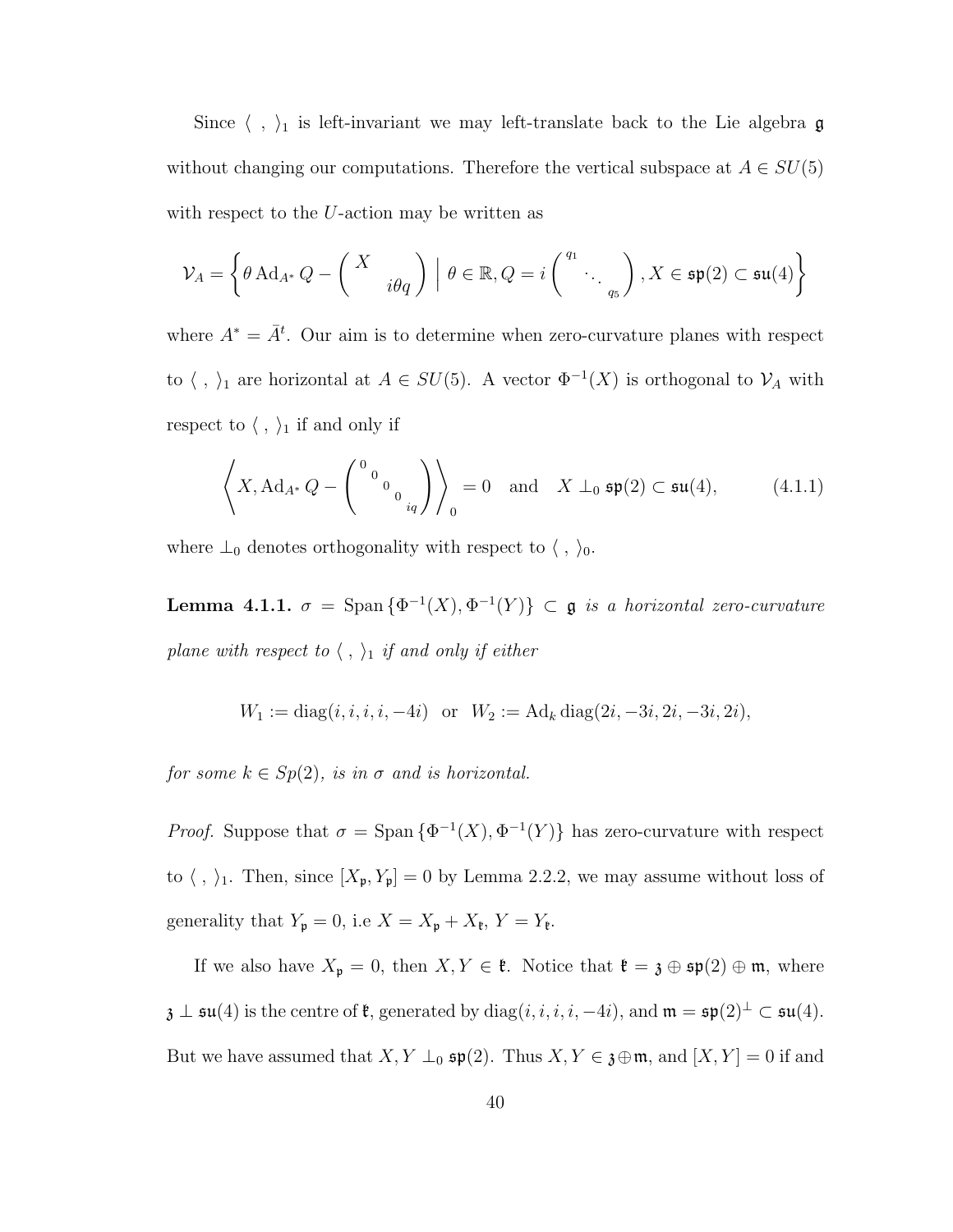only if  $[X_{\mathfrak{m}}, Y_{\mathfrak{m}}] = 0$ . Now  $SU(4) = Spin(6)$ ,  $Sp(2) = Spin(5)$  and  $(SU(4), Sp(2))$ is a rank one symmetric pair. Therefore  $X_{\mathfrak{m}}$ ,  $Y_{\mathfrak{m}}$  must be linearly dependent and we may assume without loss of generality that  $X = X_{\mathfrak{m}}$ ,  $Y = Y_{\mathfrak{z}}$ . Then  $\mathfrak{z} \subset \sigma$ , i.e.  $W_1 = \text{diag}(i, i, i, i, -4i) \in \sigma.$ 

We now note that  $W_1$  being horizontal is not only a necessary condition for  $\sigma \subset \mathfrak{k}$  to be a horizontal zero-curvature plane, but also sufficient for the existence of such a plane as, for dimension reasons, we may always find a vector  $X \in \mathfrak{m}$  such that  $\sigma = \text{Span} \{ \Phi^{-1}(X), \Phi^{-1}(W_1) \}$  is a horizontal zero-curvature plane.

On the other hand, suppose now that  $X_{\mathfrak{p}} \neq 0$ . Then the conditions for zerocurvature become  $0 = [X_{\mathfrak{p}}, Y_{\mathfrak{k}}] = [X_{\mathfrak{k}}, Y_{\mathfrak{k}}]$ . Suppose that

$$
X_{\mathfrak{p}} = \begin{pmatrix} 0 & x \\ -\bar{x}^t & 0 \end{pmatrix}, \quad Y = Y_{\mathfrak{k}} = \begin{pmatrix} Z \\ -\operatorname{tr} Z \end{pmatrix},
$$

where  $x \in \mathbb{C}^4$  and  $Z \in \mathfrak{u}(4) = \mathfrak{z} \oplus \mathfrak{su}(4)$ . Then  $0 = [X_{\mathfrak{p}}, Y_{\mathfrak{k}}]$  if and only if  $Zx = -(\text{tr }Z)x$ . Let  $Z = itI + Z' \in \mathfrak{z} \oplus \mathfrak{su}(4)$ ,  $t \in \mathbb{R}$ . Since it is required that  $Y \perp \mathfrak{sp}(2)$  we have  $Z' \perp \mathfrak{sp}(2) \subset \mathfrak{su}(4)$ . Recall that  $SU(4) = Spin(6)$ ,  $Sp(2) = Spin(5)$ . Therefore  $SU(4)/Sp(2) = S^5$  and, since  $Sp(2) = Spin(5)$  acts transitively on distance spheres in  $\mathfrak{m} = \mathfrak{sp}(2)^{\perp} \subset \mathfrak{su}(4)$ , we may write

$$
Z' = k \begin{pmatrix} is \\ & -is \\ & & is \\ & & -is \end{pmatrix} k^{-1}, \quad k \in Sp(2).
$$

This in turn implies that Z may be written as

$$
Z = k \begin{pmatrix} i(t+s) & & \\ & i(t-s) & \\ & & i(t+s) & \\ & & i(t-s) \end{pmatrix} k^{-1}, \quad k \in Sp(2).
$$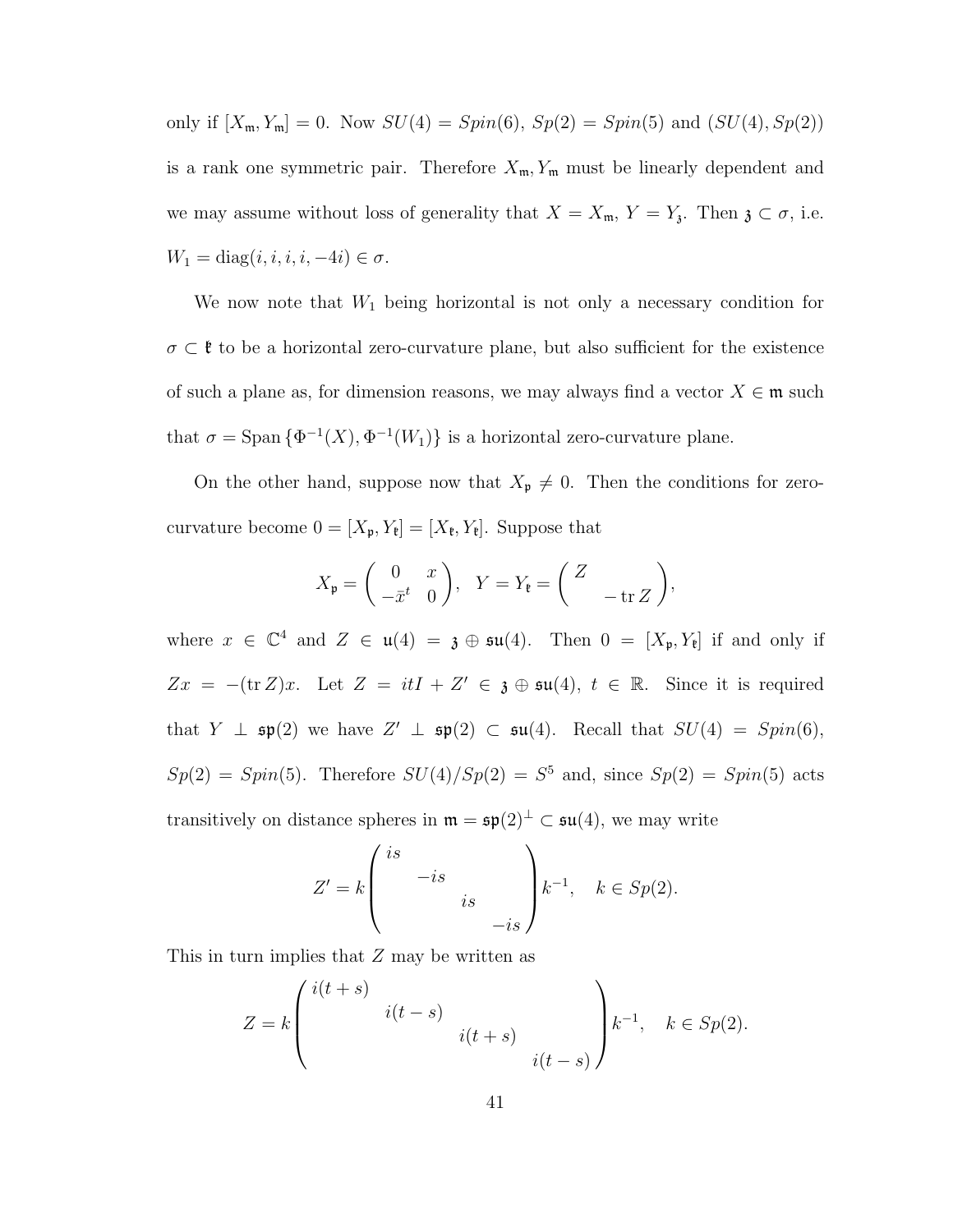But we established above that  $-\text{tr }Z = -4it$  is an eigenvalue of Z. Therefore either  $-4t = t + s$  or  $-4t = t - s$ , i.e.  $s = -5t$  or  $s = 5t$ . Thus we have shown that Y must be conjugate by an element of  $Sp(2)$  to either diag( $-4it, 6it, -4it, 6it, -4it$ ) or diag $(6it, -4it, 6it, -4it, -4it)$ , and so up to scaling we have

$$
Y = k \begin{pmatrix} 2i & & & \\ & -3i & & \\ & & 2i & \\ & & & -3i & \\ & & & 2i \end{pmatrix} k^{-1}, \quad k \in Sp(2) \subset SU(4) \subset SU(5).
$$

Notice that  $\Phi^{-1}(Y)$  is a multiple of Y and so we have  $Y \in \sigma$ . Conversely, if such a vector  $Y$  is horizontal it is not difficult to find a complementary vector  $X$  such that  $\sigma = \text{Span} \{ \Phi^{-1}(X), \Phi^{-1}(Y) \}$  is a horizontal zero-curvature plane. Set  $X_{\mathfrak{k}} = 0$ . X is therefore automatically orthogonal to  $\mathfrak{sp}(2)$  and it remains to choose  $X_{\mathfrak{p}}$  such that X satisfies the first condition of  $(4.1.1)$ , namely that X is orthogonal to a one-dimensional subspace. A choice of appropriate  $X_{\mathfrak{p}}$  is equivalent to choosing an eigenvector for  $Z$  above. The set of such eigenvectors has dimension  $> 1$  and so we may thus choose  $X_{\mathfrak{p}}$  such that X has the desired properties.  $\Box$ 

It is at this stage that we modify the proof of positive curvature on the Bazaikin spaces to suit our future purposes. In [Zi1] a clever lemma due to Eschenburg is applied here to avoid direct computations. However, at the expense of some elegance in the proof of positive curvature, in our case we need to perform these computations in order to derive some equations which we can exploit in our proof of Theorem A (iii) and (iv).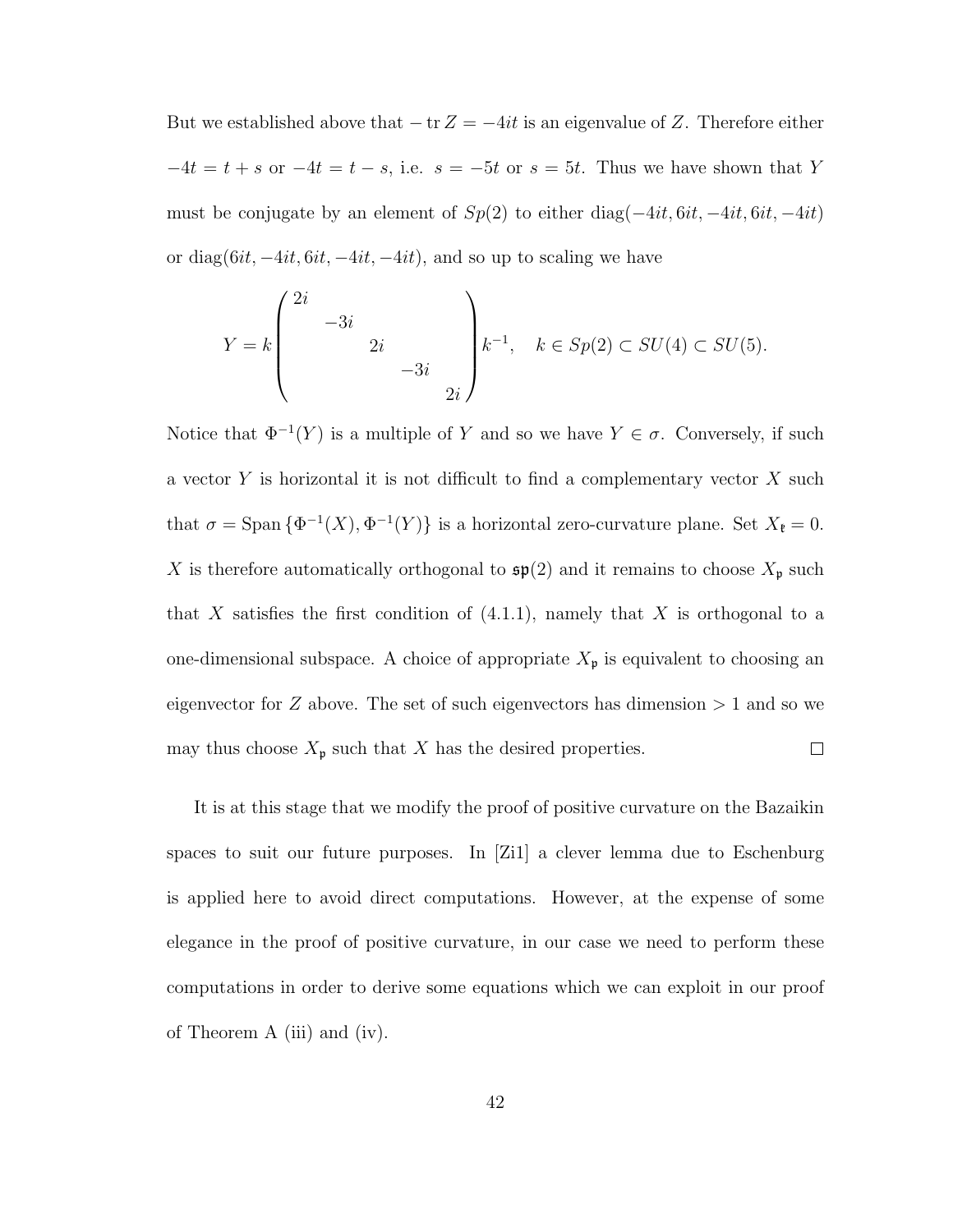Lemma 4.1.2.  $W_1 = \text{diag}(i, i, i, i, -4i)$  and  $W_2 = \text{Ad}_k \text{diag}(2i, -3i, 2i, -3i, 2i)$ ,  $k \in Sp(2)$ , are horizontal with respect to  $\langle , \rangle_1$  at  $A = (a_{ij}) \in SU(5)$  if and only if

$$
q = \sum_{\ell=1}^{5} |a_{\ell 5}|^2 q_{\ell}, \text{ and } (4.1.2)
$$

$$
0 = \sum_{\ell=1}^{5} (|(Ak)_{\ell 2}|^2 + |(Ak)_{\ell 4}|^2) q_{\ell}
$$
 (4.1.3)

respectively.

*Proof.* We first recall that both  $W_1$  and  $W_2$  lie in  $\mathfrak{k} = \mathfrak{u}(4)$ . Therefore  $W_1$  and  $W_2$  are horizontal with respect to  $\langle\ ,\rangle_1$  if and only if they are horizontal with respect to  $\langle\ ,\rangle_0.$ Moreover,  $W_1$  and  $W_2$  are both orthogonal to  $\mathfrak{sp}(2)$  with respect to the bi-invariant metric by our discussion above. Hence we need only obtain expressions for  $W_1$  and  $W_2$  being orthogonal with respect to  $\langle , \rangle_0$  to  $v_A := \text{Ad}_{A*} Q - \text{diag}(0, 0, 0, 0, iq),$ where  $Q = \text{diag}(iq_1, \ldots, iq_5)$ .

Recall that  $\langle X, Y \rangle_0 = -$  Re tr $(XY)$ . Then  $W_1$  is horizontal if and only if

$$
-4q = \langle \text{diag}(0, 0, 0, 0, iq), W_1 \rangle_0
$$
  
\n
$$
= \langle \text{Ad}_{A^*} Q, W_1 \rangle_0
$$
  
\n
$$
= \langle \left( i \sum_{\ell=1}^5 \bar{a}_{\ell i} a_{\ell j} q_{\ell} \right), W_1 \rangle_0
$$
  
\n
$$
= -\text{Re tr} \left( i \sum_{\ell=1}^5 \bar{a}_{\ell i} a_{\ell j} q_{\ell} (W_1)_{jj} \right)
$$
  
\n
$$
= -\text{Re } \left( i \sum_{\ell, j=1}^5 |a_{\ell j}|^2 q_{\ell} (W_1)_{jj} \right)
$$
  
\n
$$
= \sum_{\ell=1}^5 (|a_{\ell 1}|^2 + |a_{\ell 2}|^2 + |a_{\ell 3}|^2 + |a_{\ell 4}|^2 - 4|a_{\ell 5}|^2) q_{\ell}.
$$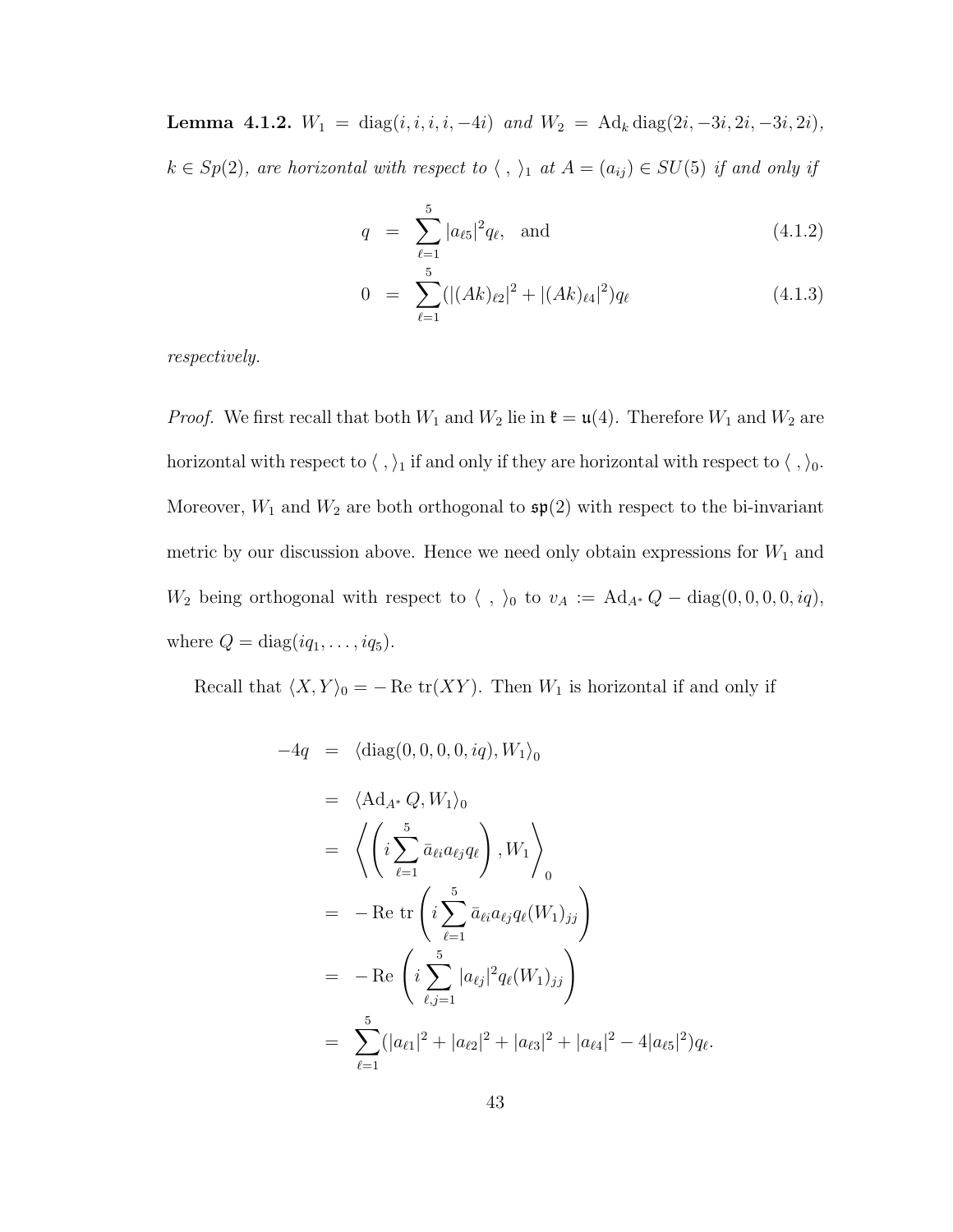Now using the fact that A is unitary together with  $q = \sum_{\ell}^5$  $\int_{\ell=1}^{5} q_{\ell}$  yields

$$
-4q = \sum_{\ell=1}^{5} ((1 - |a_{\ell 5}|^2) - 4|a_{\ell 5}|^2)q_{\ell}
$$
  
= 
$$
\sum_{\ell=1}^{5} (1 - 5|a_{\ell 5}|^2)q_{\ell}
$$
  
= 
$$
q - 5\sum_{\ell=1}^{5} |a_{\ell 5}|^2 q_{\ell}
$$

as desired.

Consider now  $W_2 = \text{Ad}_k \widehat{W}$ , where  $\widehat{W} = \text{diag}(2i, -3i, 2i, -3i, 2i)$ . Then  $W_2$  is horizontal if and only if

$$
2q = \left\langle \text{diag}(0, 0, 0, 0, iq), \widehat{W} \right\rangle_{0}
$$
  
\n
$$
= \left\langle \text{Ad}_{k^{*}} \text{diag}(0, 0, 0, 0, iq), \widehat{W} \right\rangle_{0} \text{ for } k \in Sp(2) \subset SU(4)
$$
  
\n
$$
= \left\langle \text{diag}(0, 0, 0, 0, iq), W_{2} \right\rangle_{0}
$$
  
\n
$$
= \left\langle \text{Ad}_{A^{*}} Q, W_{2} \right\rangle_{0}
$$
  
\n
$$
= \left\langle \text{Ad}_{(Ak)^{*}} Q, \widehat{W} \right\rangle_{0}
$$
  
\n
$$
= \left\langle \left( i \sum_{\ell=1}^{5} \overline{(Ak)}_{\ell i} (Ak)_{\ell j} q_{\ell} \right), \widehat{W} \right\rangle_{0}
$$
  
\n
$$
= -\text{Re tr} \left( i \sum_{\ell=1}^{5} \overline{(Ak)}_{\ell i} (Ak)_{\ell j} q_{\ell} (\widehat{W})_{jj} \right)
$$
  
\n
$$
= -\text{Re } \left( i \sum_{\ell,j=1}^{5} |(Ak)_{\ell j}|^{2} q_{\ell} (\widehat{W})_{jj} \right)
$$
  
\n
$$
= \sum_{\ell=1}^{5} (2|(Ak)_{\ell 1}|^{2} - 3|(Ak)_{\ell 2}|^{2} + 2|(Ak)_{\ell 3}|^{2} - 3|(Ak)_{\ell 4}|^{2} + 2|(Ak)_{\ell 5}|^{2}) q_{\ell}
$$
  
\n
$$
= \sum_{\ell=1}^{5} (2 - 5 (|(Ak)_{\ell 2}|^{2} + |(Ak)_{\ell 4}|^{2})) q_{\ell}, \text{ since } A \text{ is unitary.}
$$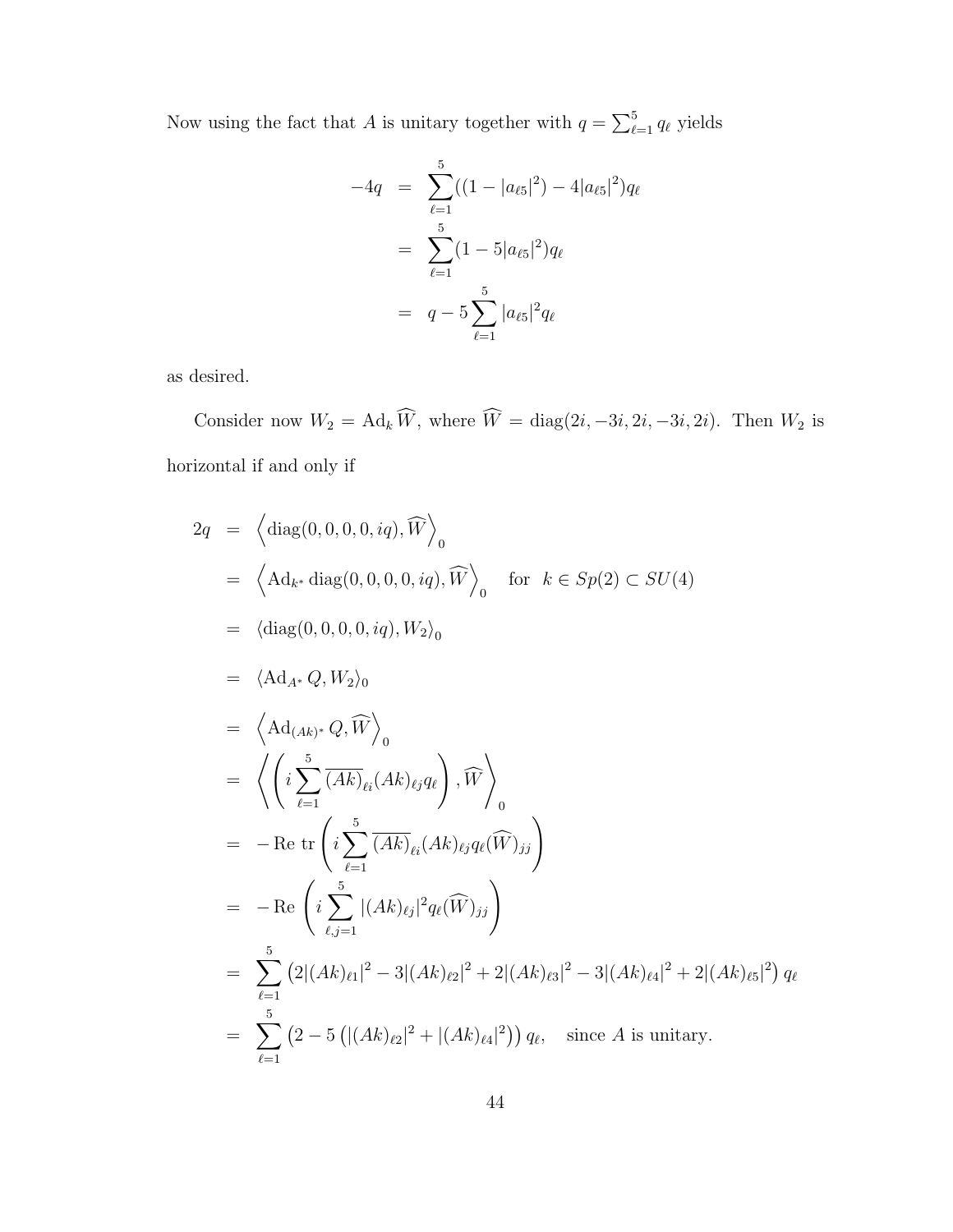Equation (4.1.3) now follows immediately from  $q = \sum_{\ell}^{5}$  $_{\ell=1}^{\circ} q_{\ell}.$  $\Box$ 

We may now state the conditions for a Bazaikin space to admit positive curvature.

**Theorem 4.1.3.** The Bazaikin space  $B_{q_1,...,q_5}^{13} = (SU(5), \langle , \rangle_1)/\!\!/ S_{q_1,...,q_5}^1 \cdot Sp(2)$ admits positive sectional curvature if and only if

$$
q_{\sigma(1)} + q_{\sigma(2)} > 0 \quad \text{(or} \quad < 0) \quad \text{for all permutations } \sigma \in S_5. \tag{4.1.4}
$$

*Proof.* Suppose  $q_{\sigma(1)} + q_{\sigma(2)} > 0$  for all permutations  $\sigma \in S_5$ . In particular notice that this implies that  $q > 0$ . Through Lemmas 4.1.1 and 4.1.2 we have established that we need only examine equations (4.1.2) and (4.1.3) to obtain the desired result. Consider equation (4.1.2) in the alternative form

$$
\sum_{\ell=1}^{5} (1 - |a_{\ell 5}|^2) q_{\ell} = 0.
$$

Since  $A \in SU(5)$  is unitary we know that either  $1 - |a_{\ell 5}|^2 \neq 0$  for all  $\ell = 1, \ldots, 5$ , or  $1 - |a_{\ell_0 5}|^2 = 0$  for exactly one  $\ell_0 \in \{1, \ldots, 5\}$ . In the first case we have, for some  $\ell_0 \in \{1, \ldots, 5\},\$ 

$$
\sum_{\ell=1}^{5} (1 - |a_{\ell 5}|^2) q_{\ell} \ge (1 - |a_{\ell_0 5}|^2) \sum_{\ell=1}^{5} q_{\ell} = (1 - |a_{\ell_0 5}|^2) q > 0,
$$

and so there are no solutions to equation  $(4.1.2)$ . In the second case equation  $(4.1.2)$ reduces to, without loss of generality,  $q_1 = q$ . Thus in order to have solutions we require  $q_2 + q_3 + q_4 + q_5 = 0$ , which is impossible by our hypothesis. Hence we have established that there can be no solutions to equation (4.1.2).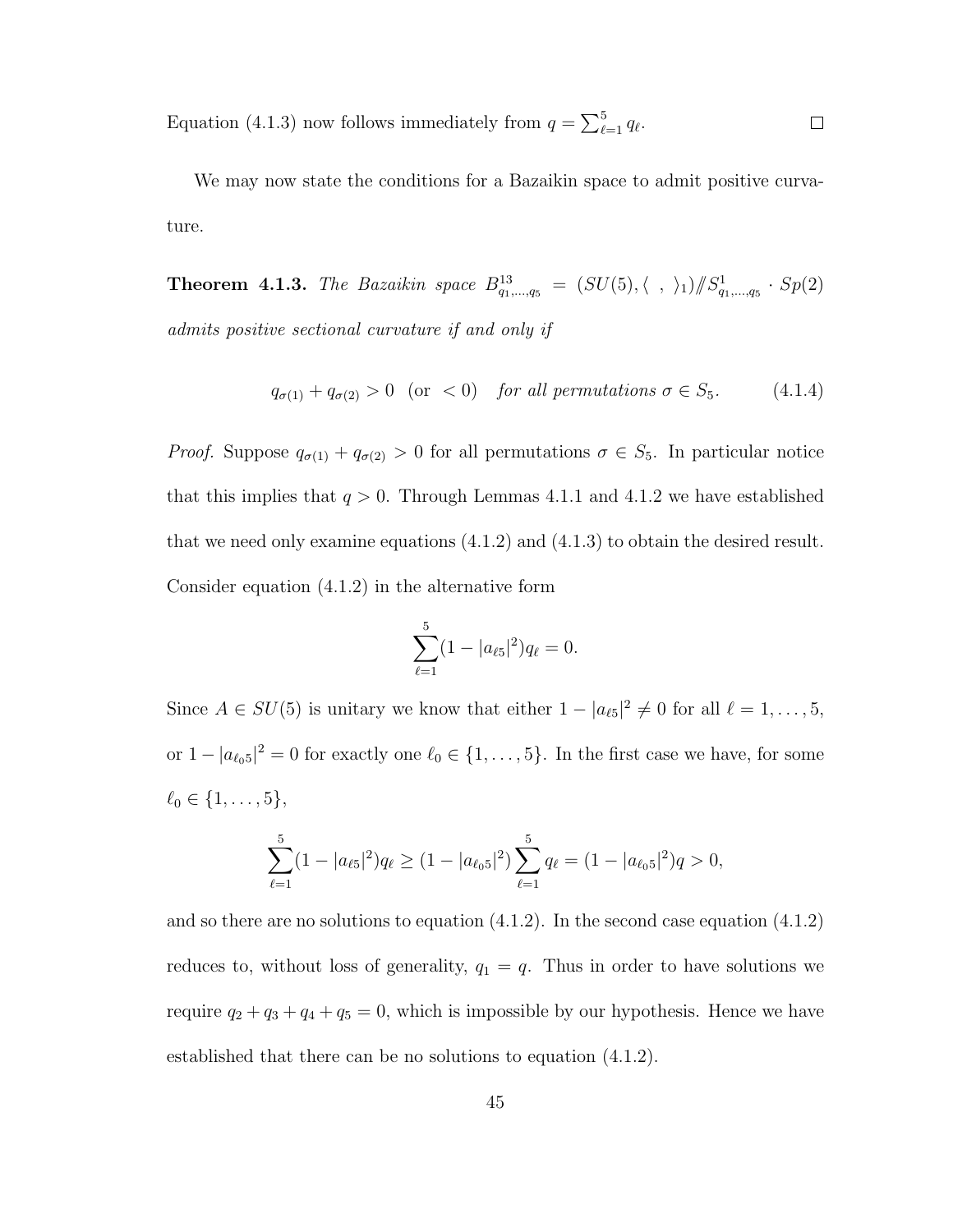Consider now equation  $(4.1.3)$ . Since A is unitary there must be at least two  $\ell \in \{1, \ldots, 5\}$  such that  $|(Ak)_{\ell 2}|^2 + |(Ak)_{\ell 4}|^2 \neq 0$ . Without loss of generality we may assume that  $\ell = 1$  gives the minimal  $|(Ak)_{\ell 2}|^2 + |(Ak)_{\ell 4}|^2 \neq 0$ . Then, defining  $\hat{q}$  to be the difference  $\sum_{\ell=1}^{5} q_{\ell}$  (the sum of those  $q_j$  for which  $|(Ak)_{j2}|^2 + |(Ak)_{j4}|^2 = 0$ ), we have

$$
\sum_{\ell=1}^{5} \left( |(Ak)_{\ell 2}|^2 + |(Ak)_{\ell 4}|^2 \right) q_{\ell} \ge \left( |(Ak)_{12}|^2 + |(Ak)_{14}|^2 \right) \hat{q} > 0
$$

since  $\hat{q}$  is the sum of at least two  $q_\ell$  and must therefore be positive by our hypothesis. Hence equation (4.1.3) has no solutions.

We have thus shown that  $q_{\sigma(1)} + q_{\sigma(2)} > 0$  for all permutations  $\sigma \in S_5$  implies positive curvature.

Say now that  $B_{q_1,\ldots,q_5}^{13}$  admits positive curvature. Suppose without loss of generality that  $q_1 + q_2 \leq 0$  and  $q_2 + q_3 > 0$ . If we have  $q_1 + q_2 = 0$  then choosing  $A \in SU(5)$  such that  $|a_{15}|^2 = |a_{25}|^2 = \frac{1}{2}$  $\frac{1}{2}$  yields a solution of equation (4.1.2) and by Lemmas 4.1.1 and 4.1.2 there exists a horizontal zero-curvature plane at this A, and hence at the image point in  $B_{q_1,\ldots,q_5}^{13}$ , which is a contradiction. On the other hand, say  $q_1 + q_2 < 0$  and  $q_2 + q_3 > 0$ . Since both  $A \in SU(5)$  and  $k \in Sp(2) \subset SU(4)$  are unitary we may choose an A and k such that  $|(Ak)_{12}|^2 = 1$  and  $|(Ak)_{24}|^2 = 1$ , and similarly an A and k such that  $|(Ak)_{22}|^2 = 1$  and  $|(Ak)_{34}|^2 = 1$ . Thus we have

$$
q_1 + q_2 \le \sum_{\ell=1}^5 (|(Ak)_{\ell 2}|^2 + |(Ak)_{\ell 4}|^2) q_\ell \le q_2 + q_3
$$

with equality achieved at both sides for some A and k. Therefore by varying  $A \in$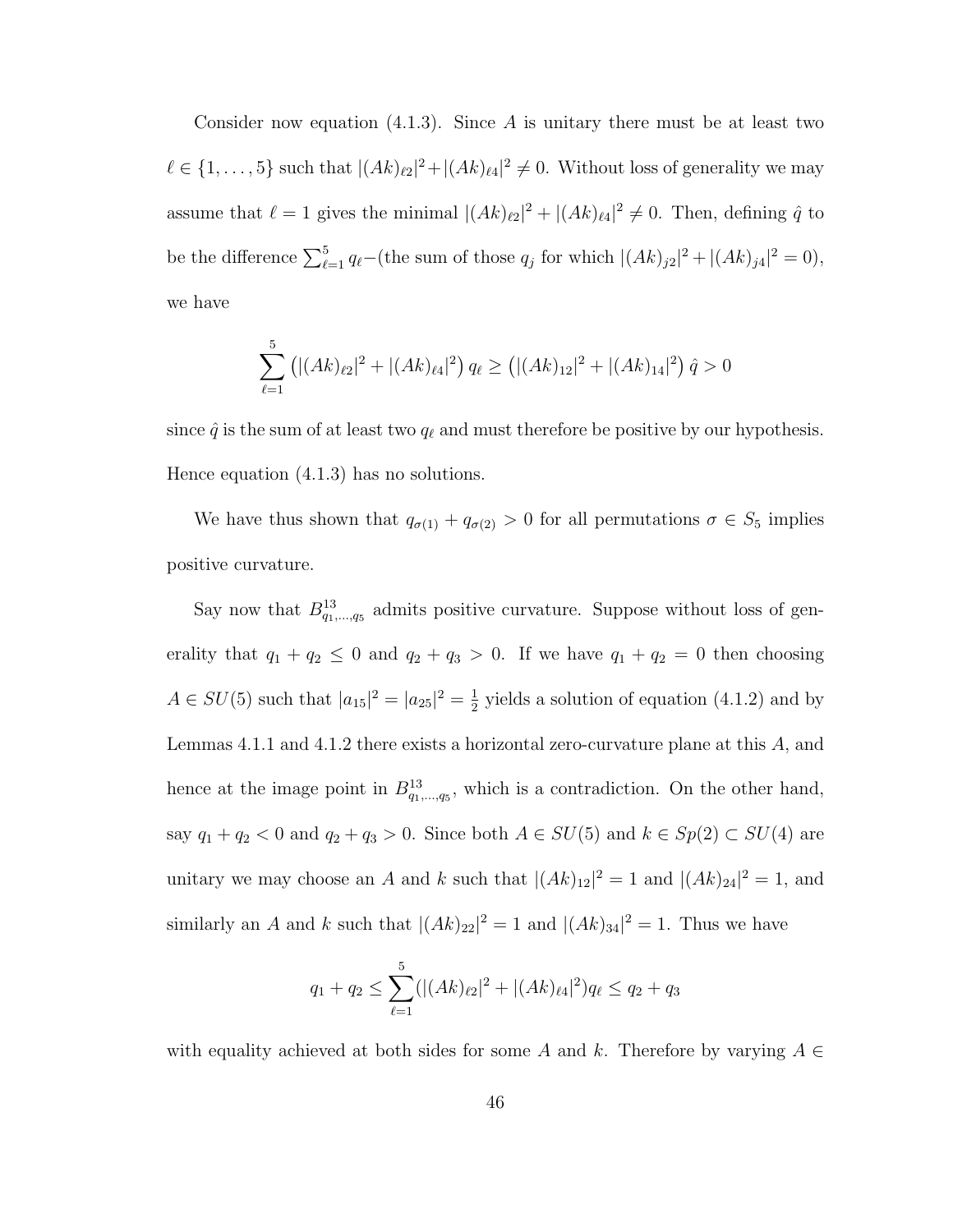$SU(5)$  and  $k \in Sp(2)$  continuously we may obtain a solution to equation (4.1.3) and hence a zero-curvature plane by Lemmas 4.1.1 and 4.1.2.  $\Box$ 

### 4.2 Almost and quasi-positive curvature

Consider a general Bazaikin space  $B_{q_1,...,q_5}^{13}$ . Since each  $q_j$  is odd, it is clear that at least three of the  $q_j$  must have the same sign. Suppose that four of the  $q_j$  share the same sign. By the discussion in §2.1 we may assume without loss of generality that  $q_1, \ldots, q_4$  are all positive. We remark that by Theorem 4.1.3 we get positive curvature if  $q_j + q_5 > 0$  for all  $j = 1, ..., 4$ . We are now in a position to prove Theorem A (iii).

**Theorem 4.2.1.** All  $B_{q_1,\ldots,q_5}^{13}$  with  $q_1,\ldots,q_4>0$  admit quasi-positive curvature.

*Proof.* As we established in Lemmas 4.1.1 and 4.1.2, there is a horizontal zerocurvature plane at  $A \in SU(5)$  if and only if we can solve either equation (4.1.2) or equation (4.1.3) at A. If we allow A to be diagonal then equations (4.1.2) and (4.1.3) become

$$
q_5 = \sum_{\ell=1}^5 q_\ell, \quad \text{and} \tag{4.2.1}
$$

$$
0 = \sum_{\ell=1}^{5} (|k_{\ell 2}|^2 + |k_{\ell 4}|^2) q_{\ell}
$$
 (4.2.2)

respectively. By hypothesis  $q_1, \ldots, q_4 > 0$  and therefore equality in (4.2.1) is impossible. On the other hand, because of how we have embedded  $Sp(2)$  in  $SU(5)$ ,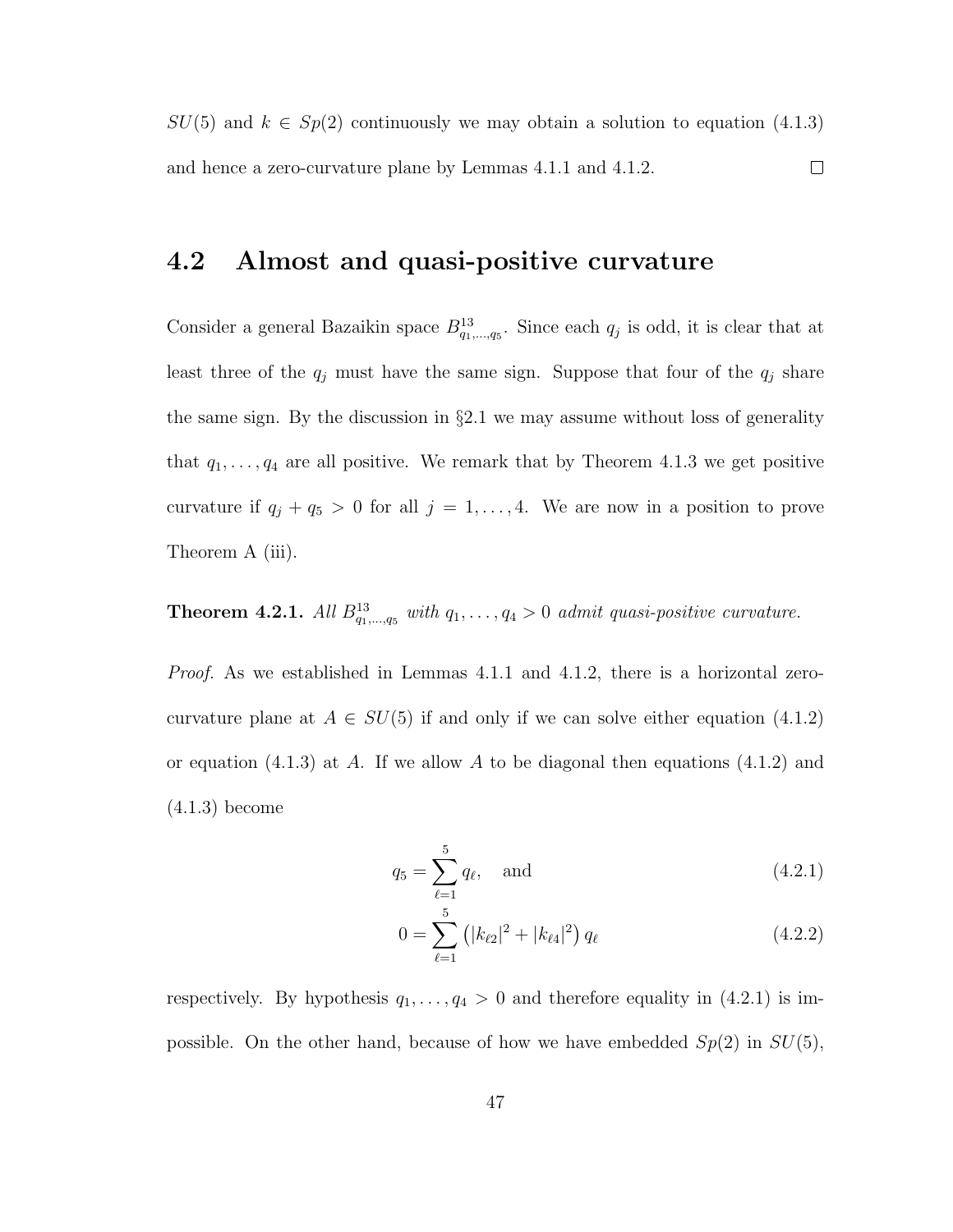both  $k_{52}$  and  $k_{54}$  are zero. Now since k is unitary there are at least two non-zero coefficients  $|k_{\ell 2}|^2 + |k_{\ell 4}|^2$ ,  $\ell = 1, \ldots 4$ . Therefore the right-hand side of equation (4.2.2) is positive and thus no solutions exist. We have shown there are no horizontal zero-curvature planes at diagonal  $A \in SU(5)$ , which in turn implies the desired  $\Box$ result.

In particular, Theorem 4.2.1 tells us that the Bazaikin spaces  $B_p^{13} := B_{1,1,1,1,p}^{13}$ , where  $p$  is odd, admit quasi-positive curvature. This is a one-parameter family of cohomogeneity-one spaces under the action of  $S(U(4)U(1)) = U(4)$  on the left and describes all cohomogeneity-one Bazaikin spaces, see [Zi1] or [GSZ] for details. By Theorem 4.1.3  $B_p^{13}$  admits positive curvature if and only if  $p > 0$ . In particular  $p = 1$  gives the positively curved homogeneous Berger space. It is natural to ask whether we can make a stronger curvature statement than quasi-positive curvature in the "boundary" case  $p = -1$ . We use "boundary" here in relation to the positive curvature condition, namely that  $q_i + q_j = 0$  for some i, j. We can now prove Theorem A (iv).

**Theorem 4.2.2.** The cohomogeneity-one space  $B_{-1}^{13}$  admits almost positive curvature.

*Proof.* Since  $A \in SU(5)$  equation (4.1.2) reduces to  $|a_{55}|^2 = -1$  which clearly has no solutions. Similarly equation (4.1.3) may be reduced to

$$
|(Ak)_{52}|^2 + |(Ak)_{54}|^2 = 1.
$$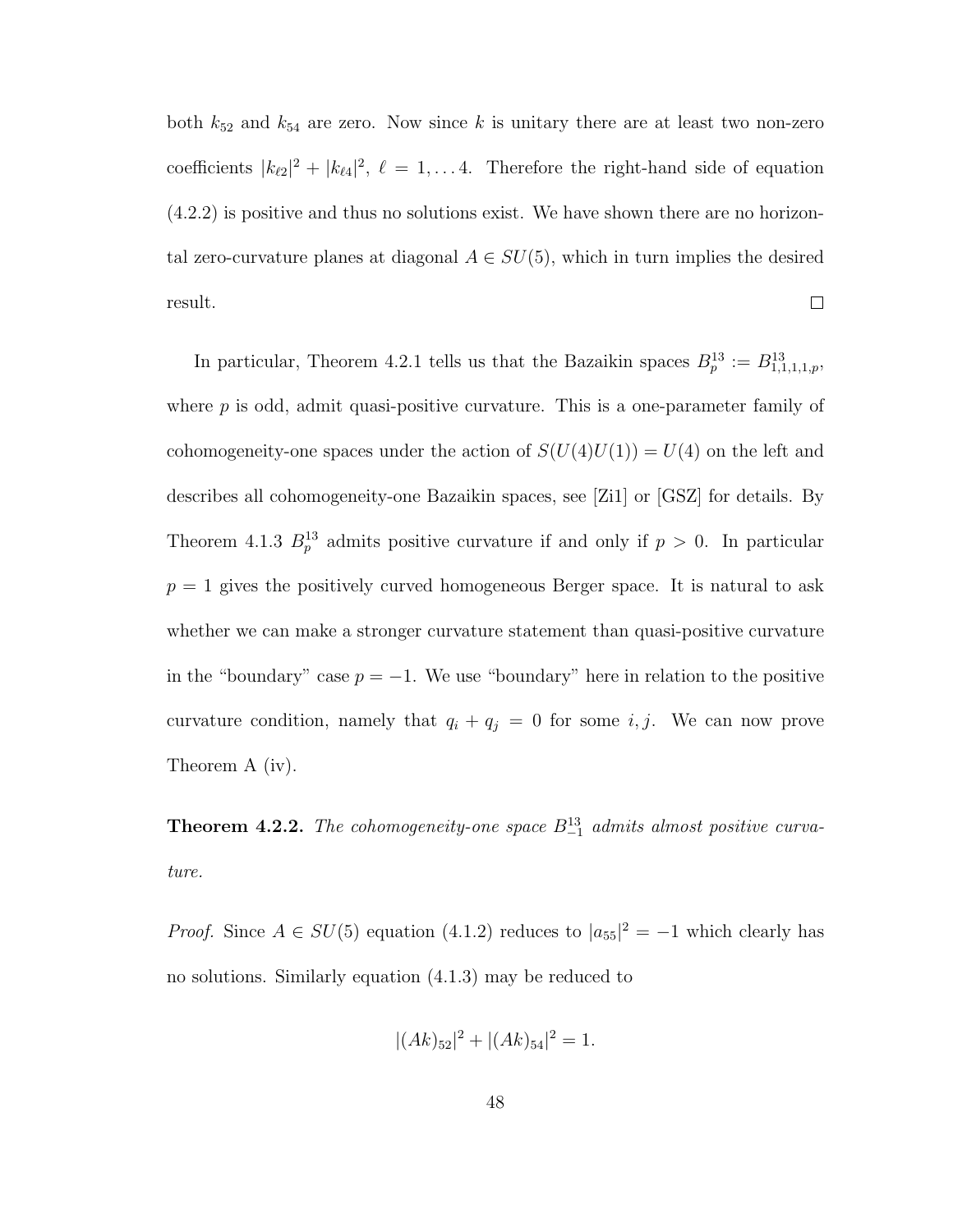Since Ak is unitary this implies that  $|(Ak)_{51}|^2 = |(Ak)_{53}|^2 = |(Ak)_{55}|^2 = 0$ . In particular we have  $(Ak)_{55} = 0$ . But  $(Ak)_{55} = a_{55}k_{55}$  because of our embedding of  $Sp(2)$  in  $SU(5)$ , and for the same reason  $|k_{55}| = 1$ . Hence  $a_{55} = 0$ , and so  $B_{-1}^{13}$  has almost positive curvature since this is clearly invariant under the action of  $S_{q_1,\dots,q_5}^1 \cdot Sp(2).$  $\Box$ 

As it turns out, we may apply a result of Taimanov [T] to show that the Bazaikin space  $B_{-1}^{13}$  contains two interesting totally geodesic submanifolds.

**Proposition 4.2.3.**  $B_{-1}^{13}$  contains the exceptional Aloff-Wallach space  $W_{-1,1}^7$  and the exceptional cohomogeneity-one Eschenburg space  $E_0^7$  as totally geodesic submanifolds.

*Proof.* Let  $\sigma = \text{diag}(-1, -1, 1, 1, 1) \in SU(5)$ .  $\sigma$  acts on  $SU(5)$  via conjugation, and hence induces an action on a general Bazaikin space  $B_{q_1,\dots,q_5}^{13}$ . The induced action is given by  $\sigma \star [A] = [\sigma \star A]$ , for  $A \in SU(5)$ ,  $[A] \in B_{q_1,...,q_5}^{13}$ , since conjugation by  $\sigma$  is in the normalizer of  $Sp(2) \subset SU(5)$ . Clearly the  $\sigma$ -action on  $B_{q_1,\dots,q_5}^{13}$  is an isometry. Recall that each component of the fixed point set of an isometry is a totally geodesic submanifold. Taimanov shows in [T] that one component of  $Fix(\sigma)$ , the fixed point set of the  $\sigma$ -action, is given by

$$
Fix(\sigma)^0 := S(U(2)U(3)) \mathcal{N}(U(2) \cdot S^1_{q_1,\dots,q_5}) \subset B^{13}_{q_1,\dots,q_5},
$$

where the  $U(2)$  in  $U(2) \cdot S^1_{q_1,\dots,q_5}$  is the usual embedding of  $U(2)$  into  $Sp(2)$ . In fact Taimanov shows that  $Fix(\sigma)^0$  is isometric to the Eschenburg space  $E_{a,b}^7$  with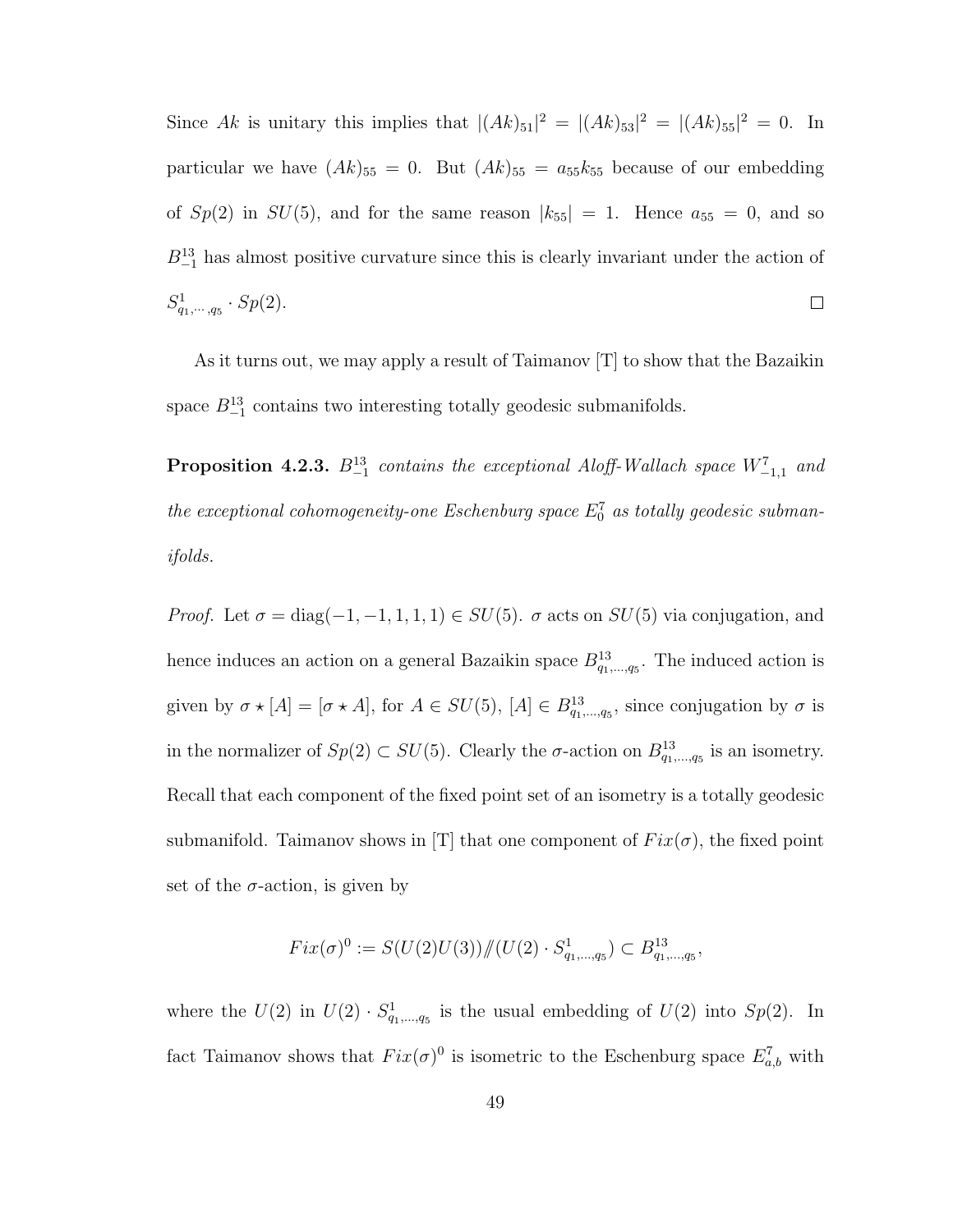$a = (q_3, q_4, q_5)$  and  $b = (-q_1, -q_2, q)$ , where we recall that  $q = \sum q_i$ .

Thus we immediately see that  $B_{-1}^{13} = B_{1,1,1,1,-1}^{13}$  contains the Eschenburg space described by  $a = (1, 1, -1)$ ,  $b = (-1, -1, 3)$  as a totally geodesic submanifold. However this is none other than  $E_0^7$  in disguise, where  $E_0^7$  is the Eschenburg space described by  $a = (1, 1, 0), b = (0, 0, 2)$ .

On the other hand, recall from §2.1 that we may conjugate the left-hand side of the action of  $Sp(2) \cdot S^1_{q_1,\dots,q_5}$  by some element of  $SU(5)$  to get an isometric Bazaikin space. Let  $g \in SU(5)$  be an element which permutes the entries on the diagonal of the left-hand side of the action of  $Sp(2) \cdot S^1_{q_1,\dots,q_5}$ , namely  $g \text{ diag}(z, z, z, z, \bar{z})g^{-1} =$ diag( $\overline{z}, z, z, z, z$ ). Let  $f_g: B^{13}_{1,1,1,1,-1} \longrightarrow B^{13}_{-1,1,1,1,1}$  be the resulting isometry. By the results of Taimanov  $B_{-1,1,1,1,1}^{13}$  contains the Eschenburg space described by  $a =$  $(1, 1, 1), b = (1, -1, 3)$  as a totally geodesic submanifold. However again we notice that this is none other than the Aloff-Wallach space  $W^7_{-1,1}$  described by  $a = (0,0,0)$ ,  $b = (0, -1, 1)$ . Now since  $f_g$  is an isometry we see that  $f_g^{-1}(W_{-1,1}^7) \cong W_{-1,1}^7$  is a totally geodesic submanifold of  $B_{-1}^{13}$  as desired.  $\Box$ 

As we mentioned in the introduction,  $W_{-1,1}^7$  has a zero-curvature plane at every point, whereas we showed in Theorem 3.2.2 that  $E_0^7$  has almost positive curvature.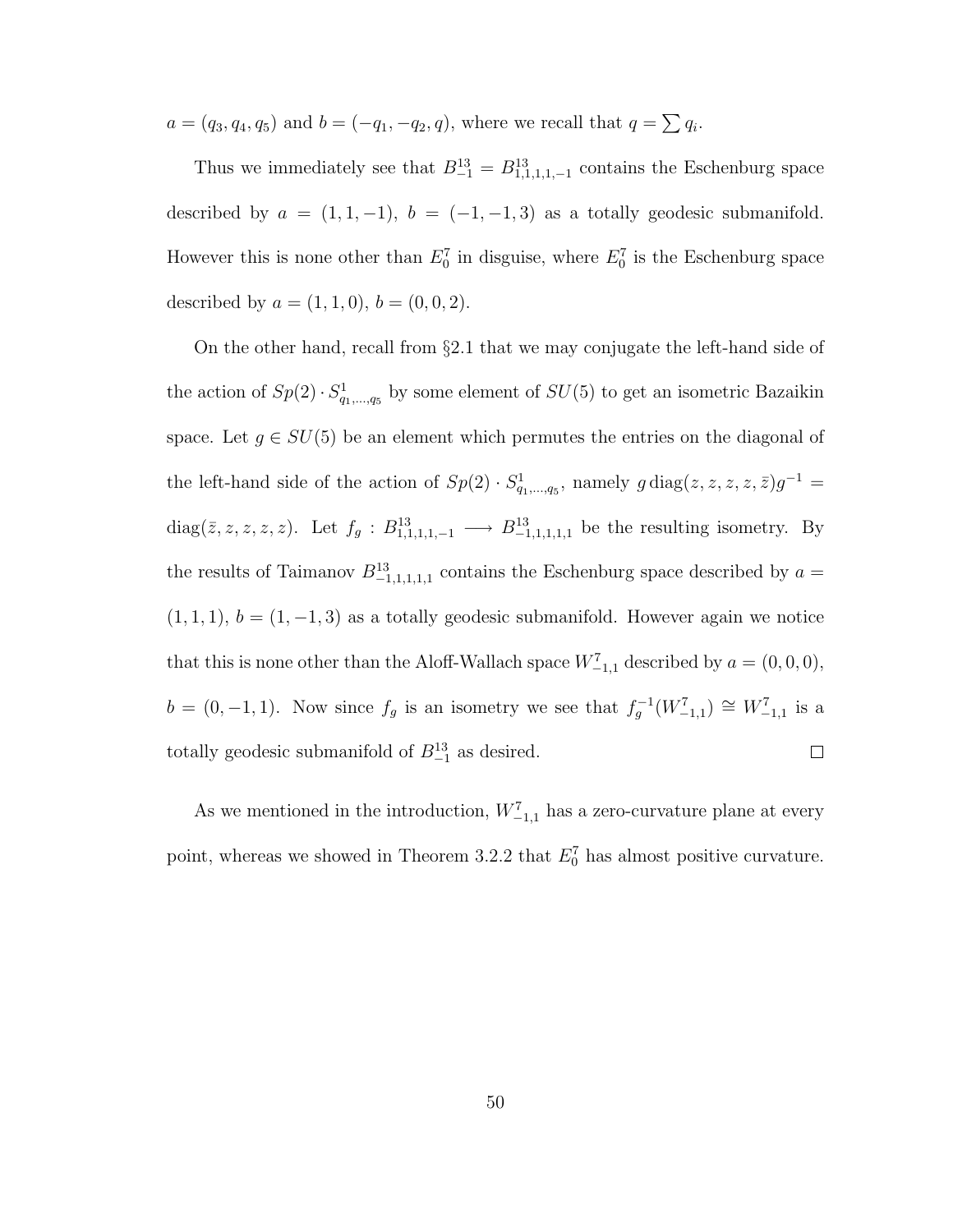# Chapter 5

# Quotients of  $S^7 \times S^7$

# 5.1 The Cayley numbers,  $G_2$  and its Lie algebra

We recall without proof some well known facts about Cayley numbers, the Lie group  $G_2$  and its Lie algebra. More details may be found in [GWZ] and [M].

We may write the Cayley numbers as  $Ca = \mathbb{H} + \mathbb{H}\ell$ . Thus we have a natural orthonormal basis

$$
\{e_0 = 1, e_1 = i, e_2 = j, e_3 = k, e_4 = \ell, e_5 = i\ell, e_6 = j\ell, e_7 = k\ell\}
$$

for Ca. Note that this description of Ca differs slightly from that given in [M]. This will account for the difference in the descriptions of the Lie algebra  $g_2$ . Multiplication in Ca is non-associative and defined via

$$
(a+b\ell)(c+d\ell) = (ac - \bar{d}b) + (da + b\bar{c})\ell, \ \ a, b, c, d \in \mathbb{H}, \tag{5.1.1}
$$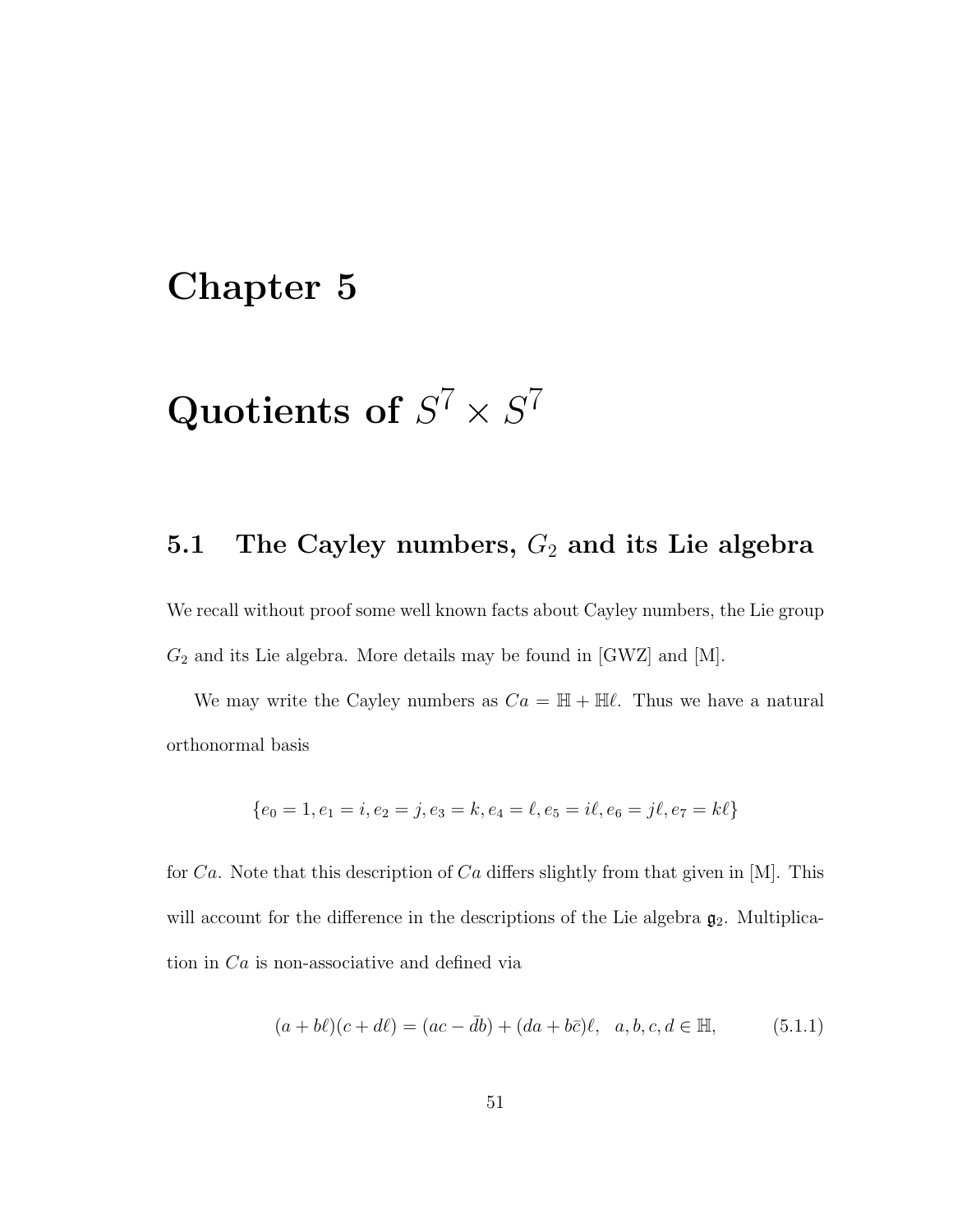and hence we have the following multiplication table, where the order of multiplication is given by (row)∗(column):

|                                                                                                  |  |                                                                                                                                                                                                                                         |                                                                                                                                            | $ e_1 = i   e_2 = j   e_3 = k   e_4 = \ell   e_5 = i\ell   e_6 = j\ell   e_7 = k\ell$                            |  |
|--------------------------------------------------------------------------------------------------|--|-----------------------------------------------------------------------------------------------------------------------------------------------------------------------------------------------------------------------------------------|--------------------------------------------------------------------------------------------------------------------------------------------|------------------------------------------------------------------------------------------------------------------|--|
|                                                                                                  |  |                                                                                                                                                                                                                                         |                                                                                                                                            | $e_1 = i \parallel -1 \parallel k \parallel -j \parallel i\ell \parallel -\ell \parallel -k\ell \parallel j\ell$ |  |
|                                                                                                  |  |                                                                                                                                                                                                                                         |                                                                                                                                            | $e_2 = j \parallel -k \parallel -1 \parallel i \parallel j\ell \parallel k\ell \parallel -\ell \parallel -i\ell$ |  |
|                                                                                                  |  |                                                                                                                                                                                                                                         |                                                                                                                                            | $e_3 = k \parallel j \parallel -i \parallel -1 \parallel k\ell \parallel -j\ell \parallel i\ell \parallel -\ell$ |  |
|                                                                                                  |  | $e_4 = \ell \hspace{.2cm} \Big\vert \hspace{.2cm} -i \ell \hspace{.2cm} \Big\vert \hspace{.2cm} -j \ell \hspace{.2cm} \Big\vert \hspace{.2cm} -k \ell \hspace{.2cm} \Big\vert \hspace{.2cm} -1 \hspace{.2cm} \Big\vert \hspace{.2cm} i$ |                                                                                                                                            | $\begin{array}{ c c c c c } \hline & j & k \end{array}$                                                          |  |
|                                                                                                  |  |                                                                                                                                                                                                                                         | $e_5 = i\ell \begin{vmatrix} \ell \end{vmatrix}$ $\ell \begin{vmatrix} -k\ell \end{vmatrix}$ $j\ell \begin{vmatrix} -i \end{vmatrix}$ $-1$ | $ -k$   j                                                                                                        |  |
| $e_6 = j\ell \parallel k\ell \parallel \ell \parallel -i\ell$                                    |  |                                                                                                                                                                                                                                         |                                                                                                                                            | $\begin{array}{ c c c c c c } \hline & -j & k & -1 & -1 & -i \ \hline \end{array}$                               |  |
| $e_7 = k\ell \begin{array}{c c c c c c c} & -jk & i\ell & k & -k & -k & -j & i & -1 \end{array}$ |  |                                                                                                                                                                                                                                         |                                                                                                                                            |                                                                                                                  |  |

Table 5.1: Multiplication table for Ca

Recall that the Lie group  $G_2$  is the automorphism group of  $Ca \cong \mathbb{R}^8$ . In fact  $G_2$  is a connected subgroup of  $SO(7) \subset SO(8)$ , where  $SO(8)$  acts on  $Ca \cong \mathbb{R}^8$ by orthogonal transformations and  $SO(7)$  is that subgroup consisting of elements which leave  $e_0 = 1$  fixed.  $SO(8)$  also contains two copies of  $Spin(7)$  which are not conjugate in  $SO(8)$ , and  $G_2$  is the intersection of these two subgroups.

As our eventual goal is to prove Theorem  $A(v)$  and  $(vi)$ , it is useful to recall the fact that  $G_2$  appears in the descriptions of some interesting homogeneous spaces. The following results are well-known and we state them without proof. More details may be found in, for example, [M], [J] (page 93).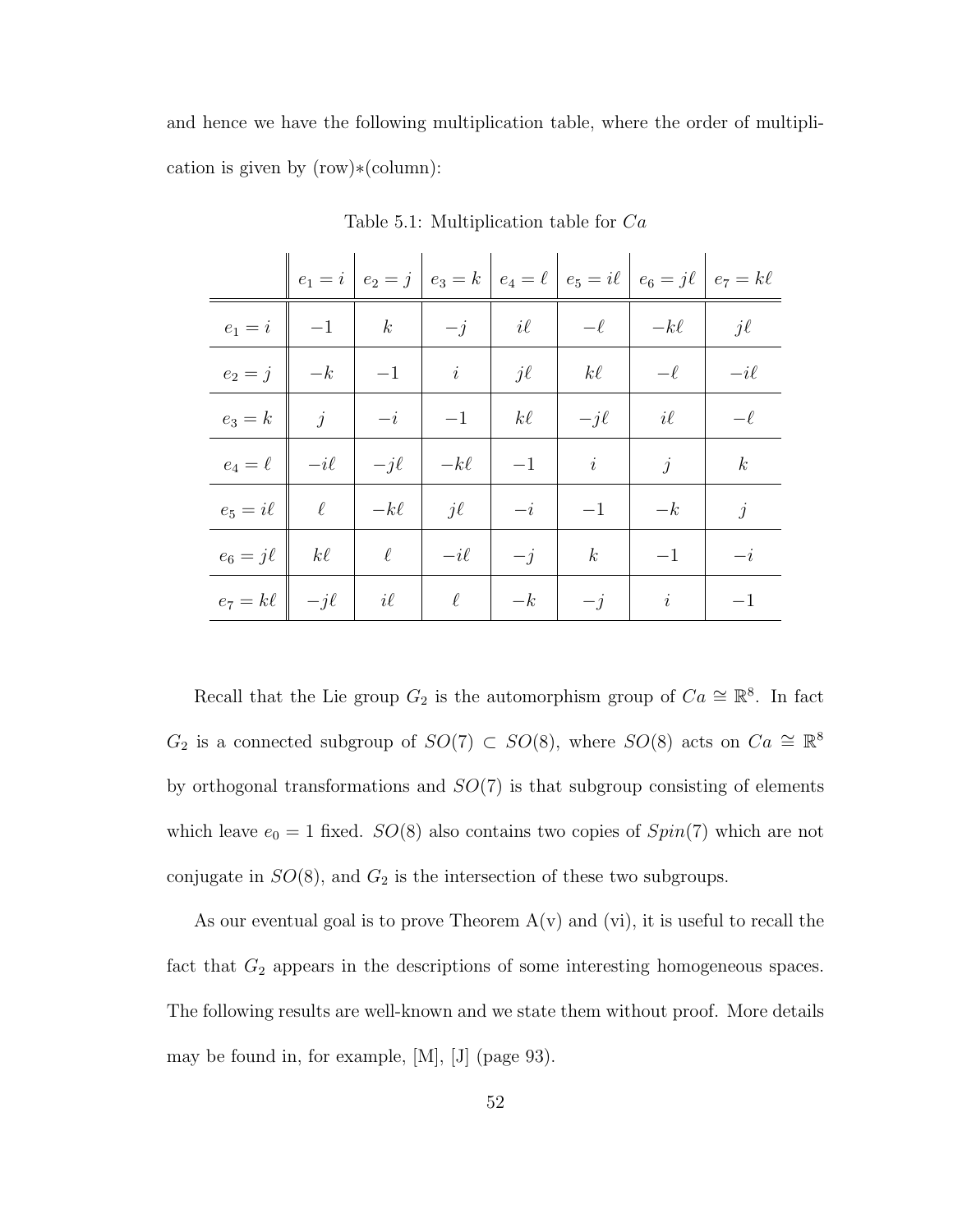#### Theorem 5.1.1.

- (i)  $Spin(7)/G_2 = S^7$ , which inherits positive curvature from the bi-invariant metric on  $Spin(7)$ ;
- (ii)  $Spin(8)/G_2 = S^7 \times S^7$  and  $SO(8)/G_2 = (S^7 \times S^7)/\mathbb{Z}_2$ , where  $\mathbb{Z}_2 = {\pm \text{id}}$ ;

(iii) 
$$
G_2/SU(3) = S^6
$$
.

These statements follow from applications of the triality principle for  $SO(8)$ . More details may be obtained in [M].  $SO(8)/G_2 = (S^7 \times S^7)/\mathbb{Z}_2$  has a geometric interpretation as the set of all possible Cayley multiplications on  $\mathbb{R}^8$ . Note that for  $\mathbb{H}$  we get  $SO(4)/SO(3) = S<sup>3</sup>$  as the set of all possible quaternionic multiplications on  $\mathbb{R}^4$ .

We now turn our attention to the Lie algebra of  $G_2$ . The proof of the following theorem follows exactly as in [M] except that we use the basis and multiplication conventions for Ca as in Table 5.1. Recall that  $\mathfrak{so}(n) = \{A \in M_n(\mathbb{R}) \mid A^t = -A\}.$ 

**Theorem 5.1.2.** The Lie algebra of  $G_2$ , denoted by  $\mathfrak{g}_2$ , consists of matrices  $A =$  $(a_{ij}) \in \mathfrak{so}(7)$  which satisfy  $a_{ij} + a_{ji} = 0$  and

$$
a_{23} + a_{45} + a_{76} = 0
$$
  
\n
$$
a_{12} + a_{47} + a_{65} = 0
$$
  
\n
$$
a_{13} + a_{64} + a_{75} = 0
$$
  
\n
$$
a_{14} + a_{72} + a_{36} = 0
$$
  
\n
$$
a_{15} + a_{26} + a_{37} = 0
$$
  
\n
$$
a_{16} + a_{52} + a_{43} = 0
$$
  
\n
$$
a_{17} + a_{24} + a_{53} = 0.
$$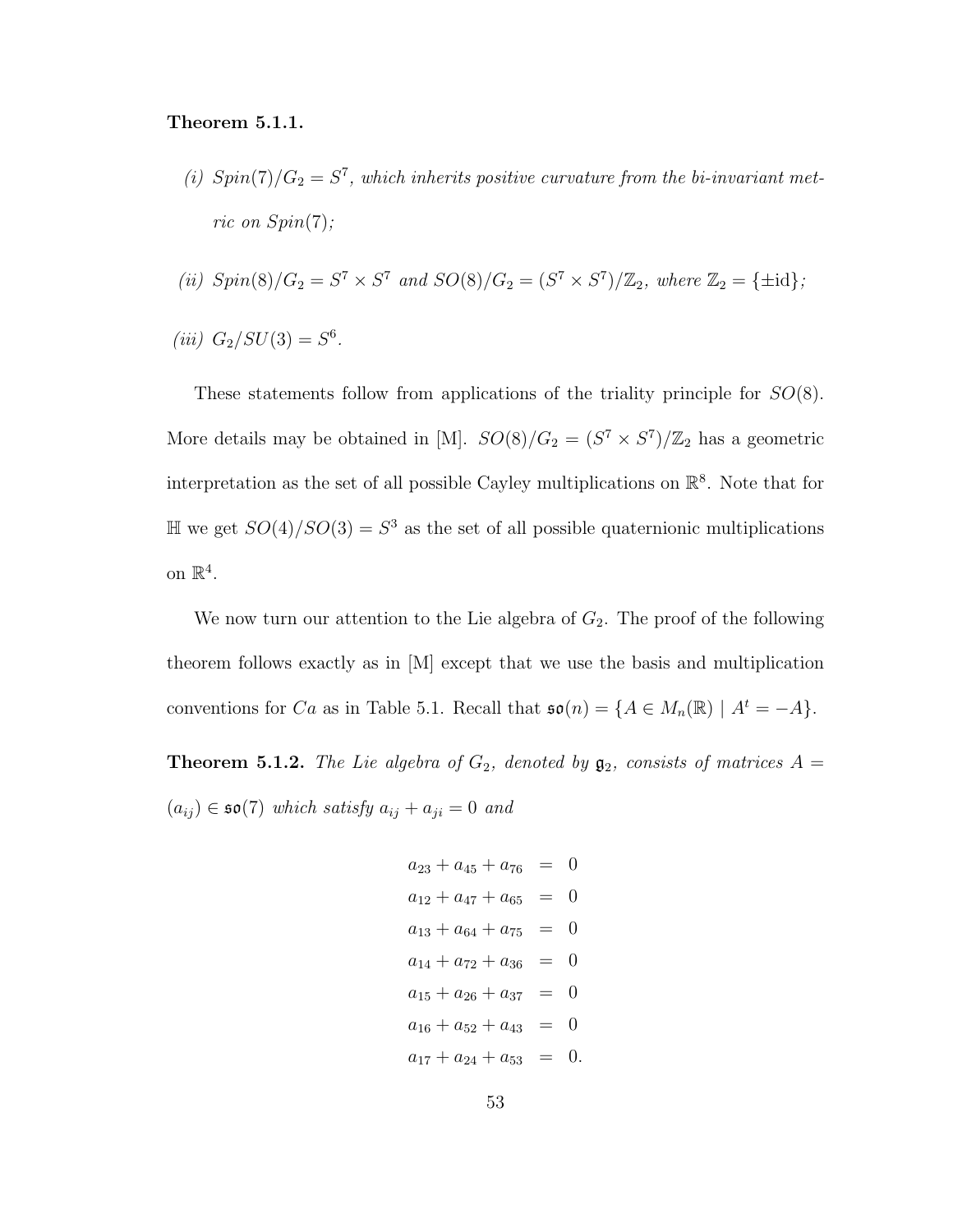Hence  $\mathfrak{g}_2 \subset \mathfrak{so}(7)$  is 14-dimensional and consists of matrices of the form

$$
\begin{pmatrix}\n0 & x_1 + x_2 & y_1 + y_2 & x_3 + x_4 & y_3 + y_4 & x_5 + x_6 & y_5 + y_6 \\
-(x_1 + x_2) & 0 & \alpha_1 & -y_5 & x_5 & -y_3 & x_3 \\
-(y_1 + y_2) & -\alpha_1 & 0 & x_6 & y_6 & -x_4 & -y_4 \\
-(x_3 + x_4) & y_5 & -x_6 & 0 & \alpha_2 & y_1 & -x_1 \\
-(y_3 + y_4) & -x_5 & -y_6 & -\alpha_2 & 0 & x_2 & y_2 \\
-(x_5 + x_6) & y_3 & x_4 & -y_1 & -x_2 & 0 & \alpha_1 + \alpha_2 \\
-(y_5 + y_6) & -x_3 & y_4 & x_1 & -y_2 & -(\alpha_1 + \alpha_2) & 0\n\end{pmatrix}
$$
\n(5.1.2)

Recall that  $G_2$  is a rank 2 Lie group. Thus, by examining the elements  $(5.1.2)$ of  $\mathfrak{g}_2$ , we can exponentiate and see that the maximal torus of  $G_2$  is given by

$$
T^{2} = \left\{ \begin{pmatrix} 1 & & & \\ & R(\theta) & & \\ & & R(\varphi) & \\ & & & R(\theta + \varphi) \end{pmatrix} \middle| R(\theta) = \begin{pmatrix} \cos \theta & -\sin \theta \\ \sin \theta & \cos \theta \end{pmatrix} \right\}.
$$
 (5.1.3)

# 5.2 Free isometric actions on  $SO(8)$

Consider the rank 1 symmetric pair  $(G, K) = (SO(8), SO(7))$  where

$$
SO(7) \quad \hookrightarrow \quad SO(8)
$$
\n
$$
A \quad \longmapsto \quad \begin{pmatrix} 1 \\ & A \end{pmatrix},
$$

with Lie algebras  $\mathfrak{g}, \mathfrak{k}$  respectively. Let  $\langle , \rangle_0$  be the bi-invariant metric on G. With respect to  $\langle , \rangle_0$  we thus have  $\mathfrak{g} = \mathfrak{p} \oplus \mathfrak{k}$ . As in (2.2.1) we define a left-invariant,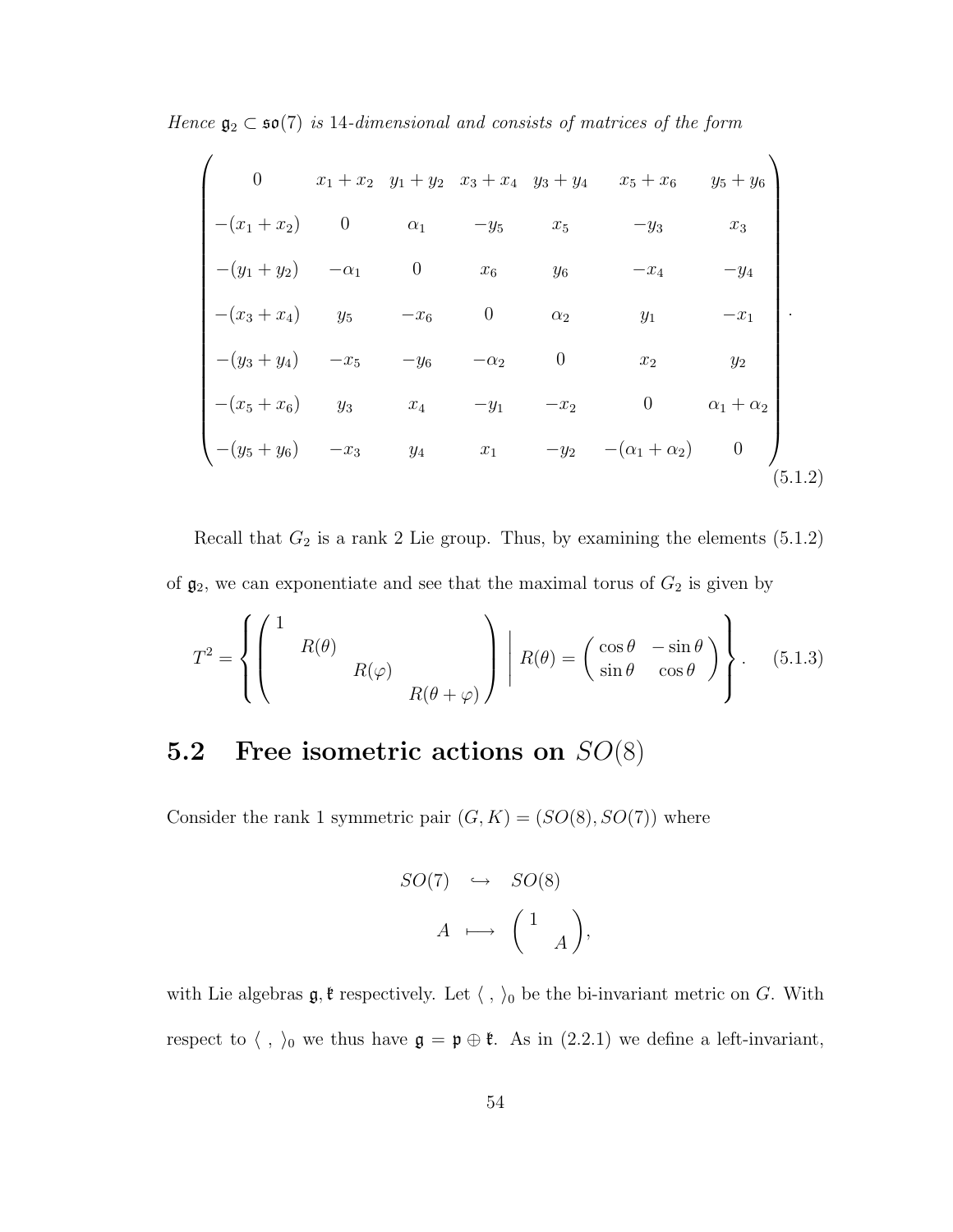right K-invariant metric  $\langle , \rangle_1$  on G by

$$
\langle X, Y \rangle_1 = \langle X, \Phi(Y) \rangle_0,\tag{5.2.1}
$$

where  $\Phi(Y) = Y_p + \lambda Y_{\ell}, \lambda \in (0,1)$ . Recall that by Lemma 2.2.2 we know that a plane

$$
\sigma = \text{Span}\left\{\Phi^{-1}(X), \Phi^{-1}(Y)\right\} \subset \mathfrak{g}
$$

has zero-curvature with respect to  $\langle$  ,  $\rangle_1$  if and only if

$$
0 = [X, Y] = [X_{\mathfrak{p}}, Y_{\mathfrak{p}}] = [X_{\mathfrak{k}}, Y_{\mathfrak{k}}].
$$
\n(5.2.2)

We now equip G with a K-invariant metric  $\langle\!\langle\ ,\ \rangle\!\rangle$  induced via the diffeomorphism

$$
\Delta G \setminus (G \times G) \longrightarrow G
$$
  

$$
[(g_1, g_2)] \longmapsto g_1^{-1} g_2,
$$

where  $G \times G$  is equipped with the product metric  $\langle , \rangle_1 \oplus \langle , \rangle_1$ .

Consider the isometric action of  $U_{p_1,p_2,p_3} := S^1_{p_1,p_2,p_3} \times G_2 \subset K \times K$  on  $SO(8)$ defined by

$$
A \longmapsto \tilde{R}_{p_1, p_2, p_3}(\theta) \cdot A \cdot g^{-1},\tag{5.2.3}
$$

where  $A \in SO(8)$ ,  $g \in G_2$ , and

$$
\tilde{R}_{p_1, p_2, p_3}(\theta) = \begin{pmatrix} I_{2 \times 2} & & \\ & R(p_1 \theta) & \\ & & R(p_2 \theta) \\ & & & R(p_3 \theta) \end{pmatrix}, \quad R(\theta) = \begin{pmatrix} \cos \theta & -\sin \theta \\ \sin \theta & \cos \theta \end{pmatrix}.
$$
\n(5.2.4)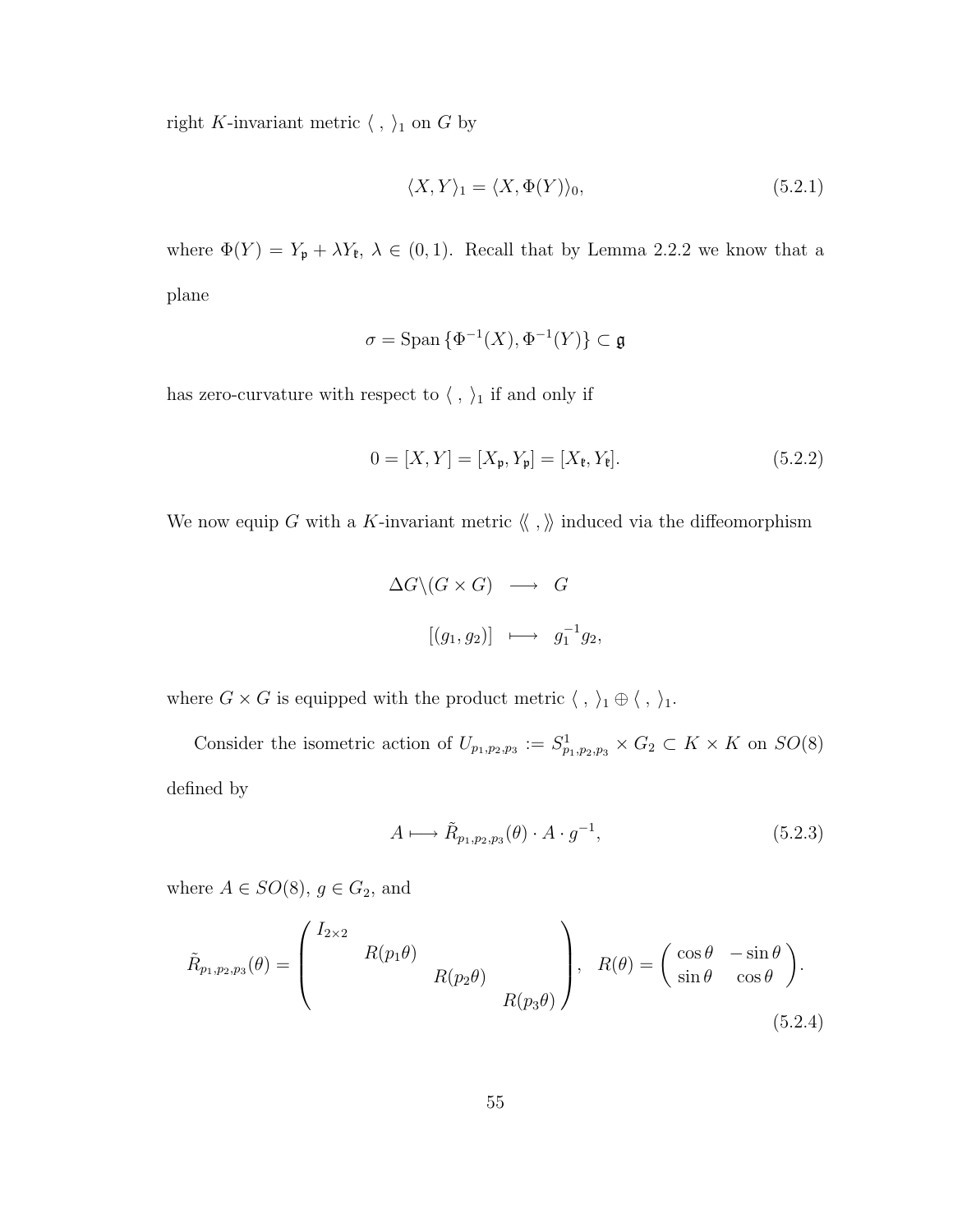**Lemma 5.2.1.**  $U_{p_1,p_2,p_3}$  acts freely and isometrically on  $(G, \langle\langle , \rangle\rangle)$  if and only if  $(p_1, p_2, p_3)$  is equal to  $(0, 0, 1)$  (up to sign and permutations of the  $p_i$ ).

*Proof.* Recall that conjugation of either factor of  $U_{p_1,p_2,p_3}$  by elements of G is a diffeomorphism, and that a biquotient action is free if and only if non-trivial elements in each factor are never conjugate to one another in G. Thus we need only show that non-trivial elements of  $S^1_{p_1,p_2,p_3}$  and  $T^2$  are never conjugate in G if and only if  $(p_1, p_2, p_3)$  has one of the values listed above, where  $T^2$  is the maximal torus of  $G_2$  described in (5.1.3). This amounts to investigating when the sets of  $2 \times 2$ blocks on each side are equal up to conjugation by an element of the Weyl group of  $SO(8)$ . We recall that the Weyl group of  $SO(2n)$  acts via permutations of the  $2 \times 2$  blocks and changing an even number of signs, where by a change of sign we mean  $R(\theta) \longmapsto R(-\theta)$ .

We consider first the case where we allow only permutations of the  $2 \times 2$  blocks, i.e.

$$
\{I_{2\times 2}, R(p_1\theta), R(p_2\theta), R(p_3\theta)\} = \{I_{2\times 2}, R(s), R(t), R(s+t)\}.
$$

This is equivalent to examining when the sets

$$
\{1, z^{p_1}, z^{p_2}, z^{p_3}\}, \text{ some } z \in \mathbb{C}, |z| = 1,
$$

and

$$
\{1, w_1, w_2, w_1w_2\}, \text{ some } w_j \in \mathbb{C}, |w_j| = 1,
$$

are equal.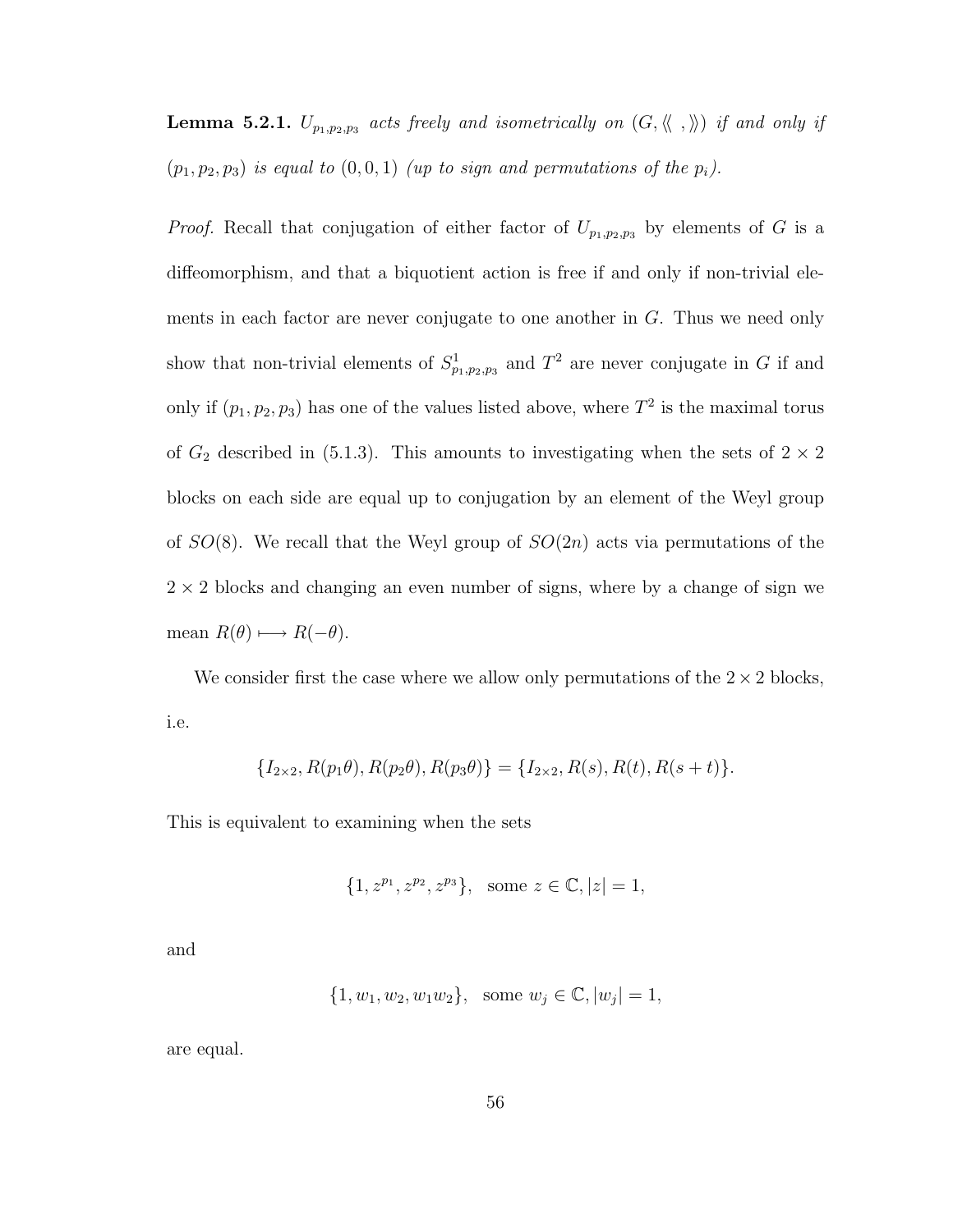Suppose 1 = 1, i.e.  $\{z^{p_1}, z^{p_2}, z^{p_3}\} = \{w_1, w_2, w_1w_2\}$ . Then  $z^{p_{\sigma(1)}} = w_1, z^{p_{\sigma(2)}} = w_2$  $w_2$ , and  $z^{p_{\sigma(3)}} = w_1w_2$ , some  $\sigma \in S_3$ . Hence  $z^{p_{\sigma(1)}+p_{\sigma(2)}-p_{\sigma(3)}} = 1$ . Since  $z = w_1 =$  $w_2 = 1$  is a necessary condition for  $U_{p_1, p_2, p_3}$  to act freely, we also require that

$$
p_{\sigma(1)} + p_{\sigma(2)} - p_{\sigma(3)} = \pm 1, \text{ for all } \sigma \in S_3.
$$
 (5.2.5)

Thus by (5.2.5) if we are to have a free action we require that

$$
p_1 + p_2 - p_3 = \pm 1, \tag{5.2.6}
$$

$$
p_1 + p_3 - p_2 = \pm 1,\tag{5.2.7}
$$

$$
p_2 + p_3 - p_1 = \pm 1. \tag{5.2.8}
$$

If (5.2.6), (5.2.7), (5.2.8) have the same sign, then  $p_1 = p_2 = p_3 = \pm 1$ . Otherwise, if one of (5.2.6), (5.2.7), (5.2.8) has a different sign, then  $(p_{\sigma(1)}, p_{\sigma(2)}, p_{\sigma(3)}) =$  $(0, 0, \pm 1)$ , for some  $\sigma \in S_3$ . Therefore, up to a permutation and change of sign, the only possible triples  $(p_1, p_2, p_3)$  resulting in free actions are  $(p_1, p_2, p_3) = (0, 0, 1)$ and  $(p_1, p_2, p_3) = (1, 1, 1).$ 

Suppose first that  $p_1 = p_2 = p_3 = 1$ . If we now allow  $z = z^{p_j} = 1$ , some  $j \in \{1, 2, 3\}$ , then  $z = 1$  and hence  $w_1 = w_2 = 1$ . Thus we have shown that the sets  $\{I_{2\times 2}, R(p_1\theta), R(p_2\theta), R(p_3\theta)\}$  and  $\{I_{2\times 2}, R(s), R(t), R(s+t)\}$  cannot be equal when  $(p_1, p_2, p_3) = (1, 1, 1).$ 

Suppose on the other hand that  $(p_1, p_2, p_3) = (0, 0, 1)$ . Since the case  $z^1 = 1$ is trivial, we assume  $z^{p_j} = 1$  with  $p_j = 0$ , i.e.  $1 = 1$ . We have already shown that this implies  $z = w_1 = w_2 = 1$  and the sets  $\{I_{2\times 2}, R(p_1\theta), R(p_2\theta), R(p_3\theta)\}\$  and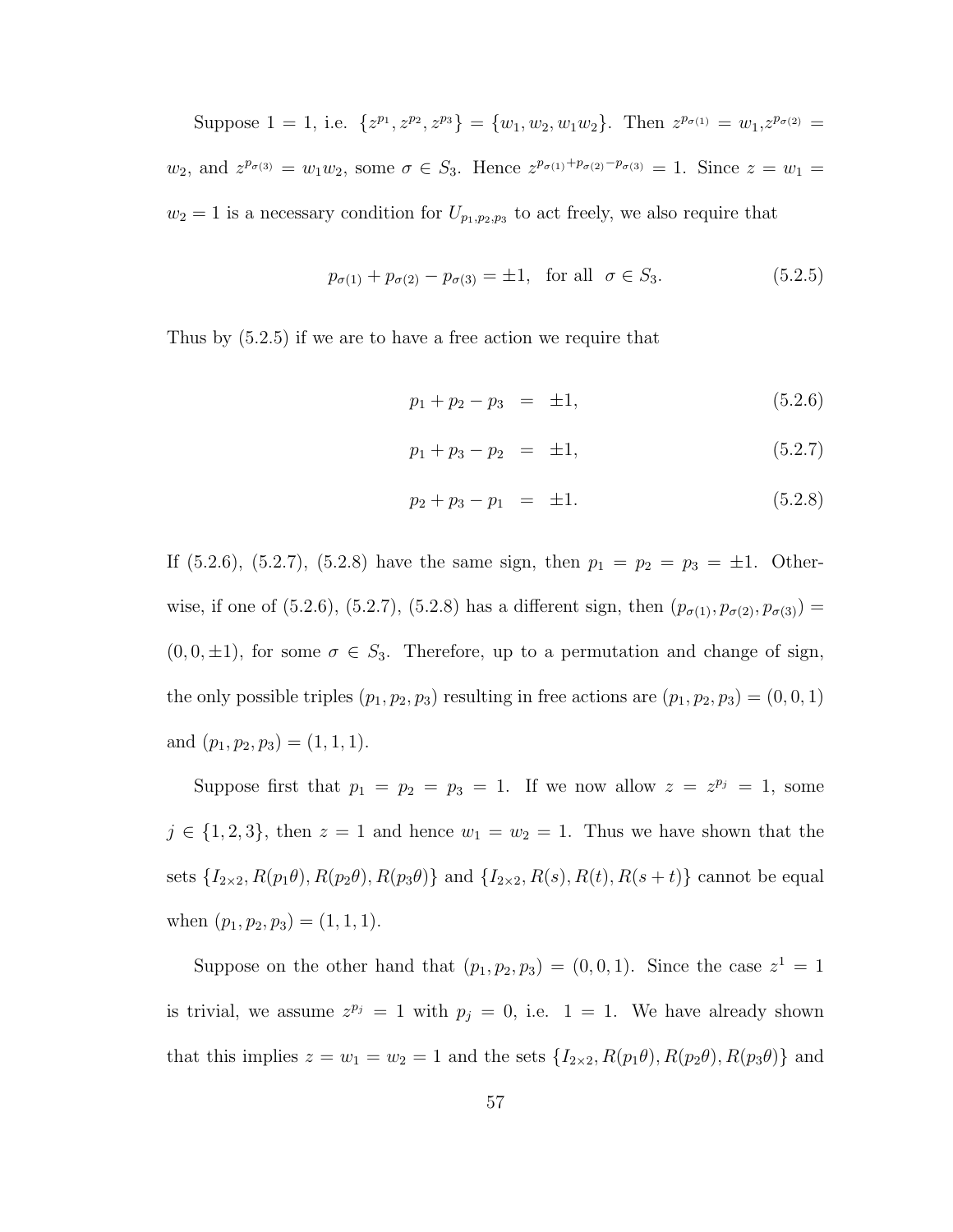$\{I_{2\times 2}, R(s), R(t), R(s+t)\}\)$  cannot therefore be equal.

Let us now deal with the cases  $(p_1, p_2, p_3) = (1, 1, 1)$  and  $(p_1, p_2, p_3) = (0, 0, 1)$ independently. In both cases we have already dealt with the situation where there are no sign changes under conjugation by an element of the Weyl group. We now allow conjugation of the  $SO(2)$  on the left by Weyl group elements. Note that, up to a change of coordinate, changing the sign of all four  $2 \times 2$  blocks is equivalent to making no sign changes. We therefore need only consider the case where the sign of two of the  $2 \times 2$  blocks are changed.

We begin with  $(p_1, p_2, p_3) = (1, 1, 1)$ . We will show that the action described by this triple is not free by showing it is possible to have

$$
\{I_{2\times 2}, R(-\theta), R(-\theta), R(\theta)\} = \{I_{2\times 2}, R(s), R(t), R(s+t)\}
$$

for non-trivial  $R(\theta)$ ,  $R(s)$ ,  $R(t)$ . This is equivalent to showing that there is a nontrivial equality between the sets

$$
\{1, \overline{z}, \overline{z}, z\}, \text{ some } z \in \mathbb{C}, |z| = 1,
$$

and

$$
\{1, w_1, w_2, w_1 w_2\}, \text{ some } w_j \in \mathbb{C}, |w_j| = 1.
$$

When  $1 = 1$ ,  $\overline{z} = w_1 = w_2$ ,  $z = w_1w_2$ , we find that  $z^3 = 1$  and hence we have a non-trivial equality. Therefore the action given by  $(p_1, p_2, p_3) = (1, 1, 1)$  is not free as desired.

We now turn our attention to  $(p_1, p_2, p_3) = (0, 0, 1)$ . Notice that changing the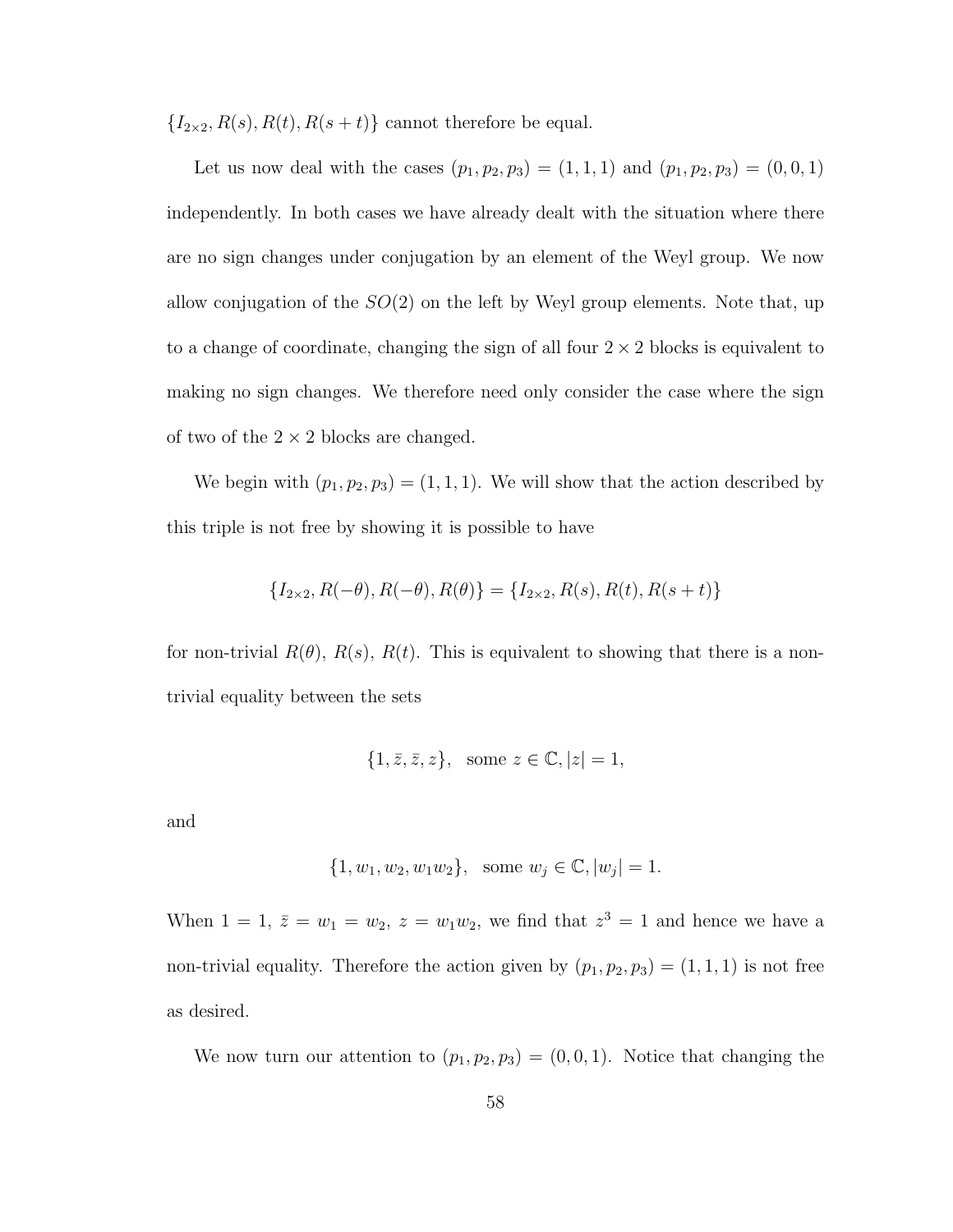sign of two of the  $2 \times 2$  blocks on the left leaves the three  $I_{2\times 2}$  blocks invariant. Therefore it is clear that we will always have at least two of  $R(s)$ ,  $R(t)$  and  $R(s+t)$ equal to  $I_{2\times 2}$ , which in turn implies  $R(\theta) = R(s) = R(t) = I_{2\times 2}$ . Hence the action given by  $(p_1, p_2, p_3) = (0, 0, 1)$  is free.  $\Box$ 

Note that there are many other free  $S^1 \times G_2$  actions on G. For example, a similar analysis to above shows that we have a free  $S^1$  action on the left of  $G/G_2$ by matrices of the form

$$
\begin{pmatrix}\nR(\theta) & & & \\
 & R(\theta) & & \\
 & & R(k\theta)\n\end{pmatrix}
$$
\n(5.2.9)

where  $(k, 3) = 1$ .

However, only the action in Lemma 5.2.1 is isometric with respect to the  $K$ invariant metric  $\langle\!\langle\ ,\rangle\!\rangle$  on  $G,$  and henceforth we will denote this action by  $U.$ 

It follows immediately from the long exact homotopy sequence for fibrations that a biquotient  $Spin(8)/\hspace{-3pt}/(S^1 \times G_2) = S^1 \setminus (S^7 \times S^7)$  must be simply connected. By the lifting criterion for covering spaces the action by U on  $SO(8)$  described above lifts to some action by  $S^1 \times G_2$  on  $Spin(8)$ . Therefore, together with Theorem 5.1.1, one might expect that the resulting simply connected biquotient  $Spin(8)/\hspace{-3pt}/(S^1 \times G_2)$  =  $S^1\backslash (S^7 \times S^7)$  is a non-trivial finite cover of  $SO(8)/\!\!/ (S^1 \times G_2)$ . In fact the lemma below will demonstrate that this covering map is a diffeomorphism.

**Lemma 5.2.2.**  $M^{13} := SO(8)/\hspace{-3pt}/(S^1 \times G_2)$  is simply connected and hence a quotient of  $S^7 \times S^7$  by an  $S^1$  action.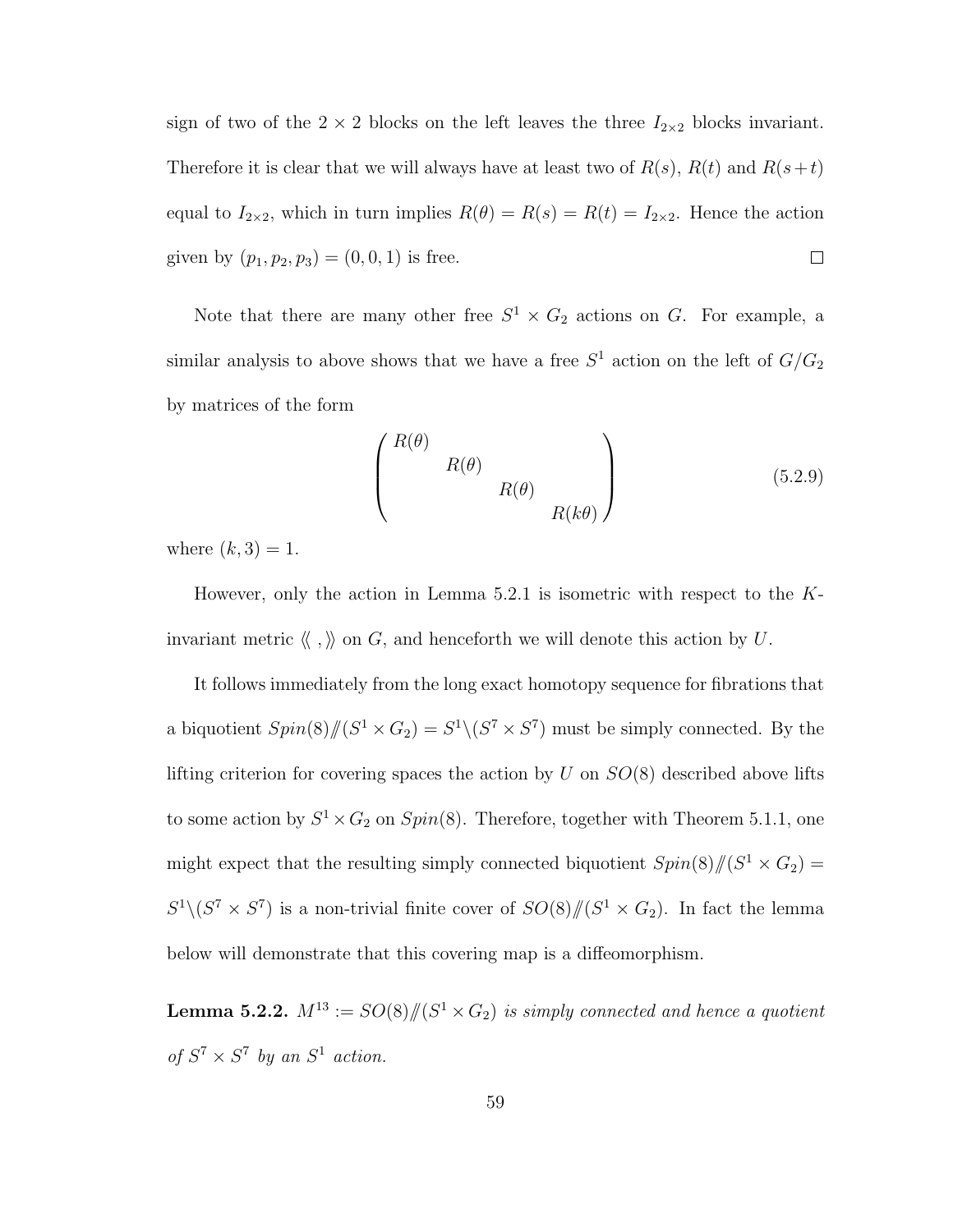Proof. Consider a general embedding

$$
S_q^1 \hookrightarrow SO(8)
$$
  

$$
R(\theta) \longmapsto \begin{pmatrix} R(q_1\theta) & & \\ & R(q_2\theta) & \\ & & R(q_3\theta) \\ & & & R(q_4\theta) \end{pmatrix}
$$

where  $q = (q_1, q_2, q_3, q_4) \in \mathbb{Z}^4$ , where  $R(u) \in SO(2)$ . The long exact homotopy sequence for the fibration  $S_q^1 \times G_2 \longrightarrow SO(8) \longrightarrow SO(8)/\!\!/ S_q^1 \times G_2$  yields

$$
\ldots \longrightarrow \pi_1(S_q^1 \times G_2) = \mathbb{Z} \longrightarrow \pi_1(SO(8)) = \mathbb{Z}_2 \longrightarrow \pi_1(SO(8)/\!\!/S_q^1 \times G_2) \longrightarrow 0.
$$

Thus to obtain the desired result we need only show that the map  $\mathbb{Z} \longrightarrow \mathbb{Z}_2$  is surjective.

Recall that the homomorphism  $\iota_* : \pi_1(S_q^1) \longrightarrow \pi_1(SO(n))$  is determined by the  $\frac{n}{2}$ , of the embedding, namely  $\iota_*(1) = \sum q_i \mod 2$ . weights  $q = (q_1, \ldots, q_m), m = \lfloor \frac{n}{2} \rfloor$ Therefore  $\iota_*$  is onto exactly when  $\sum q_i$  is odd. In our case we have  $q = (0, 0, 0, 1)$ , and so  $\iota_*$  is a surjection.  $\Box$ 

Notice that the action of U on  $SO(8)$  given in Lemma 5.2.1 may be enlarged to an isometric action by  $SO(3) \times G_2$ , and the resulting biquotient we call  $N^{11}$ . Now recall that for all n we have a 2-fold cover  $Spin(n) \longrightarrow SO(n)$  with  $\pi_1(Spin(n)) =$ 0 and  $\pi_1(SO(n)) = \mathbb{Z}_2$ . Thus, by the lifting criterion for covering spaces, the inclusion  $SO(3) \hookrightarrow SO(8)$  must lift to  $Spin(3) = S^3 \hookrightarrow Spin(8)$ . As in the case of  $U = S^1 \times G_2$  above we show that  $N^{11} = SO(8)/\!(SO(3) \times G_2)$  is simply connected and hence diffeomorphic to  $Spin(8)/\!\!/S^3 \times G_2 = S^3 \setminus (S^7 \times S^7)$ .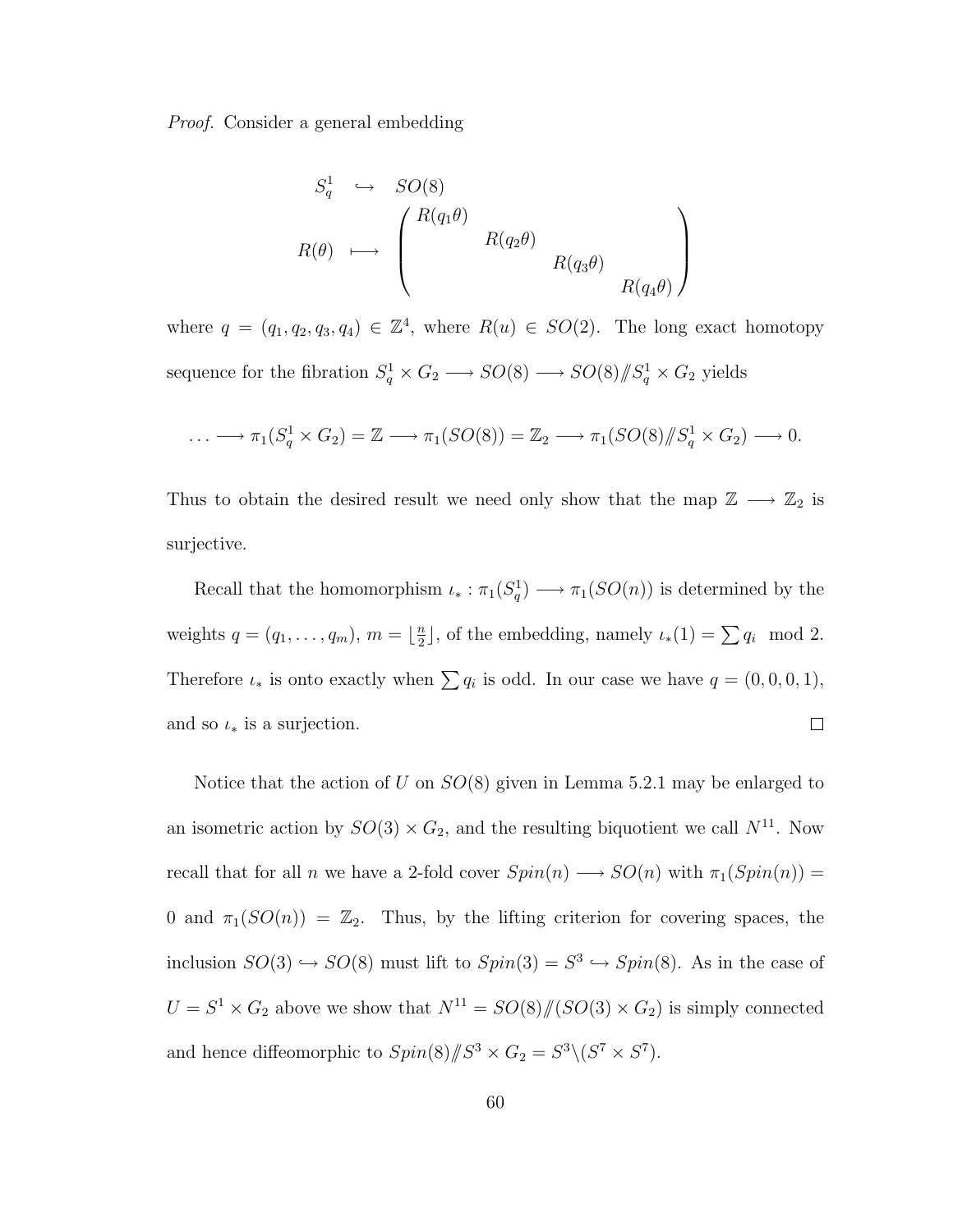**Lemma 5.2.3.**  $N^{11} = SO(8)/(SO(3) \times G_2)$  is simply connected and hence a quotient of  $S^7 \times S^7$  by an  $S^3$  action.

*Proof.* Consider the chain of embeddings  $i \circ j : S^1 = SO(2) \hookrightarrow SO(3) \hookrightarrow SO(8)$ given by enlarging  $S^1$  above to an  $SO(3)$  in  $SO(8)$ . We thus have an induced homomorphism on fundamental groups  $(i \circ j)_* = i_* \circ j_* : \mathbb{Z} \longrightarrow \mathbb{Z}_2 \longrightarrow \mathbb{Z}_2$ . But  $i_*$ and  $(i \circ j)_*$  are simply the homomorphism  $\iota_*$  from Lemma 5.2.2. Hence  $i_*(1) = 1$ mod 2 and  $(i \circ j)_*(1) = 1 \mod 2$ . This implies  $j_*(1) = 1 \mod 2$  and therefore  $j_*$  is a surjection. An examination of the long exact homotopy sequence of the fibration  $SO(3) \times G_2 \longrightarrow SO(8) \longrightarrow N^{11}$  yields the result.  $\Box$ 

## 5.3 Quasi-positive curvature

Given Lemma 5.2.2 we are now in a position to perform the curvature computations for the circle quotient of  $S^7 \times S^7$  mentioned in Theorem A, namely

$$
M^{13} = SO(8)/\!\!/ (S^1 \times G_2) = G/\!\!/ U,
$$

where  $S^1$  is the circle giving a free isometric action U as in Lemma 5.2.1.

Consider the inclusions  $G = SO(8) \supset K = SO(7) \supset G_2$ . With respect to the bi-invariant metric  $\langle , \rangle_0$  on G we have

$$
\mathfrak{g}=\mathfrak{p}\oplus \mathfrak{k}, \quad \text{and} \quad \mathfrak{k}=\mathfrak{m}\oplus \mathfrak{g}_2,
$$

where

$$
\mathbf{p} = \left\{ \begin{pmatrix} 0 & w \\ -w^t & 0 \end{pmatrix} \middle| w \in \mathbb{R}^7 \right\} \tag{5.3.1}
$$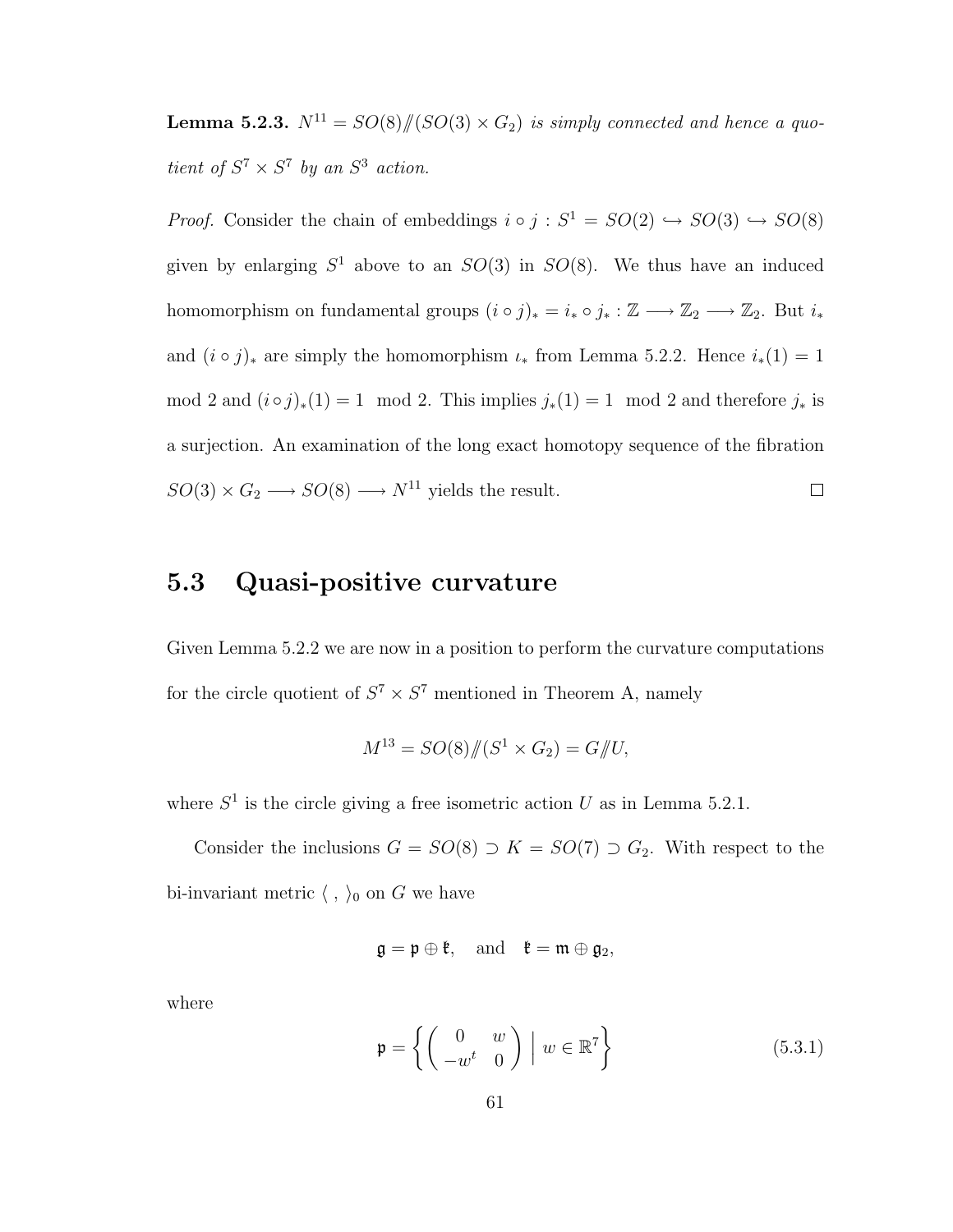and, by (5.1.2),

$$
\mathbf{m} = \left\{ \begin{pmatrix} 0 & 0 & 0 & 0 & 0 & 0 & 0 & 0 \\ 0 & 0 & v_1 & v_2 & v_3 & v_4 & v_5 & v_6 \\ 0 & -v_1 & 0 & v_7 & v_6 & -v_5 & v_4 & -v_3 \\ 0 & -v_2 & -v_7 & 0 & -v_5 & -v_6 & v_3 & v_4 \\ 0 & -v_3 & -v_6 & v_5 & 0 & v_7 & -v_2 & v_1 \\ 0 & -v_4 & v_5 & v_6 & -v_7 & 0 & -v_1 & -v_2 \\ 0 & -v_5 & -v_4 & -v_3 & v_2 & v_1 & 0 & -v_7 \\ 0 & -v_6 & v_3 & -v_4 & -v_1 & v_2 & v_7 & 0 \end{pmatrix} \right\}.
$$
(5.3.2)

Recall that the action U in Lemma 5.2.1 is contained in  $K \times K$ . Thus, equipping  $G\times G$  with the product metric  $\langle\;,\;\rangle_1\oplus\langle\;,\;\rangle_1$  as before, we may induce a metric on  $G /\!\!/ U$  via the diffeomorphism

$$
\Delta G \backslash G \times G/U \longrightarrow (G, \langle\langle , \rangle\rangle)/\!\!/ U.
$$

Every  $(\Delta G \times U)$ -orbit in  $G \times G$  passes through a point of the form  $(A, I)$ . The vertical subspace at  $(A, I)$  is given by

$$
\mathcal{V}_A = \{ (\mathrm{Ad}_{A^t} X - Y_L, X - Y_R) \mid X \in \mathfrak{g}, (Y_L, Y_R) \in Lie(U) = (Lie(S^1), \mathfrak{g}_2) \}.
$$

Thus the horizontal subspace at  $(A,I)$  with respect to  $\langle\;,\;\rangle_1\oplus\langle\;,\;\rangle_1$  is given by

$$
\mathcal{H}_A = \{(-\Phi^{-1}(\mathrm{Ad}_{A^t}W), \Phi^{-1}(W)) \mid W_{\mathfrak{g}_2} = 0, \langle W, \mathrm{Ad}_A \Theta \rangle_0 = 0, \forall \Theta \in Lie(S^1)\}.
$$

Suppose that

$$
\sigma = \text{Span} \left\{ (-\Phi^{-1}(\text{Ad}_{A^t} X), \Phi^{-1}(X)), (-\Phi^{-1}(\text{Ad}_{A^t} Y), \Phi^{-1}(Y)) \right\}
$$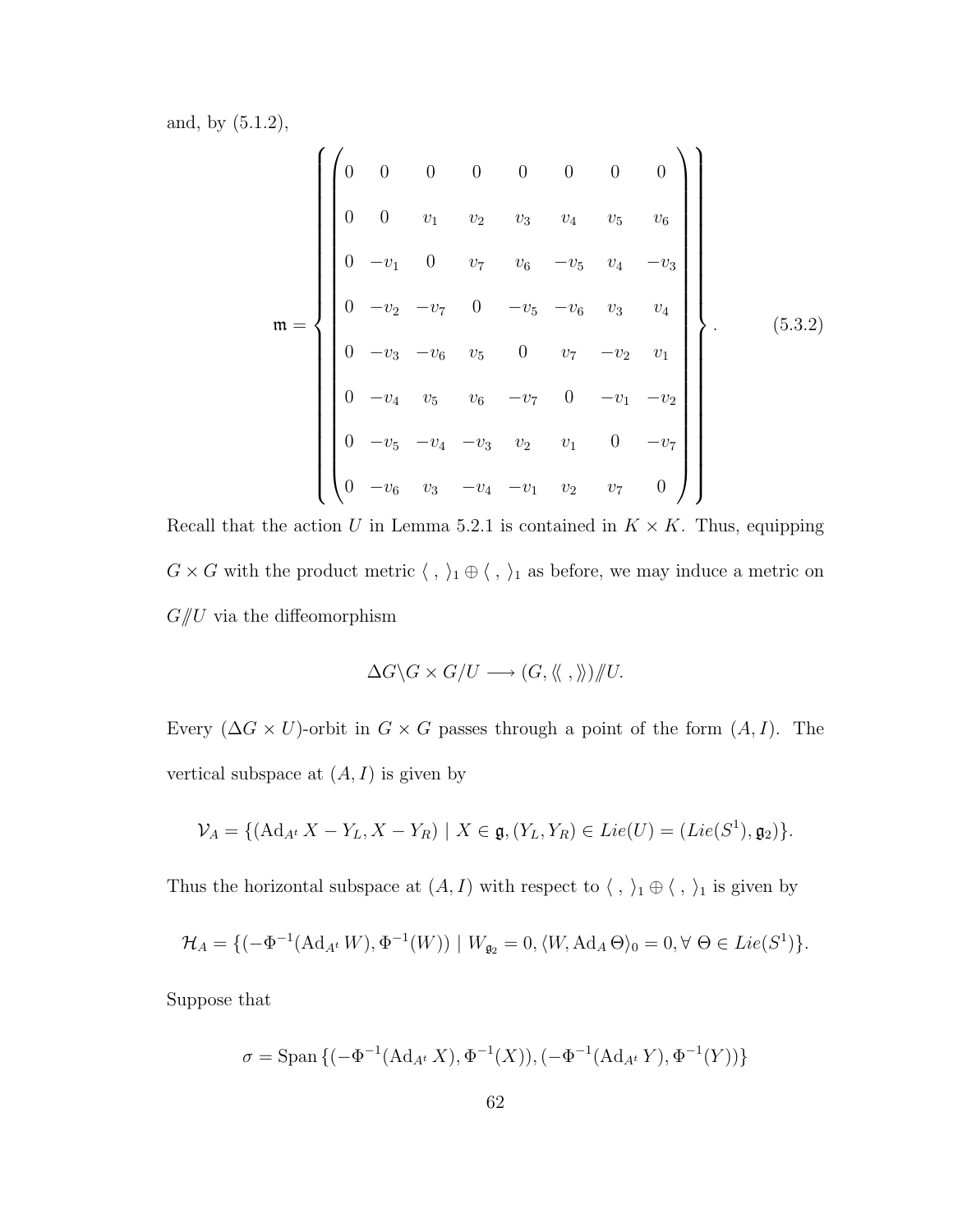is a horizontal zero-curvature plane in  $\mathfrak{g} \oplus \mathfrak{g}$ . Since we have equipped  $G \times G$  with the product metric  $\langle , \rangle_1 \oplus \langle , \rangle_1$ ,  $\sigma$  must project to zero-curvature planes  $\check{\sigma}_i$ ,  $i = 1, 2$ , on each factor.

Lemma 5.3.1. If  $\sigma = \text{Span} \left\{ (-\Phi^{-1}(\text{Ad}_{A^t} X), \Phi^{-1}(X)), (-\Phi^{-1}(\text{Ad}_{A^t} Y), \Phi^{-1}(Y)) \right\}$ is a horizontal zero-curvature plane then it may be assumed without loss of generality that  $X \in \mathfrak{p}$  and  $Y \in \mathfrak{m}$ .

*Proof.*  $\check{\sigma}_2$  has zero-curvature and hence  $X, Y$  must satisfy the conditions in (5.2.2).  $[X_{\mathfrak{p}}, Y_{\mathfrak{p}}] = 0$  implies that, since  $(G, K)$  is a rank one symmetric pair, we may assume  $Y_{\mathfrak{p}} = 0$  without loss of generality. Hence  $X \in \mathfrak{p} \oplus \mathfrak{m}$ ,  $Y \in \mathfrak{m}$ , since  $X_{\mathfrak{g}_2} = Y_{\mathfrak{g}_2} = 0$ . Now  $0 = [X_{\ell}, Y_{\ell}]$  if and only if  $0 = [X_{\mathfrak{m}}, Y_{\mathfrak{m}}]$ . But, by Theorem (i) and since the bi-invariant metric on  $Spin(7)$  induces positive curvature on  $Spin(7)/G_2 = S^7$ , there are no independent commuting vectors in  $m$ . Then, without loss of generality,  $X \in \mathfrak{p}, Y \in \mathfrak{m}.$  $\Box$ 

Thus we have

$$
X = \begin{pmatrix} 0 & w \\ -w^t & 0 \end{pmatrix} \in \mathfrak{p}, \quad Y = \begin{pmatrix} 0 & 0 \\ 0 & (v_{ij}) \end{pmatrix} \in \mathfrak{m},
$$

and  $[X, Y] = 0$ .

Now  $\check{\sigma}_1$  has zero curvature if and only if  $[(\mathrm{Ad}_{A^t} X)_{\mathfrak{p}},(\mathrm{Ad}_{A^t} Y)_{\mathfrak{p}}]=0$ , since

$$
[\mathrm{Ad}_{A^t} X, \mathrm{Ad}_{A^t} Y] = \mathrm{Ad}_{A^t} ([X, Y]) = 0.
$$

Again,  $(G, K)$  is a rank one symmetric pair, thus  $\check{\sigma}_1$  has zero curvature if and only if  $(\mathrm{Ad}_{A^t} X)_{\mathfrak{p}}, (\mathrm{Ad}_{A^t} Y)_{\mathfrak{p}}$  are linearly dependent. Since an element of  $\mathfrak{p}$  is determined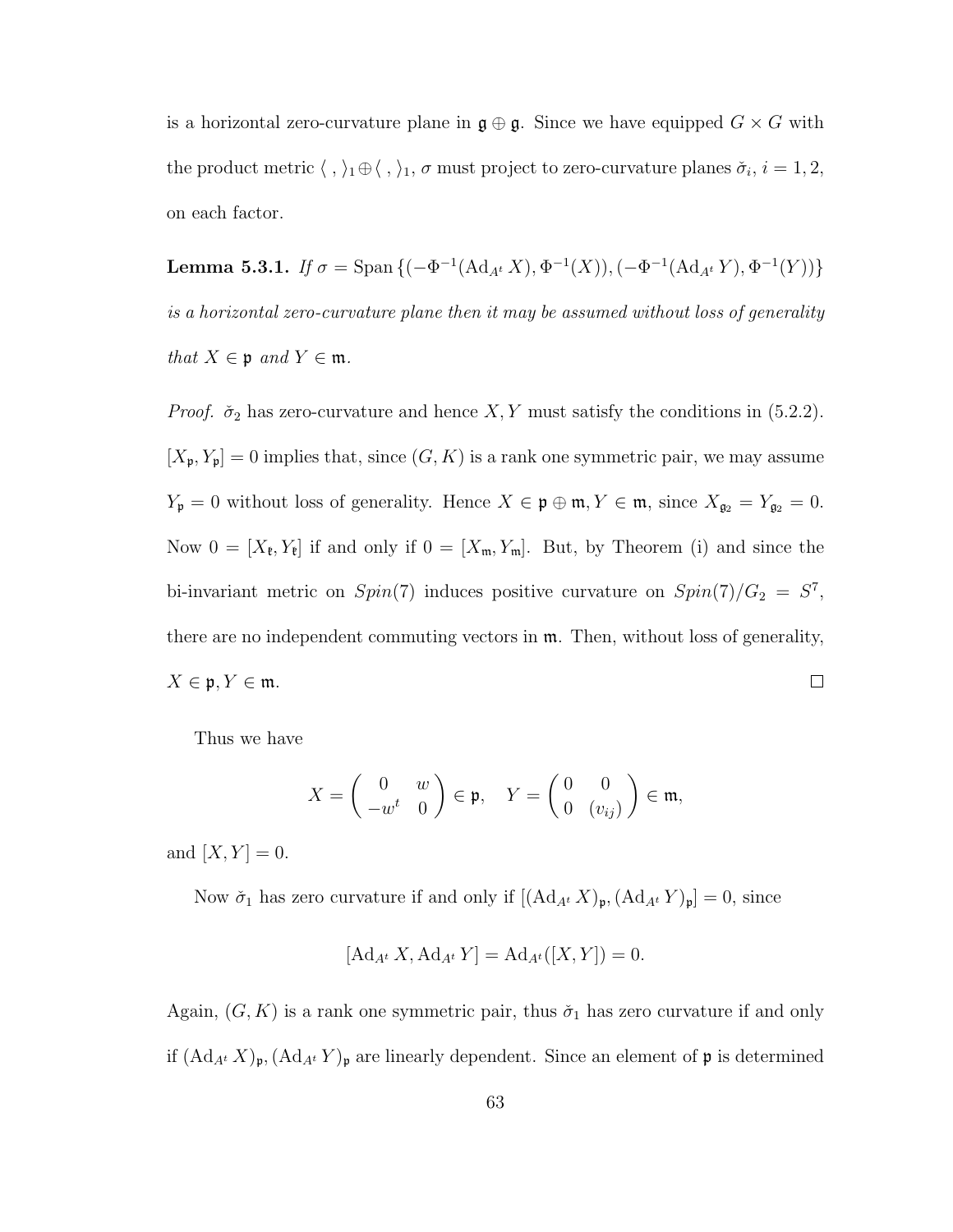by its first row, for  $A = (a_{ij}) \in SO(8)$  we have

$$
(\text{Ad}_{A^t} X)_{\mathfrak{p}} \sim \sum_{k,\ell=1}^8 a_{k1} x_{k\ell} a_{\ell j} = \sum_{\ell=2}^8 (a_{11} a_{\ell j} - a_{\ell 1} a_{1j}) w_{\ell}, \quad j = 2, \dots, 8, \text{ and}
$$

$$
(\text{Ad}_{A^t} Y)_{\mathfrak{p}} \sim \sum_{k,\ell=1}^8 a_{k1} y_{k\ell} a_{\ell j} = \sum_{k,\ell=2}^8 a_{k1} v_{k\ell} a_{\ell j}, \quad j = 2, \dots, 8.
$$

If we assume that

$$
A = \begin{pmatrix} R(\theta) \\ I_{6 \times 6} \end{pmatrix} \in SO(8), \ \ \theta \neq \frac{n\pi}{2}, n \in \mathbb{Z},
$$

then

- $(\mathrm{Ad}_{A^t} X)_{\mathfrak{p}} \sim (0, w_2, w_3 \cos \theta, w_4 \cos \theta, w_5 \cos \theta, w_6 \cos \theta, w_7 \cos \theta, w_8 \cos \theta)$  and
- $(\mathrm{Ad}_{A^t} Y)_{\mathfrak{p}} \sim (0, 0, v_1 \sin \theta, v_2 \sin \theta, v_3 \sin \theta, v_4 \sin \theta, v_5 \sin \theta, v_6 \sin \theta).$

Now  $(\mathrm{Ad}_{A^t} X)_{\mathfrak{p}}, (\mathrm{Ad}_{A^t} Y)_{\mathfrak{p}}$  are linearly dependent if and only if either  $(\mathrm{Ad}_{A^t} X)_{\mathfrak{p}} = 0$ or  $(\mathrm{Ad}_{A^t} Y)_{\mathfrak{p}} = 0$  or  $(\mathrm{Ad}_{A^t} X)_{\mathfrak{p}} = s(\mathrm{Ad}_{A^t} Y)_{\mathfrak{p}}$ , some  $s \in \mathbb{R} - \{0\}$ .

Suppose  $(\text{Ad}_{A^t} X)_{\mathfrak{p}} = 0$ . Then  $w_2 = 0$  and  $w_j \cos \theta = 0$ ,  $j = 3, ..., 8$ . But  $\theta \neq \frac{n\pi}{2}$  $\frac{2\pi}{2}$ , hence  $w_j = 0$  for all j and so  $X = X_{\mathfrak{p}} = 0$ . Thus  $(\text{Ad}_{A^t} X)_{\mathfrak{p}} = 0$  is impossible.

Suppose now that  $(\mathrm{Ad}_{A^t} X)_{\mathfrak{p}} = s(\mathrm{Ad}_{A^t} Y)_{\mathfrak{p}}$ , some  $s \in \mathbb{R} - \{0\}$ . Then  $w_2 = 0$  and  $w_j = s$   $v_{j-2} \tan \theta$ ,  $3 \le j \le 8$ . However,  $[X, Y] = 0$  implies that

$$
\sum_{j=3}^{8} w_j v_{j-2} = 0
$$

and so we have a contradiction, as  $s \neq 0, \theta \neq \frac{n\pi}{2}$  $\frac{i\pi}{2}$ .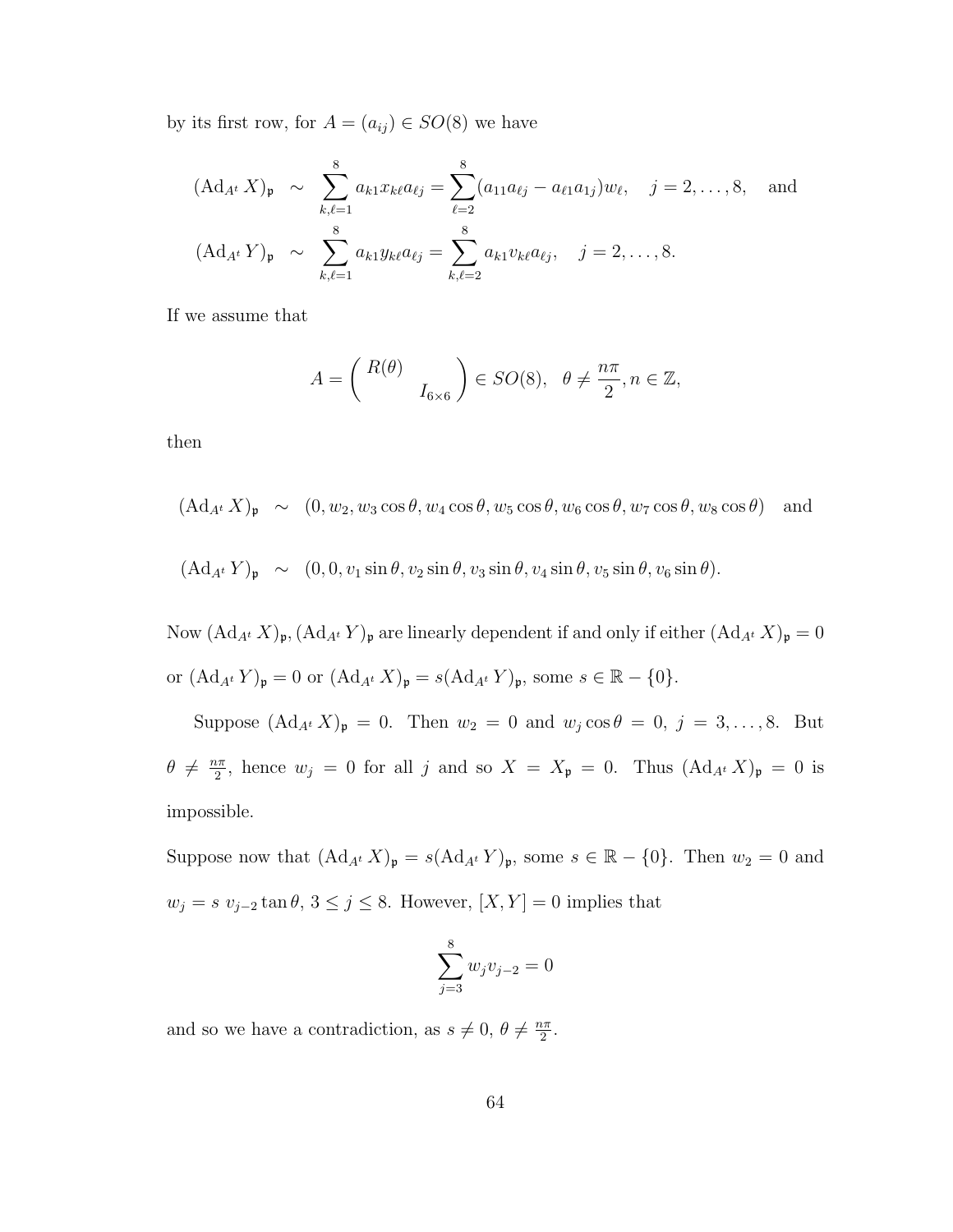Finally consider  $(\text{Ad}_{A^t} Y)_{\mathfrak{p}} = 0$ .  $\theta \neq \frac{n\pi}{2}$  $\frac{2\pi}{2}$  implies that  $v_j = 0, 1 \le j \le 6$ , and so

$$
Y = Y_{\mathfrak{m}} = \begin{pmatrix} 0 & & & & & \\ & 0 & & & & & \\ & & 0 & v_{7} & & & \\ & & -v_{7} & 0 & & \\ & & & & 0 & v_{7} & \\ & & & & -v_{7} & 0 & \\ & & & & & v_{7} & 0 \end{pmatrix}
$$

.

Recall that  $\langle Y, \operatorname{Ad}_A \Theta \rangle_0 = 0$  for all  $\Theta \in Lie(S^1)$ . But  $\operatorname{Ad}_A \Theta = \Theta$  since A commutes with  $S^1$ . Hence we must have  $v_7 = 0$ , i.e.  $Y = 0$ , and so  $(\text{Ad}_{A^t} Y)_{\mathfrak{p}} = 0$  is impossible.

We have shown that there are no horizontal zero-curvature planes at  $(A, I)$ , and therefore have proved that the image of  $(A, I)$  in  $G/\!\!/ U$  is a point of positive curvature. We have proved the curvature part of Theorem  $A(v)$ :

**Theorem 5.3.2.** The manifold  $M^{13} = SO(8)/\hspace{-3pt}/(S^1 \times G_2) = G/\hspace{-3pt}/ U$  admits a metric with quasi-positive curvature.

Since extending the U action to an action by  $SO(3) \times G_2$  increases the number of conditions which must be satisfied in order for a zero-curvature plane to be horizontal, Theorem  $A(vi)$  follows immediately:

Corollary 5.3.3. The manifold  $N^{11} = SO(8)/\!/(SO(3) \times G_2)$  admits a metric with quasi-positive curvature.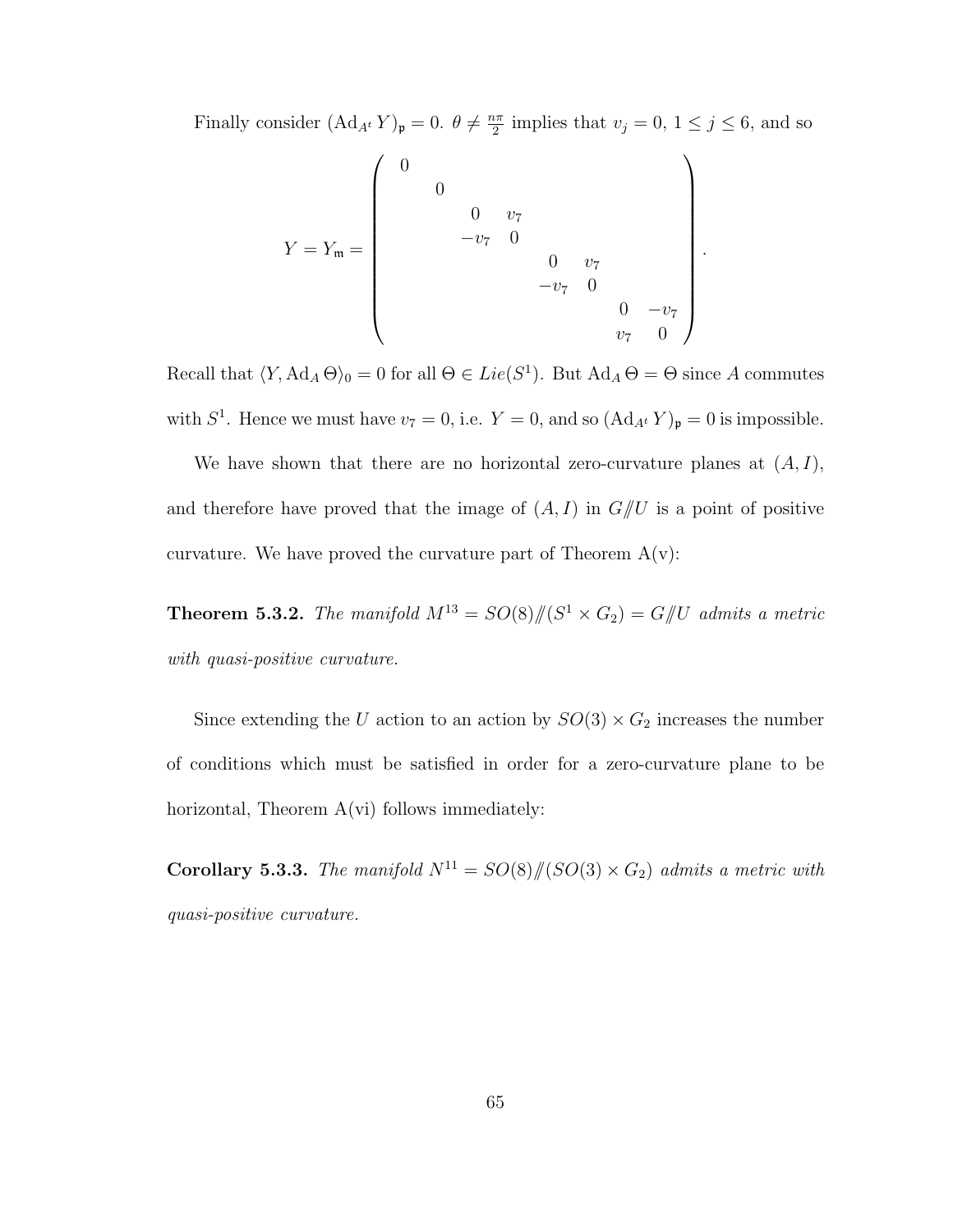## 5.4 Topology

Two questions now arise. Are  $M^{13}$  and  $N^{11}$  known manifolds, and are they known to admit positive curvature? We begin with the following theorem.

**Theorem 5.4.1.** The biquotient  $M^{13}$  has the same cohomology groups and ring structure as  $\mathbb{C}P^3 \times S^7$ , and  $N^{11}$  has the same cohomology as  $S^4 \times S^7$ .

In particular  $M^{13}$  and  $N^{11}$  are not manifolds known to admit positive curvature.

Proof. Consider any circle bundle

$$
S^1 \longrightarrow S^7 \times S^7 \xrightarrow{p} M^{13}.
$$

Since  $\pi_1(S^1) = \mathbb{Z}$  and  $\pi_j(S^1) = 0$  for  $j > 1$ , the long exact homotopy sequence for fibre bundles implies  $\pi_1(M^{13}) = 0$ ,  $\pi_2(M^{13}) = \mathbb{Z}$ ,  $\pi_j(M^{13}) \cong \pi_j(S^7 \times S^7)$  for  $j \geq 3$ , and in particular yields

$$
\pi_j(M^{13}) = \begin{cases}\n0, & \text{if } j = 1, 3, 4, 5, 6, 11, 12; \\
\mathbb{Z}, & \text{if } j = 2; \\
\mathbb{Z} \times \mathbb{Z}, & \text{if } j = 7; \\
\mathbb{Z}_2 \times \mathbb{Z}_2, & \text{if } j = 8, 9; \\
\mathbb{Z}_{24} \times \mathbb{Z}_{24}, & \text{if } j = 10.\n\end{cases}
$$

Since  $\pi_1(M^{13}) = 0$  there is a Gysin sequence for the bundle  $S^1 \longrightarrow S^7 \times S^7 \longrightarrow M^{13}$ ,

$$
\cdots \longrightarrow H^{i-2}(M;\mathbb{Z}) \xrightarrow{\smile e} H^i(M;\mathbb{Z}) \xrightarrow{\phantom{p^*}} H^i(S^7 \times S^7; \mathbb{Z}) \longrightarrow H^{i-1}(M;\mathbb{Z}) \longrightarrow \cdots
$$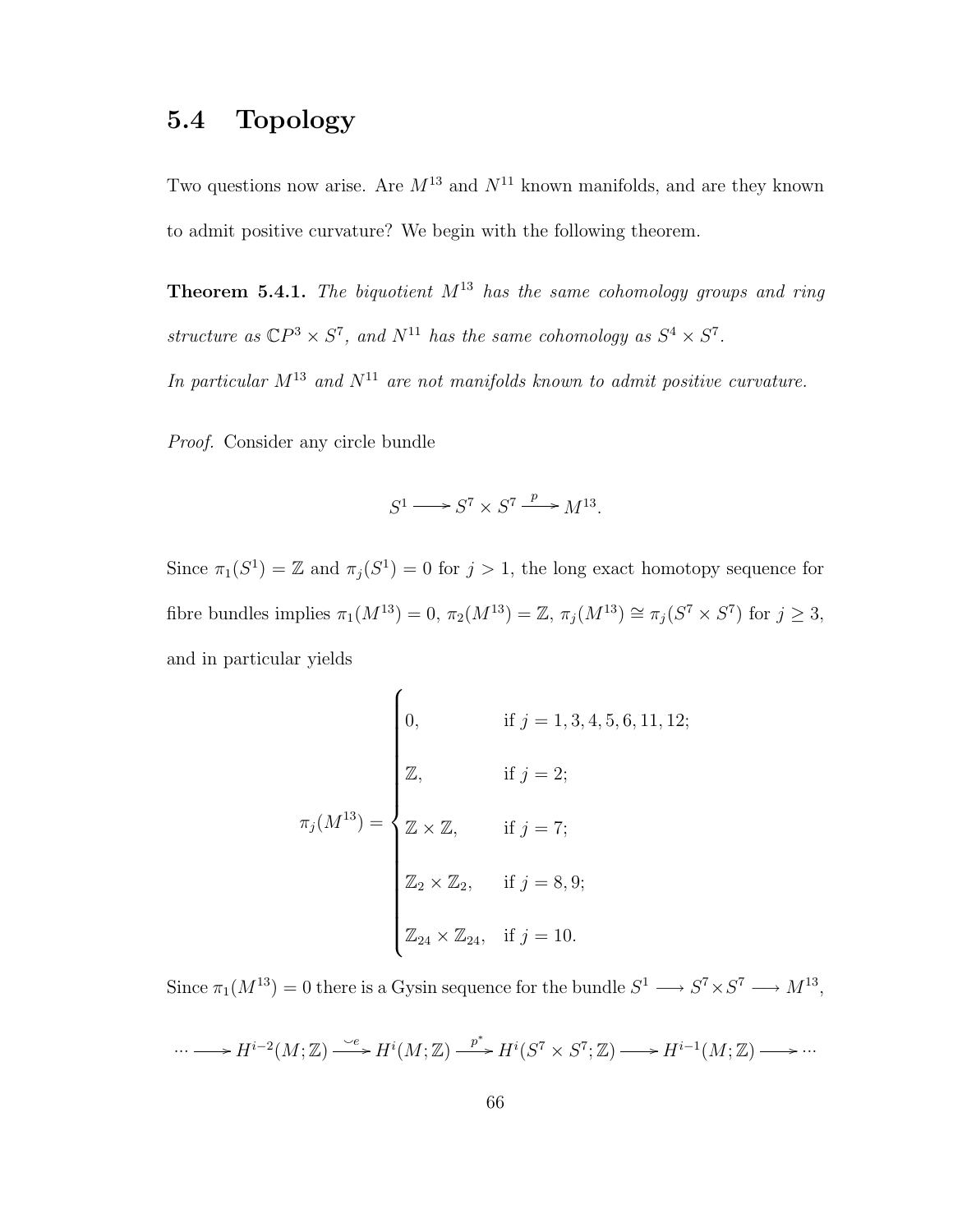Recall that

$$
H^{j}(S^{7} \times S^{7}; \mathbb{Z}) = \begin{cases} \mathbb{Z}, & \text{if } j = 0, 14; \\ \mathbb{Z} \oplus \mathbb{Z}, & \text{if } j = 7; \\ 0, & \text{otherwise.} \end{cases}
$$

Since we have a circle bundle  $S^1 \longrightarrow S^7 \times S^7 \longrightarrow M^{13}$ , there is an isomorphism  $H^0(M; \mathbb{Z}) \cong H^0(S^7 \times S^7) = \mathbb{Z}$ , and the Euler class  $e \in H^2(M; \mathbb{Z})$ .

The Gysin sequence gives groups  $H^j(M; \mathbb{Z}) = \mathbb{Z}, j = 0, 2, 4, 6, \text{ and } H^j(M; \mathbb{Z}) =$  $0, j = 1, 3, 5$ . By Poincaré Duality and the Universal Coefficient Theorem we thus have  $\overline{ }$ 

$$
H^{j}(M^{13};\mathbb{Z}) = \begin{cases} \mathbb{Z}, & \text{if } j = 0, 2, 4, 6, 7, 9, 11, 13; \\ 0, & \text{if } j = 1, 3, 5, 8, 10, 12. \end{cases}
$$

Hence, looking at the Serre spectral sequence for a fibration  $S^1 \longrightarrow S^7 \times S^7 \longrightarrow$  $M^{13}$ , we see that  $M^{13}$  has cohomology ring  $H^*(M;\mathbb{Z}) = \mathbb{Z}[\alpha,\beta]/\langle \alpha^4,\beta^2 \rangle$ , where  $\alpha \in H^2(M)$  and  $\beta \in H^7(M)$ . Therefore  $M^{13}$  has the same cohomology as  $\mathbb{C}P^3 \times S^7$ .

The analogous Gysin sequence computation for  $S^3 \longrightarrow S^7 \times S^7 \longrightarrow N^{11}$  yields

$$
H^{j}(N^{11};\mathbb{Z}) = \begin{cases} \mathbb{Z}, & \text{if } j = 0, 4, 7, 11; \\ 0, & \text{if } j = 1, 2, 3, 5, 6, 8, 9, 10, \end{cases}
$$

and the Euler class  $e \in H^4(N^{11}; \mathbb{Z})$ . Looking at the Serre spectral sequence for a fibration  $S^3 \longrightarrow S^7 \times S^7 \longrightarrow N^{11}$  we find that  $N^{11}$  has cohomology ring structure  $H^*(N^{11};\mathbb{Z})=\mathbb{Z}[\alpha,\beta]/\langle \alpha^2,\beta^2\rangle$ , where  $\alpha\in H^4(N^{11})$  and  $\beta\in H^7(N^{11})$ , and so  $N^{11}$ has the same cohomology as  $S^4 \times S^7$ .  $\Box$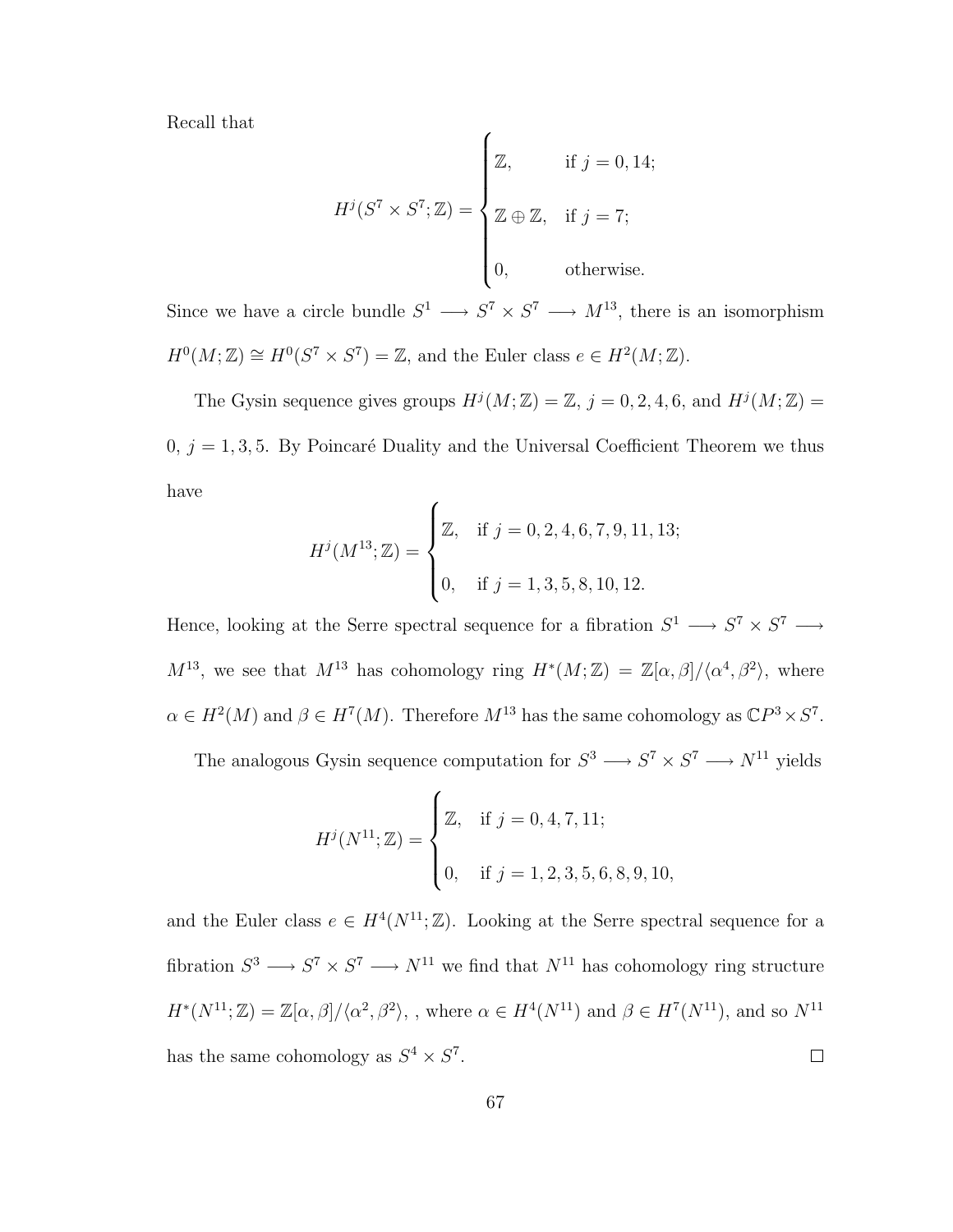Before we continue we prove an easy lemma which will prove useful in the topological computations to follow.

**Lemma 5.4.2.** Consider a triple  $(r_1, r_2, r_3)$  such that  $\sum r_i = 0$ . Let  $\sigma_i(r)$  and  $\sigma_i(r^2)$  denote the i<sup>th</sup> elementary symmetric polynomials in  $r_1, r_2, r_3$  and  $r_1^2, r_2^2, r_3^2$ respectively. Then  $\sigma_1(r^2) = -2\sigma_2(r)$  and  $\sigma_2(r^2) = \sigma_2(r)^2$ .

*Proof.* Since  $\sigma_1(r) = \sum r_i = 0$  we have

$$
0 = \sigma_1(r)^2
$$
  
=  $(r_1^2 + r_2^2 + r_3^2) + 2(r_1r_2 + r_1r_3 + r_2r_3)$   
=  $\sigma_1(r^2) + 2\sigma_2(r)$ 

as desired. On the other hand

$$
\sigma_2(r)^2 - \sigma_2(r^2) = (r_1r_2 + r_1r_3 + r_2r_3)^2 - (r_1^2r_2^2 + r_1^2r_3^2 + r_2^2r_3^2)
$$
  
=  $2(r_1^2r_2r_3 + r_1r_2^2r_3 + r_1r_2r_3^2)$   
=  $2r_1r_2r_3(r_1 + r_2 + r_3)$   
= 0.

In [E1] (pages *vii* and 139), Eschenburg provides a beautiful diagram which explicitly describes the embedding of the root system  $G_2$  into  $B_3$ . Recall that  $B_3$  is the root system corresponding to the Lie algebra  $\mathfrak{so}(7)$  and is given by

 $\Box$ 

$$
B_3 = \{ \pm t_i \mid 1 \le i \le 3 \} \cup \{ \pm (t_i \pm t_j) \mid 1 \le i < j \le 3 \}.
$$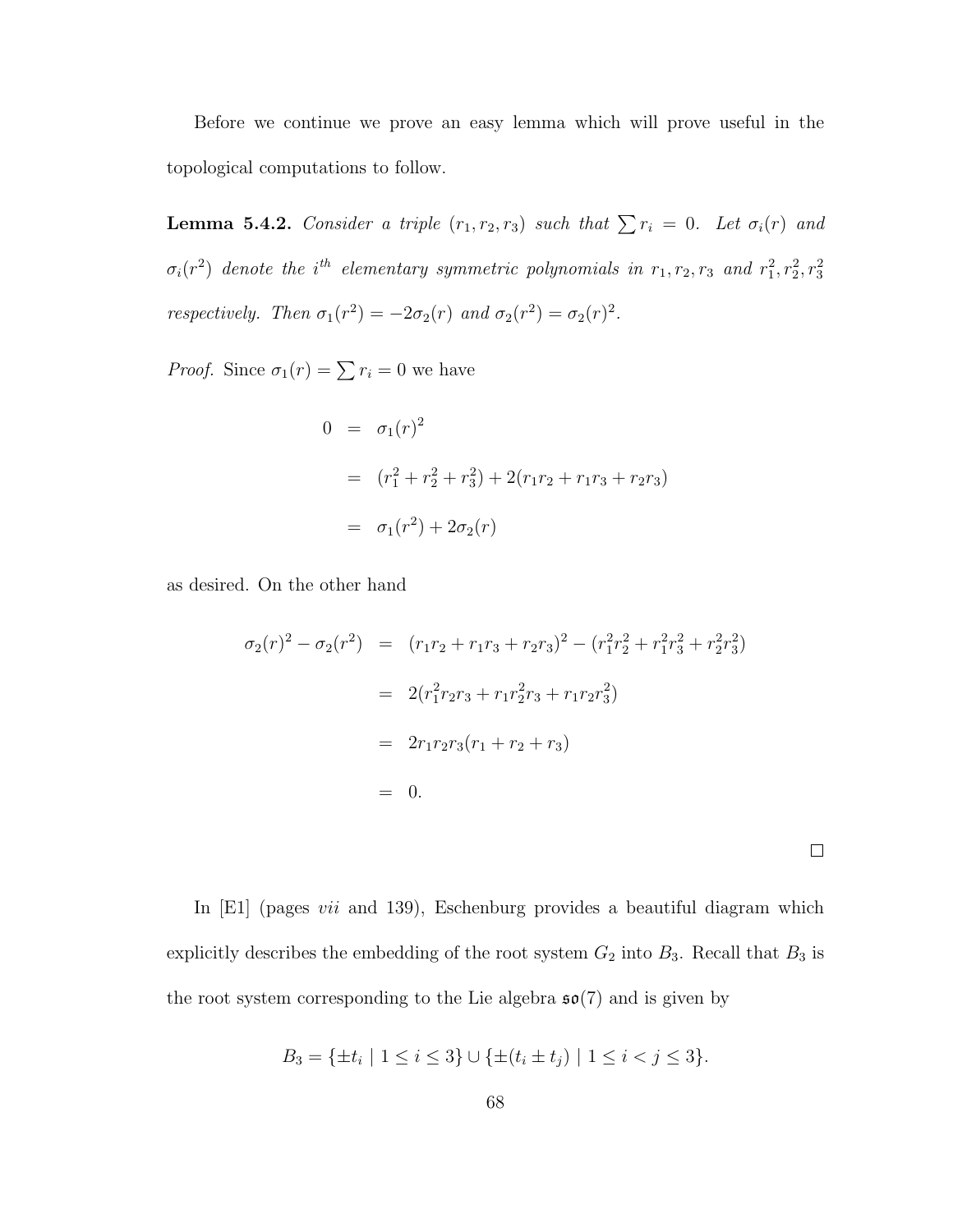The root system  $G_2$  lies on a hypersurface in Span  $\{B_3\}$  and is given by

$$
G_2 = \{ \pm s_i \mid 1 \le i \le 3 \} \cup \{ \pm (s_i - s_j) \mid 1 \le i < j \le 3 \},\
$$

where  $s_i = \frac{1}{3}$  $\frac{1}{3}(2t_i - t_j - t_k), \{i, j, k\} = \{1, 2, 3\}.$  Notice that  $\sum s_i = 0$  and that  $s_i-s_j = t_i-t_j \in B_3$ . Furthermore,  $s_i$  is the projection of  $t_i \in B_3$  and  $-(t_j+t_k) \in B_3$ onto the hypersurface containing  $G_2$ .

Since the Lie group  $G_2$  is simply connected and has no centre, we see that the inclusions

$$
\exp^{-1}(I)
$$
 = integral lattice of  $G_2 \subset$  root lattice of  $G_2 \subset$  weight lattice of  $G_2$ 

are in fact equalities. Therefore, by our above discussion of the roots of  $G_2$ , the integral and weight lattices of  $G_2$  are spanned by  $\{s_i \mid 1 \leq i \leq 3\}, \sum s_i = 0$ . Thus by an abuse of notation we may assume that  $\{s_i \mid 1 \leq i \leq 3\}, \sum s_i = 0$ , spans  $H^1(T_{G_2};\mathbb{Z}) = \text{Hom}(\Gamma,\mathbb{Z})$ , where  $T_{G_2}$  is a maximal torus of  $G_2$  and  $\Gamma$  is the integral lattice of  $G_2$ .

Recall that Lemma 5.2.2 showed that

$$
M^{13} := SO(8)/\!/(S^1 \times G_2)
$$

is a quotient of  $S^7 \times S^7$  by a particular  $S^1$  action.

**Theorem 5.4.3.** The first Pontrjagin class of  $M^{13}$  is

$$
p_1(M^{13}) = 2\alpha^2
$$

where  $\alpha$  is a generator of  $H^2(M^{13}; \mathbb{Z}_p) = \mathbb{Z}_p$ , p prime,  $p \geq 3$ .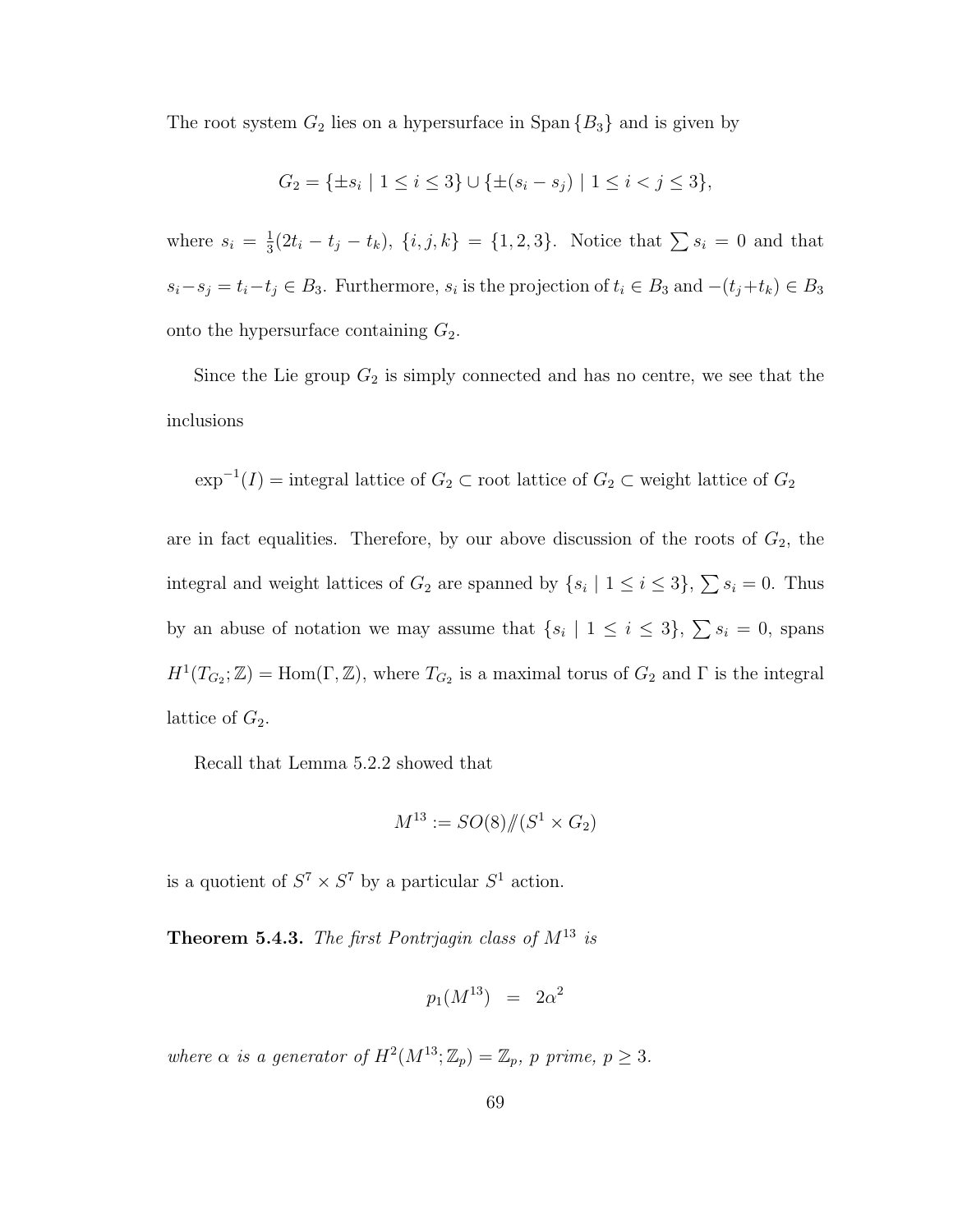Before we provide the proof we remark that, in terms of integral cohomology, the theorem tells us only that  $p_1(M^{13})$  is not divisible by any primes  $p \geq 3$ . Thus  $p_1(M^{13}) = \pm 2^k \in \mathbb{Z} = H^4(M^{13}),$  for some  $k \in \mathbb{Z}, k \geq 0$ . Since  $p(M \times N) =$  $p(M) \otimes p(N)$ ,  $p(S^n) = 1$ , and  $p(\mathbb{C}P^n) = (1 + \beta^2)^{n+1}$ , where  $\beta$  is the generator of  $H^2(\mathbb{C}P^n;\mathbb{Z})$ , we find that  $p_1(\mathbb{C}P^3 \times S^7) = 4(\beta \otimes 1)^2$ . Therefore we are unable to distinguish  $M^{13}$  and  $\mathbb{C}P^3 \times S^7$  using the theorem.

Proof of Theorem 5.4.3. We follow the techniques developed in [BH], [E2] and [Si] (see also [FZ1]). Our strategy is to compute the first Pontrjagin class of the quotient  $M^{13}$  using the descriptions given in Lemma 5.2.2 as biquotients of  $SO(8)$ by  $S^1 \times G_2$ .

Let  $G = SO(8)$ . Define the inclusions

$$
f_q: H := S_q^1 \quad \hookrightarrow \quad G
$$
  

$$
R(u) \quad \longmapsto \quad \begin{pmatrix} R(q_1u) & & & \\ & R(q_2u) & & \\ & & R(q_3u) & \\ & & & R(q_4u) \end{pmatrix}
$$

where  $q = (q_1, q_2, q_3, q_4) \in \mathbb{Z}^4$ , and

$$
g: K := G_2 \hookrightarrow G
$$

given by the embedding of  $G_2$  into  $SO(7) \subset SO(8)$ . For a general Lie group L, let  $E_L$  denote a contractible space on which  $L$  acts freely, and denote the classifying space  $E_L/L$  by  $B_L$ . For the sake of notation we denote a product of Lie groups  $L_1 \times L_2$  by  $L_1L_2$ .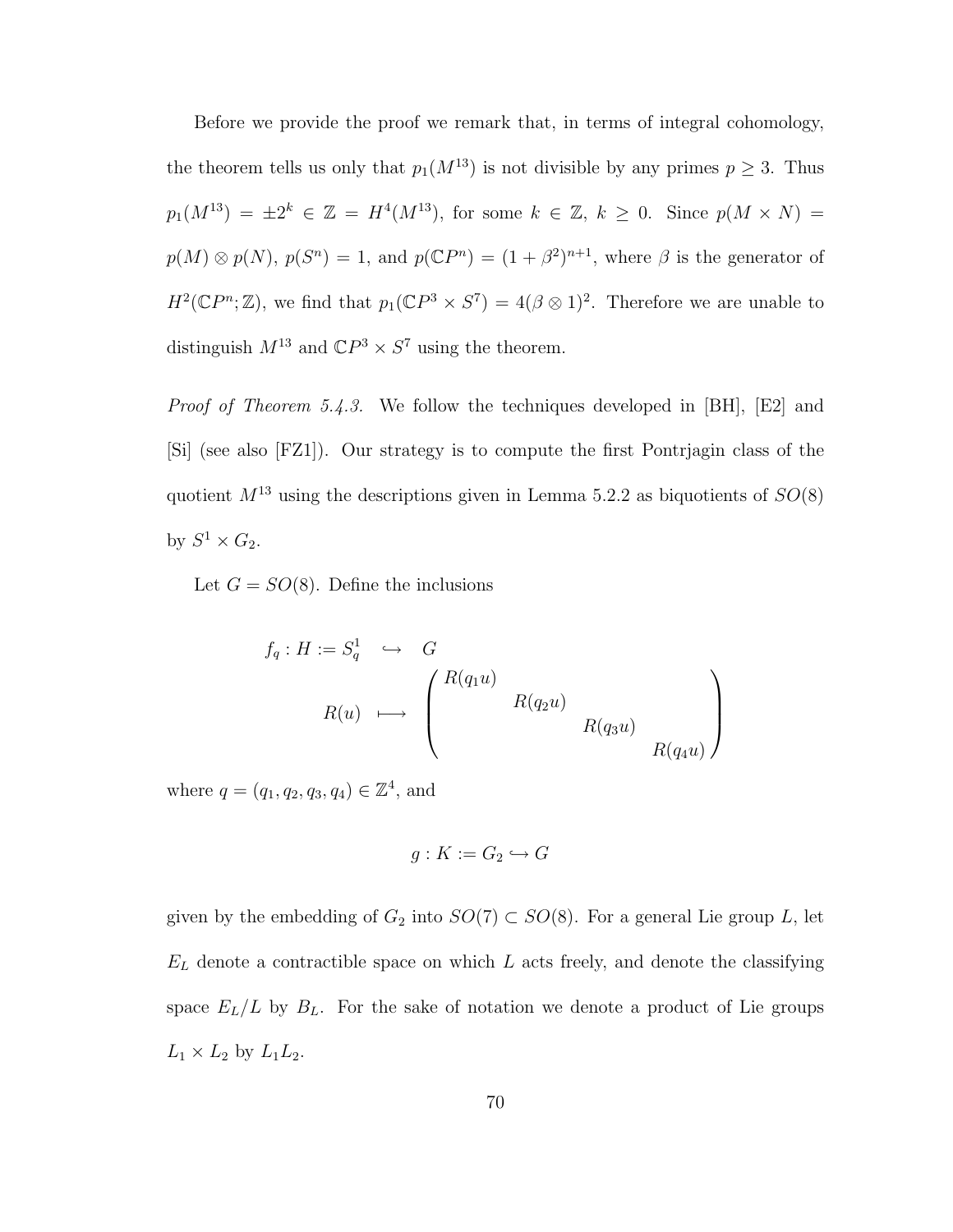Consider the following commutative diagram of fibrations

$$
G \times E_{GG} \longrightarrow G \times E_{GG}
$$
\n
$$
\downarrow \qquad (5.4.1)
$$
\n
$$
G \times_{HK} E_{GG} \xrightarrow{\varphi_G} G \times_{GG} E_{GG} = B_{\Delta G}
$$
\n
$$
\downarrow \qquad \qquad \downarrow \qquad \qquad \downarrow
$$
\n
$$
B_H \times B_K \xrightarrow{\varphi_G} B_G \times B_G
$$
\n
$$
(5.4.1)
$$

where  $\varphi_G$ ,  $\varphi_K$ , and  $\varphi_H$  are the respective classifying maps, and  $\Delta: G \longrightarrow GG$ denotes the diagonal embedding. Now, since projection onto the first factor in each case is a homotopy equivalence, we have  $G \simeq G \times E_{GG}$  and  $H \backslash G/K \simeq G \times_{HK} E_{GG}$ . Thus, up to homotopy, we can consider the diagram as



Recall that  $SO(8)$  and  $G_2$  have torsion in their cohomology for coefficients in  $\mathbb Z$  and  $\mathbb{Z}_2$  (see [MT]). Therefore, using  $\mathbb{Z}_p$  coefficients with  $p \geq 3$  and prime, we have

> $H^*(G; \mathbb{Z}_p) = \Lambda(y_1, y_2, y_3, y_4), \quad y_1 \in H^3, y_2, y_4 \in H^7, y_3 \in H^{11},$  $H^*(K; \mathbb{Z}_p) = \Lambda(x_1, x_2), \quad x_1 \in H^3, x_2 \in H^{11},$  $H^*(H; \mathbb{Z}_p) = \Lambda(u), \quad u \in H^1.$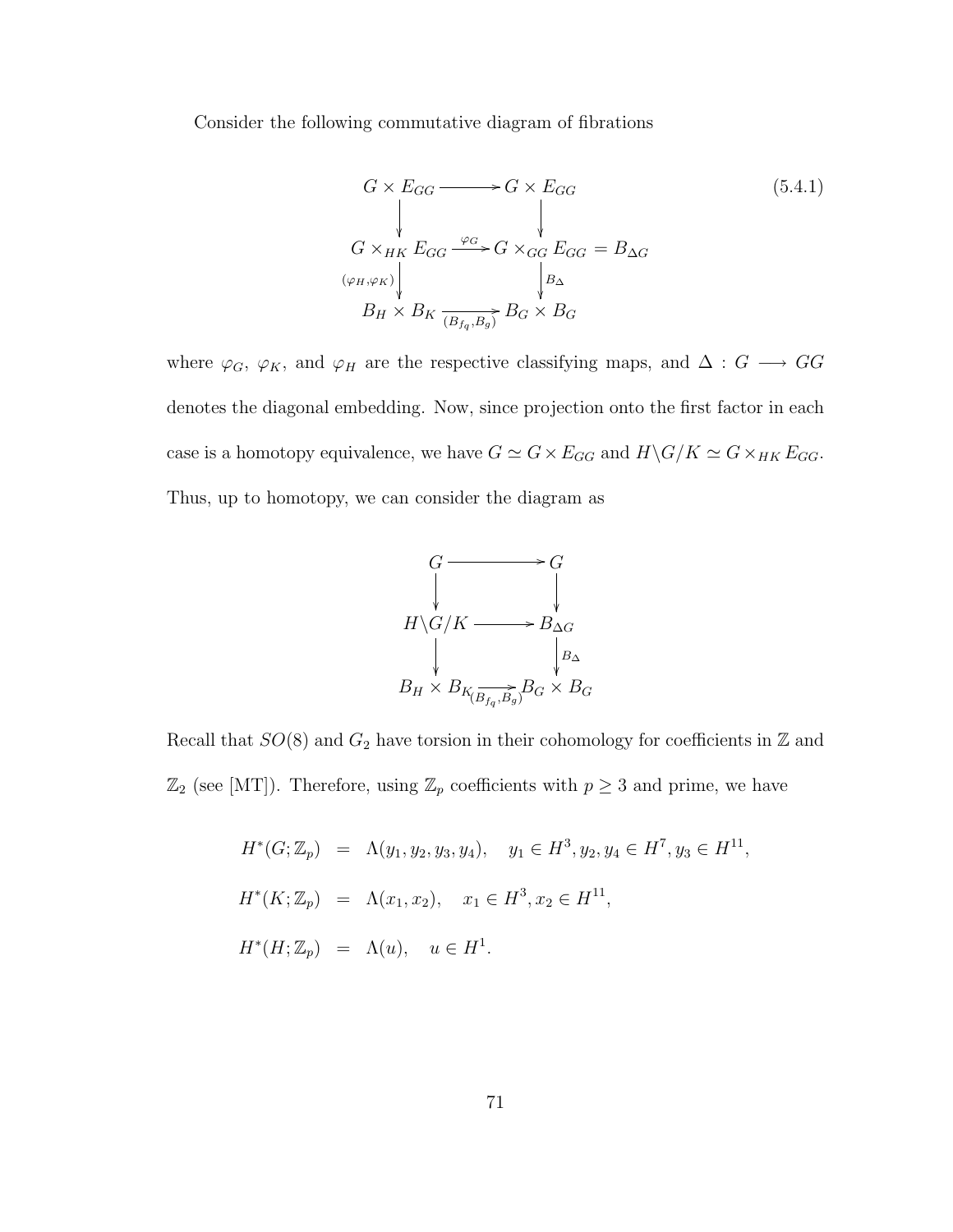Hence

$$
H^*(B_G; \mathbb{Z}_p) = \mathbb{Z}_p[\bar{y}_1, \bar{y}_2, \bar{y}_3, \bar{y}_4], \quad \bar{y}_1 \in H^4, \bar{y}_2, \bar{y}_4 \in H^8, \bar{y}_3 \in H^{12}
$$
  

$$
H^*(B_K; \mathbb{Z}_p) = \mathbb{Z}_p[\bar{x}_1, \bar{x}_2], \quad \bar{x}_1 \in H^4, \bar{x}_2 \in H^{12}
$$
  

$$
H^*(B_H; \mathbb{Z}_p) = \mathbb{Z}_p[\bar{u}], \quad \bar{u} \in H^2,
$$

where  $\bar{y}_i$ ,  $\bar{x}_j$  and  $\bar{u}$  denote the transgressions of  $y_i$ ,  $x_j$  and u respectively.

Let  $T_G$  and  $T_K$  be the maximal tori of G and K, with coordinates  $(t_1, t_2, t_3, t_4)$ and  $(s_1, s_2, s_3)$ ,  $\sum s_i = 0$ , respectively. By an abuse of notation we will identify  $t_i$  and  $s_j$  with the elements  $t_i \in H^1(T_G)$  and  $s_j \in H^1(T_K)$ . Hence  $\bar{t}_i \in H^2(B_{T_G})$ ,  $\bar{s}_j \in H^2(B_{T_K})$ . Since G and K do not have any torsion in their cohomologies we have

$$
H^*(B_G) = H^*(B_{T_G})^{W_G} = \mathbb{Z}_p[\bar{t}_1, \dots, \bar{t}_4]^{W_G} \text{ and}
$$
  

$$
H^*(B_K) = H^*(B_{T_K})^{W_K} = \mathbb{Z}_p[\bar{s}_1, \bar{s}_2, \bar{s}_3]^{W_K}
$$

where  $W_L$  denotes the Weyl group of  $L$ .

 $W_G$  acts on  $H^*(B_{T_G})$  via permutations in  $\bar{t}_i$  and an even number of sign changes. Therefore a basis for  $H^*(B_{T_G})^{W_G}$  is given by elementary symmetric polynomials  $\sigma_i(\vec{t}^2) := \sigma_i(\vec{t}_1^2,\ldots,\vec{t}_4^2), \; i = 1,2,3, \text{ and } \bar{t}_1\bar{t}_2\bar{t}_3\bar{t}_4. \text{ Hence we choose } \bar{y}_i = \sigma_i(\vec{t}^2),$  $i = 1, 2, 3, \text{ and } \bar{y}_4 = \bar{t}_1 \bar{t}_2 \bar{t}_3 \bar{t}_4.$ 

 $W_{G_2} = W_K$  is the dihedral group of order twelve. Its action on the root system  $G_2$  is by rotations of  $\frac{\pi}{3}$  and by reflections through the horizontal axis. Therefore, given our description of the root system of  $G_2$  above,  $W_K$  acts on  $H^*(B_{T_K})$  via per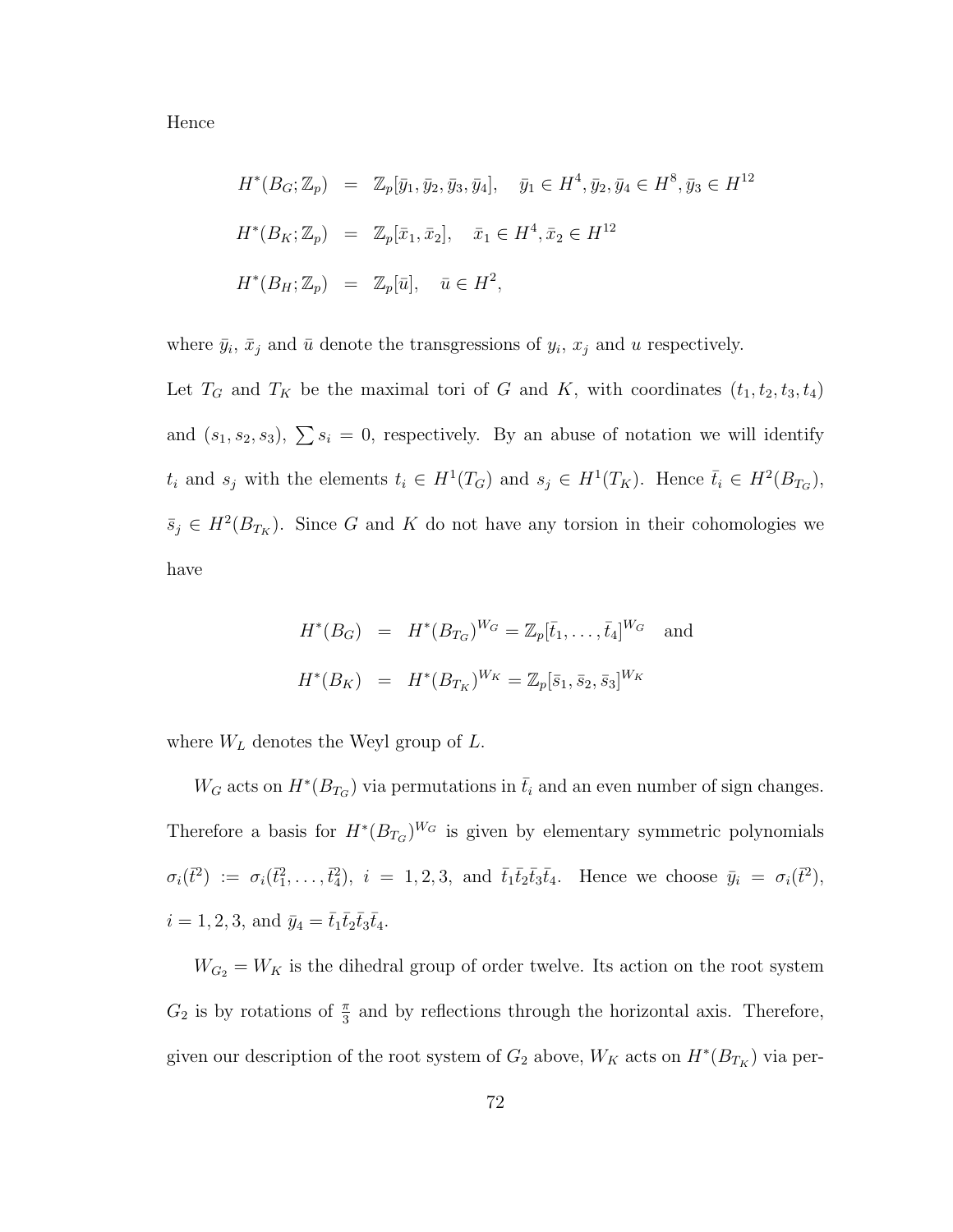mutations in  $\bar{s}_i$  and a simultaneous sign change of all  $\bar{s}_i$ . Thus we see that elements of  $H^*(B_{T_K})$  which are invariant under  $W_K$  are given by sums and products of the elementary symmetric polynomials  $\sigma_2(\bar{s}) := \sigma_2(\bar{s}_1, \bar{s}_2, \bar{s}_3)$  and  $\sigma_i(\bar{s}^2) := \sigma_i(\bar{s}_1^2, \bar{s}_2^2, \bar{s}_3^2)$ ,  $i = 1, 2, 3$ . However, since  $\sum s_i = 0$ , Lemma 5.4.2 shows that a basis for  $H^*(B_{T_K})^{W_K}$ is given by the symmetric polynomials  $\sigma_i(\bar{s}^2)$ ,  $i = 1, 3$ . Thus we identify  $\bar{x}_1 = \sigma_1(\bar{s}^2)$ and  $\bar{x}_2 = \sigma_3(\bar{s}^2)$ .

Therefore we have

$$
H^*(B_G; \mathbb{Z}_p) = \mathbb{Z}_p[\sigma_1(\bar{t}^2), \sigma_2(\bar{t}^2), \sigma_3(\bar{t}^2), \bar{t}_1 \bar{t}_2 \bar{t}_3 \bar{t}_4], \tag{5.4.2}
$$

$$
H^*(B_K; \mathbb{Z}_p) = \mathbb{Z}_p[\sigma_1(\bar{s}^2), \sigma_3(\bar{s}^2)]. \tag{5.4.3}
$$

Let  $h : L_1 \longrightarrow L_2$  be a homomorphism of Lie groups. Then the commutative diagram



induces a commutative diagram

$$
B_{L_1} \xrightarrow{B_h} B_{L_2}
$$
\n
$$
\uparrow
$$
\n
$$
B_{T_{L_1}} \xrightarrow{B_h} B_{T_{L_2}}
$$
\n
$$
(5.4.4)
$$

which in turn induces the commutative diagram

$$
H^*(B_{L_1}) \xleftarrow{\langle B_h \rangle^*} H^*(B_{L_2})
$$
\n
$$
\downarrow
$$
\n
$$
H^*(B_{T_{L_1}}) \xleftarrow{\langle B_h \rangle^*} H^*(B_{T_{L_2}})
$$
\n
$$
(5.4.5)
$$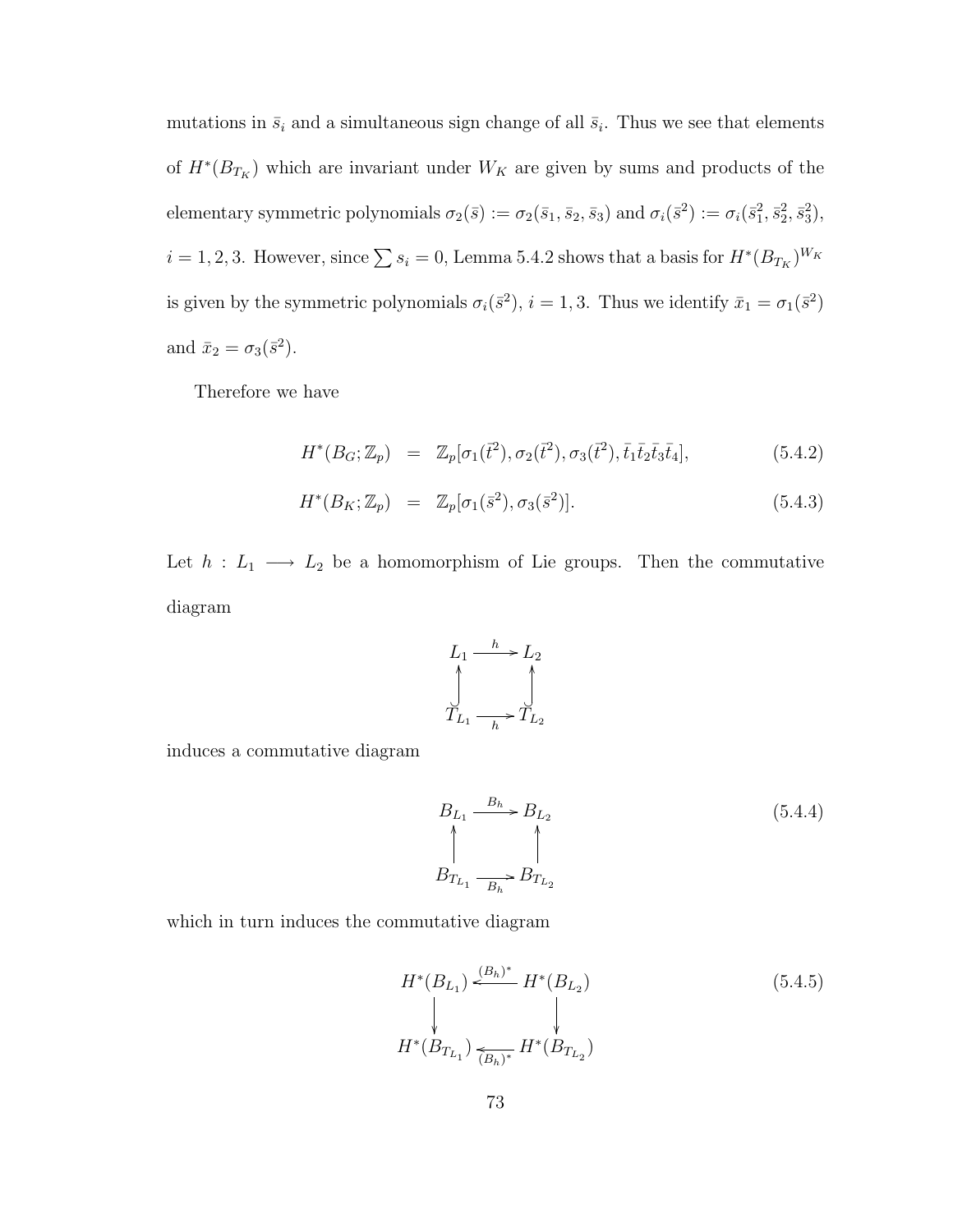Recall that

$$
H^*(B_{GG}) = H^*(B_G) \otimes H^*(B_G) = H^*(B_{T_G})^{W_G} \otimes H^*(B_{T_G})^{W_G}
$$
  
=  $\mathbb{Z}_p[\bar{t}_1, \dots, \bar{t}_4]^{W_G} \otimes \mathbb{Z}_p[\bar{t}_1, \dots, \bar{t}_4]^{W_G}$   
=  $\mathbb{Z}_p[\bar{y}_1, \bar{y}_2, \bar{y}_3, \bar{y}_4] \otimes \mathbb{Z}_p[\bar{y}_1, \bar{y}_2, \bar{y}_3, \bar{y}_4],$ 

where  $\mathbb{Z}_p[\bar{y}_1, \bar{y}_2, \bar{y}_3, \bar{y}_4] = \mathbb{Z}_p[\sigma_1(\bar{t}^2), \sigma_2(\bar{t}^2), \sigma_3(\bar{t}^2), \bar{t}_1\bar{t}_2\bar{t}_3\bar{t}_4]$  as before. Consider the diagonal embedding  $\Delta: G \hookrightarrow GG$ . In coordinates  $\Delta|_{T_G}$  is given by  $t_i \longmapsto (t_i, t_i)$ ,  $i = 1, \ldots, 4$ . We have commutative diagrams as in  $(5.4.4)$  and  $(5.4.5)$ . Now

$$
\Delta^*: H^1(T_G) \otimes H^1(T_G) \longrightarrow H^1(T_G)
$$
  

$$
t_i \otimes 1 \longmapsto t_i
$$
  

$$
1 \otimes t_i \longmapsto t_i,
$$

which in turn implies

$$
(B_{\Delta})^* : H^2(B_{T_G}) \otimes H^2(B_{T_G}) \longrightarrow H^2(B_{T_G})
$$
  

$$
\bar{t}_i \otimes 1 \longmapsto \bar{t}_i
$$
  

$$
1 \otimes \bar{t}_i \longmapsto \bar{t}_i.
$$

Therefore,

$$
(B_{\Delta})^* : H^*(B_{GG}) \longrightarrow H^*(B_G)
$$
  

$$
\bar{y}_i \otimes 1 \longmapsto \bar{y}_i
$$
  

$$
1 \otimes \bar{y}_i \longmapsto \bar{y}_i.
$$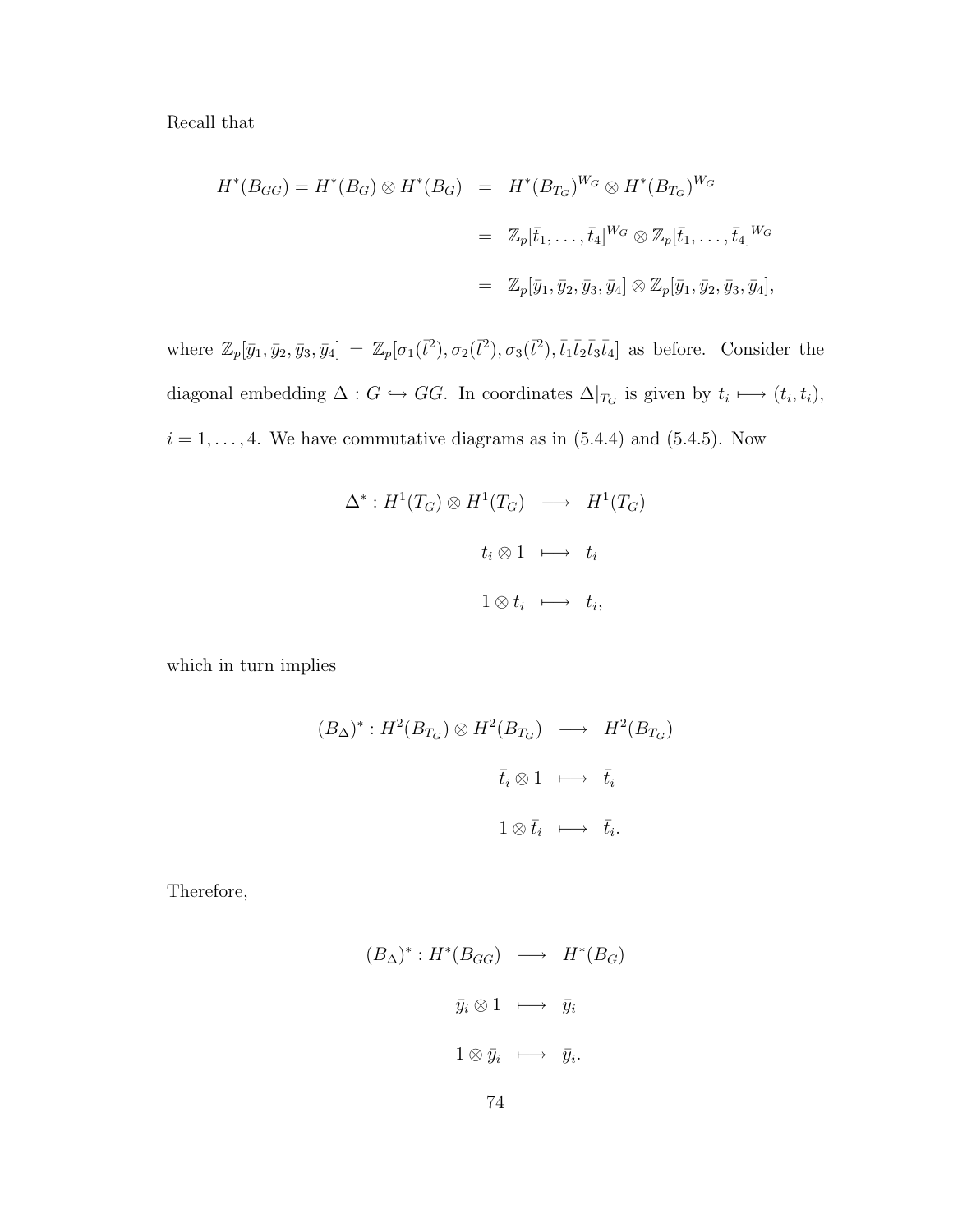Since the diagram (5.4.1) is commutative we see that

$$
\varphi_G^*(\bar{y}_i) = \varphi_G^*((B_\Delta)^*(\bar{y}_i \otimes 1)) = \varphi_H^*((B_{f_q})^*(\bar{y}_i)), \text{ and}
$$
  

$$
\varphi_G^*(\bar{y}_i) = \varphi_G^*((B_\Delta)^*(1 \otimes \bar{y}_i)) = \varphi_K^*((B_g)^*(\bar{y}_i)).
$$

Consider now  $f_q: H := S_q^1 \hookrightarrow G$  as above. In coordinates  $f_q$  is given by

$$
u \longmapsto (q_1u, \ldots, q_4u).
$$

We get commutative diagrams as in (5.4.4) and (5.4.5). Now

$$
(f_q)^* : H^1(T_G) \longrightarrow H^1(S_q^1)
$$
  

$$
t_i \longmapsto q_i u,
$$

which implies that

$$
(B_{f_q})^* : H^2(B_{T_G}) \longrightarrow H^2(B_{S_q^1})
$$
  

$$
\overline{t}_i \longmapsto q_i \overline{u}.
$$

Therefore, letting  $q^2 := (q_1^2, \ldots, q_4^2)$ , we have

$$
(B_{f_q})^* : H^*(B_G) \longrightarrow H^*(B_{S_q^1})
$$
  

$$
\bar{y}_i \longmapsto \sigma_i(q^2)\bar{u}^{2i}, \quad i = 1, 2, 3,
$$
 (5.4.6)  

$$
\bar{y}_4 \longmapsto \sigma_4(q)\bar{u}^4.
$$

On the other hand, now consider  $g: K := G_2 \hookrightarrow G \subset SO(8)$  as above. In particular,  $g|_{T_K}: T_K \longrightarrow T_G$ , and examining  $T_K$  as in (5.1.3) we see that in coordinates  $g|_{T_K}$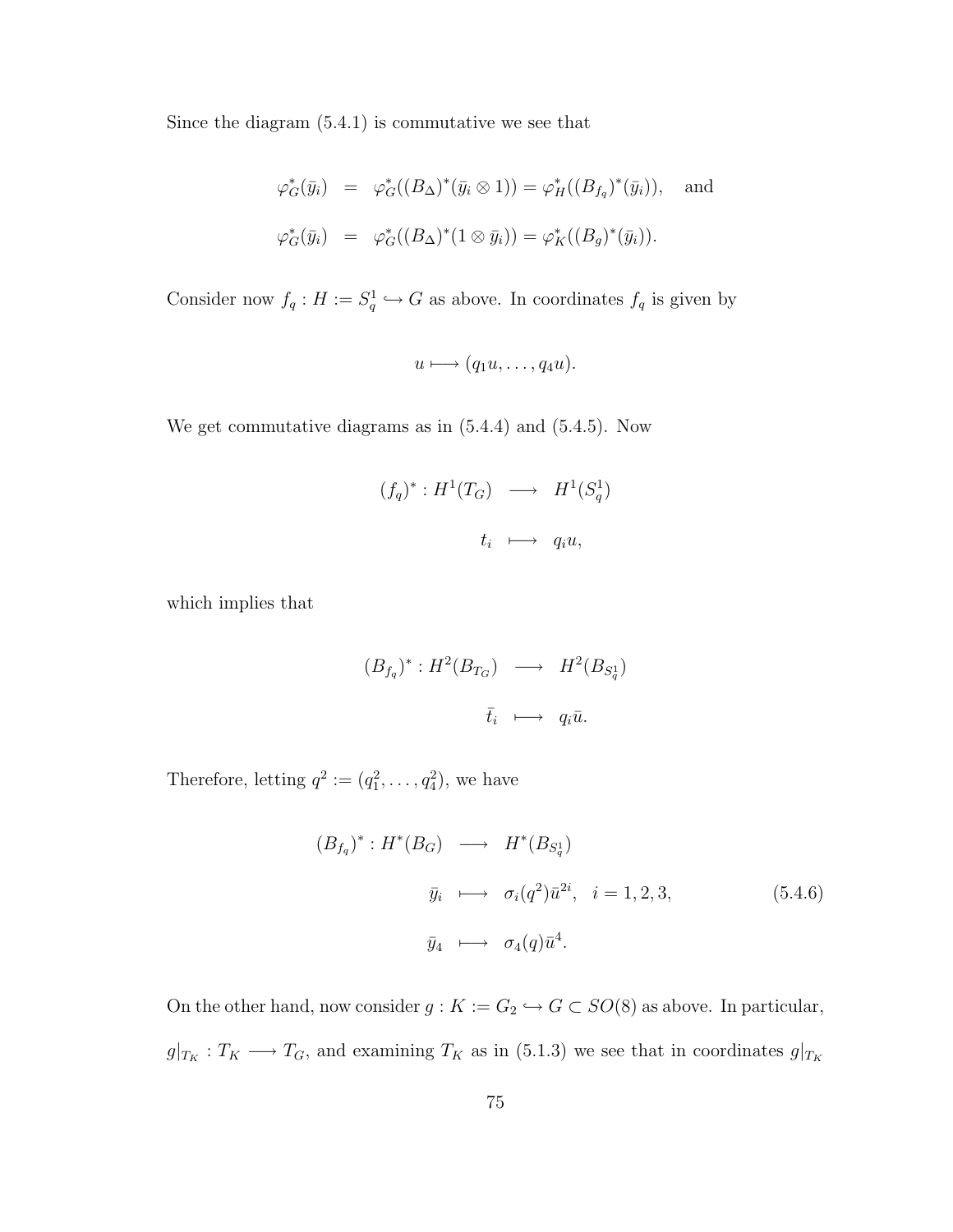is given by  $(s_1, s_2, s_3) \longmapsto (0, s_1, s_2, -s_3), \sum s_i = 0$ . Again we get commutative diagrams as in  $(5.4.4)$  and  $(5.4.5)$ . Now

$$
(g|_{T_K})^* : H^1(T_G) \longrightarrow H^1(T_K)
$$
  

$$
t_1 \longmapsto 0,
$$
  

$$
t_i \longmapsto s_{i-1}, \quad i = 2, 3,
$$
  

$$
t_4 \longmapsto -s_3
$$

and hence

$$
(B_{g|_{T_K}})^* : H^2(B_{T_G}) \longrightarrow H^2(B_{T_K})
$$
  

$$
\bar{t}_1 \longmapsto 0,
$$
  

$$
\bar{t}_i \longmapsto \bar{s}_{i-1}, \quad i = 2, 3,
$$
  

$$
\bar{t}_4 \longmapsto -\bar{s}_3
$$

Therefore we have

$$
(B_g)^* : H^*(B_G) \longrightarrow H^*(B_K)
$$
  
\n
$$
\bar{y}_1 \longrightarrow \sigma_1(\bar{s}^2) = \bar{x}_1,
$$
  
\n
$$
\bar{y}_2 \longrightarrow \sigma_2(\bar{s}^2),
$$
  
\n
$$
\bar{y}_3 \longrightarrow \sigma_3(\bar{s}^2) = \bar{x}_2,
$$
  
\n
$$
\bar{y}_4 \longrightarrow 0.
$$
  
\n(5.4.7)

Thus  $(B_g)^*(\bar{y}_1) = \bar{x}_1$  and  $(B_g)^*(\bar{y}_3) = \bar{x}_2$ .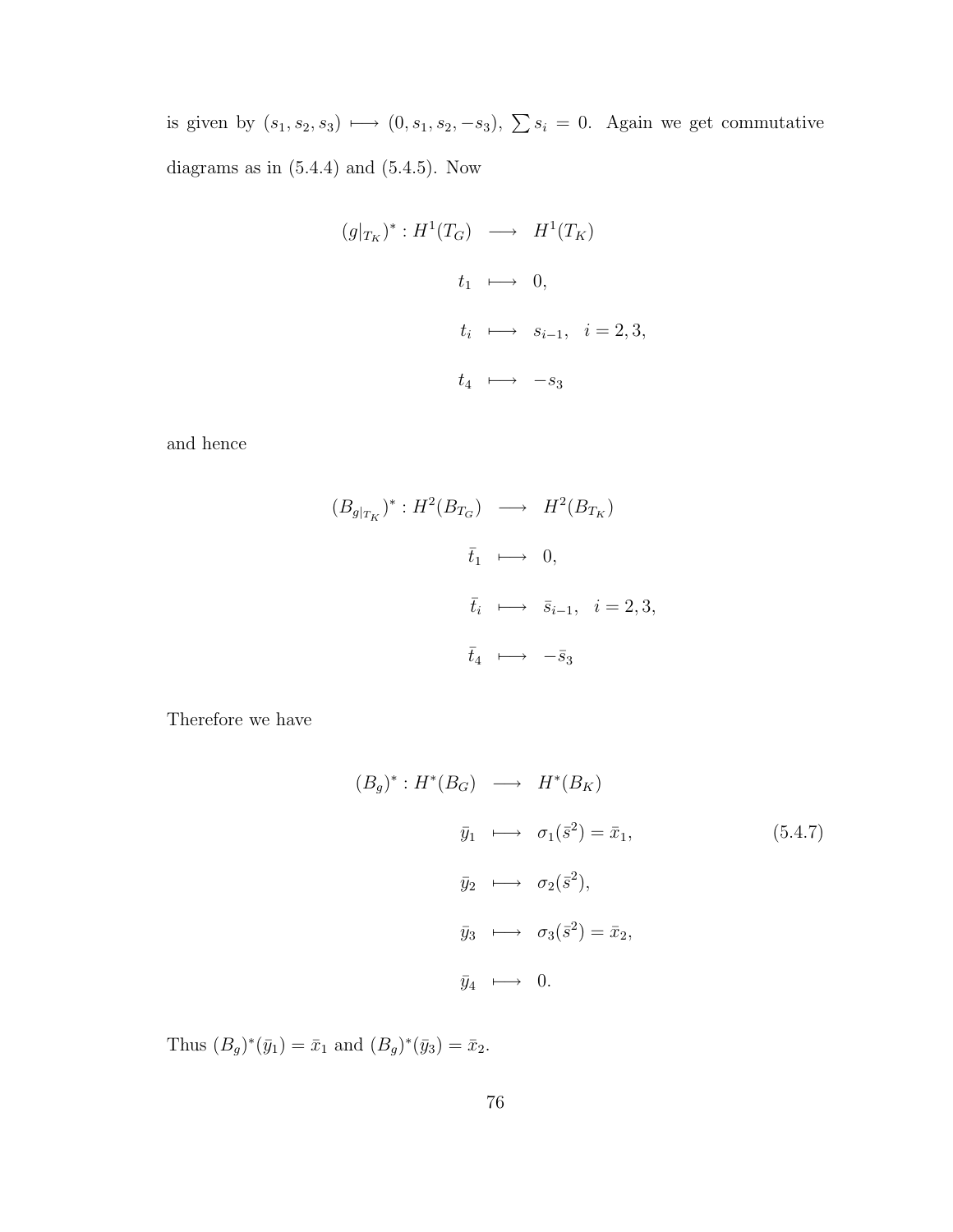We are now in a position to compute the Pontriagin class of  $H\backslash G/K$ , and in particular  $p_1$ . Let  $\tau$  be the tangent bundle of  $H\backslash G/K$ . In [Si] the following vector bundles over  $H\backslash G/K$  were introduced. Let  $\alpha_H := (G/K) \times_H \mathfrak{h}$ , where H acts on  $G/K$  on the left, and on h via Ad<sub>H</sub>. Let  $\alpha_K := (H \backslash G) \times_K \mathfrak{k}$ , where K acts on  $H \backslash G$ on the right, and on  $\mathfrak k$  via Ad<sub>K</sub>. Finally, let  $\alpha_G := ((H \backslash G) \times (G/K)) \times_G \mathfrak g$ , where G acts on  $(H\backslash G)\times (G/K)$  via  $(Hg_1, g_2K)\star g = (Hg_1g, g^{-1}g_2K)$ , and on g via Ad<sub>G</sub>. Since  $H \times K$  acts freely on G we have

$$
\tau\oplus\alpha_H\oplus\alpha_K=\alpha_G.
$$

Recall from [BH] that the Pontrjagin class of a homogeneous vector bundle  $\alpha_L$  =  $P\times_L V$  associated to the  $L\text{-principal bundle }P\longrightarrow B:=P/L$  is given by

$$
p(\alpha_L) = 1 + p_1(\alpha_L) + p_2(\alpha_L) + \cdots = \varphi_L^*(a), \quad a := \prod_{\alpha_i \in \Delta_L^+} (1 + \bar{\alpha}_i^2),
$$

where  $\Delta_L^+$  is the set of positive weights of the representation of L on V, and  $\varphi_L$ :  $B \longrightarrow B_L$  is the classifying map of the L-principal bundle. We have identified  $\alpha_i \in H^1(T_L) \cong H^2(B_{T_L}),$  and hence  $a \in H^*(B_{T_L})^{W_L} \cong H^*(B_L)$ 

In our case the vector bundles  $\alpha_H$ ,  $\alpha_K$ ,  $\alpha_G$  are associated to a principal bundle and the weights are the roots of the corresponding Lie group.

Since  $H = S^1$  we have  $p(\alpha_H) = 1$ , and since, if V, W are vector bundles over some manifold M,  $p(V \oplus W) = p(V) \smile p(W)$ , we have

$$
p(\tau)p(\alpha_K) = p(\alpha_G).
$$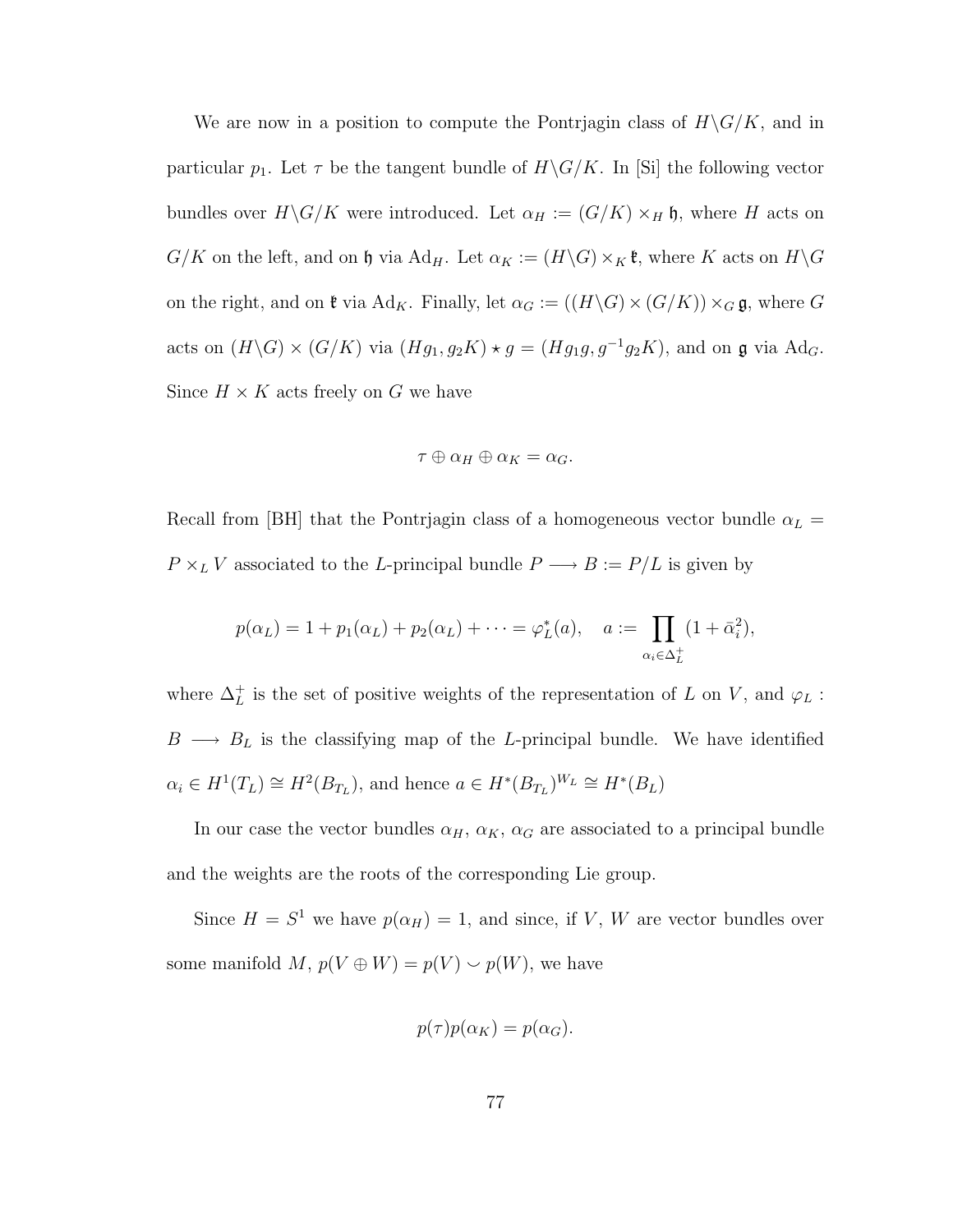By our discussion above and since inverses are well-defined in the polynomial algebra  $H^*(B_K)$  it follows that

$$
p(\tau) = \varphi_G^*(a)\varphi_K^*(b^{-1}),
$$

where  $a := \prod_{\alpha_i \in \Delta_G^+} (1 + \bar{\alpha}_i^2)$  and  $b := \prod_{\beta_j \in \Delta_K^+} (1 + \bar{\beta}_j^2)$ . In particular, note that

$$
p_1(\tau) = p_1(\alpha_G) - p_1(\alpha_K)
$$
  
=  $\varphi_G^* \left( \sum_{\alpha_i \in \Delta_G^+} \bar{\alpha}_i^2 \right) - \varphi_K^* \left( \sum_{\beta_j \in \Delta_K^+} \bar{\beta}_j^2 \right).$ 

The positive roots of  $G = SO(8)$  are  $t_i \pm t_j$ ,  $1 \leq i < j \leq 4$ . Hence

$$
\sum_{\alpha_i \in \Delta_G^+} \bar{\alpha}_i^2 = \sum_{1 \le i < j \le 4} \left( (\bar{t}_i - \bar{t}_j)^2 + (\bar{t}_i + \bar{t}_j)^2 \right)
$$
\n
$$
= 2 \sum_{1 \le i < j \le 4} (\bar{t}_i^2 + \bar{t}_j^2)
$$
\n
$$
= 6 \sum_{i=1}^4 \bar{t}_i^2
$$
\n
$$
= 6 \bar{y}_1.
$$

Now  $\varphi_G^*(\bar{y}_1) = \varphi_H^*((B_{f_q})^*(\bar{y}_1)) = \sigma_1(q^2)\varphi_H^*(\bar{u}^2)$ . Hence  $p_1(\alpha_G) = 6\sigma_1(q^2)\varphi_H^*(\bar{u}^2) \in$  $H^4(H\backslash G/K)$ .

From our earlier description of the roots of  $G_2$ , the positive roots of  $K = G_2$  are

$$
s_1, s_2, -s_3, s_1 - s_3, s_2 - s_1, s_2 - s_3,
$$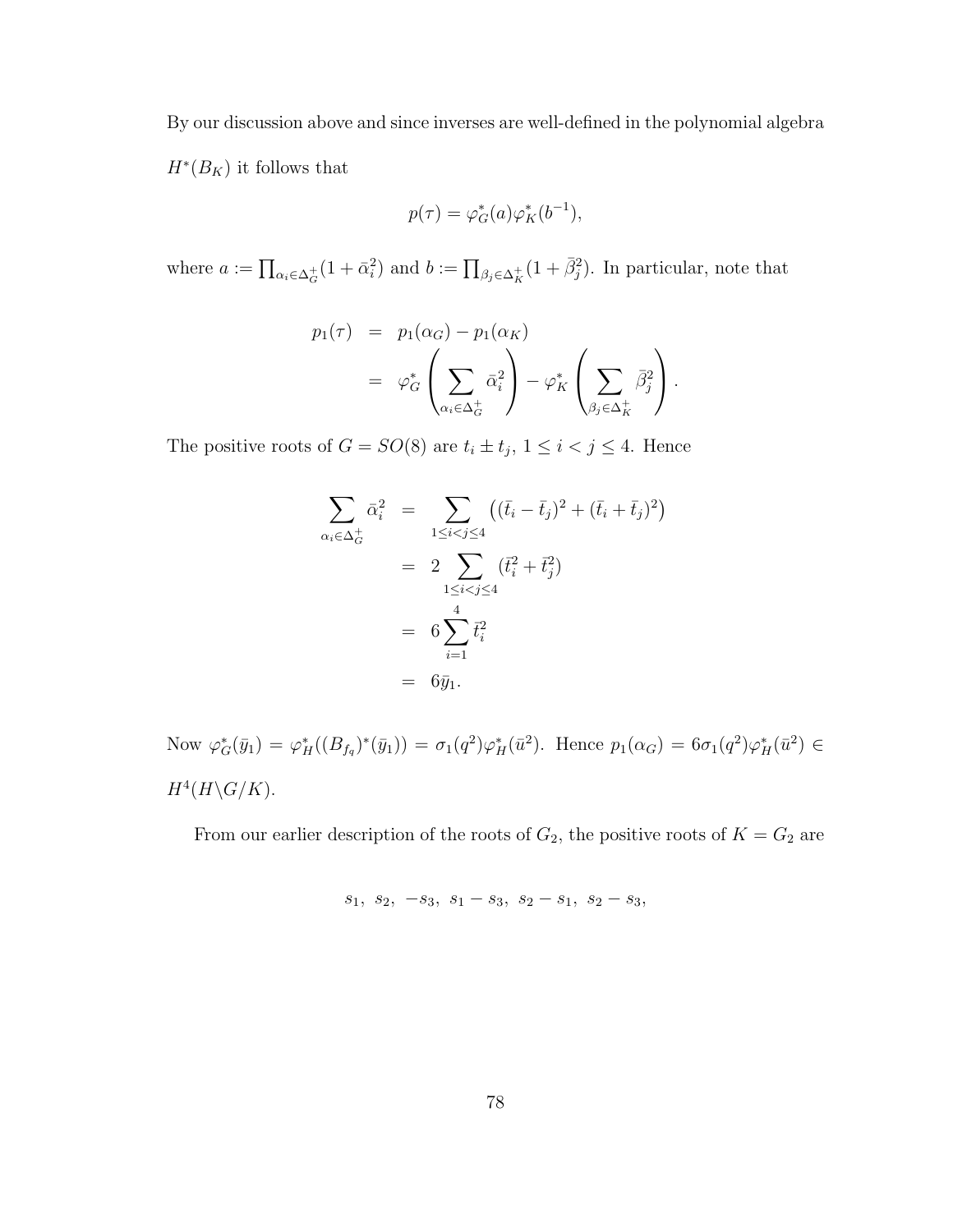where  $\sum s_i = 0$ . Then

$$
\sum_{\beta_j \in \Delta_K^+} \bar{\beta}_j^2 = \bar{s}_1^2 + \bar{s}_2^2 + \bar{s}_3^2 + (\bar{s}_1 - \bar{s}_3)^2 + (\bar{s}_2 - \bar{s}_1)^2 + (\bar{s}_2 - \bar{s}_3)^2
$$
  
\n
$$
= \sigma_1(\bar{s}^2) + (\bar{s}_1^2 + \bar{s}_3^2 - 2\bar{s}_1\bar{s}_3) + (\bar{s}_1^2 + \bar{s}_2^2 - 2\bar{s}_1\bar{s}_2) + (\bar{s}_2^2 + \bar{s}_3^2 - 2\bar{s}_2\bar{s}_3)
$$
  
\n
$$
= 3\sigma_1(\bar{s}^2) - 2\sigma_2(\bar{s})
$$
  
\n
$$
= 4\sigma_1(\bar{s}^2) \quad \text{by Lemma 5.4.2}
$$
  
\n
$$
= 4\bar{x}_1
$$

Thus, since

$$
\varphi_K^*(\bar{x}_1) = \varphi_K^*((B_g)^*(\bar{y}_1)) = \varphi_H^*((B_{f_q})^*(\bar{y}_1)) = \sigma_1(q^2)\varphi_H^*(\bar{u}^2),
$$

we have  $p_1(\alpha_K) = 4\sigma_1(q^2)\varphi_H^*(\bar{u}^2) \in H^4(H \backslash G/K)$ . Hence

$$
p_1(\tau) = p_1(\alpha_G) - p_1(\alpha_K)
$$
  
=  $2\sigma_1(q^2)\varphi_H^*(\bar{u}^2) \in H^4(H\backslash G/K)$ 

In our case we have  $q = (0, 0, 0, 1)$ . Therefore  $p_1(M^{13}) = p_1(\tau) = 2\varphi_H^*(\bar{u}^2)$ .

Consider the Serre spectral sequence for the fibration  $G \longrightarrow H\backslash G/K \longrightarrow B_{HK}.$ Notice that  $\bar{u} \in H^2(B_H) = H^2(B_{HK}) = E_2^{2,0}$  will survive until  $E_{\infty}$  since  $H^*(G)$ contains no elements of degree 1. Recall that the classifying map  $\varphi_H^*$  is the edge homomorphism

$$
\varphi_H^*: H^i(B_{HK}) = E_2^{i,0} \to E_\infty^{i,0} \hookrightarrow H^i(H \backslash G/K).
$$

Therefore, given Theorem 5.4.1,  $\varphi_H^*(\bar{u})$  is mapped to a non-zero element, i.e. a generator, of  $H^2(H \backslash G/K; \mathbb{Z}_p) = \mathbb{Z}_p$  and hence  $\varphi_H^*(\bar{u}^2) \neq 0$ .  $\Box$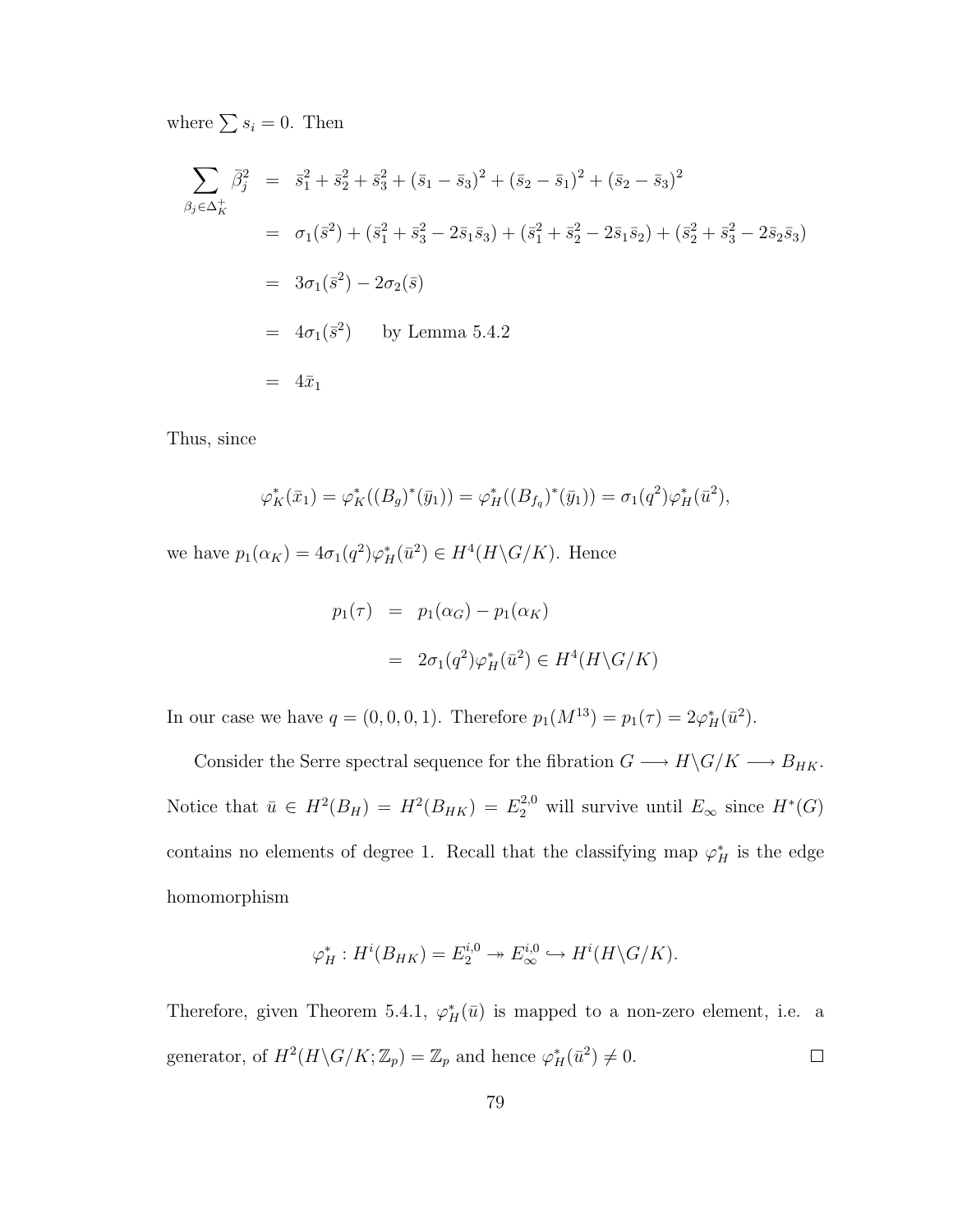Whilst we are as yet unable to distinguish  $M^{13}$  and  $\mathbb{C}P^3 \times S^7$ , we have more luck when we consider  $N^{11}$ .

**Theorem 5.4.4.** The manifold  $N^{11} = SO(8)/\mathbb{C}[SO(3) \times G_2]$  has first Pontrjagin class

$$
p_1(N^{11}) = \alpha,
$$

where  $\alpha$  is a generator of  $H^4(N^{11}; \mathbb{Z}_p) = \mathbb{Z}_p$ , p prime,  $p \geq 3$ .

*Proof.* We let G and K be as above,  $H = SO(3)$ , and retain the notation and techniques used in the proof of Theorem 5.4.3.

Again using  $\mathbb{Z}_p$  coefficients with  $p \geq 3$  and prime, we have

$$
H^*(G; \mathbb{Z}_p) = \Lambda(y_1, y_2, y_3, y_4), \quad y_1 \in H^3, y_2, y_4 \in H^7, y_3 \in H^{11},
$$
  

$$
H^*(K; \mathbb{Z}_p) = \Lambda(x_1, x_2), \quad x_1 \in H^3, x_2 \in H^{11},
$$
  

$$
H^*(H; \mathbb{Z}_p) = \Lambda(w), \quad w \in H^3.
$$

Hence

$$
H^*(B_G; \mathbb{Z}_p) = \mathbb{Z}_p[\bar{y}_1, \bar{y}_2, \bar{y}_3, \bar{y}_4], \quad \bar{y}_1 \in H^4, \bar{y}_2, \bar{y}_4 \in H^8, \bar{y}_3 \in H^{12}
$$
  

$$
H^*(B_K; \mathbb{Z}_p) = \mathbb{Z}_p[\bar{x}_1, \bar{x}_2], \quad \bar{x}_1 \in H^4, \bar{x}_2 \in H^{12}
$$
  

$$
H^*(B_H; \mathbb{Z}_p) = \mathbb{Z}_p[\bar{w}], \quad \bar{w} \in H^2,
$$

where  $\bar{y}_i$ ,  $\bar{x}_j$  and  $\bar{w}$  denote the transgressions of  $y_i$ ,  $x_j$  and  $w$  respectively.

Let  $T_H$  be the maximal tori of H with coordinate u. By an abuse of notation we will identify u with the element  $u \in H^1(T_H)$ . Hence  $\bar{u} \in H^2(B_{T_H})$ . Since G, K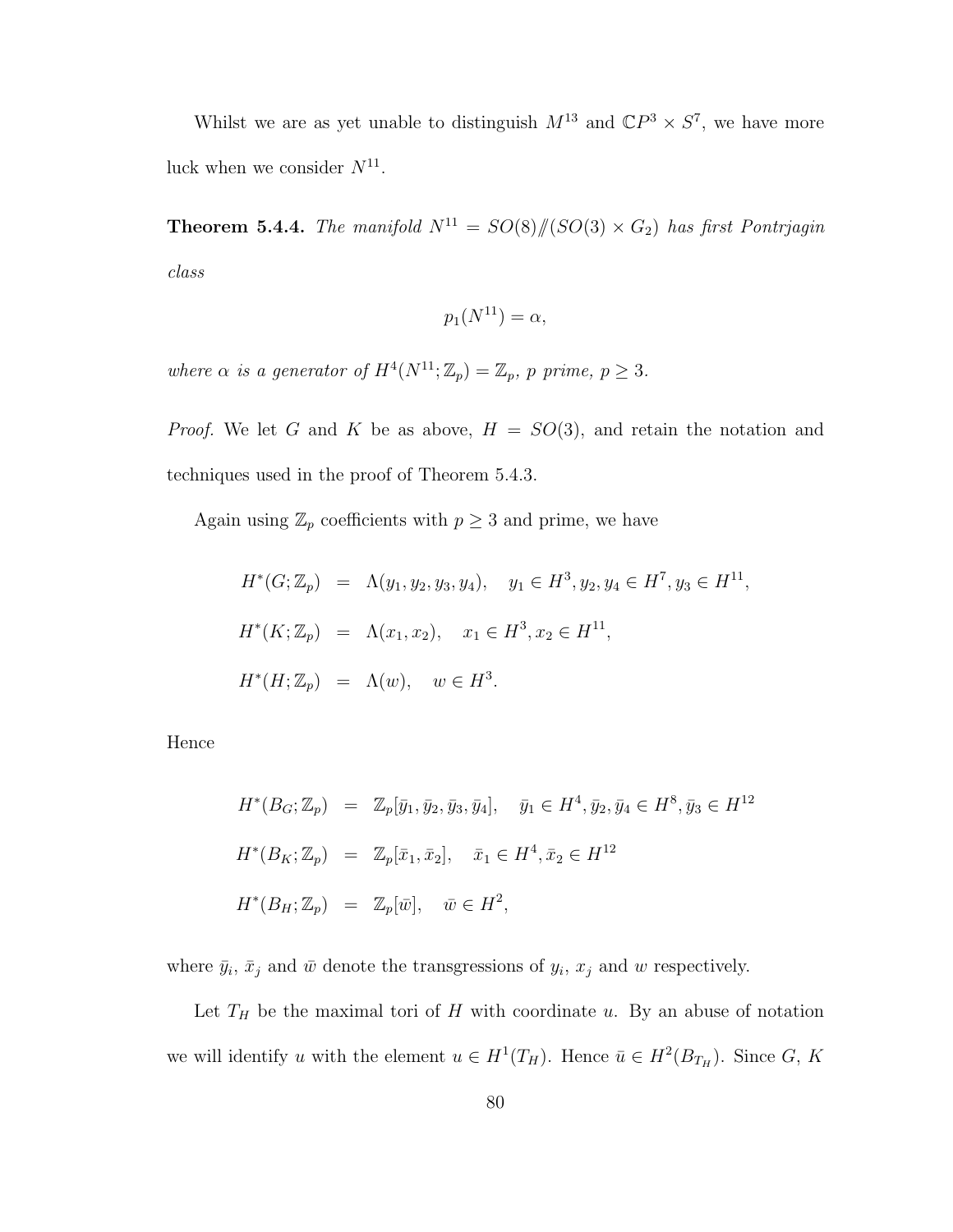and  $H$  do not have any torsion in their cohomologies we have

$$
H^*(B_G) = H^*(B_{T_G})^{W_G} = \mathbb{Z}_p[\bar{t}_1, \dots, \bar{t}_4]^{W_G},
$$
  

$$
H^*(B_K) = H^*(B_{T_K})^{W_K} = \mathbb{Z}_p[\bar{s}_1, \bar{s}_2, \bar{s}_3]^{W_K},
$$
 and  

$$
H^*(B_H) = H^*(B_{T_H})^{W_H} = \mathbb{Z}_p[\bar{u}]^{W_H},
$$

where  $W_L$  denotes the Weyl group of  $L$ .

 $W_G$  acts on  $H^*(B_{T_G})$  via permutations in  $\bar{t}_i$  and an even number of sign changes. Therefore a basis for  $H^*(B_{T_G})^{W_G}$  is given by elementary symmetric polynomials  $\sigma_i(\vec{t}^2) := \sigma_i(\vec{t}_1^2,\ldots,\vec{t}_4^2), \; i = 1,2,3, \text{ and } \bar{t}_1\bar{t}_2\bar{t}_3\bar{t}_4. \text{ Hence we choose } \bar{y}_i = \sigma_i(\vec{t}^2),$  $i = 1, 2, 3$ , and  $\bar{y}_4 = \bar{t}_1 \bar{t}_2 \bar{t}_3 \bar{t}_4$ .

Similarly, since  $W_K$  is the dihedral group of order twelve and acts on  $H^*(B_{T_K})$ via permutations in  $\bar{s}_i$  and a simultaneous sign change, a basis for  $H^*(B_{T_G})^{W_K}$ is given by the symmetric polynomials  $\sigma_i(\bar{s}^2) := \sigma_i(\bar{s}_1^2, \bar{s}_2^2, \bar{s}_3^2), i = 1, 3$ . Thus we identify  $\bar{x}_1 = \sigma_1(\bar{s}^2)$  and  $\bar{x}_2 = \sigma_3(\bar{s}^2)$ .

 $W_H$  acts on  $H^*(B_{T_H})$  via a sign change. Hence a basis for  $H^*(B_{T_H})^{W_H}$  is given by  $\bar{u}^2$ .

Therefore we have

$$
H^*(B_G; \mathbb{Z}_p) = \mathbb{Z}_p[\sigma_1(\bar{t}^2), \sigma_2(\bar{t}^2), \sigma_3(\bar{t}^2), \bar{t}_1\bar{t}_2\bar{t}_3\bar{t}_4], \tag{5.4.8}
$$

$$
H^*(B_K; \mathbb{Z}_p) = \mathbb{Z}_p[\sigma_1(\bar{s}^2), \sigma_3(\bar{s}^2)], \qquad (5.4.9)
$$

$$
H^*(B_H; \mathbb{Z}_p) = \mathbb{Z}_p[\bar{u}^2]. \tag{5.4.10}
$$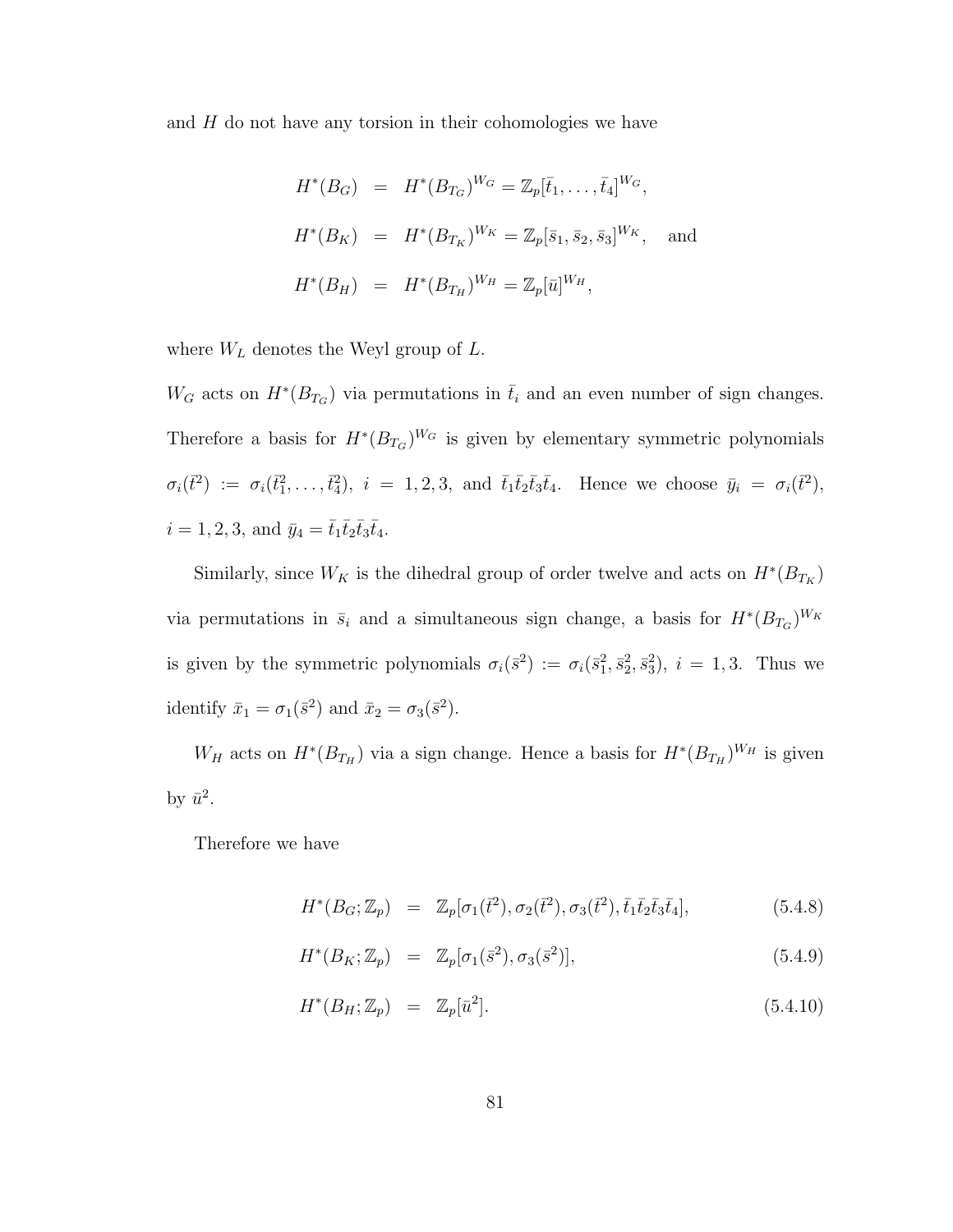Recall from the proof of Theorem 5.4.3 that

$$
\varphi_K^*((B_g)^*(\bar{y}_i)) = \varphi_G^*(\bar{y}_i) = \varphi_H^*((B_{f_q})^*(\bar{y}_i)).
$$

We have already computed  $(B_g)^*$  and  $(B_{f_q})^*$ , in particular for  $q = (0, 0, 0, 1)$ .

We may now compute the Pontrjagin classes of  $N^{11}$ , and in particular  $p_1$ . Given the vector bundles  $\alpha_G$ ,  $\alpha_K$  and  $\alpha_H$  defined as before,

$$
p_1(N^{11}) = p_1(\alpha_G) - p_1(\alpha_K) - p_1(\alpha_H)
$$
  
=  $\varphi_G^* \left( \sum_{\alpha_i \in \Delta_G^+} \alpha_i^2 \right) - \varphi_K^* \left( \sum_{\beta_j \in \Delta_K^+} \beta_j^2 \right) - \varphi_H^* \left( \sum_{\gamma_j \in \Delta_H^+} \gamma_j^2 \right).$ 

The positive roots of  $G = SO(8)$  are  $t_i \pm t_j$ ,  $1 \leq i \leq j \leq 4$ . We have already shown that  $\sum_{\alpha_i} \bar{\alpha}_i^2 = 6\bar{y}_1$ . Now  $\varphi_G^*(\bar{y}_1) = \varphi_H^*((B_{f_q})^*(\bar{y}_1)) = \sigma_1(q^2)\varphi_H^*(\bar{u}^2)$ . Hence  $p_1(\alpha_G) = 6\sigma_1(q^2)\varphi_H^*(\bar{u}^2) \in H^4(H \backslash G/K).$ 

The positive roots of  $K = G_2$  are

$$
s_1, s_2, -s_3, s_1 - s_3, s_2 - s_1, s_2 - s_3,
$$

where  $\sum s_i = 0$ . Then  $\sum_{\beta_j} \bar{\beta}_j^2 = 4\bar{x}_1$  and  $p_1(\alpha_K) = 4\sigma_1(q^2)\varphi_H^*(\bar{u}^2)$  as before.

There is only one positive root for  $SO(3)$ , namely u. Therefore  $\sum_{\gamma_j} \bar{\gamma}_j^2 = \bar{u}^2$ and, since  $q = (0, 0, 0, 1)$ ,

$$
p_1(N^{11}) = p_1(\alpha_G) - p_1(\alpha_K) - p_1(\alpha_H)
$$
  
=  $\varphi_H^*(\bar{u}^2) \in H^4(N^{11}).$ 

It remains to show that  $\varphi_H^*(\bar{u}^2) \neq 0$ . Consider the Serre spectral sequence for the fibration  $G \longrightarrow N^{11} \longrightarrow B_{HK}$ . By our earlier computations of  $(B_{f_q})^*$  and  $(B_g)^*$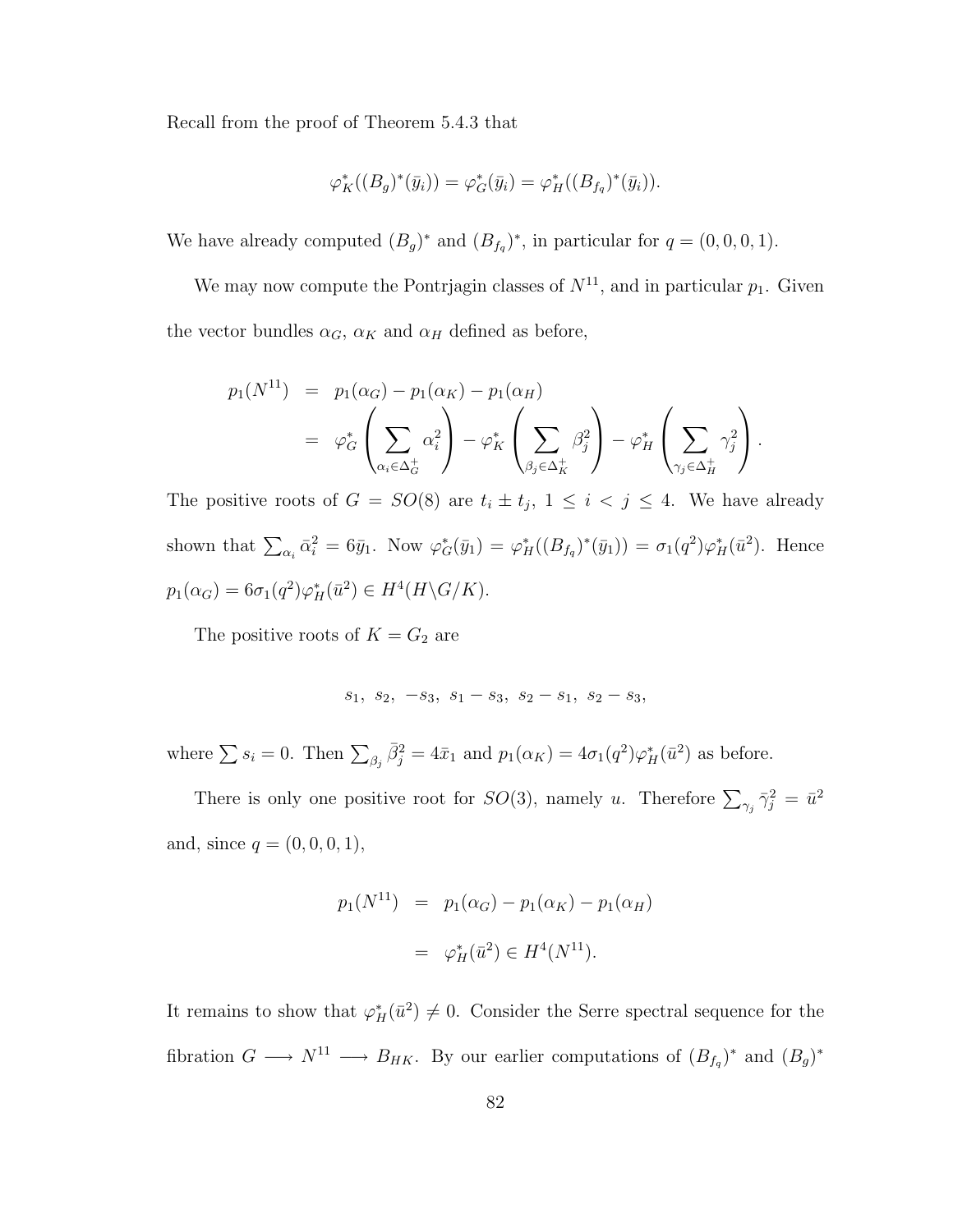the generator  $y_1 \in H^3(G) = E_2^{0,3} = E_3^{0,3}$  $3^{0,3}_{3}$  gets mapped under  $d_3$  to

$$
d_3(y_1) = (B_{f_q})^*(\bar{y}_1) - (B_g)^*(\bar{y}_1) = \bar{u}^2 - \sigma_1(\bar{s}^2) \in E_3^{4,0} = E_2^{4,0} = H^4(B_{HK}).
$$

But  $H^4(B_{HK})$  has generators  $\bar{u}^2$  and  $\sigma_1(\bar{s}^2)$ , both of which are mapped to zero by  $d_3$ . Thus, in  $E_4$  the  $E_4^{4,0}$ <sup>4,0</sup> term is a  $\mathbb{Z}_p$  generated by  $\bar{u}^2$  and survives to  $E_{\infty}$ . Now the edge homomorphism  $(\varphi_H^*, \varphi_K^*)$  is given by

$$
(\varphi_H^*, \varphi_K^*) : H^i(B_{HK}) = E_2^{i,0} \to E_\infty^{i,0} \hookrightarrow H^i(H \backslash G/K).
$$

 $\Box$ 

Therefore  $(\varphi_H^*, \varphi_K^*)(\bar{u}^2) = \varphi_H^*(\bar{u}^2) \neq 0.$ 

Recall that we have computed  $p_1$  using  $\mathbb{Z}_p$  coefficients,  $p \geq 3$ . Therefore, as in Theorem 5.4.3, we have proved only that, for integral coefficients,  $p_1(N^{11}) = \pm 2^k \in$  $\mathbb{Z}$ , for some  $k \in \mathbb{Z}$ ,  $k \geq 0$ . However, recall that all Pontrjagin classes for spheres are trivial and that integral Pontrjagin classes are homeomorphism invariants. Hence

**Corollary 5.4.5.**  $N^{11}$  is not homeomorphic to  $S^4 \times S^7$ .

Remark 5.4.6. Since  $H^8$  and  $H^{12}$  are trivial for each of the manifolds  $M^{13}$  and  $N^{11}$ , we have in fact computed their total Pontrjagin classes  $p = 1 + p_1$  in  $\mathbb{Z}_p$  coefficients.

We return now to the problem of distinguishing  $M^{13}$  and  $\mathbb{C}P^3 \times S^7$ . We will do this by "hot-wiring" the technique for computing Pontrjagin classes in the absence of torsion in the cohomology groups so that we can compute the integral Pontrjagin class of  $M^{13}$ .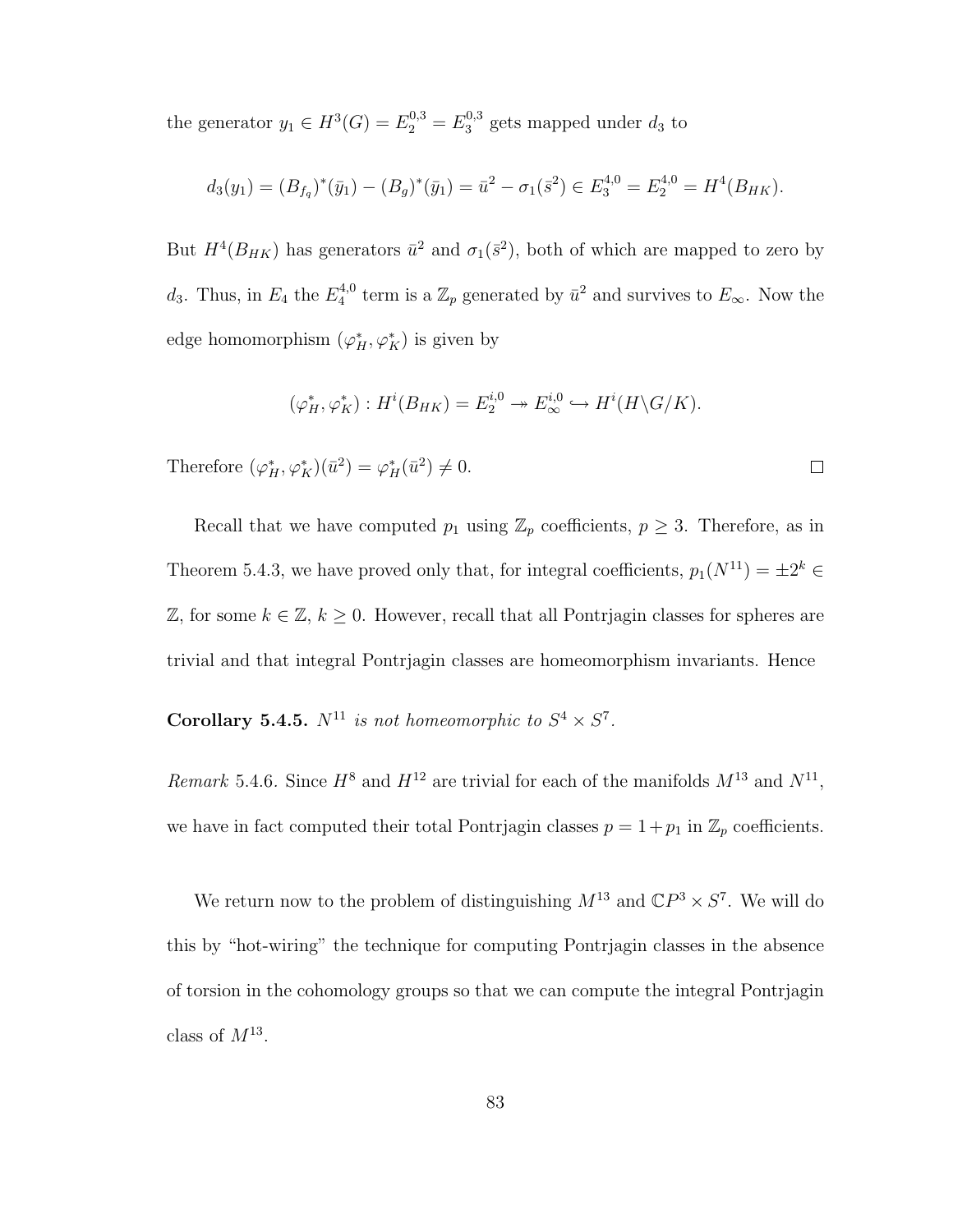Before we begin we establish some topological statements which will be used in the proof of Theorem 5.4.9. From now on we will always assume that our cohomology groups have integral coefficients, and by spectral sequence we will always mean Serre spectral sequence.

**Proposition 5.4.7.**  $B_{G_2}$ , the classifying space of  $G_2$ , has low-dimensional integral cohomology groups  $H^1 = H^2 = H^3 = H^5 = 0$  and  $H^4 = \mathbb{Z}$  with generator  $\bar{x} =$ 1  $\frac{1}{2}\sigma_1(\bar{s}^2)$ , where  $\sigma_1(\bar{s}^2) := \sigma_1(\bar{s}_1^2, \bar{s}_2^2, \bar{s}_3^2)$ ,  $\sum \bar{s}_i = 0$ , and  $\bar{s}_i \in H^2(B_{T_{G_2}})$ ,  $i = 1, 2, 3$ , are the transgressions of the elements  $s_i \in H^1(T_{G_2})$ ,  $i = 1, 2, 3$ , which span the integral lattice of  $G_2$ .

*Proof.* Consider the universal bundle  $G_2 \longrightarrow E_{G_2} \longrightarrow B_{G_2}$  where  $E_{G_2}$  is contractible. From [Wh], page 360, we know that  $H^j(G_2) = 0, j = 1, 2, 4, 5, \text{ and}$  $H^3(G_2) = \mathbb{Z}$ . Let x be a generator of  $H^3(G_2)$ . Since  $E_{G_2}$  is contractible all entries in the spectral sequence for the fibration  $G_2 \longrightarrow E_{G_2} \longrightarrow B_{G_2}$  must get killed off. Since  $d_4: E_4^{0,3} \longrightarrow E_4^{4,0}$  $\frac{4}{4}$  is the only possible non-trivial differential with domain  $E_4^{0,3}$ <sup>0,3</sup> it must map  $x \in H^3(G_2)$  to a generator  $\bar{x}$  of  $H^4(B_{G_2})$ , and so  $H^4(B_{G_2}) = \mathbb{Z}$ . Similarly it is clear from the spectral sequence that  $H^j(B_{G_2}) = 0$  for  $j = 1, 2, 3, 5$ .

Now consider the fibration  $S^6 = G_2/SU(3) \longrightarrow B_{SU(3)} \longrightarrow B_{G_2}$ . The spectral sequence associated to this fibration shows that  $\bar{x} \in E_2^{4,0} = H^4(B_{G_2})$  survives to  $E_{\infty}$ . Thus, since there are no other non-zero entries on the corresponding diagonal in  $E_{\infty}$ , we see that  $H^4(B_{G_2}) = H^4(B_{SU(3)})$ . Recall that  $H^*(B_{SU(3)})$  is a polynomial algebra generated by the elementary symmetric polynomials  $\sigma_i(\bar{s}) = \sigma_i(\bar{s}_1, \bar{s}_2, \bar{s}_3)$ ,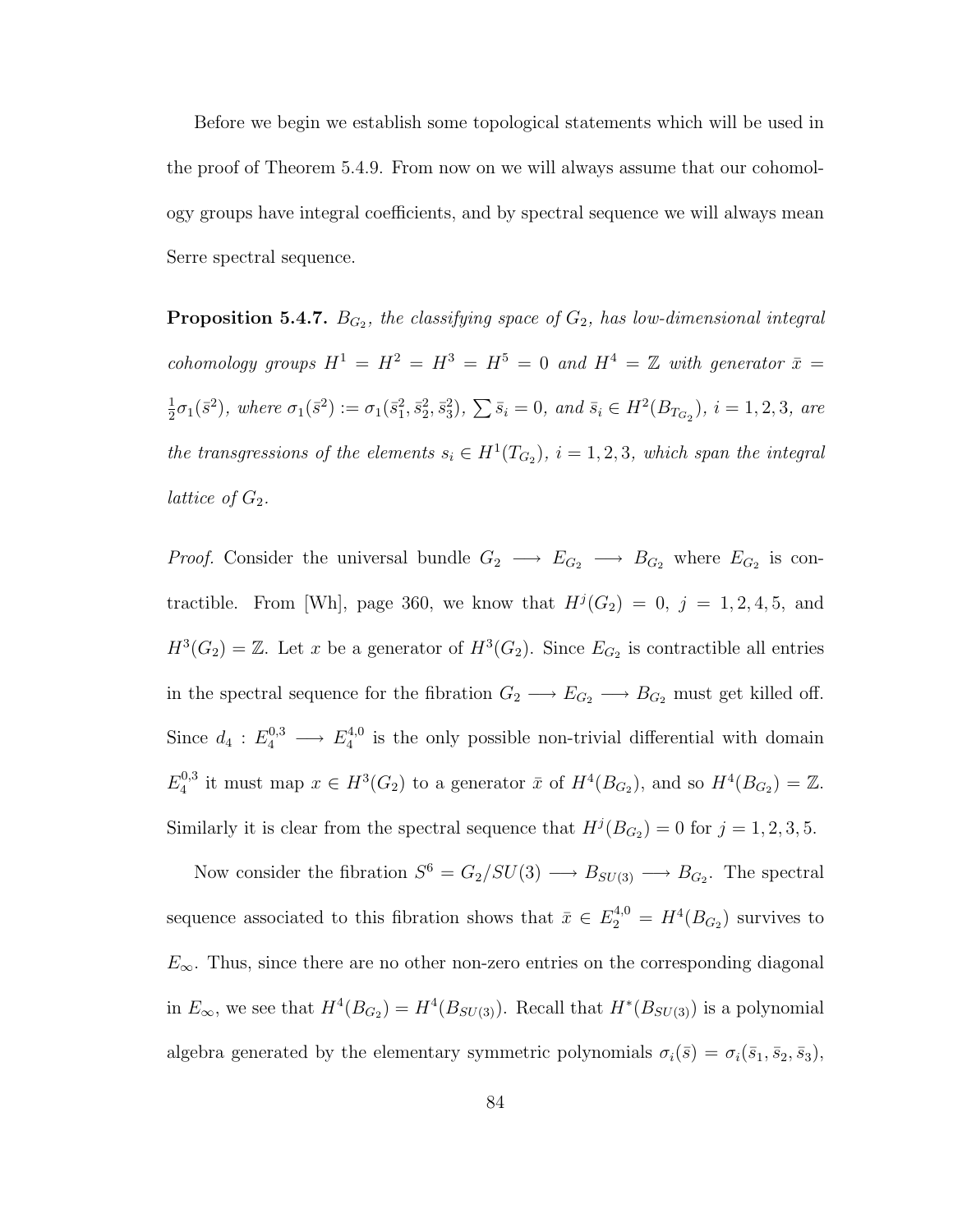$i = 2, 3$ , in the transgressions  $\bar{s}_j$  of  $s_j \in H^1(T_{SU(3)})$ ,  $j = 1, 2, 3$ , where the  $s_j$  span the integral lattice of  $SU(3)$ . Note that  $\sum s_j = 0$ ,  $T_{G_2} = T_{SU(3)}$  and  $\deg(\sigma_i(\bar{s})) = 2i$ . Therefore  $H^4(B_{G_2})$  is generated by  $\sigma_2(\bar{s})$ . However, by Lemma 5.4.2 we see that  $\sigma_2(\bar{s})=-\frac{1}{2}$  $\frac{1}{2}\sigma_1(\bar{s}^2)$ . We set  $\bar{x} = \frac{1}{2}$  $\frac{1}{2}\sigma_1(\bar{s}^2).$  $\Box$ 

**Proposition 5.4.8.** The manifold  $SO(8)/G_2 = (S^7 \times S^7)/\mathbb{Z}_2$  has low-dimensional integral cohomology groups  $H^j(SO(8)/G_2) = H^j(\mathbb{R}P^7)$ ,  $0 \le j \le 6$ .

Proof. Consider the spectral sequence for the fibration

$$
\mathbb{R}P^7 = SO(7)/G_2 \longrightarrow SO(8)/G_2 \longrightarrow SO(8)/SO(7) = S^7.
$$

 $\overline{a}$ 

Recall that

$$
H^{j}(\mathbb{R}P^{7}) = \begin{cases} \mathbb{Z} & \text{if } j = 0, 7 \\ \mathbb{Z}_{2} & \text{if } j = 2, 4, 6 \\ 0 & \text{if } j = 1, 3, 5. \end{cases}
$$

It is clear that each  $E_2^{0,j} = H^j(\mathbb{R}P^7), j \leq 5$ , survives to  $E_{\infty}$ . For  $E_2^{0,6} = H^6(\mathbb{R}P^7) =$  $\mathbb{Z}_2$  notice that there are no non-trivial homomorphisms  $\mathbb{Z}_2 \longrightarrow \mathbb{Z}$  and so the differential  $d_7: E_7^{0,6} = \mathbb{Z}_2 \longrightarrow E_7^{7,0} = \mathbb{Z}$  must be trivial. Therefore  $E_2^{0,6} = H^6(\mathbb{R}P^7)$ also survives to  $E_{\infty}$ . Since there are no other non-zero entries on the corresponding diagonals we get the desired result.  $\Box$ 

We are now in a position to complete the proof of Theorem  $A(v)$ .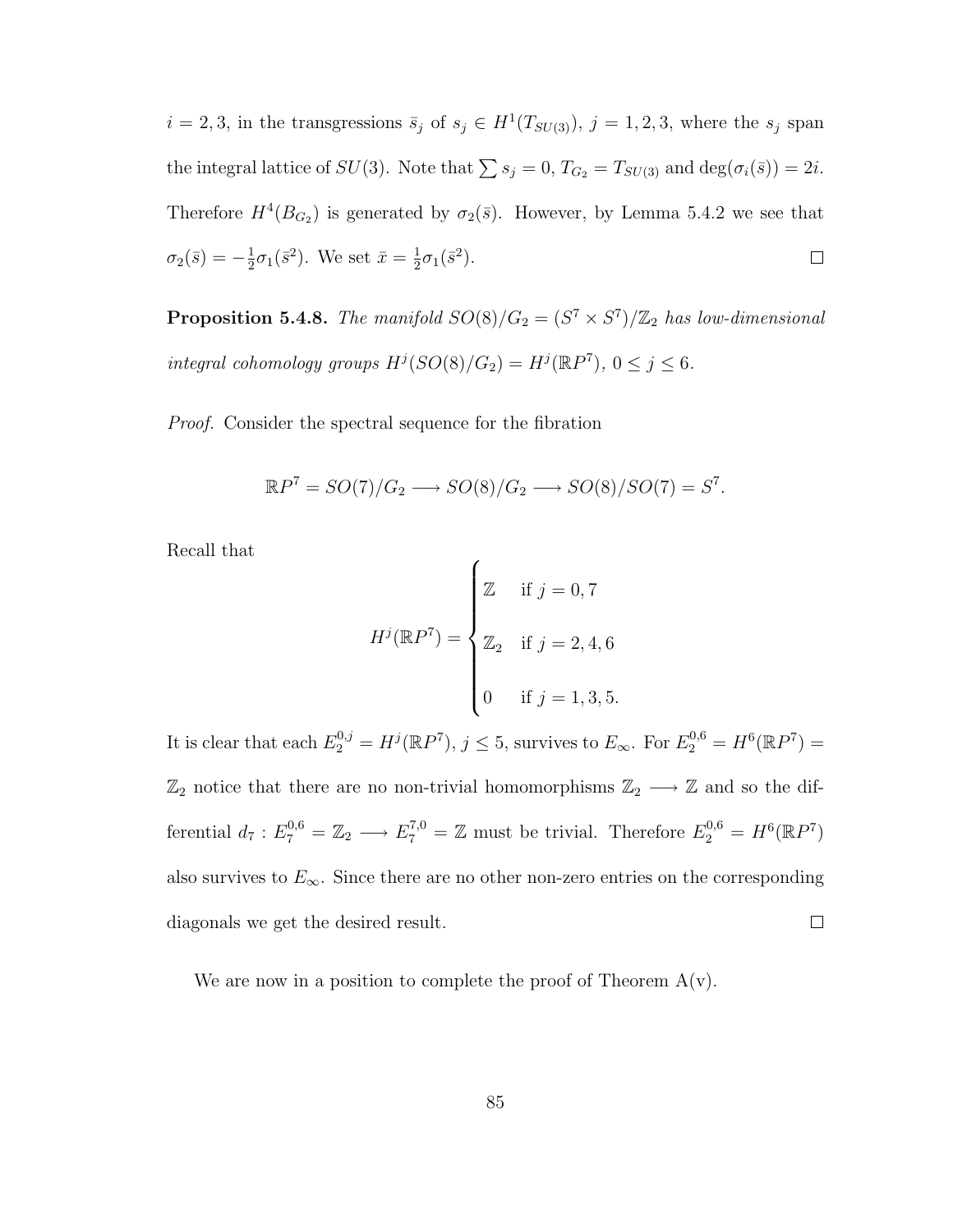**Theorem 5.4.9.** The first integral Pontrjagin class of  $M^{13} = SO(8)/\hspace{-3pt}/(S^1 \times G_2)$  is

given by

$$
|p_1(M^{13})| = 8y^2,
$$

where y is a generator of  $H^2(M^{13}) = \mathbb{Z}$ .

In particular,  $M^{13}$  is not homeomorphic to  $\mathbb{C}P^3 \times S^7$ .

Proof. Recall that diagram (5.4.1) is



which, up to homotopy, is the same as

$$
G \longrightarrow G
$$
  
\n
$$
G/\!\!/ U \xrightarrow{\varphi_G} B_{\Delta G}
$$
  
\n
$$
\varphi_U \qquad \qquad \downarrow B_\Delta
$$
  
\n
$$
B_U \xrightarrow{B_\iota} B_{GG}
$$

where  $G = SO(8)$ ,  $U = HK = S^1 \times G_2$ , and  $G/\!\!/ U = M^{13}$ . We have altered the previous notation slightly so that  $\varphi_U = (\varphi_H, \varphi_K)$  and  $\iota$  is the embedding  $(f_q, g)$ :  $U \hookrightarrow GG$  for  $q = (0, 0, 0, 1)$ . In the proofs of Theorem 5.4.3 and Theorem 5.4.4 we followed the usual techniques of [BH], [E2] and [Si] when there is no torsion in cohomology, namely we computed  $B_t$  and  $B_\Delta$  and then used the fact that the diagram commutes in order to compute the  $\mathbb{Z}_p$ ,  $p \geq 3$ , Pontrjagin class. However,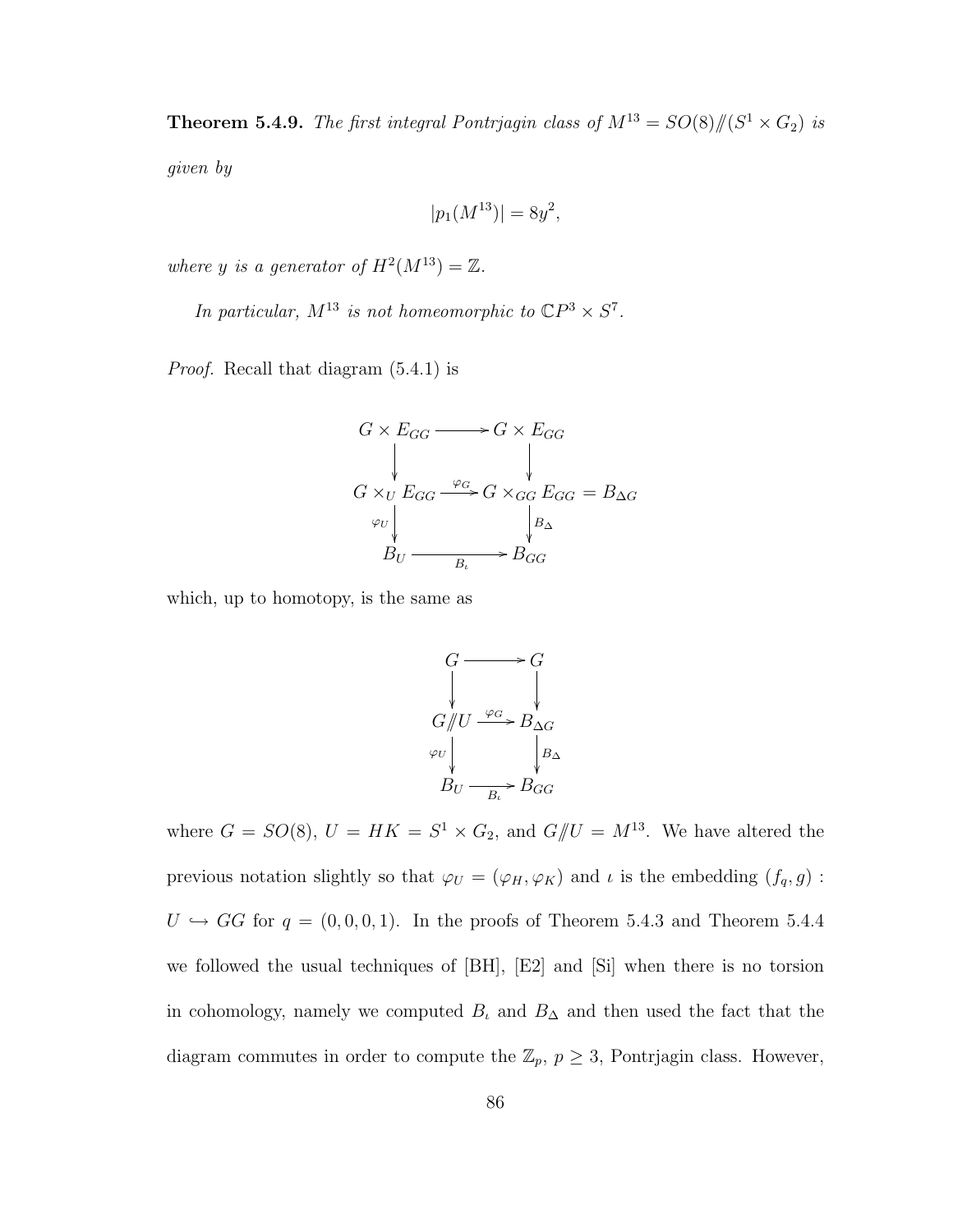since  $SO(8)$  and  $G_2$  have torsion in integral cohomology, we need to adopt a different approach in order to compute the integral Pontrjagin class. Since  $H^{8}(M^{13}) =$  $H^{12}(M^{13}) = 0$  we can restrict our attention to the first integral Pontrjagin class  $p_1(M^{13}) \in H^4(M^{13})$ . The key idea to be taken from the proofs of Theorem 5.4.3 and Theorem 5.4.4 is that we computed the first Pontrjagin classes of some vector bundles over  $B_{\Delta G}$  and  $B_U$ , then pulled them back to  $M^{13}$  under the classifying maps  $\varphi_G$  and  $\varphi_U$  respectively. As it turns out, the first Pontrjagin classes of the vector bundles over  $B_{\Delta G}$  and  $B_U$  are the same in integral coefficients as in  $\mathbb{Z}_p$  coefficients,  $p \geq 3$ . Our strategy, therefore, is to compute the maps  $\varphi_U^* : H^4(B_U) \longrightarrow H^4(M^{13})$ and  $\varphi_G^*$ :  $H^4(B_{\Delta G}) \longrightarrow H^4(M^{13})$  and pull back the respective first Pontrjagin classes.

As a first step in computing  $\varphi_U^*: H^4(B_U) \longrightarrow H^4(M^{13})$  we notice that  $H^*(U) =$  $H^*(S^1) \otimes H^*(G_2)$  and  $H^*(B_U) = H^*(B_{S^1}) \otimes H^*(B_{G_2})$  since  $H^*(S^1)$  and  $H^*(B_{S^1})$ are torsion-free. Therefore

$$
H^{j}(U) = \begin{cases} \mathbb{Z} & \text{if } j = 0 \\ \mathbb{Z} = \langle w \rangle & \text{if } j = 1 \\ \mathbb{Z} = \langle x \rangle & \text{if } j = 3 \\ 0 & \text{if } j = 2, 4, 5 \end{cases}
$$

where w is a generator of  $H^1(S^1)$  and x is a generator of  $H^3(G_2)$ , and applying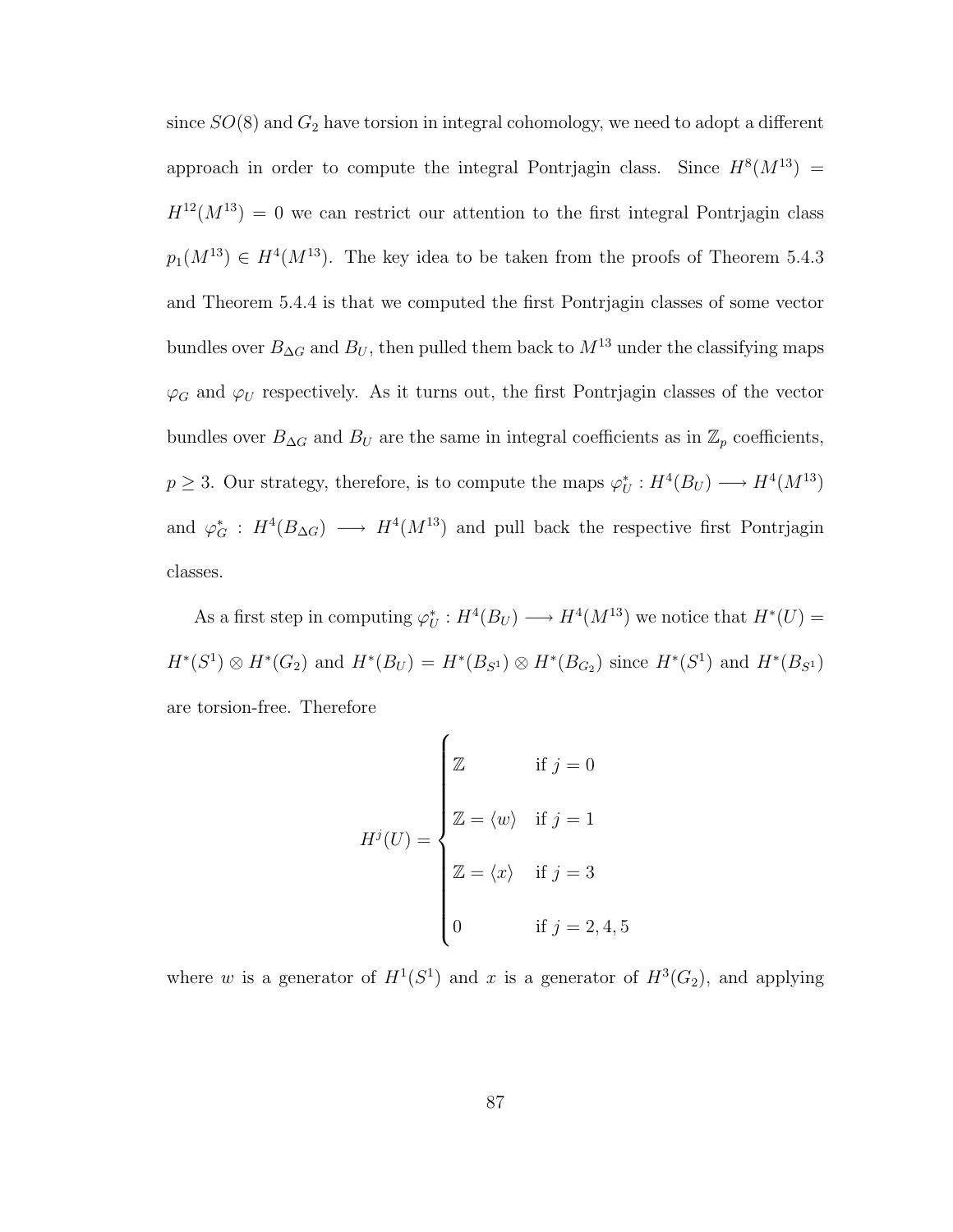Proposition 5.4.7

$$
H^{j}(B_{U}) = \begin{cases} \mathbb{Z} & \text{if } j = 0 \\ \mathbb{Z} = \langle \bar{w} \rangle & \text{if } j = 2 \\ \mathbb{Z} \oplus \mathbb{Z} = \langle \bar{w}^{2} \rangle \oplus \langle \bar{x} \rangle & \text{if } j = 4 \\ 0 & \text{if } j = 1, 3, 5 \end{cases}
$$

where  $\bar{w}$  is the transgression of w resulting from the spectral sequence for the universal bundle of  $S^1$  and generates  $H^2(B_{S^1})$  (hence generates  $H^*(B_{S^1}) = \mathbb{Z}[\bar{w}]$ ), and  $\bar{x}$  is the transgression of x resulting from the spectral sequence for the universal bundle of  $G_2$  and generates  $H^4(B_{G_2})$ .

Recall that  $\varphi_U: G/\!\!/ U \longrightarrow B_U$  is the classifying map since we have the following diagram of principal U-bundles



where  $\pi_2$  denotes projection onto the second factor and  $U \longrightarrow E_U \longrightarrow B_U$  is the universal bundle. Since  $E_U$  is contractible, projection onto the first factor gives homotopy equivalences  $G \times E_U \simeq G$  and  $G \times_U E_U \simeq G/\!\!/ U$ . Then  $\varphi_U$  is the resulting map  $G/U \longrightarrow B_U$  and so is the classifying map. Therefore, up to homotopy, we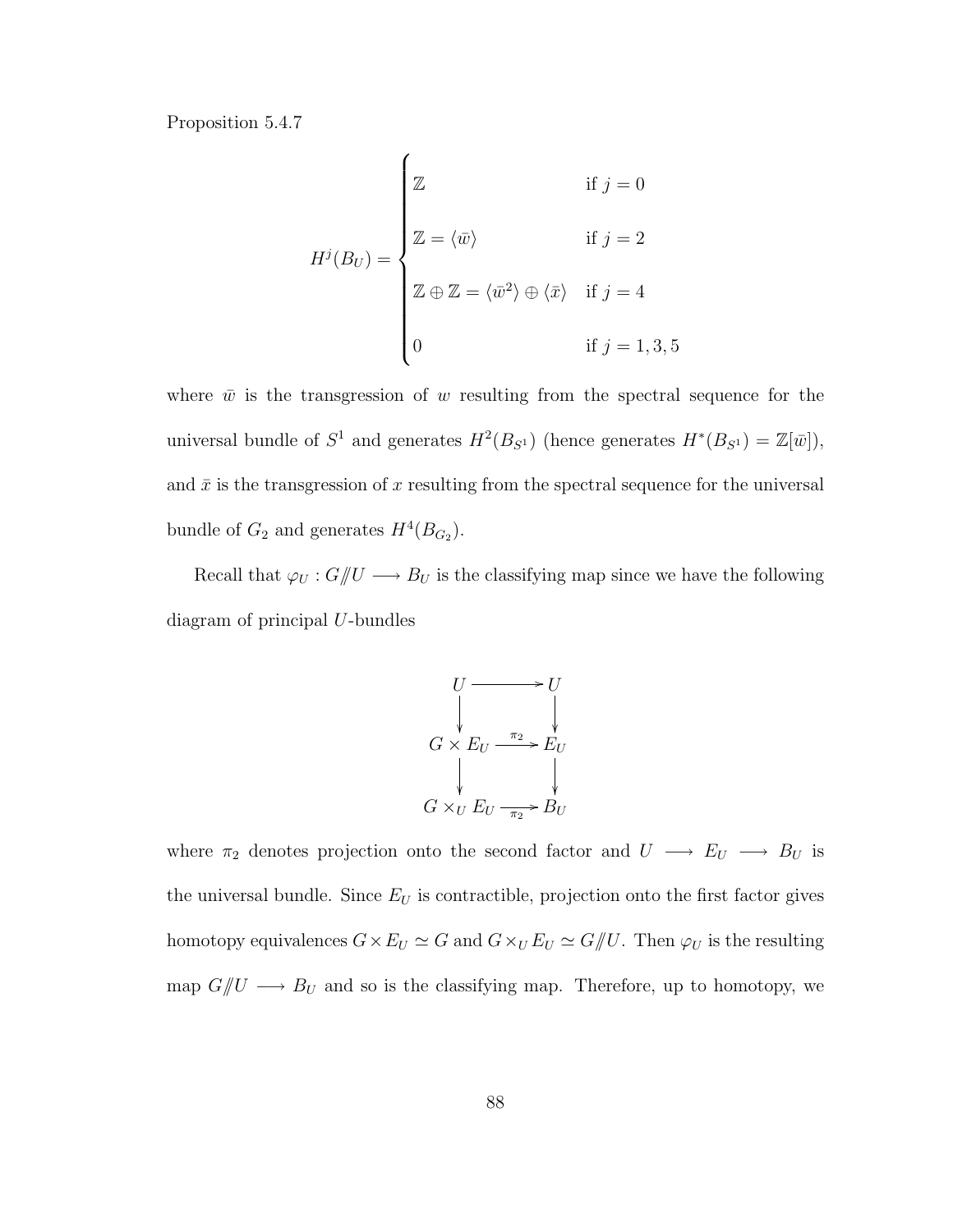may consider the following commutative diagram of fibrations



Consider first the spectral sequence for the fibration on the left. Recall that  $H^*(M^{13}) = H^*(\mathbb{C}P^3 \times S^7)$ . Hence

$$
H^{j}(G/\!\!/ U) = \begin{cases} \mathbb{Z} & \text{if } j = 0 \\ \mathbb{Z} = \langle y \rangle & \text{if } j = 2 \\ \mathbb{Z} = \langle y^2 \rangle & \text{if } j = 4 \\ 0 & \text{if } j = 1, 3, 5. \end{cases}
$$

Since  $G = SO(8)$  we have from [CMV] that

$$
H^{j}(G) = \begin{cases} \mathbb{Z} & \text{if } j = 0 \\ 0 & \text{if } j = 1 \\ \mathbb{Z}_{2} = \langle r \rangle & \text{if } j = 2 \\ \mathbb{Z} = \langle z \rangle & \text{if } j = 3 \\ \mathbb{Z}_{2} = \langle r^{2} \rangle & \text{if } j = 4. \end{cases}
$$

Since  $H^1(G) = 0$  we see that  $d_2 : E_2^{0,1} = \langle w \rangle \longrightarrow E_2^{2,0} = \langle y \rangle$  must have trivial kernel, i.e.  $d_2(w) = ky$  for some  $k \in \mathbb{Z}$ ,  $k \neq 0$ . Then  $E_3^{0,2} = \langle y \rangle / \langle ky \rangle$  survives to  $E_{\infty}$  and since  $H^2(G) = \mathbb{Z}_2$  we must therefore have  $k = 2$ , i.e.  $d_2(w) = 2y$ .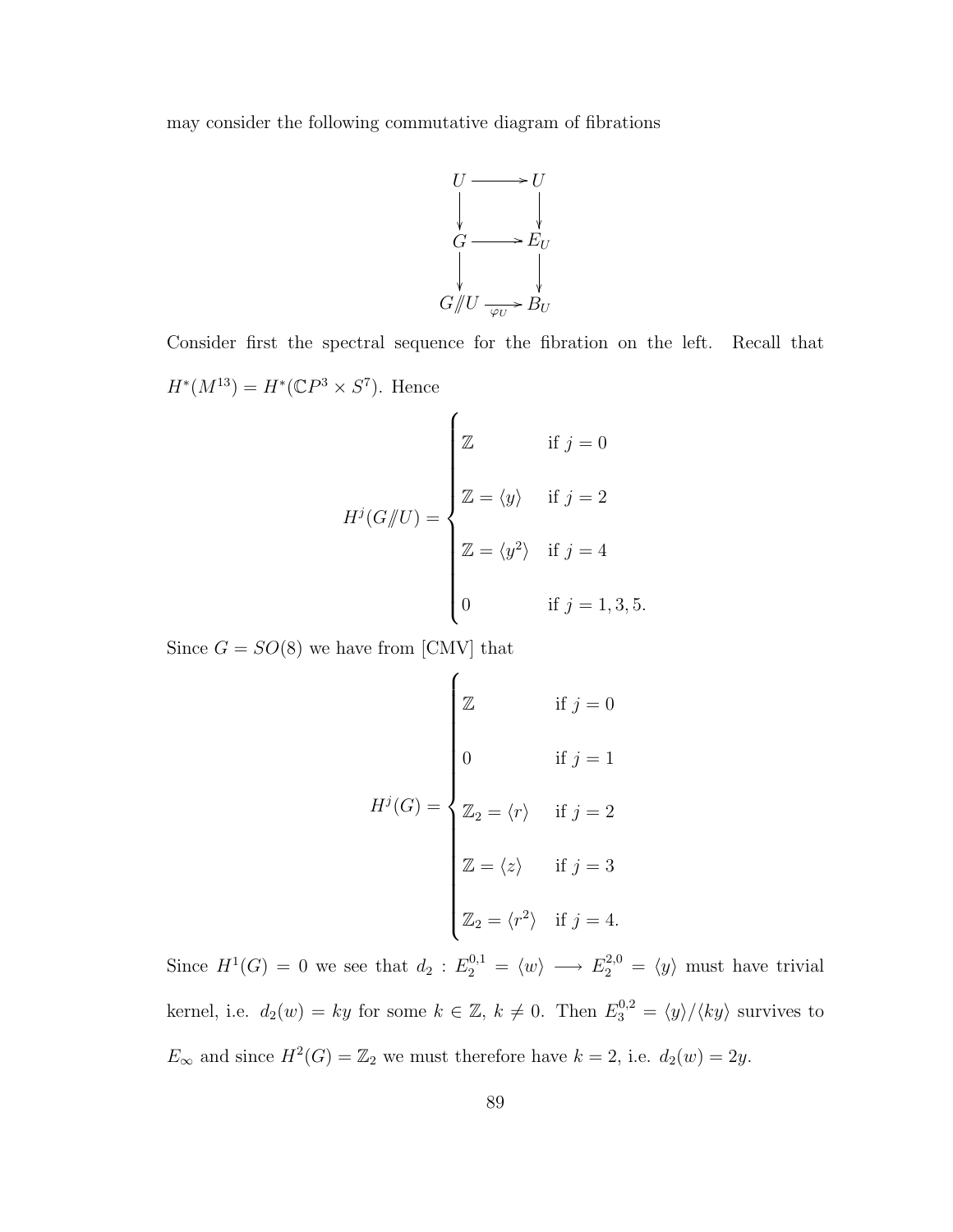On the other hand, the spectral sequence shows that on the  $E_4$ -page we have the differential  $d_4: E_4^{0,3} = \langle x \rangle \longrightarrow E_4^{0,4} = \langle y^2 \rangle / \langle 2y^2 \rangle$ . However, since  $H^3(G) = \mathbb{Z}$ and  $H^4(G) = \mathbb{Z}_2$ , we must have  $d_4(x) = 0 \in \langle y^2 \rangle / \langle 2y^2 \rangle$ .

Since  $E_U$  is contractible it is clear from the spectral sequence for the fibration on the right that  $d_2: E_2^{0,1} = \langle w \rangle \longrightarrow E_2^{2,0} = \langle \bar{w} \rangle$  is an isomorphism with  $d_2(w) = \bar{w}$ , and  $d_4: E_4^{0,3} = \langle x \rangle \longrightarrow E_4^{4,0} = \langle \bar{w}^2 \rangle \oplus \langle \bar{x} \rangle$  is given by  $d_4(x) = \bar{x}$ .

By naturality of the spectral sequence we thus have for the left-hand fibration that  $d_2(w) = \varphi_U^*(\bar{w}) \in \langle y \rangle$  and  $d_4(x) = \varphi_U^*(\bar{x}) \in \langle y^2 \rangle / \langle 2y^2 \rangle$ . Therefore, since we have already shown that  $d_2(w) = 2y \in \langle y \rangle$  and  $d_4(x) = 0 \in \langle y^2 \rangle / \langle 2y^2 \rangle$ , we find

$$
\varphi_U^*(\bar{w}) = 2y \in H^2(G/\!\!/ U) = \langle y \rangle \quad \text{and} \tag{5.4.11}
$$

$$
\varphi_U^*(\bar{x}) = 2ky^2 \in H^4(G/U) = \langle y^2 \rangle, \quad \text{for some } k \in \mathbb{Z}.
$$
 (5.4.12)

We now turn our attention to computing  $\varphi_G^*: H^4(B_{\Delta G}) \longrightarrow H^4(M^{13})$ . In order to show that  $\varphi_G: G/\!\!/ U \longrightarrow B_{\Delta G}$  is the classifying map consider the commutative diagram of principal G-bundles



Since  $GG \times_{GG} E_{GG} = E_{GG}$  and  $(\Delta G \backslash GG) \times_{GG} E_{GG} = G \times_{GG} E_{GG} = B_{\Delta G}$  we see that the fibration on the right-hand side is the universal bundle for G. On the left-hand side we have  $(\Delta G \backslash GG) \times_U E_{GG} = G \times_U E_{GG}$ , and projection onto the first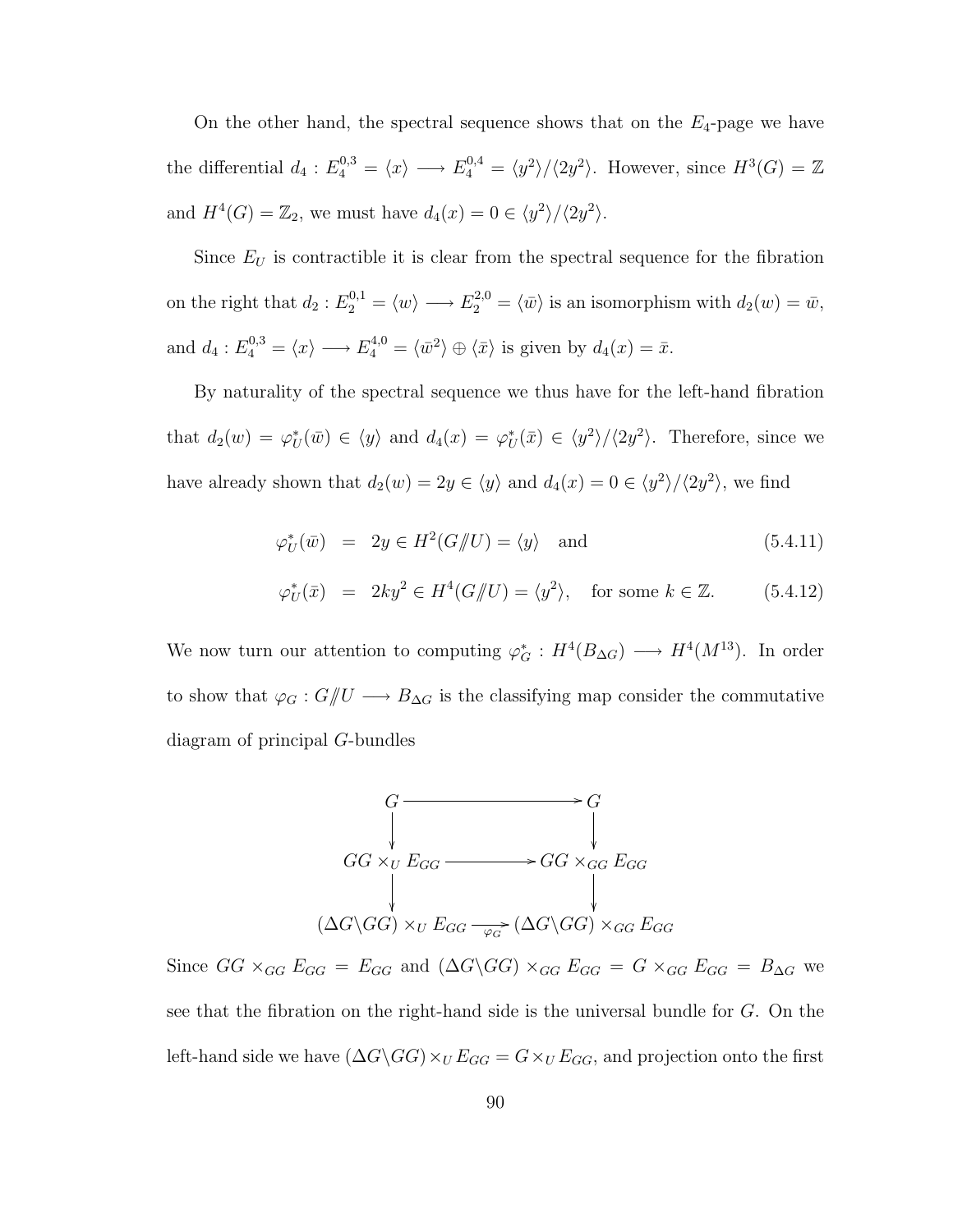factor gives homotopy equivalences  $GG \times_U E_{GG} \simeq GG/U$  and  $G \times_U E_{GG} \simeq G/\!\!/ U$ . Thus up to homotopy the diagram becomes

> $G \longrightarrow G$ ²² ²²  $GG/U \longrightarrow E_{GG}$ ²² ²²  $G/\!\!/ U \longrightarrow_{\varphi_G} B_G$

as desired. Recall that  $H^3(G) = \langle z \rangle$ . The cohomology of  $B_G$  is described in [Br] and [F], but for our purposes we need only that

$$
H^{j}(B_G) = \begin{cases} \mathbb{Z} & \text{if } j = 0 \\ 0 & \text{if } j = 1, 2 \\ \mathbb{Z}_2 & \text{if } j = 3 \\ \mathbb{Z} & \text{if } j = 4 \\ \mathbb{Z}_2 & \text{if } j = 5 \end{cases}
$$

Whilst proving Proposition 3.6 in [GZ2] the authors show that, since  $E = E_{GG}$  is contractible, in the spectral sequence for the bundle  $G\longrightarrow E\longrightarrow B_G$  the differential  $d_4: E_4^{0,3} = \langle 2z \rangle \longrightarrow E_4^{4,0} = H^4(B_G)$  is an isomorphism, i.e. 2z gets mapped to a generator  $\bar{z}$  of  $H^4(B_G) = \mathbb{Z}$ . This follows from the facts that  $E_2^{2,2} = \mathbb{Z}_2$  by the Universal Coefficient Theorem, and that  $d_2 : E_2^{0,3} = \langle z \rangle \longrightarrow E_2^{2,2} = \mathbb{Z}_2$  must be onto.

Therefore naturality of the spectral sequence implies that  $d_4(2z) = \varphi_G^*(\bar{z})$  in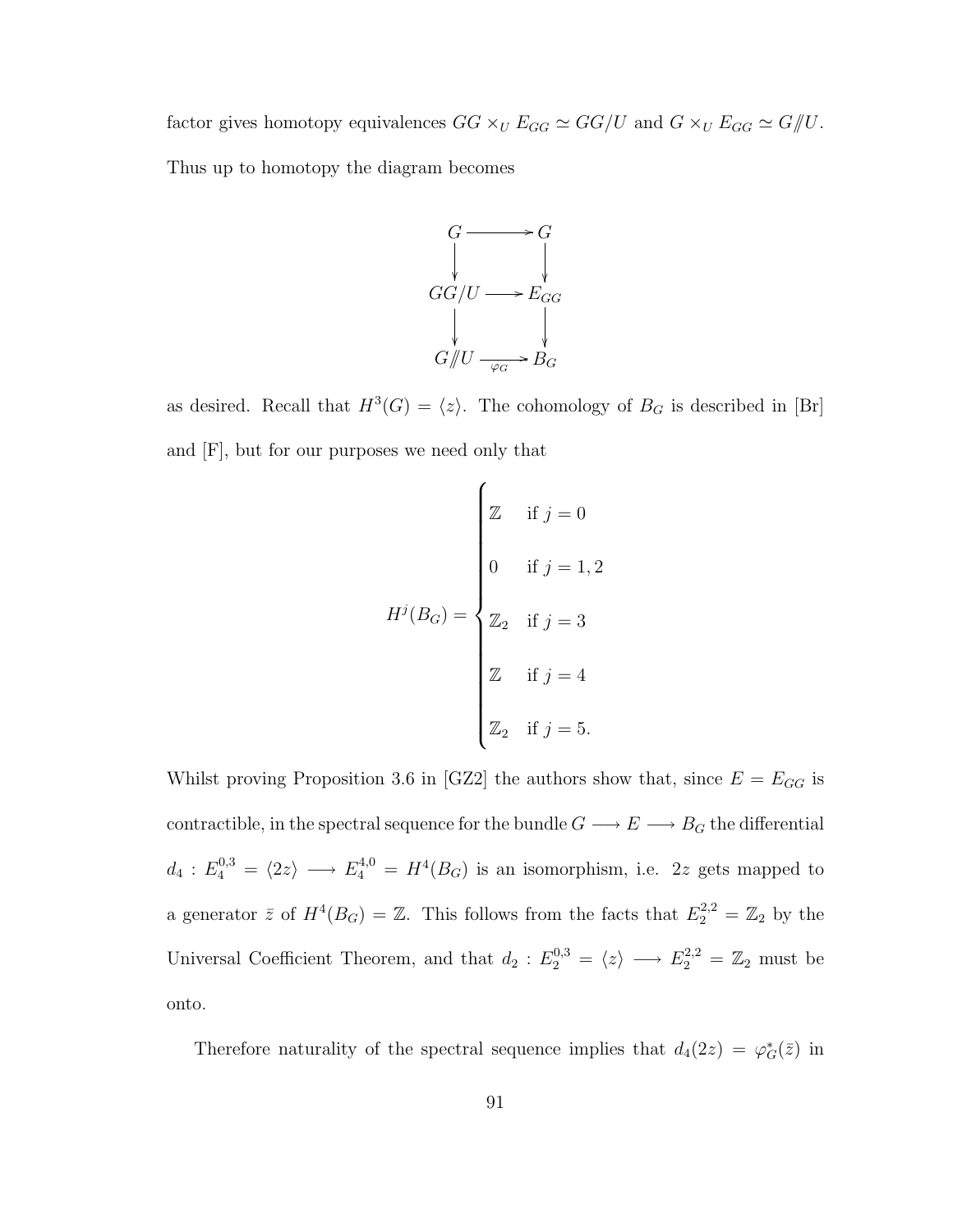the spectral sequence for the left-hand fibration  $G \longrightarrow GG/U \longrightarrow G/\!\!/ U,$  where  $H^3(G) = \langle z \rangle$  and  $H^4(B_G) = \langle \bar{z} \rangle$ .

In order to determine the exact value of  $\varphi_G^*(\bar{z}) \in H^4(G/\!\!/ U)$  we need to examine the spectral sequence for the left-hand fibration. First we must compute the cohomology of  $GG/U$  in low-dimensions. Recall that  $GG/U = V_{8,6} \times SO(8)/G_2$ , where  $V_{8,6}$  is the Stiefel manifold  $SO(8)/SO(2)$ . From [CMV] we find that

$$
H^{j}(V_{8,6}) = \begin{cases} \mathbb{Z} & \text{if } j = 0, 2 \\ 0 & \text{if } j = 1, 3, 5 \\ \mathbb{Z}_{2} & \text{if } j = 4. \end{cases}
$$

We computed the low-dimensional cohomology groups of  $SO(8)/G_2$  in Proposition 5.4.8. From the general Künneth formula for cohomology ([Sp], page 247) we find that  $\epsilon$ 

$$
H^{j}(GG/U) = \begin{cases} \mathbb{Z} & \text{if } j = 0 \\ 0 & \text{if } j = 1, 3 \\ \mathbb{Z} \oplus \mathbb{Z}_{2} & \text{if } j = 2 \\ \mathbb{Z}_{2}^{3} & \text{if } j = 4 \\ \mathbb{Z}_{2} & \text{if } j = 5. \end{cases}
$$

Since  $H^4(GG/U) = \mathbb{Z}_2^3$ , in the spectral sequence for  $G \longrightarrow GG/U \longrightarrow G/\!\!/ U$  the differential  $d_2: E_2^{0,3} = H^3(G) = \langle z \rangle \longrightarrow E_2^{2,2} = \mathbb{Z}_2$  must be trivial, i.e.  $E_2^{2,2} = \mathbb{Z}_2$ must survive to  $E_{\infty}$ . It thus follows that  $E_2^{i,j} = E_3^{i,j} = E_4^{i,j}$  $i^{i,j}$  for  $i \leq 5, j \leq 4$ .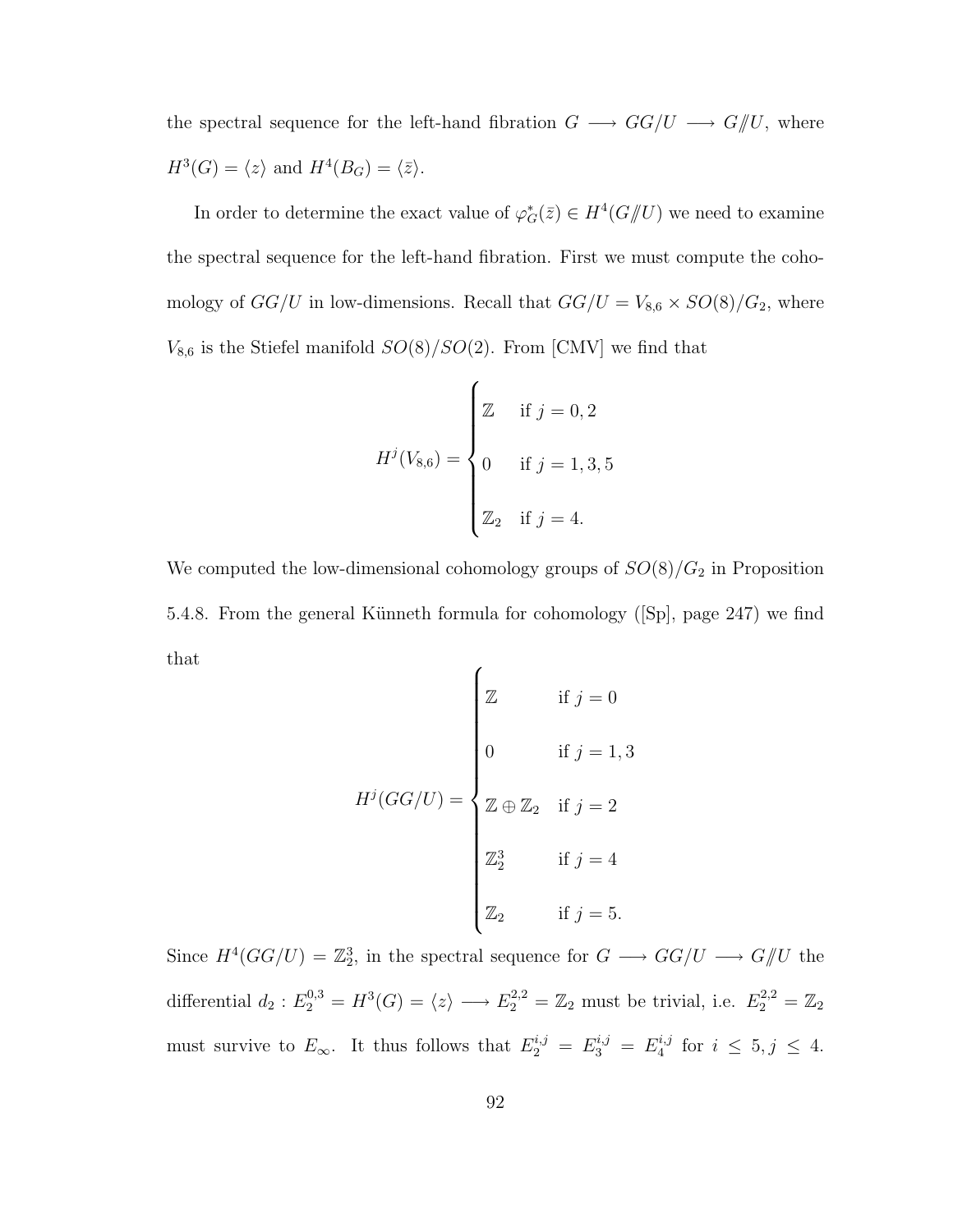Since  $H^3(GG/U) = 0$  the differential  $d_4 : E_4^{0,3} = \langle z \rangle \longrightarrow E_4^{4,0} = H^4(G/\!\!/ U) = \langle y^2 \rangle$ must be given by  $d_4(z) = ny^2$  for some non-zero  $n \in \mathbb{Z}$ . On the other hand, since  $H^4(GG/U) = \mathbb{Z}_2^3$ ,  $E_4^{0,4} = E_4^{2,2} = \mathbb{Z}_2$  and  $E_4^{1,3} = E_4^{3,1} = 0$ , the filtration for the spectral sequence shows that  $n = 2$ , i.e.  $d_4(z) = 2y^2$ . But we have already shown that  $d_4(2z) = \varphi_G^*(\bar{z})$ . Therefore

$$
\varphi_G^*(\bar{z}) = 4y^2 \in H^4(G \mathcal{U}) = \langle y^2 \rangle.
$$

Furthermore, while proving Lemma 5.4 in [GZ2] the authors show that, by considering the spectral sequences of the fibrations  $SO(8)/SO(3) \longrightarrow B_{SO(3)} \longrightarrow B_{SO(8)}$ and  $SO(3)/SO(2) \longrightarrow B_{SO(2)} \longrightarrow B_{SO(3)}$ , we can let  $\bar{z} = \sigma_1(\bar{t}^2) = \sigma_1(\bar{t}_1^2, \bar{t}_2^2, \bar{t}_3^2, \bar{t}_4^2)$ , where  $(t_1, \ldots, t_4)$  are the coordinates of a maximal torus  $T_G$  of G and by abuse of notation we identify  $t_i \in H^1(T_G)$  with  $\bar{t}_i \in H^2(B_{T_G})$  via transgression.

We are now in a position to compute the first Pontrjagin class of  $M^{13} = G/\!\!/ U$ . Let  $\tau$  be the tangent bundle of  $G/U$ . Consider the following vector bundles over  $G/\!\!/ U$ . Let  $\alpha_U := G \times_U \mathfrak{u}$ , where  $U = S^1 \times G_2$  acts on G via the biquotient action, and on the Lie algebra **u** of U via Ad<sub>U</sub>. Let  $\alpha_G := (GG/U) \times_G \mathfrak{g}$ , where G acts on  $GG/U$  diagonally on the left and on  $\mathfrak g$  via Ad<sub>G</sub>. Since U acts freely on G we have, via a similar argument to that in [Si],

$$
\tau\oplus\alpha_U=\alpha_G.
$$

Recall that if V, W are vector bundles over some manifold  $M, p(V \oplus W)$  =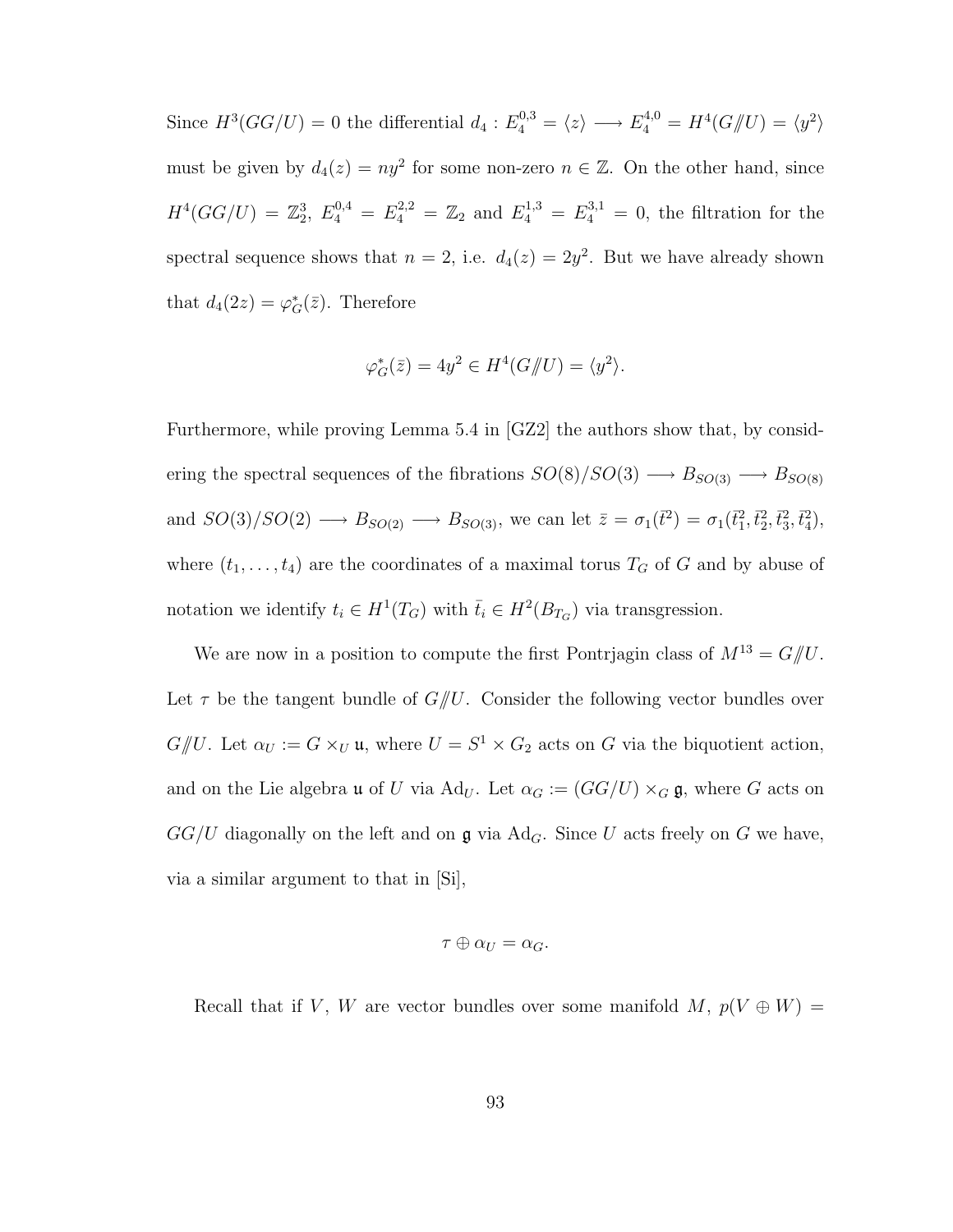$p(V) \smile p(W)$ . Hence in our case

$$
p(\tau)p(\alpha_U) = p(\alpha_G).
$$

Recall from [BH] that, in the absence of torsion, the Pontrjagin class of a vector bundle  $\alpha_L = P \times_L V$  associated to the L-principal bundle  $P \longrightarrow B := P/L$  is given by

$$
p(\alpha_L) = 1 + p_1(\alpha_L) + p_2(\alpha_L) + \dots = \varphi_L^*(a), \quad a := \prod_{\alpha_i \in \Delta_L^+} (1 + \bar{\alpha}_i^2) \in H^*(B_{T_L})^{W_L},
$$

where  $\Delta_L^+$  is the set of positive weights of the representation of L on V,  $\varphi_L : B \longrightarrow$  $B_L$  is the classifying map of the L-principal bundle, and  $W_L$  is the Weyl group of L. Note that in this situation  $H^1(T_L) \cong H^2(B_{T_L})$ , and hence  $a \in H^*(B_{T_L})^{W_L} \cong$  $H^*(B_L)$ 

In our case, even though we have torsion in cohomology, we are fortunate in that  $H^4(B_G) \cong H^4(B_{T_G})^{W_G}$  and  $H^4(B_U) \cong H^4(B_{T_U})^{W_U}$  since the generators are  $\bar{z} = \sigma_1(\bar{t}^2)$  and  $\bar{x} = \frac{1}{2}$  $\frac{1}{2}\sigma_1(\bar{s}^2)$  respectively. Moreover the vector bundles  $\alpha_U$  and  $\alpha_G$  are associated to the principal bundles  $U\longrightarrow G\longrightarrow G/\!\!/ U$  and  $G\longrightarrow GG/U\longrightarrow G/\!\!/ U$ respectively, and the weights are the roots of the corresponding Lie group.

Hence we may write

$$
p_1(\tau) = p_1(\alpha_G) - p_1(\alpha_U)
$$
  
=  $\varphi_G^* \left( \sum_{\alpha_i \in \Delta_G^+} \bar{\alpha}_i^2 \right) - \varphi_U^* \left( \sum_{\beta_j \in \Delta_U^+} \bar{\beta}_j^2 \right).$ 

The positive roots of  $G = SO(8)$  are  $t_i \pm t_j$ ,  $1 \leq i < j \leq 4$ . Hence, as in the proof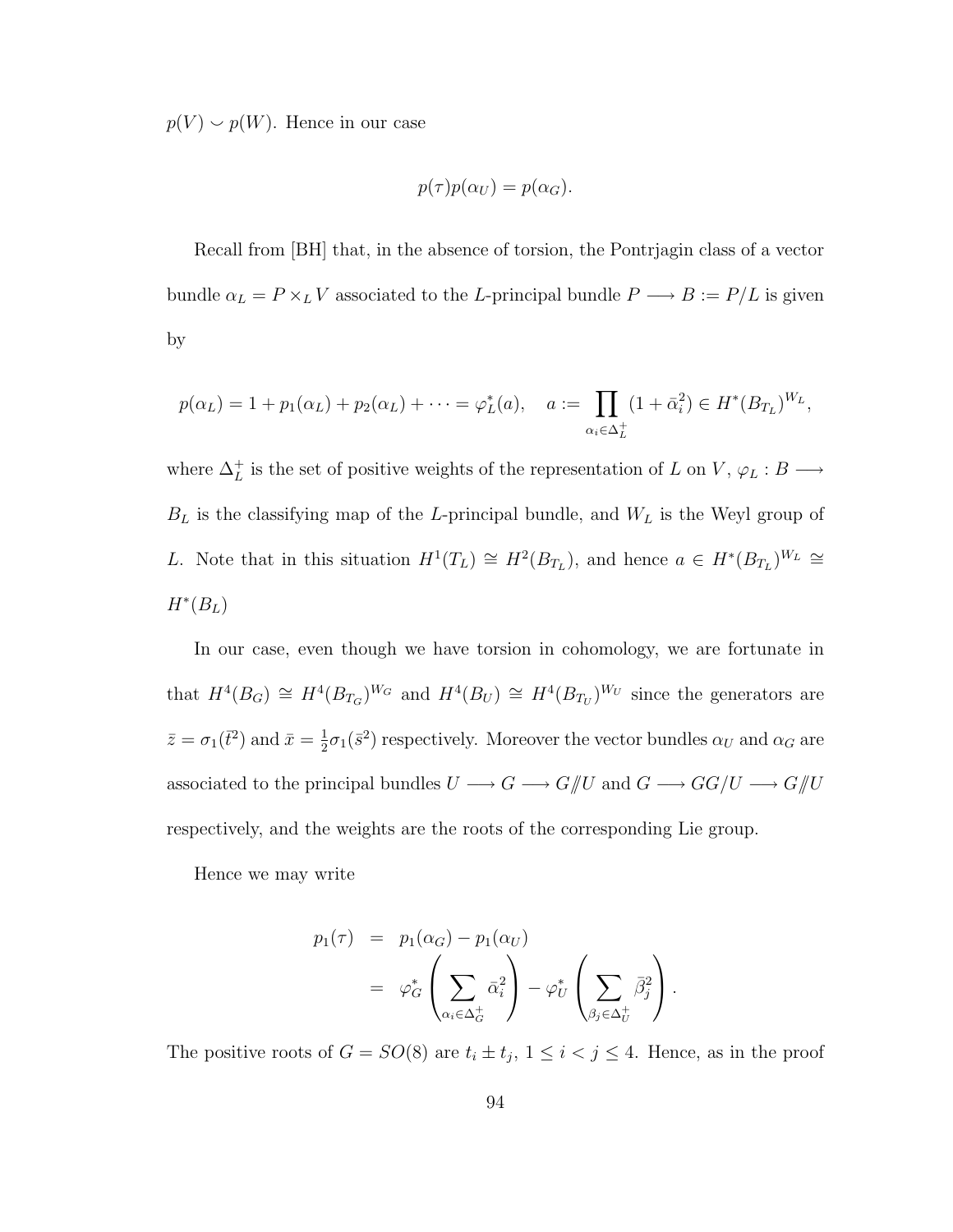of Theorem 5.4.3,

$$
\sum_{\alpha_i \in \Delta_G^+} \bar{\alpha}_i^2 = 6 \sum_{i=1}^4 \bar{t}_i^2 = 6\sigma_1(\bar{t}^2) = 6\bar{z}.
$$
  
But  $\varphi_G^*(\bar{z}) = 4y^2$ . Hence  $p_1(\alpha_G) = 6\varphi_G^*(\bar{z}) = 24y^2 \in H^4(G/\!\!/ U).$ 

From our earlier description of the roots of  $G_2$ , and since  $S<sup>1</sup>$  has no roots, the positive roots of U are

$$
s_1, s_2, -s_3, s_1 - s_3, s_2 - s_1, s_2 - s_3,
$$

where  $\sum s_i = 0$  and  $s_i = \frac{1}{3}$  $\frac{1}{3}(2t_i - t_j - t_k), \{i, j, k\} = \{1, 2, 3\}.$  Then, as in the proof of Theorem 5.4.3,

$$
\sum_{\beta_j \in \Delta_U^+} \bar{\beta}_j^2 = 4\sigma_1(\bar{s}^2) = 8\bar{x}.
$$

Thus, since  $\varphi_U^*(\bar{x}) = 2ky^2$ ,  $p_1(\alpha_U) = 8\varphi_U^*(\bar{x}) = 16ky^2 \in H^4(G/\!\!/ U)$ .

Therefore

$$
p_1(\tau) = p_1(\alpha_G) - p_1(\alpha_U)
$$
  
= 
$$
8(3 - 2k)y^2 \in H^4(G/\!\!/ U).
$$

From Theorem 5.4.3 we know that  $p_1(\tau) = p_1(G \mid U)$  is divisible only by 2. Therefore  $k = 1$  or  $k = 2$  since  $3 - 2k$  is odd, which in turn implies  $p_1(G \mid U) = \pm 8y^2$  as desired.  $\Box$ 

Remark 5.4.10. It is tempting to suggest that  $p_1(M^{13}) = -8y^2$  since we know  $\varphi_G^*(\bar{z}) = \varphi_U^*(\bar{w}^2) = 4y^2$  and hence one might expect that  $\varphi_U^*(\bar{x}) = 4y^2$  (as opposed to  $2y^2$ ) purely based on the commutativity of the diagram of fibrations and the validity of the analogous statement in our  $\mathbb{Z}_p$  argument.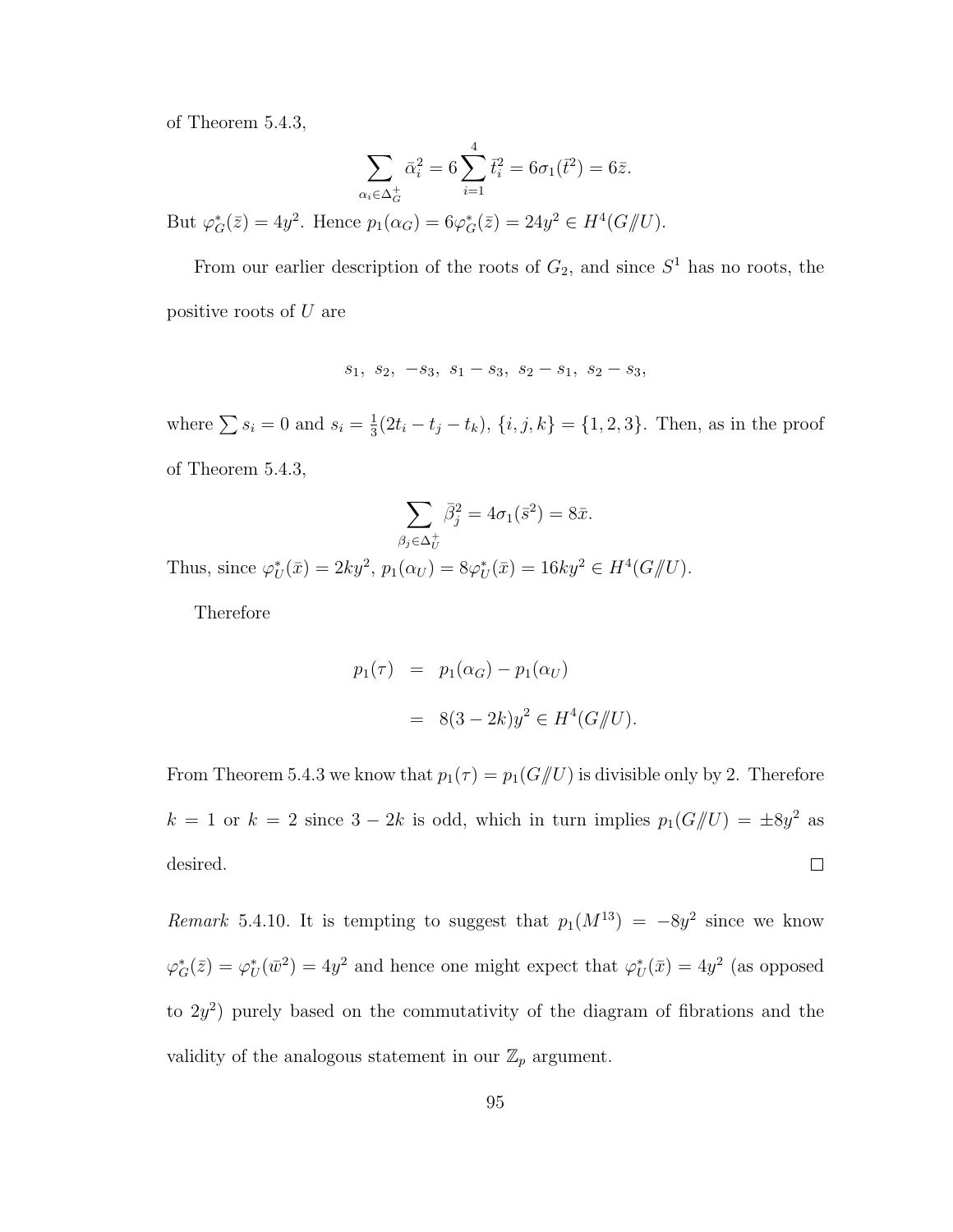However, in order to make this assertion one would need to compute the maps  $(B_{\iota})^* : H^4(B_{GG}) \longrightarrow H^4(B_{U})$  and  $(B_{\Delta})^* : H^4(B_{GG}) \longrightarrow H^4(B_{\Delta G})$ . One can easily use the Künneth formula ( $[Sp]$ , page 247) to compute the low-dimensional cohomology groups of  $B_{GG}$ . Unfortunately, for example, the spectral sequence of the right-hand fibration  $G\longrightarrow B_{\Delta G}\longrightarrow B_{GG}$  is rather unwieldy and so the computation of  $(B_{\Delta})^* : H^4(B_{GG}) \longrightarrow H^4(B_{\Delta G})$  is quite difficult.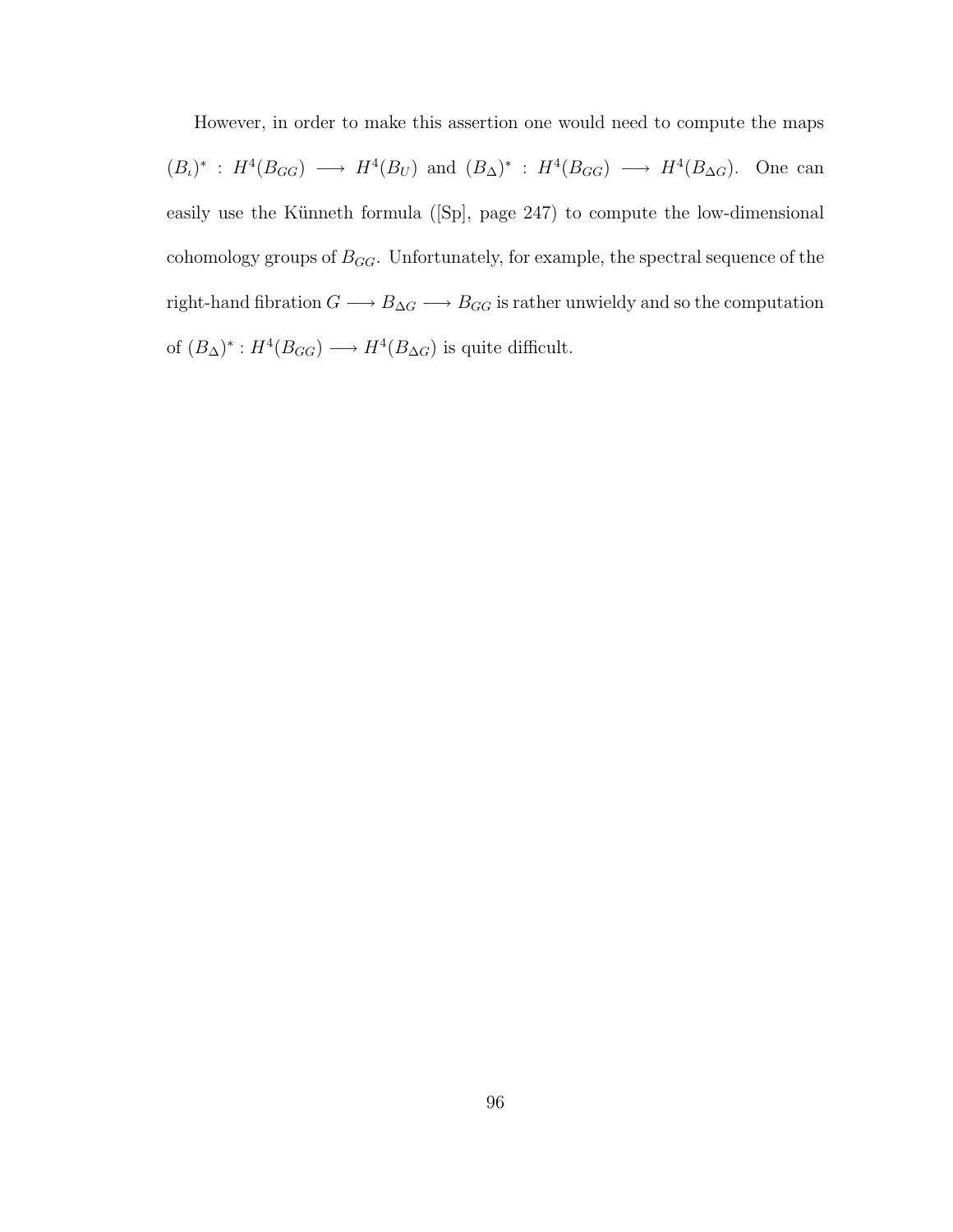## Chapter 6

## Torus quotients of  $S^3\times S^3$

## 6.1 Free and almost free  $T^2$  actions on  $S^3 \times S^3$

Wilking, [Wi], has shown that a particular circle action on  $S^3 \times S^3$  induces almost positive curvature on  $S^3 \times S^2$ . This, together with the description in [To] of  $\mathbb{C}P^2 \# \mathbb{C}P^2$  as a biquotient  $S^3 \times S^3/\!\!/ T^2$ , suggests that it may be beneficial to study  $T^2$  actions on  $S^3 \times S^3$ . We are, of course, interested in finding new examples of biquotients with almost and quasi-positive curvature. Recall that a bi-invariant metric on  $S^3 \times S^3$  is simply a product of bi-invariant metrics on each factor. Suppose we use a Cheeger deformation from the bi-invariant metric to equip  $S^3 \times S^3$  with a left-invariant metric which is right-invariant under our  $T^2$  action. If we allow such isometric torus actions to be arbitrary on the right-hand side of  $S^3 \times S^3$  then, since Im  $\mathbb H$  is 3-dimensional, at every point of  $S^3 \times S^3$  we will be able to obtain a horizon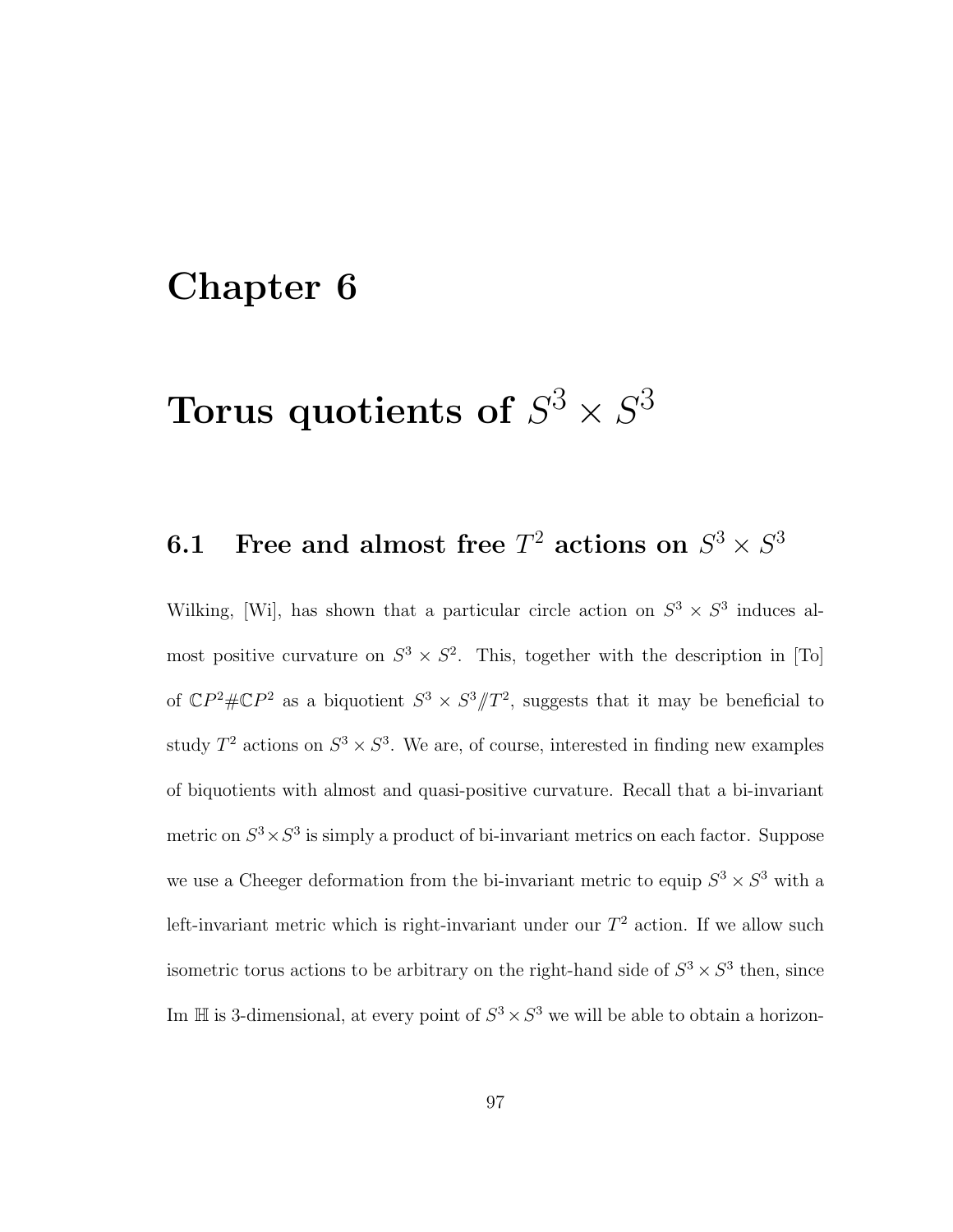tal zero-curvature plane of the form Span  $\{(v, 0), (0, w) \mid v, w \in \text{Im }\mathbb{H}\}\)$ , which hence will project to a zero-curvature plane in  $S^3 \times S^3/T^2$ . Therefore we shall restrict our attention to a special subfamily of torus actions which act arbitrarily on the left, but diagonally on the right of  $S^3 \times S^3$ .

Let  $G = S^3 \times S^3$ . As we are interested in biquotient actions, we need to consider homomorphisms

$$
f: T^2 \longrightarrow T^2 \subset T^2 \times T^2 \subset G \times G
$$

such that  $f(T^2)$  is diagonal in the second factor, i.e. the projection onto the second factor is either trivial or one-dimensional. Hence all tori  $f(T^2)$  must have either one or two-dimensional projections onto the first factor. If we perform the appropriate reparametrizations we may thus assume without loss of generality and up to a reordering of factors that the torus  $f(T^2) \subset G \times G$  has one of the forms

$$
U_L := \left\{ \left( \begin{pmatrix} z \\ w \end{pmatrix}, \begin{pmatrix} 1 \\ 1 \end{pmatrix} \right) \middle| z, w \in S^1 \right\}; \text{ or } (6.1.1)
$$

$$
U_c := \left\{ \left( \begin{pmatrix} z \\ z^c \end{pmatrix}, \begin{pmatrix} w \\ w \end{pmatrix} \right) \middle| z, w \in S^1 \right\}, \quad c \in \mathbb{Z}; \text{ or } (6.1.2)
$$

$$
U_{a,b} := \left\{ \left( \begin{pmatrix} z \\ w \end{pmatrix}, \begin{pmatrix} z^a w^b \\ z^a w^b \end{pmatrix} \right) \middle| z, w \in S^1 \right\}, \quad a, b \in \mathbb{Z}. \tag{6.1.3}
$$

It is clear that  $U_L$  acts effectively and freely on  $G$ . We are interested in determining when the other actions are free. First we will examine the effectiveness of these actions. It is possible that there is an ineffective kernel for the actions of  $U_c$  and  $U_{a,b}$ . However, the existence of an ineffective kernel will have no impact on our curvature computations in §6.2 and so we will perform these computations with respect to the actions of  $U_c$  and  $U_{a,b}$  defined above.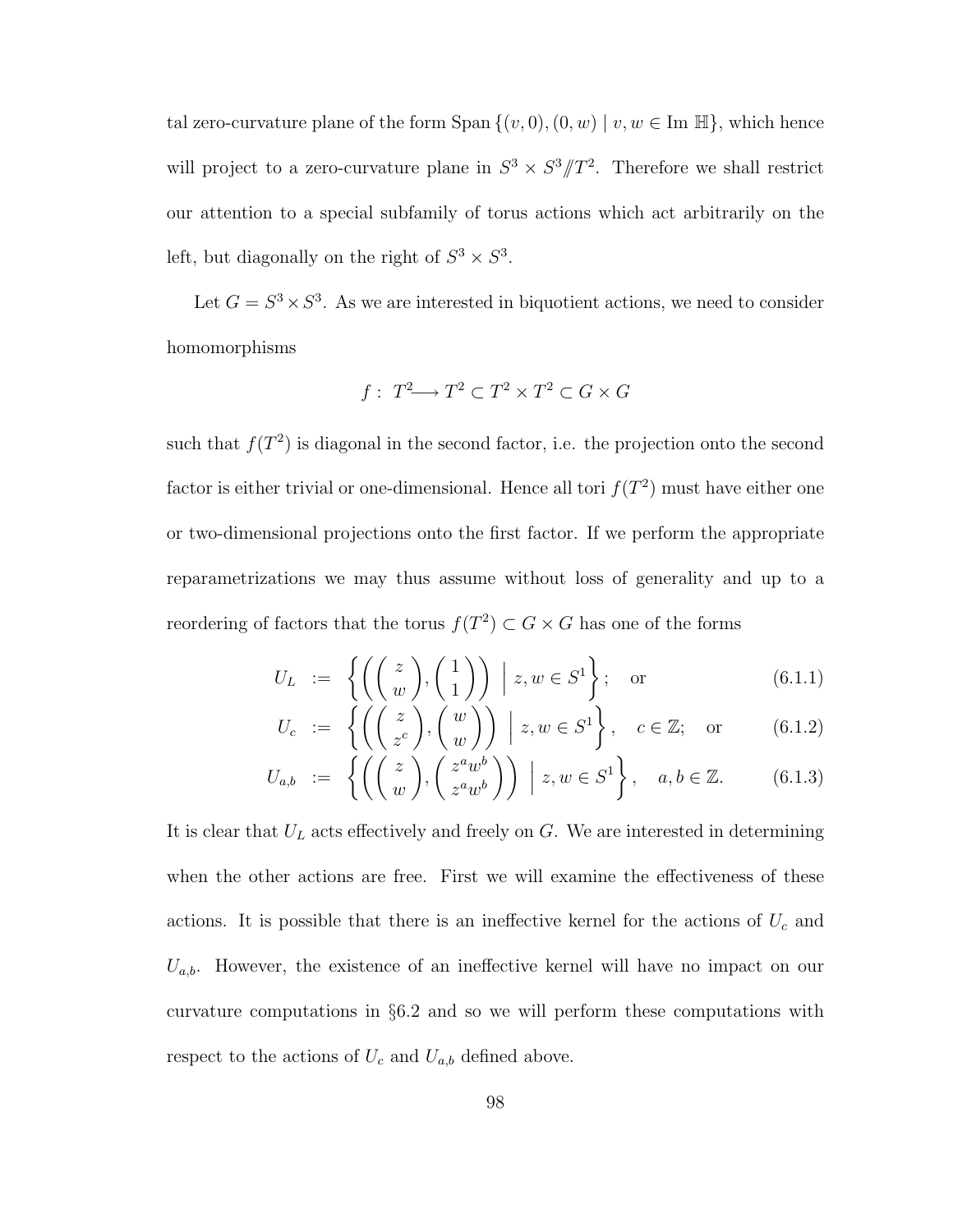Consider  $\mathbb{H} = \mathbb{C} + \mathbb{C}j$  and recall that  $jz = \overline{z}j$  for all  $z \in \mathbb{C}$ . Therefore, given some  $q \in S^3 \subset \mathbb{H}$ ,

$$
z^k w^\ell q \bar{z}^m \bar{w}^n = q
$$
  
\n
$$
z^k w^\ell 1(\bar{z}^m \bar{w}^n) = 1 \text{ and } (z^k w^\ell) j(\bar{z}^m \bar{w}^n) = j
$$
  
\n
$$
\iff z^{k-m} w^{\ell-n} = 1 \text{ and } z^{k+m} w^{\ell+n} = 1.
$$
 (6.1.4)

**Lemma 6.1.1.**  $U_c$  and  $U_{a,b}$  act effectively on G when  $c+1$  and  $a+b+1$  respectively are odd. In the event that  $c+1$  and  $a+b+1$  are even, then  $U_c$  and  $U_{a,b}$  respectively act on G with ineffective kernel  $\Delta \mathbb{Z}_2 := {\pm (1,1)}$ .

*Proof.* Let us first consider the action of  $U_c$ . By equation (6.1.4) every point  $(q_1, q_2)$ in  $G$  is fixed by  $U_c$  if and only if

$$
z\overline{w} = 1
$$
,  $zw = 1$ ,  $z^c\overline{w} = 1$ , and  $z^c w = 1$ .

This is then equivalent to  $z = w$ ,  $z^2 = 1$ , and  $z^{c+1} = 1$ . It is clear that if  $c+1$  is odd then  $z = w = 1$  and the action is effective. If  $c + 1$  is even then  $z = w = \pm 1$ and it is easy to check that  $z = w = -1$  indeed fixes each point of G. Thus  $\{(z, w) | z = w = \pm 1\}$  is the ineffective kernel as desired.

Again by equation (6.1.4),  $U_{a,b}$  fixes all of G if and only if

$$
z^{1-a}\overline{w}^b = 1
$$
,  $z^{1+a}w^b = 1$ ,  $\overline{z}^aw^{1-b} = 1$ . and  $z^aw^{1+b} = 1$ .

If we multiply the first two equations together we find that  $z^2 = 1$ . Combining the first and the third equations we see that  $z = w$ . Thus  $z^{1-a-b} = 1$ . Since  $z^2 = 1$  this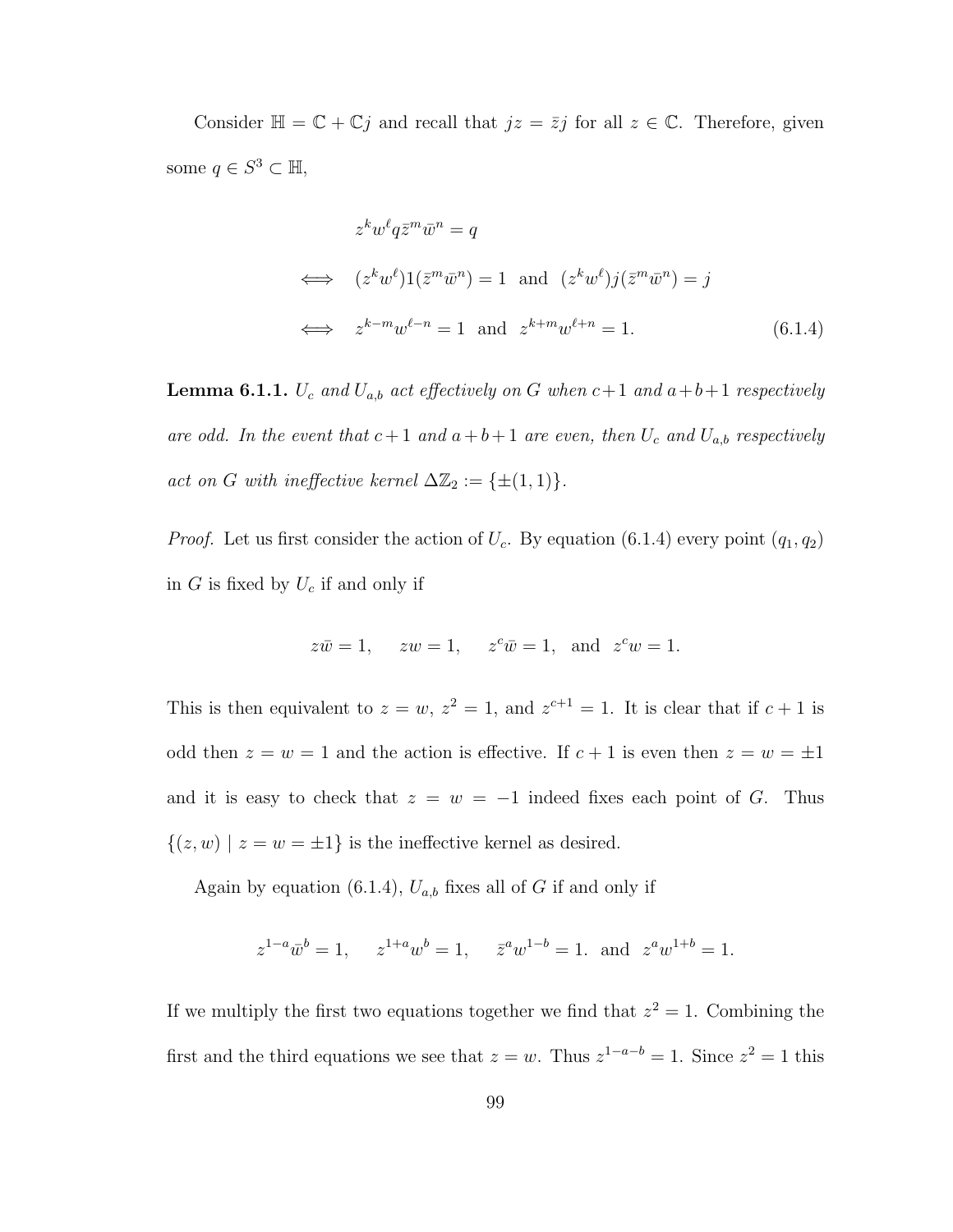is equivalent to  $z^{1+a+b} = 1$ . Hence if  $1+a+b$  is odd the action of  $U_{a,b}$  is effective. If  $1 + a + b$  is even we have  $z = w = \pm 1$ . Again it is easy to check that  $z = w = -1$ fixes all of G and thus the ineffective kernel of the  $U_{a,b}$  action is  $\Delta \mathbb{Z}_2$ .  $\Box$ 

If the action of  $U_{\bullet} = f(T^2)$  is ineffective we get an induced effective torus action by  $\widetilde{U}_{\bullet} := \widetilde{f}(\mathcal{T}^2) \cong U_{\bullet}$  from the commutative diagram



where

$$
\pi: T^2 \longrightarrow T^2
$$

$$
z \longmapsto z^2 =: \xi
$$

$$
w \longmapsto zw =: \zeta.
$$

In the case of  $c + 1 = 2\ell$  the torus  $\widetilde{U}_c$  has the form

$$
\widetilde{U}_c = \left\{ \left( \begin{pmatrix} \xi^{\frac{1}{2}} \\ \xi^{\frac{c}{2}} \end{pmatrix}, \begin{pmatrix} \bar{\xi}^{\frac{1}{2}} \zeta \\ \bar{\xi}^{\frac{1}{2}} \zeta \end{pmatrix} \right) \middle| \xi, \zeta \in S^1 \right\}, \quad c = 2\ell - 1, \ \ell \in \mathbb{Z}.
$$

Similarly when  $1 + a + b$  is even we may write the torus  $\widetilde{U}_{a,b}$  in the form

$$
\widetilde{U}_{a,b} = \left\{ \left( \left( \begin{array}{c} \xi^{\frac{1}{2}} \\ \bar{\xi}^{\frac{1}{2}} \end{array} \right), \left( \begin{array}{c} \bar{\xi}^{\frac{a-b}{2}} \zeta^{b} \\ \bar{\xi}^{\frac{a-b}{2}} \zeta^{b} \end{array} \right) \right) \middle| \xi, \zeta \in S^{1} \right\}, \quad a - b = 2k + 1, \ k \in \mathbb{Z}.
$$

It is now a simple exercise to check that the only points which can possibly be fixed by the actions of  $U_c$ ,  $\tilde{U}_c$ ,  $U_{a,b}$  or  $\tilde{U}_{a,b}$  lie on the orbits of the points  $(1, 1), (1, j), (j, 1)$ and  $(j, j)$ . Therefore we need only examine these points in order to determine when the actions are free.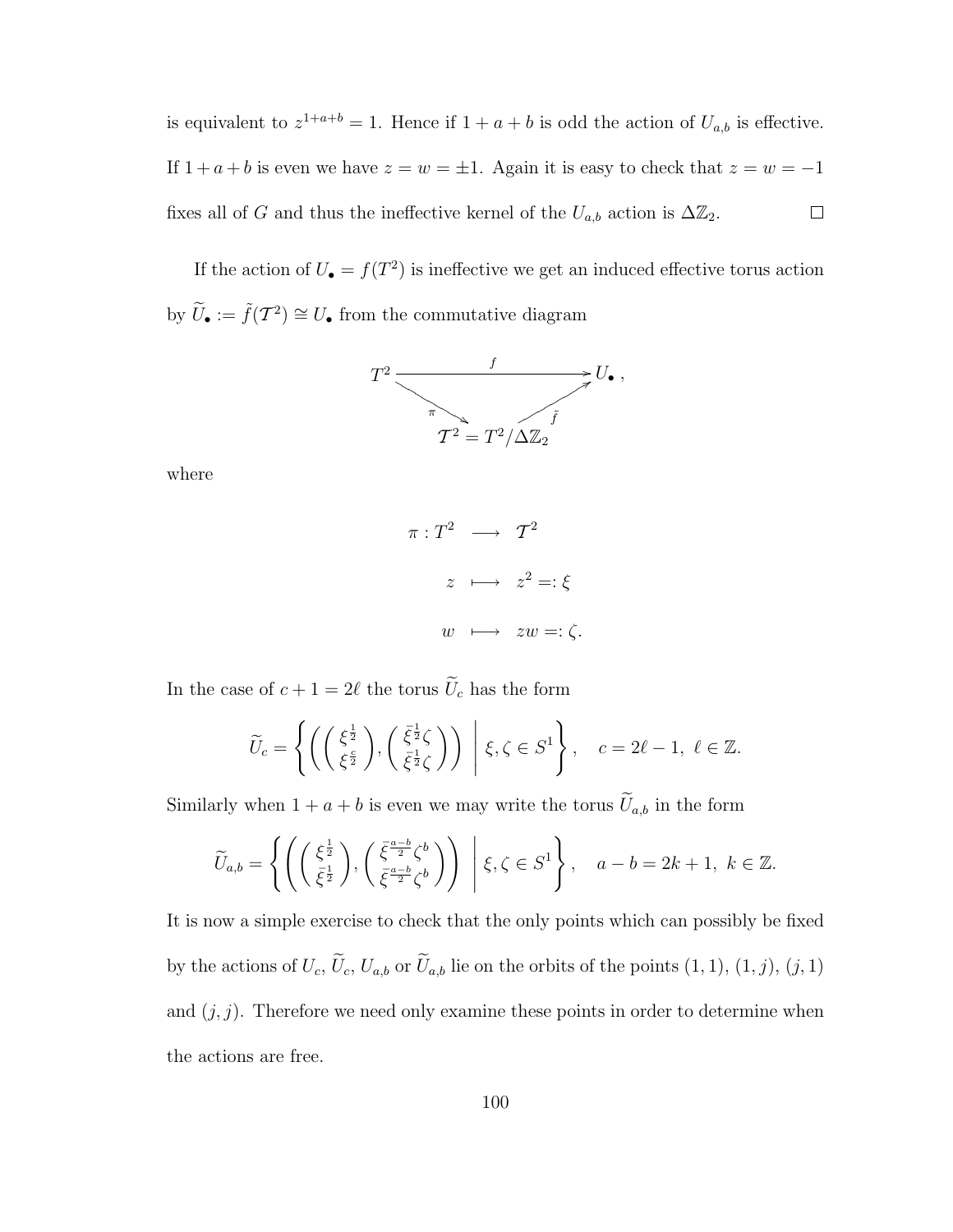**Lemma 6.1.2.** The action of  $U_c$ , c even, is free if and only if  $c = 0$ . The action of  $\tilde{U}_c$ , c odd, is never free.

*Proof.* Consider first the action of  $U_c$  for c even. By the discussion above and from equation (6.1.4) we find that

|  |  |  |  | $(1,1)$ fixed $\Leftrightarrow$ $z\overline{w} = 1$ & $z^c\overline{w} = 1 \Leftrightarrow z = w$ & $z^{c-1} = 1$ ;  |
|--|--|--|--|----------------------------------------------------------------------------------------------------------------------|
|  |  |  |  | $(1, j)$ fixed $\iff z\overline{w} = 1 \& z^c w = 1 \iff z = w \& z^{c+1} = 1;$                                      |
|  |  |  |  | $(j,1)$ fixed $\Leftrightarrow$ $zw = 1$ & $z^c \overline{w} = 1 \Leftrightarrow z = \overline{w}$ & $z^{c+1} = 1$ ; |
|  |  |  |  | $(j, j)$ fixed $\Leftrightarrow$ $zw = 1$ & $z^c w = 1 \Leftrightarrow z = \overline{w}$ & $z^{c-1} = 1$ .           |

Thus we see that the action is free if and only if  $c \pm 1 = \pm 1$ . But c is even and hence  $c = 0$  is the only value for which we obtain a free action.

Consider now  $U_c$  for c odd. We again apply equation (6.1.4) and find

(1, 1) fixed  $\iff \xi \overline{\zeta} = 1 \& \xi^{\frac{c+1}{2}} \overline{\zeta} = 1 \iff \xi = \zeta \& \xi^{\frac{c-1}{2}} = 1;$ (1, j) fixed  $\iff \xi \overline{\zeta} = 1 \& \xi \frac{c-1}{2} \zeta = 1 \iff \xi = \zeta \& \xi \frac{c+1}{2} = 1;$ (j, 1) fixed  $\iff$   $\zeta = 1$  &  $\xi^{\frac{c+1}{2}} \overline{\zeta} = 1 \iff \zeta = 1$  &  $\xi^{\frac{c+1}{2}} = 1$ ;  $(j, j)$  fixed  $\iff \xi \overline{\zeta} = 1 \& \xi^{\frac{c-1}{2}} \zeta = 1 \iff \zeta = 1 \& \xi^{\frac{c-1}{2}} = 1.$ 

Therefore the action is free (namely  $\xi = \zeta = 1$  in each case) if and only if  $\frac{c \pm 1}{2} = \pm 1$ , i.e. if and only if  $c \pm 1 = \pm 2$ . But c is odd and there is no value for which we obtain both  $c + 1 = \pm 2$  and  $c - 1 = \pm 2$ . Hence we will always have a fixed point and so the action of  $\tilde{U}_c$ , c odd, is never free.

 $\Box$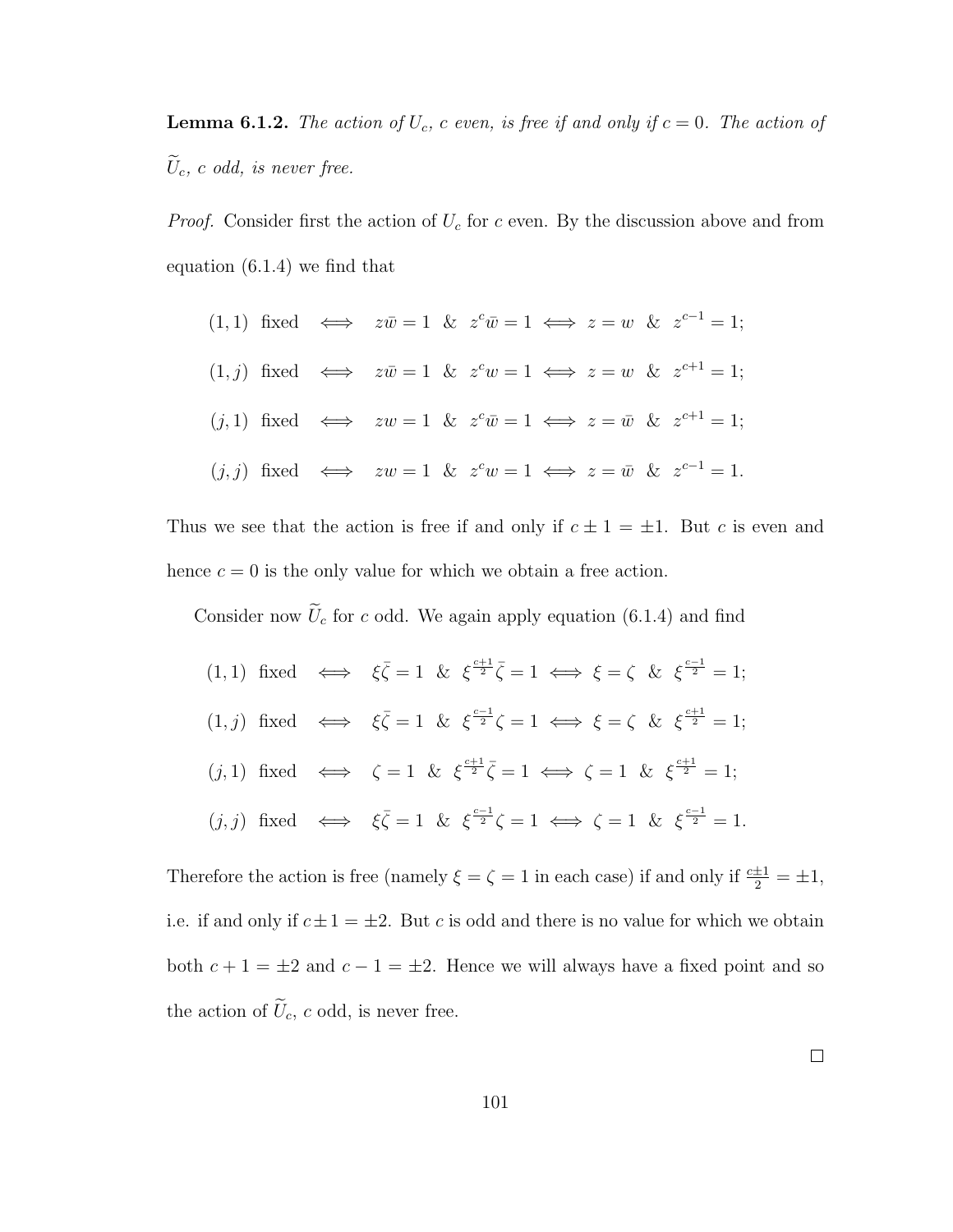**Lemma 6.1.3.** The action of  $U_{a,b}$ ,  $a + b$  even, is free if and only if  $a = b = 0$ . The action of  $\widetilde{U}_{a,b}$ ,  $a + b$  odd, is never free.

*Proof.* Consider first the action of  $U_{a,b}$  for  $a+b$  even. As in the proof of the previous lemma, equation (6.1.4) yields

$$
(1,1) \text{ fixed} \iff z^{1-a}\overline{w}^b = 1 \& \overline{z}^a w^{1-b} = 1 \iff z = w \& z^{1-a-b} = 1;
$$
  

$$
(1,j) \text{ fixed} \iff z^{1-a}\overline{w}^b = 1 \& z^a w^{1+b} = 1 \iff z = \overline{w} \& z^{1-a+b} = 1;
$$
  

$$
(j,1) \text{ fixed} \iff z^{1+a}w^b = 1 \& \overline{z}^a w^{1-b} = 1 \iff z = \overline{w} \& z^{1+a-b} = 1;
$$
  

$$
(j,j) \text{ fixed} \iff z^{1+a}w^b = 1 \& z^a w^{1+b} = 1 \iff z = w \& z^{1+a+b} = 1.
$$

Thus we see that the action is free (namely  $z = w = 1$  in each case) if and only if  $1 \pm a \pm b = \pm 1$ . But  $a + b$  is even, hence  $\pm a \pm b$  is even, and so  $a = b = 0$  is the only situation in which we can obtain a free action.

Consider now  $\widetilde{U}_{a,b}$  for  $a+b$  odd. We yet again apply equation (6.1.4) and find

$$
(1,1) \text{ fixed } \iff \xi^{\frac{1+a-b}{2}} \bar{\zeta}^b = 1 \& \bar{\xi}^{\frac{1-a+b}{2}} \zeta^{1-b} = 1 \iff \xi = \zeta \& \xi^{\frac{1+a-3b}{2}} = 1;
$$
\n
$$
(1,j) \text{ fixed } \iff \xi^{\frac{1+a-b}{2}} \bar{\zeta}^b = 1 \& \bar{\xi}^{\frac{1+a-b}{2}} \zeta^{1+b} = 1 \iff \zeta = 1 \& \xi^{\frac{1+a-b}{2}} = 1;
$$
\n
$$
(j,1) \text{ fixed } \iff \xi^{\frac{1-a+b}{2}} \zeta^b = 1 \& \bar{\xi}^{\frac{1-a+b}{2}} \zeta^{1-b} = 1 \iff \zeta = 1 \& \xi^{\frac{1-a+b}{2}} = 1;
$$
\n
$$
(j,j) \text{ fixed } \iff \xi^{\frac{1-a+b}{2}} \zeta^b = 1 \& \bar{\xi}^{\frac{1+a-b}{2}} \zeta^{1+b} = 1 \iff \xi = \zeta \& \xi^{\frac{1-a+3b}{2}} = 1.
$$

Therefore the action is free (namely  $\xi = \zeta = 1$  in each case) if and only if  $1+a-3b =$  $\pm 2$ ,  $1+a-b = \pm 2$ ,  $1-a+b = \pm 2$ , and  $1-a+3b = \pm 2$ . It is a simple exercise to check that there are no values of  $a$  and  $b$  which satisfy all four equations simultaneously.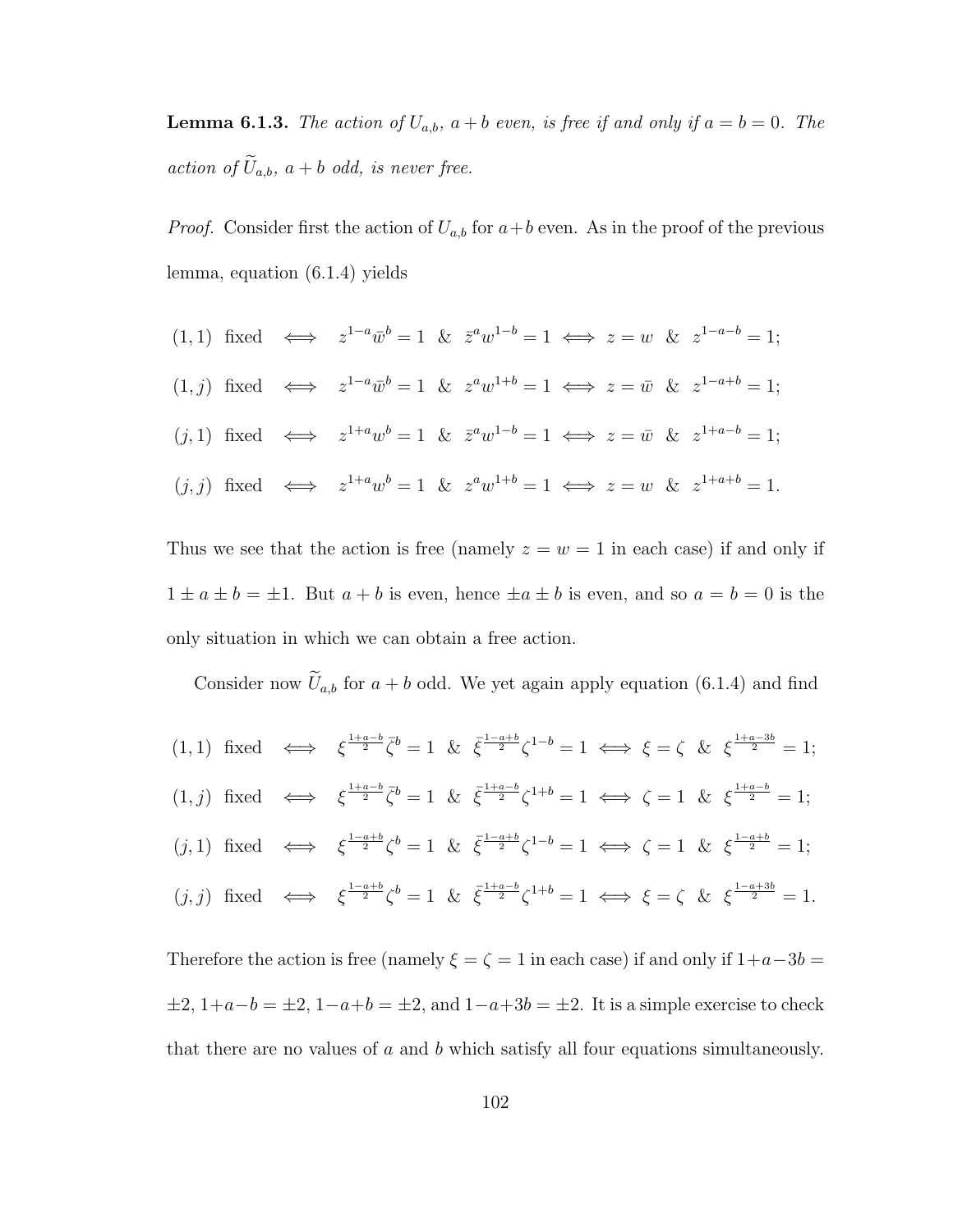Hence we will always have a fixed point and so the action of  $\tilde{U}_{a,b}$ ,  $a+b$  odd, is never free.  $\Box$ 

If we combine the last two lemmas we notice that we have in fact proved:

Proposition 6.1.4. Up to a change of coordinates or reordering of factors, the only free  $T^2$  actions on  $S^3 \times S^3$  which are diagonal on the right are given by  $U_L = U_{a,b}$ ,  $a = b = 0$ , and  $U_c$ ,  $c = 0$ . The actions are, respectively,

$$
(z, w) \star \begin{pmatrix} q_1 \\ q_2 \end{pmatrix} = \begin{pmatrix} zq_1 \\ wq_2 \end{pmatrix}, z, w \in S^1, q_1, q_2 \in S^3; \text{ and } (6.1.5)
$$

$$
(z, w) \star \begin{pmatrix} q_1 \\ q_2 \end{pmatrix} = \begin{pmatrix} zq_1\bar{w} \\ q_2\bar{w} \end{pmatrix}, z, w \in S^1, q_1, q_2 \in S^3.
$$
 (6.1.6)

The resulting manifolds are  $S^2 \times S^2$ ,  $\mathbb{C}P^2 \# - \mathbb{C}P^2$  respectively.

For those actions which are not free we may consider the equations obtained in the proofs of Lemmas 6.1.2 and 6.1.3 in order to write down explicitly the isotropy groups  $\Gamma_{(q_1,q_2)}$  of singular points, which we recall can only be the T<sup>2</sup>-orbits of the points  $(q_1, q_2) = (1, 1), (1, j), (j, 1), (j, j) \in S^3 \times S^3$ . The isotropy groups for each action are collected in Table 6.1. By considering the groups in this table we can easily find examples which have only one or two singular points and small isotropy groups at these points. In the event that they arise,  $\mathbb{Z}_0$  and  $\mathbb{Z}_1$  denote  $S^1$  and  $\{1\}$ respectively. We include some examples in Tables 6.2, 6.3, 6.4 and 6.5.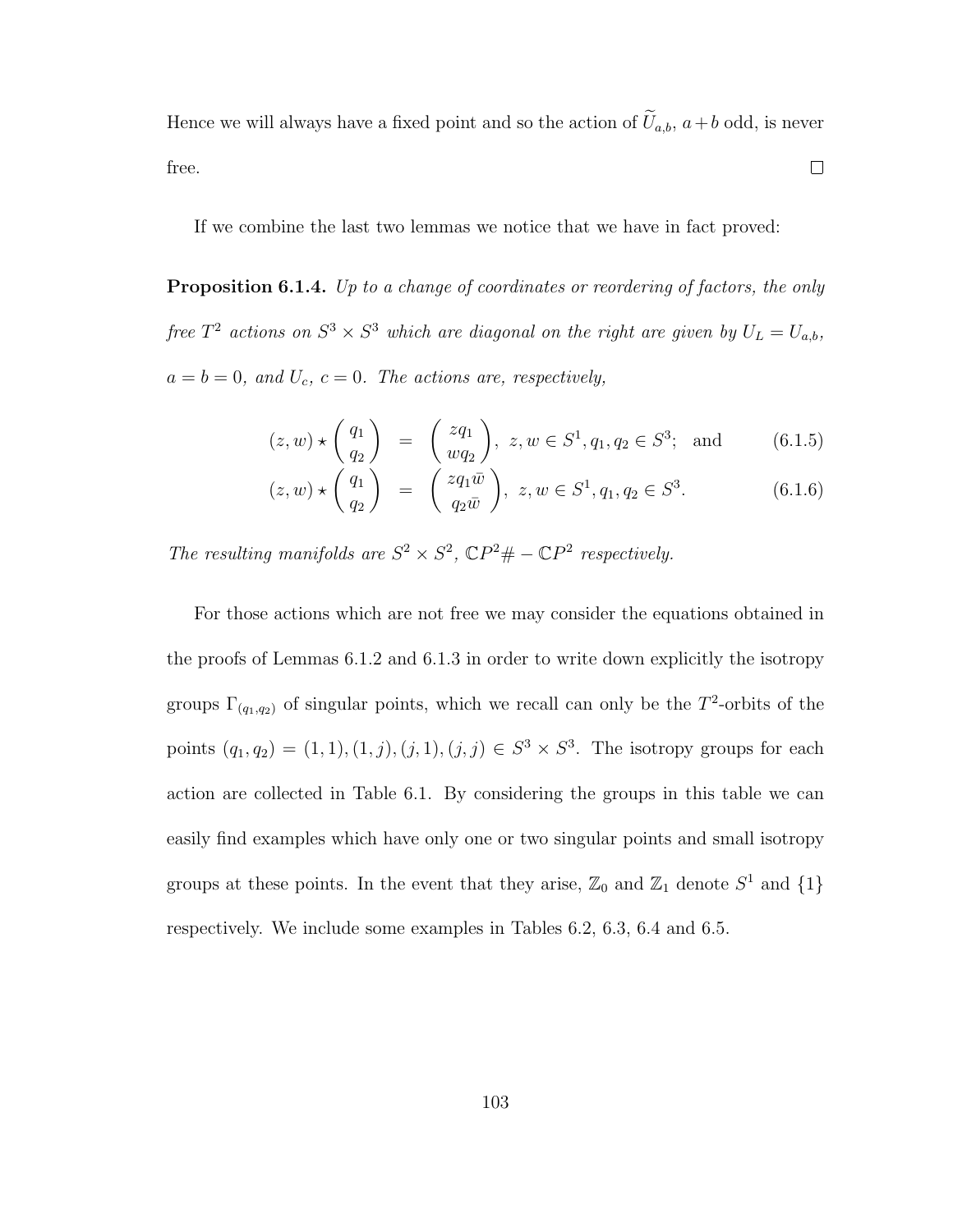|                                  |                                    |                                   | $\Gamma_{(q_1,q_2)}$ at:          |                                    |  |
|----------------------------------|------------------------------------|-----------------------------------|-----------------------------------|------------------------------------|--|
| $T^2$                            | (1, 1)                             | (1,j)                             | (j, 1)                            | (j, j)                             |  |
| $U_c$ , c even                   | $\mathbb{Z}_{ c-1 }$               | $\mathbb{Z}_{ c+1 }$              | $\mathbb{Z}_{ c+1 }$              | $\mathbb{Z}_{ c-1 }$               |  |
| $\tilde{U}_c$ , c odd            | $\mathbb{Z}_{\frac{1}{2} c-1 }$    | $\mathbb{Z}_{\frac{1}{2} c+1 }$   | $\mathbb{Z}_{\frac{1}{2} c+1 }$   | $\mathbb{Z}_{\frac{1}{2} c-1 }$    |  |
| $U_{a,b}, a+b$ even              | $\mathbb{Z}_{ 1-a-b }$             | $\mathbb{Z}_{ 1-a+b }$            | $\mathbb{Z}_{ 1+a-b }$            | $\mathbb{Z}_{ 1+a+b }$             |  |
| $\widetilde{U}_{a,b},\, a+b$ odd | $\mathbb{Z}_{\frac{1}{2} 1+a-3b }$ | $\mathbb{Z}_{\frac{1}{2} 1-a+b }$ | $\mathbb{Z}_{\frac{1}{2} 1+a-b }$ | $\mathbb{Z}_{\frac{1}{2} 1-a+3b }$ |  |

Table 6.1: Isotropy groups of the  $T^2$  actions  $U_c$ ,  $\widetilde{U}_c$ ,  $U_{a,b}$  and  $\widetilde{U}_{a,b}$ 

Table 6.2: Some special cases of the action of  $U_c$ ,  $c$  even

|                  | $\Gamma_{(q_1,q_2)}$ at: |                |                |                |  |  |
|------------------|--------------------------|----------------|----------------|----------------|--|--|
| $\boldsymbol{c}$ | (1, 1)                   | (1,j)   (j,1)  |                | (j, j)         |  |  |
| $\overline{2}$   | ${1}$                    | $\mathbb{Z}_3$ | $\mathbb{Z}_3$ | ${1}$          |  |  |
| -2               | $\mathbb{Z}_3$           | ${1}$          | $\{1\}$        | $\mathbb{Z}_3$ |  |  |

Table 6.3: Some special cases of the action of  $\widetilde{U}_c,$   $c$  odd

|                  | $\Gamma_{(q_1,q_2)}$ at: |                         |                |                |  |  |
|------------------|--------------------------|-------------------------|----------------|----------------|--|--|
| $\boldsymbol{c}$ | (1, 1)                   | $\mid (1,j) \mid (j,1)$ |                | (j, j)         |  |  |
| 3                | ${1}$                    | $\mathbb{Z}_2$          | $\mathbb{Z}_2$ | ${1}$          |  |  |
| $-2$             | $\mathbb{Z}_2$           | ${1}$                   | ${1}$          | $\mathbb{Z}_2$ |  |  |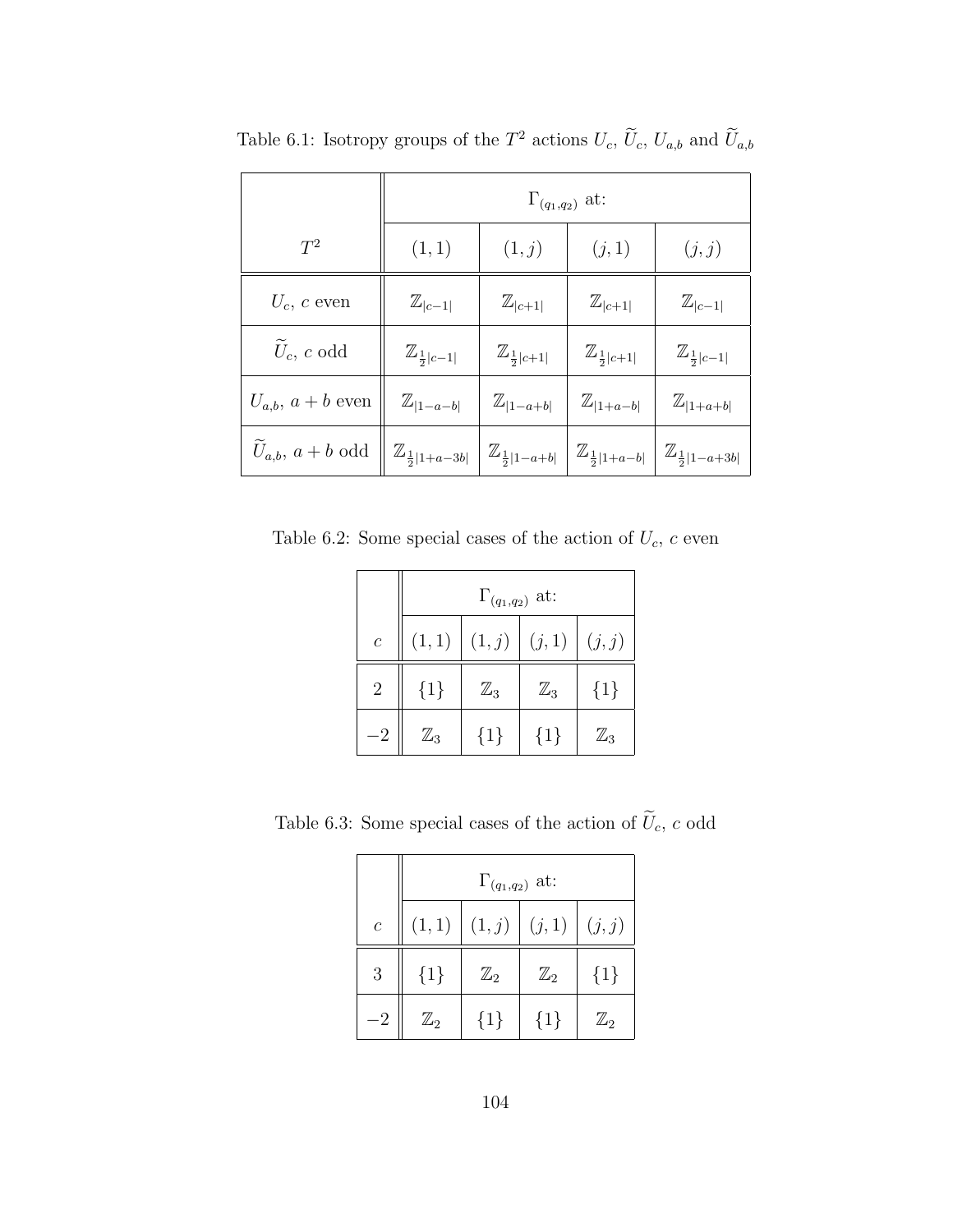|           | $\Gamma_{(q_1,q_2)}$ at: |                |                |                |  |
|-----------|--------------------------|----------------|----------------|----------------|--|
| (a,b)     | (1, 1)                   | (1,j)          | (j, 1)         | (j, j)         |  |
| (1, 1)    | ${1}$                    | ${1}$          | ${1}$          | $\mathbb{Z}_3$ |  |
| $(1,-1)$  | ${1}$                    | ${1}$          | $\mathbb{Z}_3$ | $\{1\}$        |  |
| $(-1,1)$  | ${1}$                    | $\mathbb{Z}_3$ | ${1}$          | $\{1\}$        |  |
| $(-1,-1)$ | $\mathbb{Z}_3$           | ${1}$          | ${1}$          | ${1}$          |  |

Table 6.4: Some special cases of the action of  $U_{a,b}$ ,  $a + b$  even

Table 6.5: Some special cases of the action of  $\widetilde{U}_{a,b}, a+b$  odd

|           | $\Gamma_{(q_1,q_2)}$ at: |                |                |                |  |  |
|-----------|--------------------------|----------------|----------------|----------------|--|--|
| (a,b)     | (1, 1)                   | (1,j)          | (j, 1)         | (j, j)         |  |  |
| $(-6,-3)$ | $\mathbb{Z}_2$           | $\mathbb{Z}_2$ | ${1}$          | ${1}$          |  |  |
| (3,0)     | $\mathbb{Z}_2$           | ${1}$          | $\mathbb{Z}_2$ | ${1}$          |  |  |
| $(-3,0)$  | ${1}$                    | $\mathbb{Z}_2$ | $\{1\}$        | $\mathbb{Z}_2$ |  |  |
| (6, 3)    | ${1}$                    | ${1}$          | $\mathbb{Z}_2$ | $\mathbb{Z}_2$ |  |  |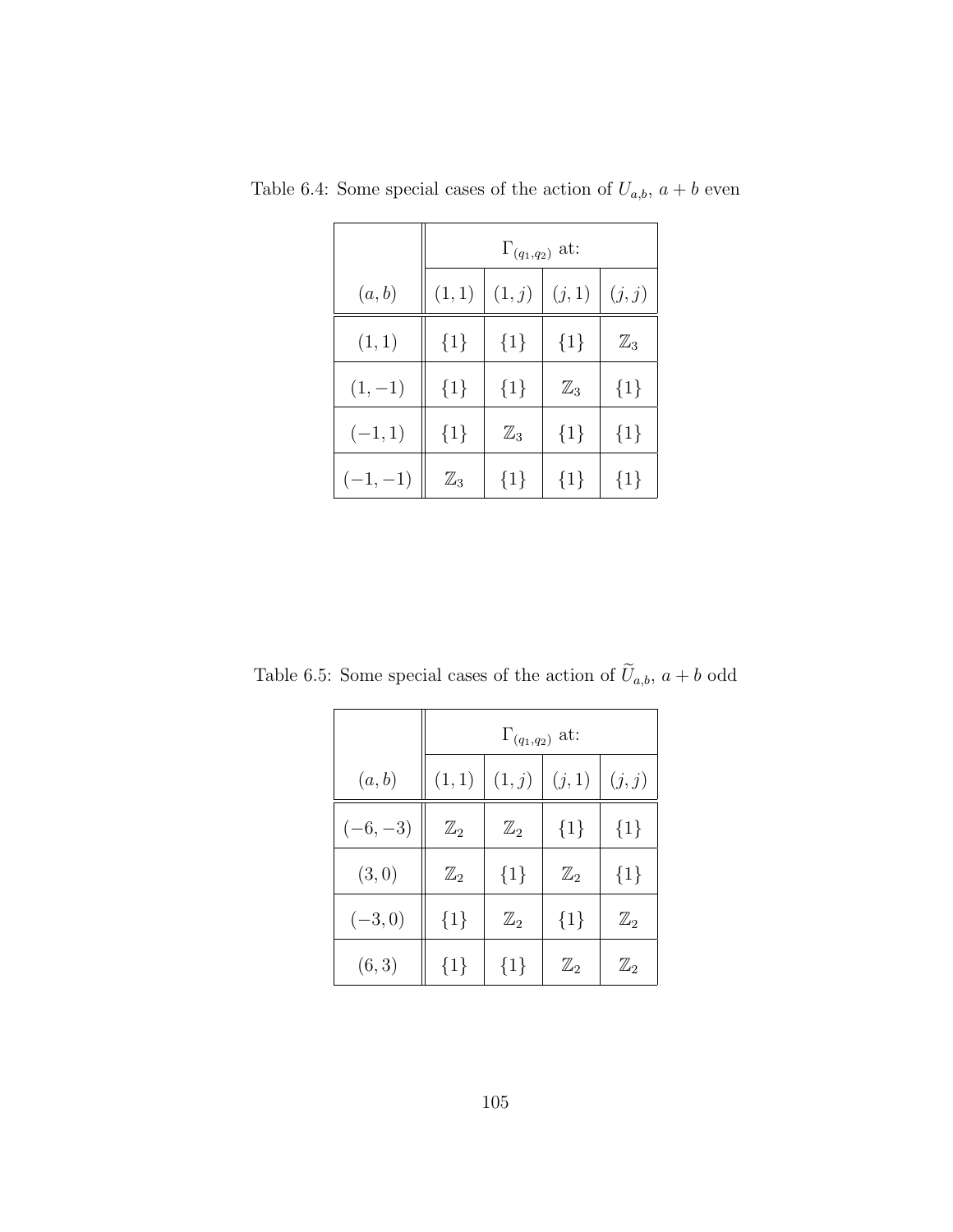## **6.2** Curvature on  $(S^3 \times S^3)/T^2$

Let  $K = \Delta S^3 \subset G = S^3 \times S^3$ , and let  $\langle , \rangle_0$  be the bi-invariant product metric on G. The Lie algebras of G and K are denoted  $\mathfrak g$  and  $\mathfrak k$  respectively. Then  $\mathfrak g = \mathfrak k \oplus \mathfrak p,$ where  $\mathfrak p$  is the orthogonal complement to  $\mathfrak k$  with respect to  $\langle , \rangle_0$ . Notice that  $(\mathfrak g, \mathfrak k)$ is a rank one symmetric pair. Define a new left-invariant, right K-invariant metric on G via:

$$
\langle X, Y \rangle_1 = \langle X, \Phi(Y) \rangle_0,
$$

where  $\Phi(Y) = Y_p + \lambda Y_{\ell}, \lambda \in (0,1)$ . By Lemma 2.2.2 we know that a plane  $\sigma =$ Span  $\{\Phi^{-1}(X), \Phi^{-1}(Y)\}\subset \mathfrak{g}$  has zero-curvature with respect to  $\langle , \rangle_1$  if and only if

$$
0=[X,Y]=[X_{\mathfrak{p}},Y_{\mathfrak{p}}]=[X_{\mathfrak{k}},Y_{\mathfrak{k}}].
$$

Hence, for  $G$  and  $K$  as above, a zero-curvature plane must be of the form

$$
\sigma = \text{Span}\{\Phi^{-1}(v,0), \Phi^{-1}(0,v) \mid v \in \text{Im }\mathbb{H}\}. \tag{6.2.1}
$$

Since we are considering  $T^2$  actions which are diagonal on the right of  $G$ , it is clear that the actions are by isometries and hence induce a metric on  $G/T^2$ .

**Theorem 6.2.1.**  $(G, \langle ,\rangle_1)/T^2$  has almost positive curvature if and only if the action is not free.

*Proof.* By O'Neill's formula it is sufficient to show that points in  $G$  with horizontal zero-curvature planes lie on a hypersurface. Recall that the existence of an ineffective kernel will have no impact on our curvature computations. We therefore need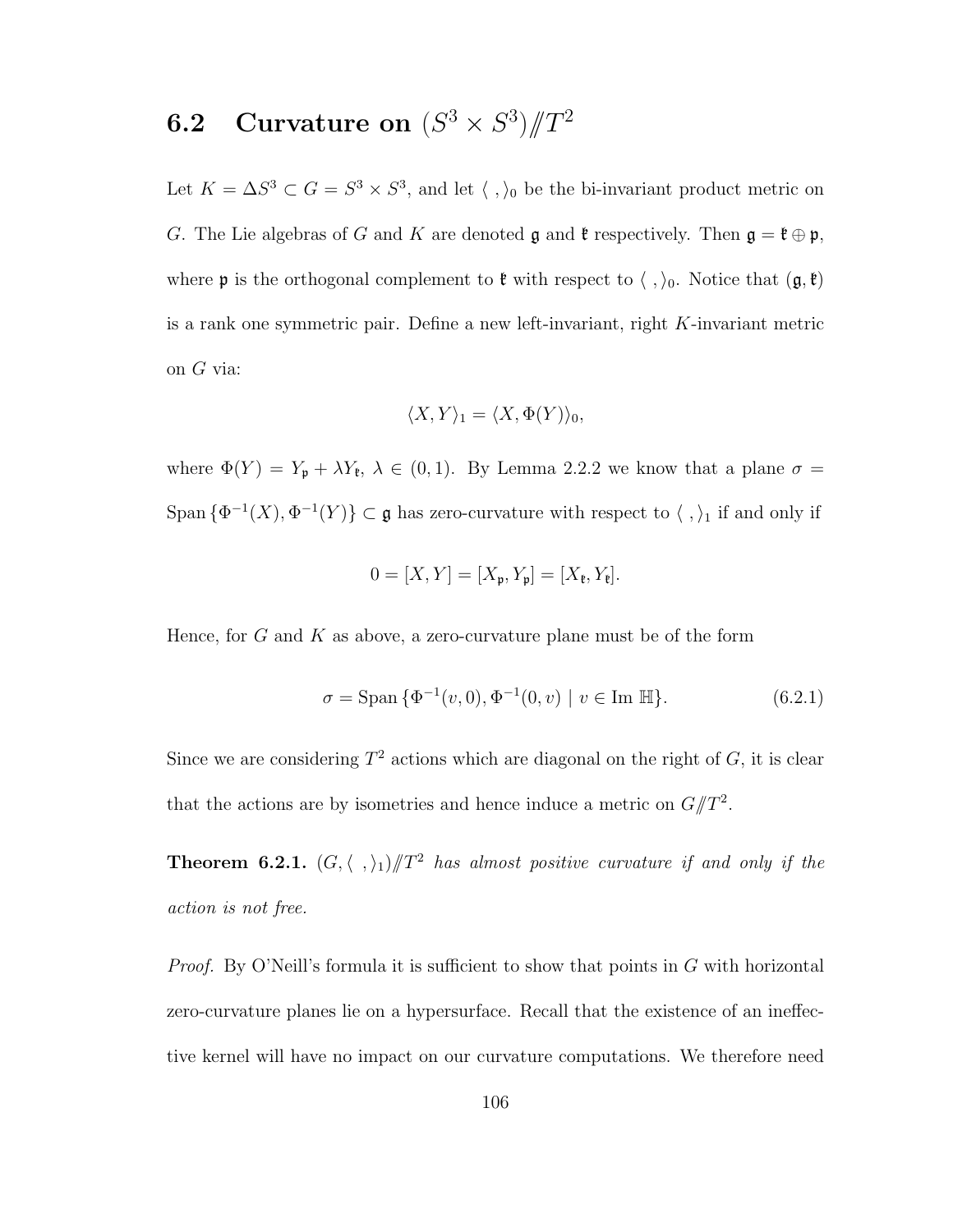only consider torus actions of the form

$$
U_{a,b} = \left\{ \left( \begin{pmatrix} z \\ w \end{pmatrix}, \begin{pmatrix} z^a w^b \\ z^a w^b \end{pmatrix} \right) \middle| z, w \in S^1 \right\}, \quad a, b \in \mathbb{Z};
$$
  

$$
U_c = \left\{ \left( \begin{pmatrix} z \\ z^c \end{pmatrix}, \begin{pmatrix} w \\ w \end{pmatrix} \right) \middle| z, w \in S^1 \right\}, \quad c \in \mathbb{Z},
$$

and notice that the  $U_L$  action of (6.1.1) is the special case  $(a, b) = (0, 0)$  of  $U_{a,b}$ .

Consider first the action by  $U_{a,b}$ . The vertical subspace at  $(q_1, q_2)$ , left translated to  $(1, 1)$ , is given by

$$
\mathcal{V}_{(q_1,q_2)} = \left\{ \frac{1}{2} \begin{pmatrix} \theta \,\mathrm{Ad}_{\bar{q}_1} \, i - (a\theta + b\varphi) i \\ \varphi \,\mathrm{Ad}_{\bar{q}_2} \, i - (a\theta + b\varphi) i \end{pmatrix} \middle| \, \theta, \varphi \in \mathbb{R} \right\}.
$$

Thus the horizontal subspace with respect to  $\langle , \rangle_1$  is

$$
\mathcal{H}_{(q_1,q_2)} = \left\{ \Phi^{-1}(v,w) \middle| \begin{array}{c} \mathrm{Ad}_{q_1} v - a(v+w) \perp i \\ \mathrm{Ad}_{q_2} w - b(v+w) \perp i \end{array} \right\}.
$$

Hence, by equation (6.2.1), a zero-curvature plane  $\sigma = \text{Span} \{ \Phi^{-1}(v,0), \Phi^{-1}(0,v) \}$ is horizontal if and only if

$$
\mathrm{Ad}_{q_1} v - av \perp i,
$$
\n
$$
(6.2.2)
$$

$$
av \perp i, \tag{6.2.3}
$$

$$
\text{Ad}_{q_2} v - bv \perp i, \text{ and } (6.2.4)
$$

$$
bv \perp i. \tag{6.2.5}
$$

We want to show that  $v, \operatorname{Ad}_{q_1} v, \operatorname{Ad}_{q_2} v \perp i$  since this is equivalent to  $v \perp i, \operatorname{Ad}_{q_1} i$ ,  $\text{Ad}_{\bar{q}_2} i$ . This will imply that  $v = 0$  unless i,  $\text{Ad}_{\bar{q}_1} i$ , and  $\text{Ad}_{\bar{q}_2} i$  are linearly dependent, which in turn would imply positive curvature at the point  $[(q_1, q_2)] \in G/\!\!/ U_{a,b}$ . It is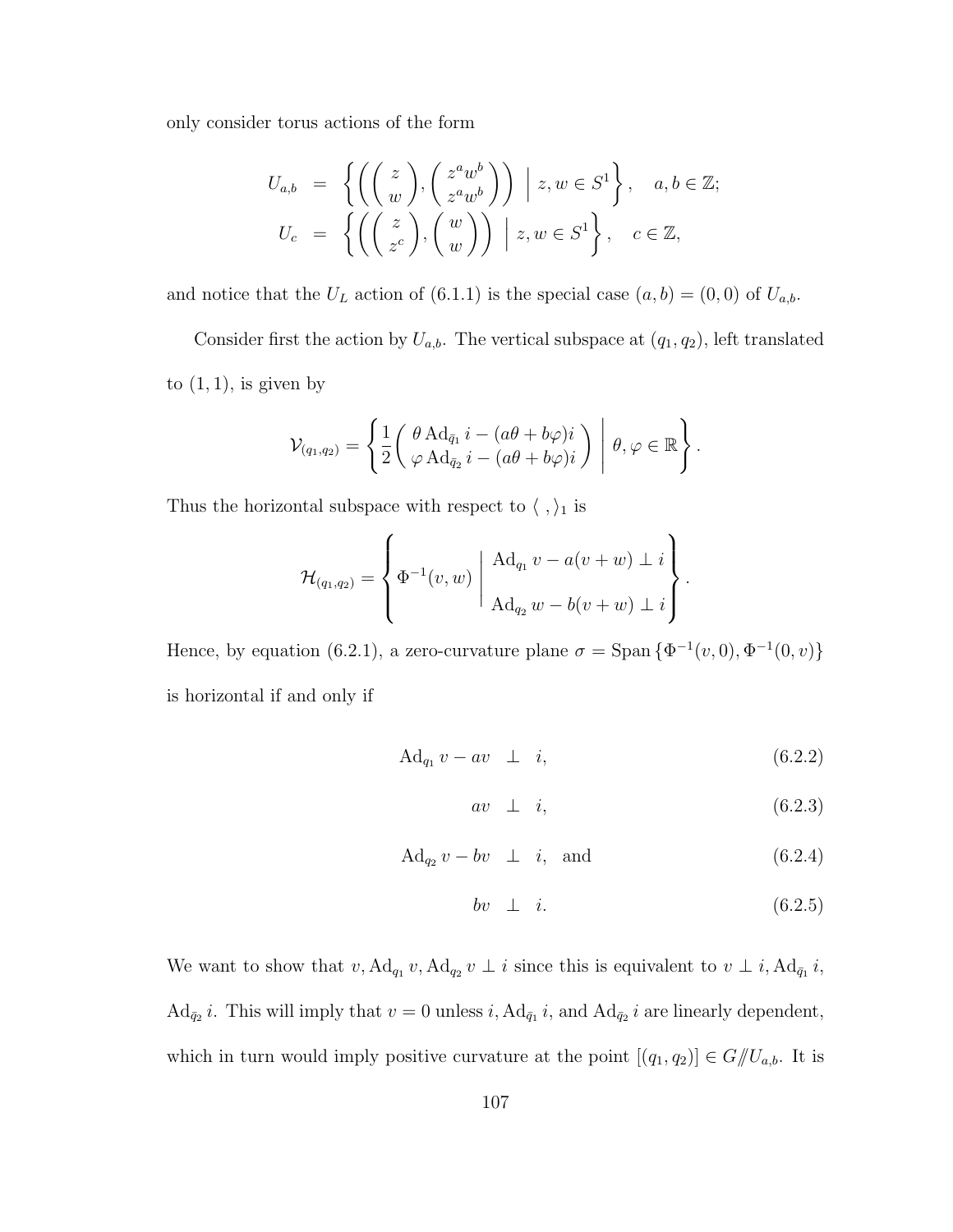clear that this situation arises if and only if  $(a, b) \neq (0, 0)$ , i.e. if and only if the action of  $U_{a,b}$  is free. Suppose  $(a,b) \neq 0$ . Then i,  $Ad_{\bar{q}_1} i$ , and  $Ad_{\bar{q}_2} i$  are linearly dependent if and only if

$$
\det \begin{pmatrix} \langle \mathrm{Ad}_{\bar{q}_1} i, j \rangle & \langle \mathrm{Ad}_{\bar{q}_1} i, k \rangle \\ \langle \mathrm{Ad}_{\bar{q}_2} i, j \rangle & \langle \mathrm{Ad}_{\bar{q}_2} i, k \rangle \end{pmatrix} = 0, \tag{6.2.6}
$$

which defines a hypersurface in  $G$ . Note that equation  $(6.2.6)$  is invariant under the action of  $U_{a,b}$  since  $\text{Ad}_{z^k w^\ell q \bar{z}^m \bar{w}^n} i = \text{Ad}_{z^k w^\ell q} i$  and  $\langle \text{Ad}_q i, j \rangle = 2 \text{Re} (\bar{w} i)$ ,  $\langle \mathrm{Ad}_q i, k \rangle = 2 \mathrm{Re} (\bar{u}v)$ , for  $z, w \in S^1$ ,  $q = u + vj \in S^3, u, v \in \mathbb{C}$ . Thus we have a hypersurface in  $G/U_{a,b}$  defined by (6.2.6) on which points with zero-curvature planes must lie.

We now turn our attention to the action by  $U_c$ . The vertical subspace at  $(q_1, q_2)$ , left translated to  $(1, 1)$ , is given by

$$
\mathcal{V}_{(q_1,q_2)} = \left\{ \frac{1}{2} \begin{pmatrix} \theta \,\mathrm{Ad}_{\bar{q}_1} \, i - \varphi i \\ c \,\theta \,\mathrm{Ad}_{\bar{q}_2} \, i - \varphi i \end{pmatrix} \, \middle| \, \theta, \varphi \in \mathbb{R} \right\}.
$$

Thus the horizontal subspace with respect to  $\langle , \rangle_1$  is

$$
\mathcal{H}_{(q_1,q_2)} = \left\{ \Phi^{-1}(v,w) \middle| \begin{array}{c} \mathrm{Ad}_{q_1} v + c \,\mathrm{Ad}_{q_2} w \perp i \\ v + w \perp i \end{array} \right\}.
$$

Hence, by (6.2.1), a zero-curvature plane  $\sigma = \text{Span} \{ \Phi^{-1}(v,0), \Phi^{-1}(0,v) \}$  is horizontal if and only if

$$
\mathrm{Ad}_{q_1} v \perp i, \tag{6.2.7}
$$

$$
c \operatorname{Ad}_{q_2} v \perp i, \quad \text{and} \tag{6.2.8}
$$

 $v \perp i.$  (6.2.9)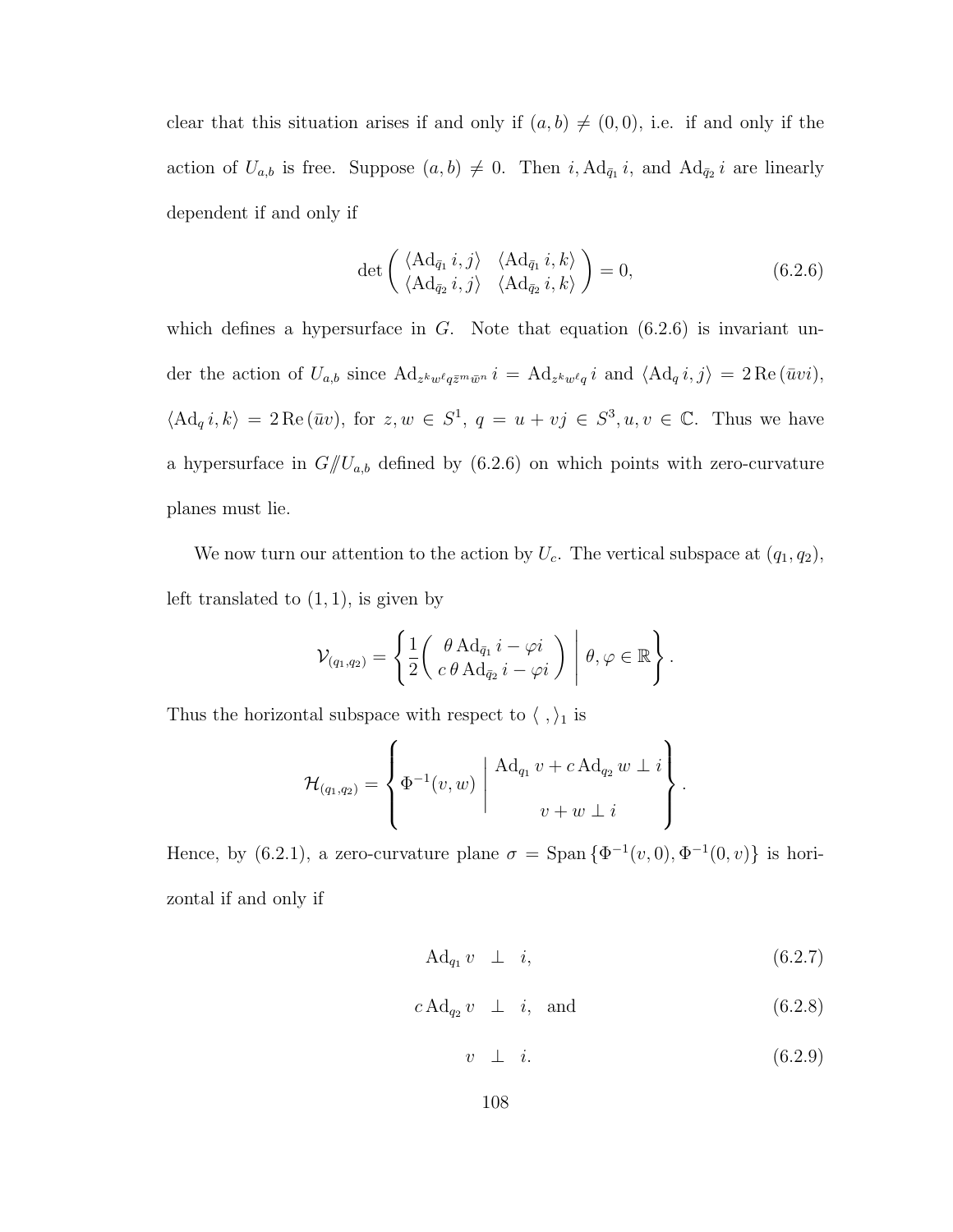It is clear that the only situation in which we do not get  $v, \operatorname{Ad}_{q_1} v, \operatorname{Ad}_{q_2} v \perp i$  is when  $c = 0$ , i.e. when the action is free. In all other situations we have almost  $\Box$ positive curvature by the same argument as for  $U_{a,b}$ .

Remark 6.2.2. In all cases we get a horizontal zero-curvature plane at  $(q_1, q_2)$  if either

- $\operatorname{Ad}_{\bar{q}_1} i = \pm i \iff q_1 \in \mathbb{C}$  or  $\mathbb{C}j$ ,
- $\mathrm{Ad}_{\bar{q}_2} i = \pm i \iff q_2 \in \mathbb{C} \text{ or } \mathbb{C}j, \text{ or }$
- $\operatorname{Ad}_{\bar{q}_1} i = \pm \operatorname{Ad}_{\bar{q}_2} i \iff q_1 \perp q_2, iq_2 \text{ or } q_1 \perp jq_2, kq_2.$

Thus we will always have a zero-curvature plane at the singular points when the action is not free. Moreover, in the free cases we have a zero-curvature plane at every point. More precisely:

- The action  $U_{a,b}$  with  $a = b = 0$  yields  $Ad_{\bar{q}_1} i, Ad_{\bar{q}_2} i \perp v$ , which implies that there is a unique horizontal zero-curvature plane when  $Ad_{\bar{q}_1} i$  and  $Ad_{\bar{q}_2} i$  are linearly independent, and there is an  $S<sup>1</sup>$  worth of zero-curvature planes when  $\mathrm{Ad}_{\bar{q}_1} i = \pm \mathrm{Ad}_{\bar{q}_2} i$ , i.e. when  $q_1 \perp q_2$ ,  $iq_2$  or  $q_1 \perp jq_2$ ,  $kq_2$ ;
- The action  $U_c$  with  $c = 0$  yields  $i, \operatorname{Ad}_{\bar{q}_1} i \perp v$ , which implies that there is a unique horizontal zero-curvature plane when  $q_1 \notin \mathbb{C}$  or  $\mathbb{C}j$ , and there is an  $S^1$ worth of zero-curvature planes when  $q_1 \in \mathbb{C}$  or  $\mathbb{C}j$ .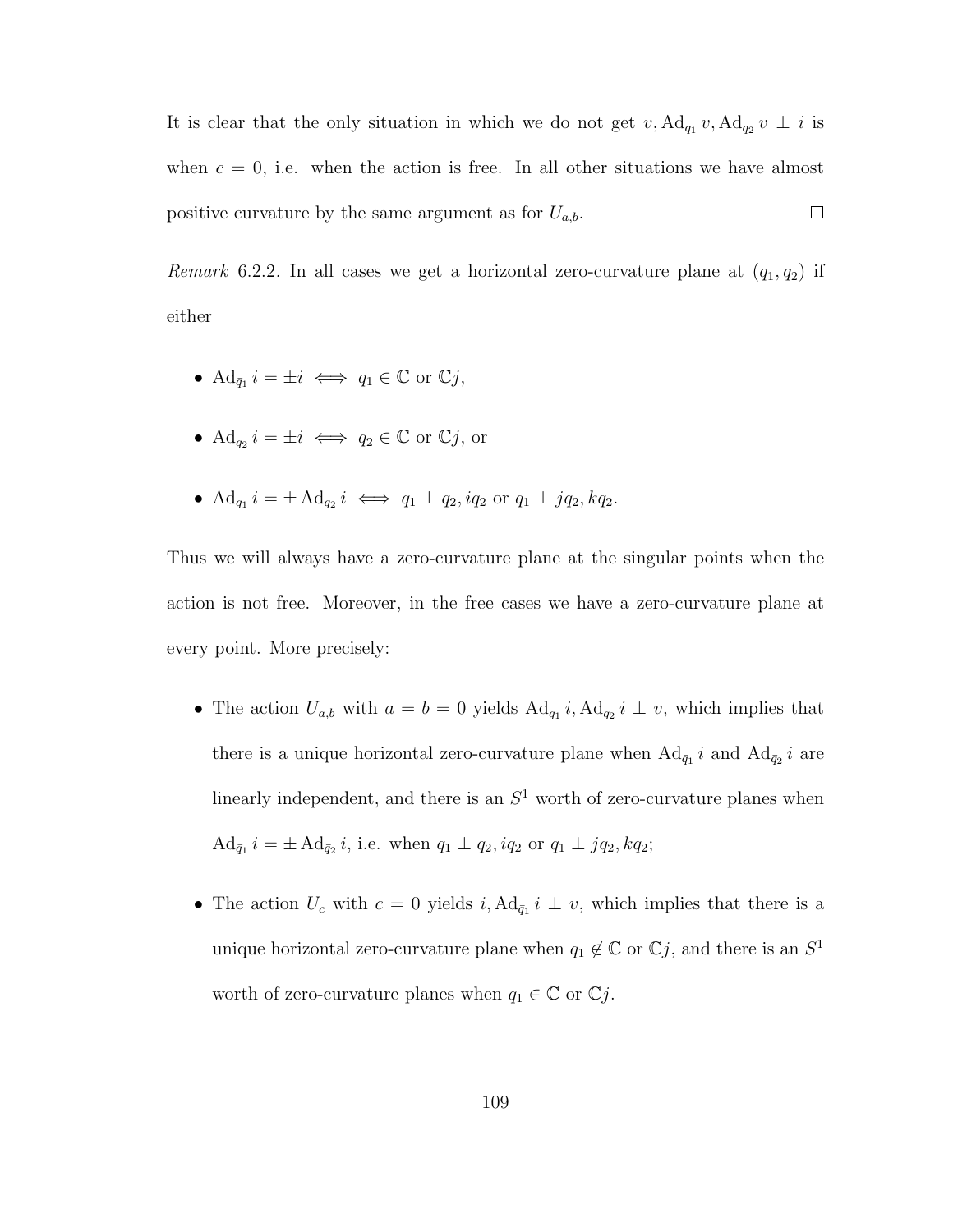## Bibliography

- [AW] S. Aloff, N. Wallach, An infinite family of 7-manifolds admitting positively curved Riemannian structures, Bull. Amer. Math. Soc. 81 (1975), 93-97
- [AMP1] L. Astey, E. Micha and G. Pastor, Homeomorphism and diffeomorphism types of Eschenburg spaces, Differential Geom. Appl. 7 (1997), 41-50
- [AMP2] L. Astey, E. Micha and G. Pastor, On the homotopy type of Eschenburg spaces with positive sectional curvature, Proc. Amer. Math. Soc.  $132$  (2004), No. 12, 3725-3729
- [Au] T. Aubin, Metriques riemanniennes et courbure, J. Diff. Geom. 4 (1970), 383-424
- [Ba1] Y. Bazaikin, On a certain family of closed 13-dimensional Riemannian man*ifolds of positive curvature*, Sib. Math. J. **37** No. 6 (1996), 1219-1237
- [BB] L. Bérard-Bergery, Les variétés riemanniennes homogènes simplement connexes de dimension impaire à courbure strictement positive, J. Math. pure et appl. 55 (1976), 47-68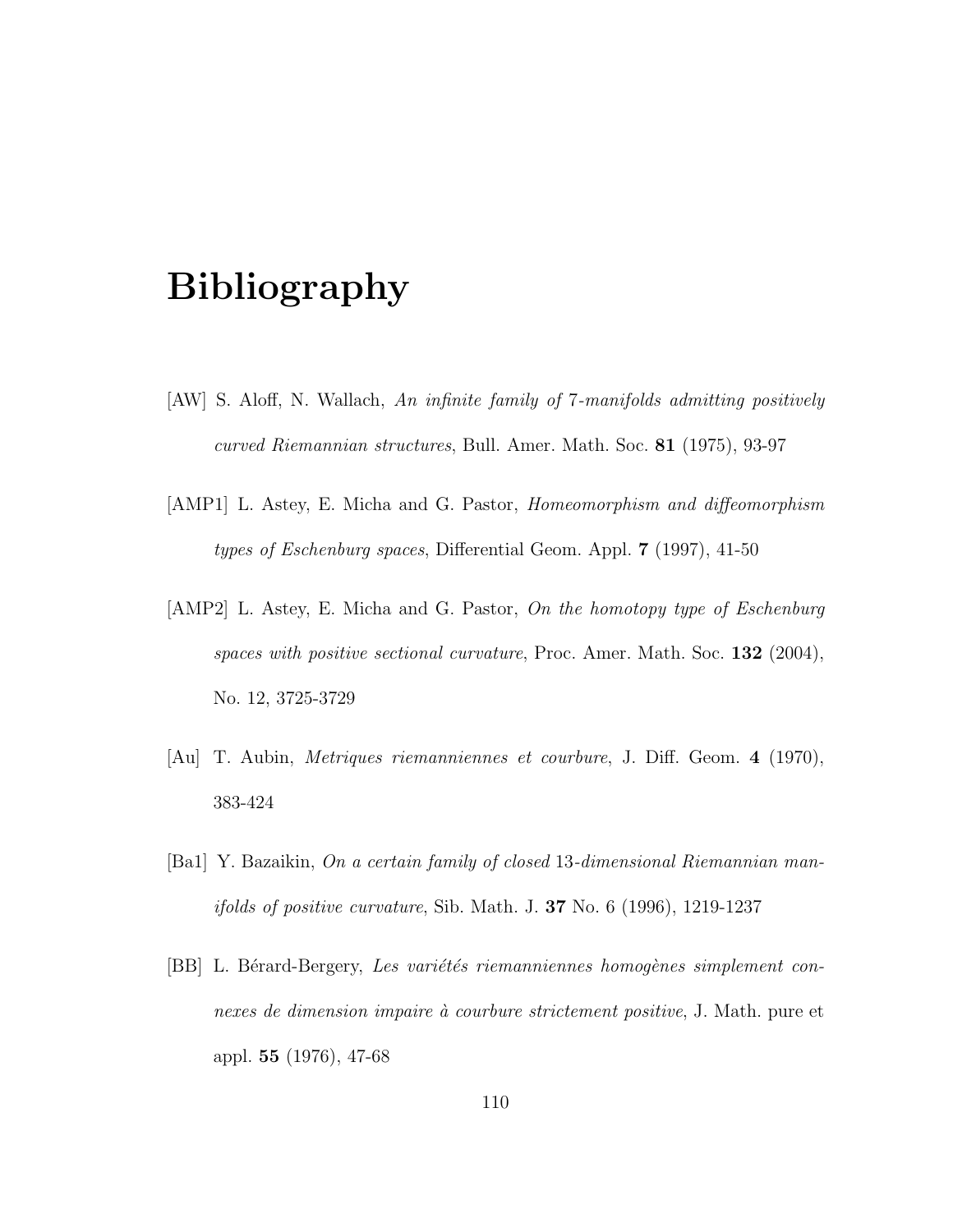- [Ber1] M. Berger, Les variétés riemanniennes  $1/4$ -pincées, Ann. Scuola Norm. Sup. Pisa 14 (1960), 161-170
- [Ber2] M. Berger, Les variétés riemanniennes homogènes normales simplement connexes à courbure strictement positive, Ann. Scuola Norm. Sup. Pisa 15 (1961), 179-246
- [B¨o] R. B¨ock, Doppelquotienten ungerader dimension und positive Schnittkrümmung, Dissertation, University of Augsburg, 1998
- [BH] A. Borel and F. Hirzebruch, Characteristic classes and homogeneous spaces, I, Amer. J. Math. 80 (1958), 458-538
- [BS1] S. Brendle and R. Schoen, Manifolds with 1/4-pinched Curvature are Space Forms, preprint 2007
- [BS2] S. Brendle and R. Schoen, Classification of manifolds with weakly 1/4-pinched curvatures, preprint 2007
- $[Br]$  E. H. Brown, Jr., The cohomology of  $BSO(n)$  and  $BO(n)$  with integer coefficients, Proc. Amer. Math. Soc. 83 (1982), No. 2, 283-288
- [CMV] M. Cadek, M. Mimura and J. Vanžura, *The cohomology rings of real Stiefel* manifolds with integer coefficients, J. Math. Kyoto Univ. 43 (2003), No. 2, 425-442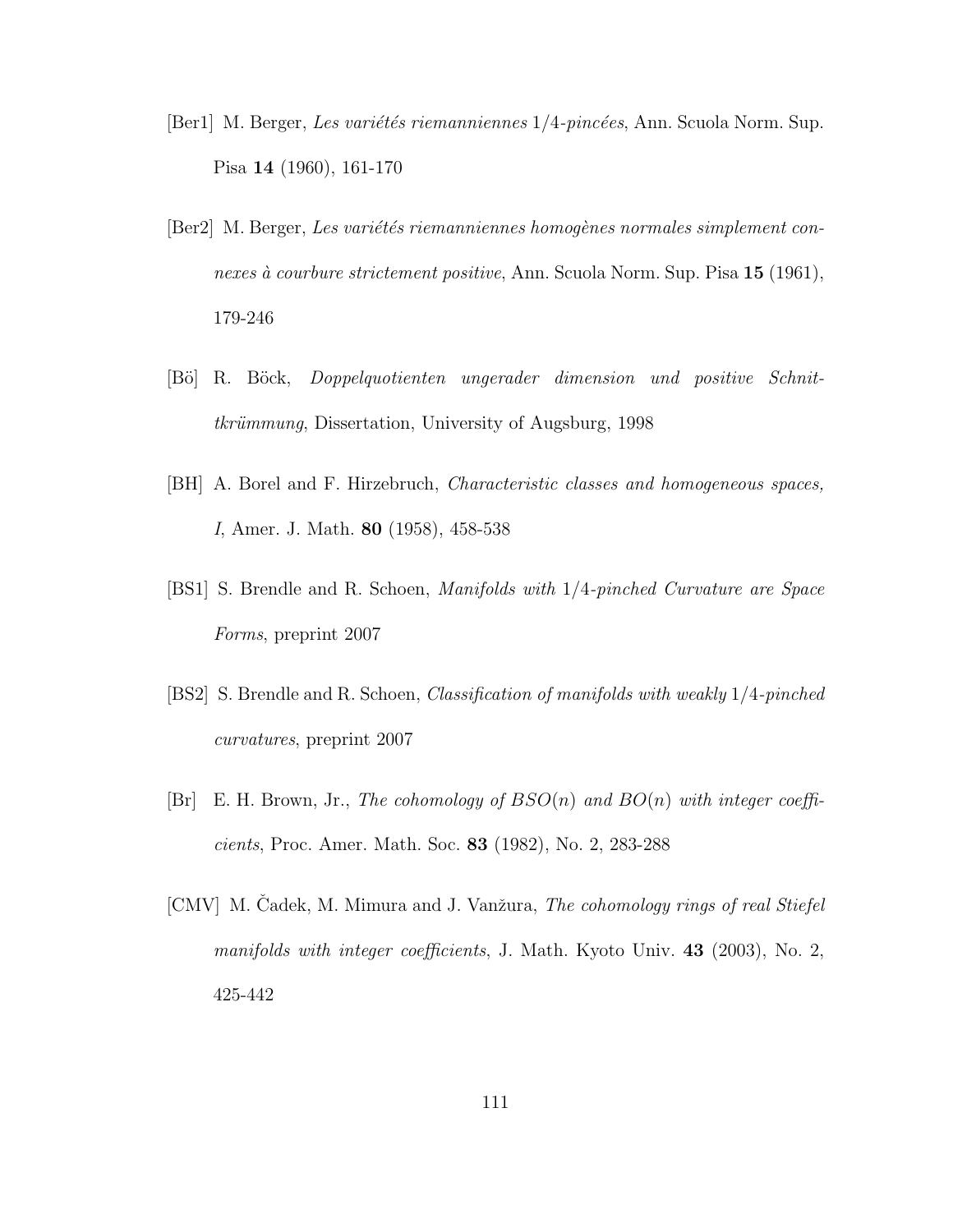- [Ch] J. Cheeger, Some examples of manifolds of nonnegative curvature, J. Diff. Geom. 8 (1973), 623 - 628
- [CEZ] T. Chinberg, C. Escher and W. Ziller, Topological properties of Eschenburg spaces and 3-Sasakian manifolds, Math. Ann. 339(1) (2007), 3 - 20
- [Eh] P. Ehrlich, Metric deformations of curvature I, Geom. Dedicata 5 (1976), 1-23
- [E1] J.-H. Eschenburg, Freie isometrische Aktionen auf kompakten Liegruppen mit positiv gekrümmten Orbiträumen, Schriftenreihe Math. Inst. Univ. Münster (2) 32 (1984)
- [E2] J.-H. Eschenburg, Cohomology of biquotients, Manuscripta Math. 75 (1992), 151-166
- [E3] J.-H. Eschenburg, Almost positive curvature on the Gromoll-Meyer 7-sphere, Proc. Amer. Math. Soc. 130 (2002), No. 4, 1165 - 1167
- [EK] J.-H. Eschenburg and M. Kerin, Almost positive curvature on the Gromoll-Meyer 7-sphere, Proc. Amer. Math. Soc., to appear
- [EKS] J.-H. Eschenburg, A. Kollross and K. Shankar, Free, isometric circle actions on compact symmetric spaces, Geom. Dedicata 102 (2003), 35-44
- $[F]$  M. Feshbach, The integral cohomology rings of the classifying spaces of  $O(n)$ and  $SO(n)$ , Indiana Univ. Math. J. 32 (1983), 511-516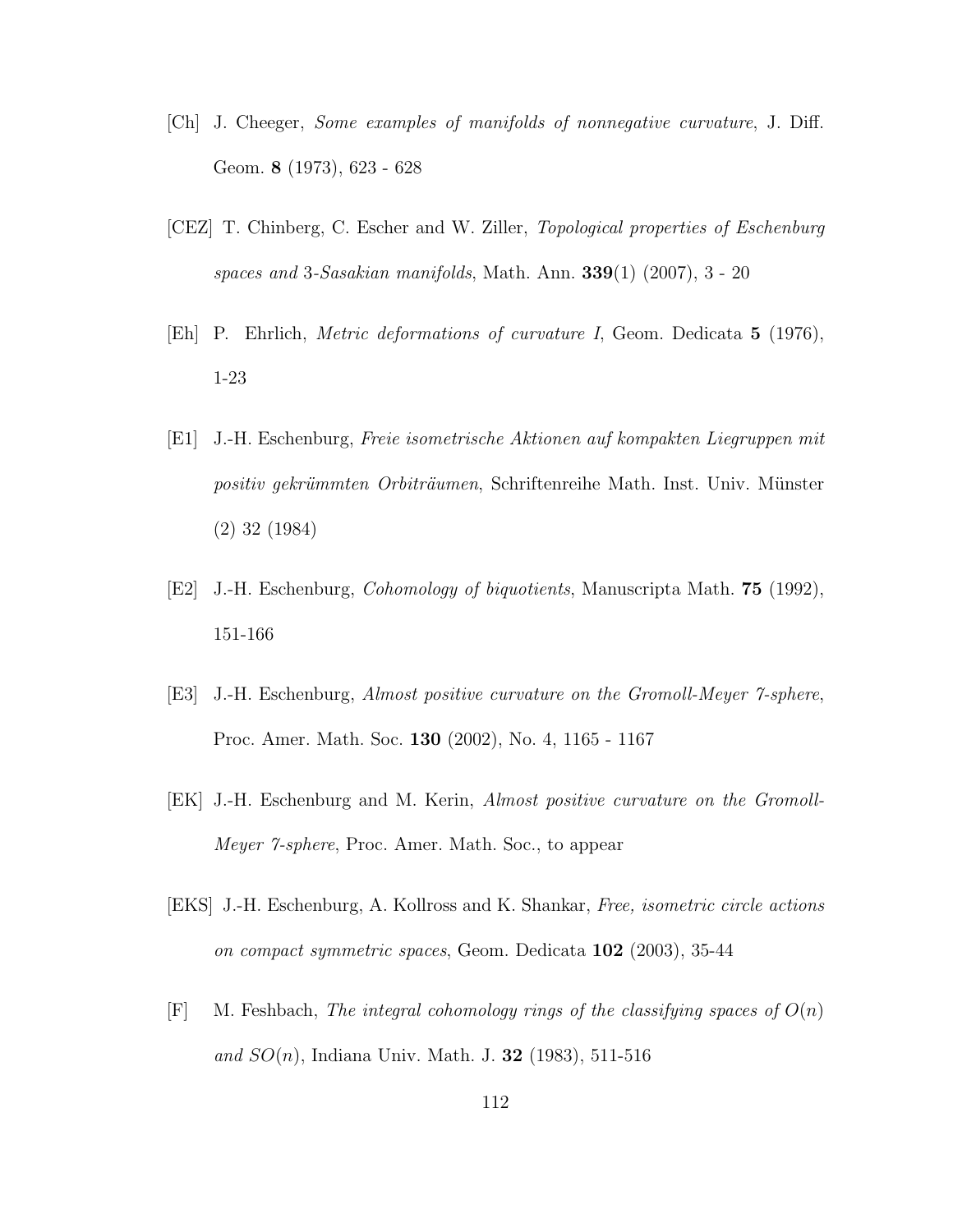- [FZ1] L. Florit and W. Ziller, On the topology of positively curved Bazaikin spaces, J. Europ. Math. Soc., to appear
- [FZ2] L. Florit and W. Ziller, Orbifold fibrations of Eschenburg spaces, Geom. Dedicata 127 (2007), 159 - 175
- [GWZ] H. Gluck, F. Warner and W. Ziller, The geometry of the Hopf fibrations, Enseign. Math. 32 (1986), 173 - 198
- [GM] D. Gromoll and W.T. Meyer, An exotic sphere with nonnegative sectional curvature, Ann. of Math. 100 (1974), 401 - 406
- [GSZ] K. Grove, K. Shankar and W. Ziller, Symmetries of Eschenburg spaces and the Chern problem, Asian J. Math. 10 (2006) No. 3, 647-662
- [GZ1] K. Grove and W. Ziller: Curvature and symmetry of Milnor spheres, Ann. of Math. 152 (2000), 331-367
- [GZ2] K. Grove and W. Ziller: Lifting group actions and non-negative curvature, preprint 2008
- [Ha] R. Hamilton, Three manifolds with positive Ricci curvature, J. Diff. Geom. 17 (1982), 255-306
- [J] N. Jacobson, Some groups of transformations defined by Jordan algebras, I, J. Reine Angew. Math. 204 (1960), 74-98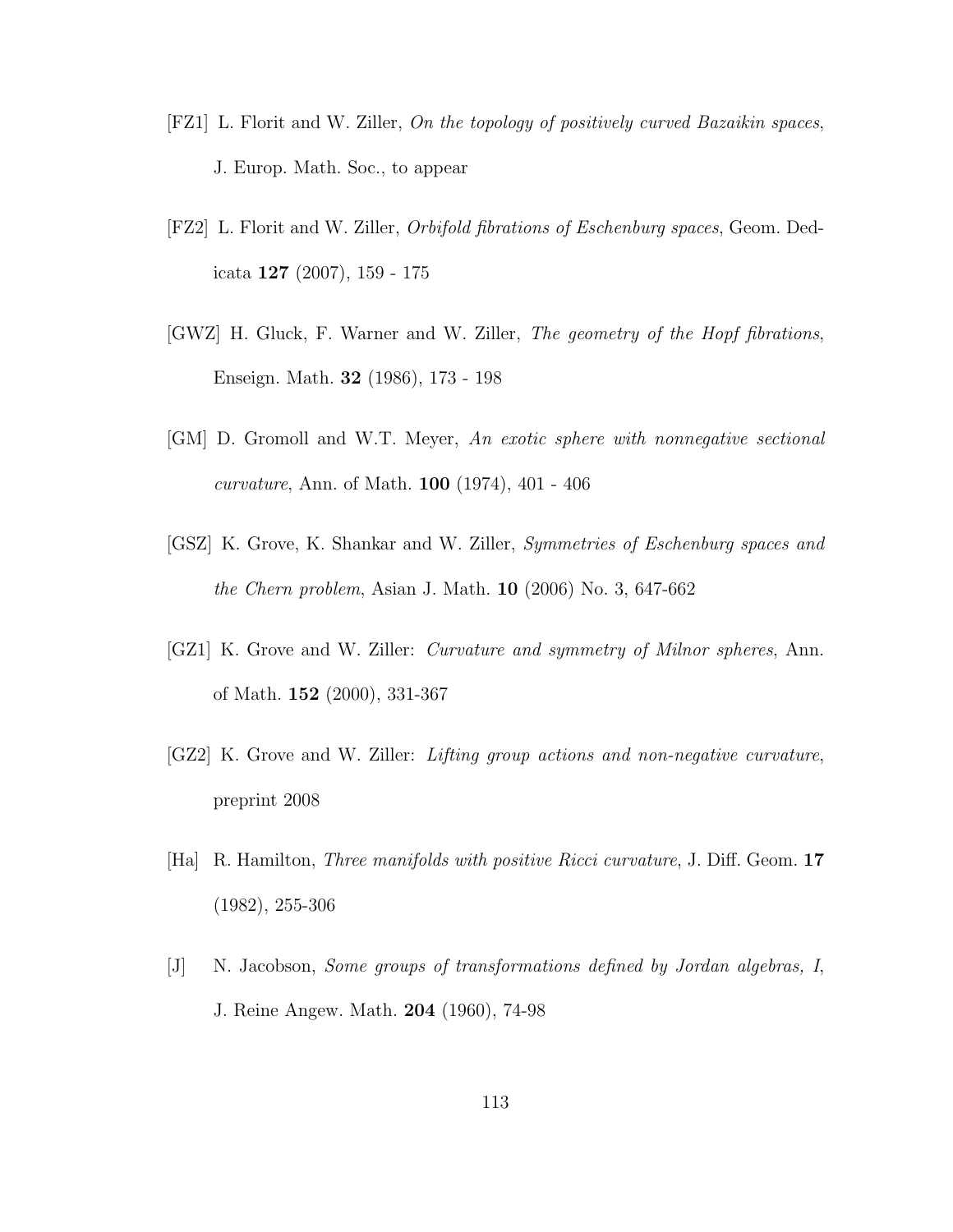- [KZ] V. Kapovitch and W. Ziller, Biquotients with singly generated rational cohomology, Geom. Dedicata 104 (2004), 149-160
- [K] W. Klingenberg, Uber Riemannsche mannigfaltigkeiten mit positiver  $kriimmung$ , Comment. Math. Helv. 35 (1961), 47-54
- [KS1] M. Kreck and S. Stolz, Some non-diffeomorphic homeomorphic 7-manifolds with positive sectional curvature, J. Diff. Geom. 33 (1991) 465-486
- [KS2] M. Kreck and S. Stolz, A correction on: "Some non-diffeomorphic homeomorphic 7-manifolds with positive sectional curvature", J. Diff. Geom. 49 (1998) 203-204
- [K1] B. Krüggel, A homotopy classification of certain 7-manifolds, Trans. Amer. Math. Soc. **349**(7) (1997), 2827-2843
- [K2] B. Krüggel, *Homeomorphism and diffeomorphism classification of Eschenburg* spaces, Quart. J. Math. 56 (2005), 553-577
- [MT] M. Mimura and H. Toda, *Topology of Lie groups I, II*, Translations of Mathematical Monographs 91, Amer. Math. Soc., Providence, RI, 1991
- [Mo] L. J. Mordell, Diophantine Equations, Academic Press, London and New York (1969)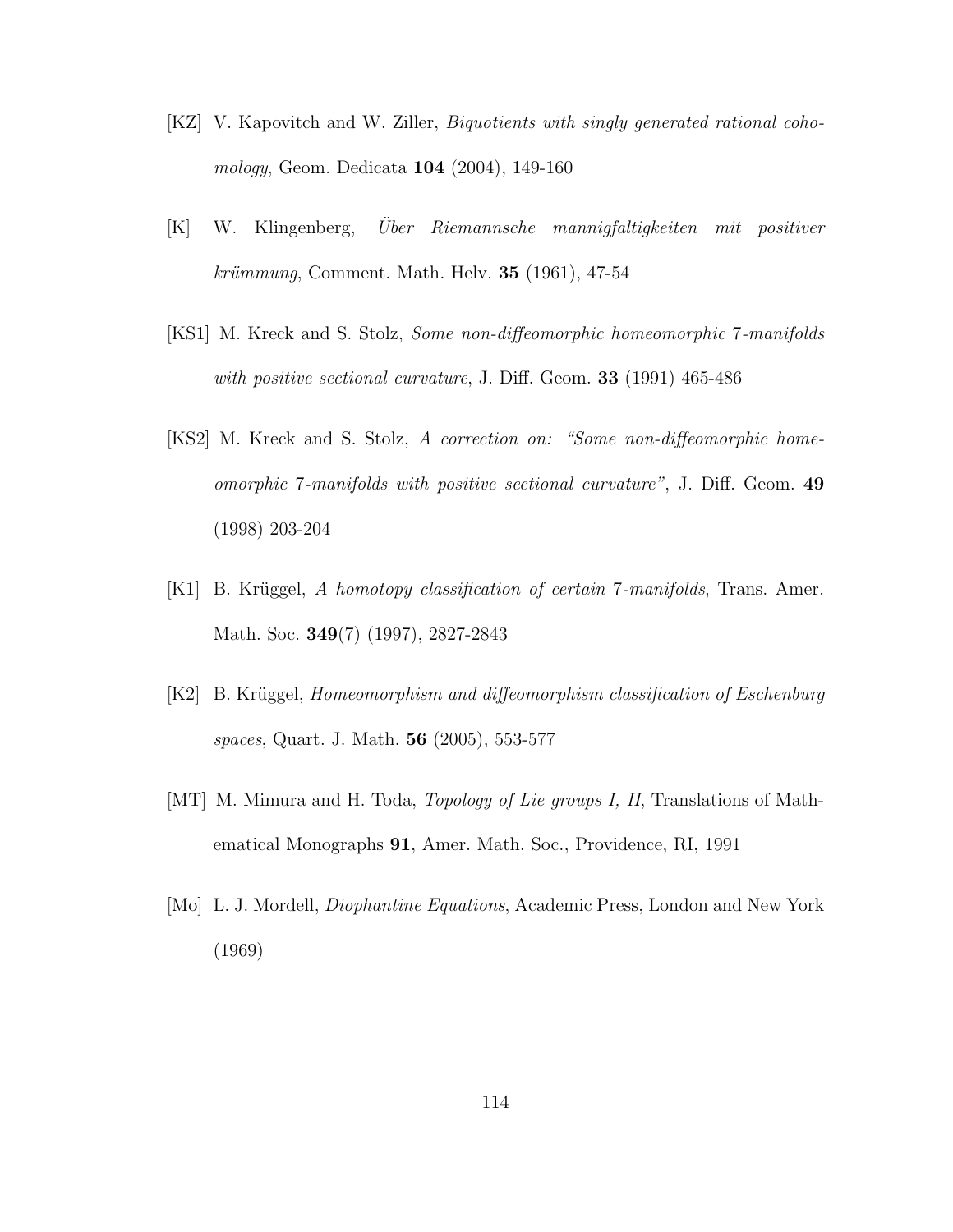- [M] S. Murakami, Exceptional simple Lie groups and related topics in recent differential geometry, Differential geometry and topology (Tianjin, 1986-87), 183- 221, Lecture Notes in Math., 1369, Springer, Berlin, 1989
- [Mü] P. Müter, Krümmungserhöhende Deformationen mittels Gruppenaktionen, Ph.D. thesis, University of Münster, 1987
- [NW] L. Ni and J. Wolfson, Positive complex sectional curvature, Ricci flow and the differential sphere theorem, preprint 2007
- [Pe] G. Perelman, Proof of the soul conjecture of Cheeger and Gromoll, J. Diff. Geom. 40 (1994) 209-212
- [PW] P. Petersen and F. Wilhelm, Examples of Riemannian manifolds with positive curvature almost everywhere, Geom. and Top. 3 (1999), 331-367
- [Sh2] K. Shankar, Strong inhomogeneity of Eschenburg spaces (with an appendix by M. Dickinson and K. Shankar, Mich. Math. J. 50 (2002), 125-142
- [Si] W. Singhof, On the topology of double coset manifolds, Math. Ann.  $297(1)$ (1993), 133-146
- [Sp] E. H. Spanier, Algebraic topology, Springer 1981
- [T] I. A. Taimanov, On totally geodesic embeddings of 7-dimensional manifolds in 13-dimensional manifolds of positive sectional curvature, Sib. Math. 187 (1996), 1853-1867